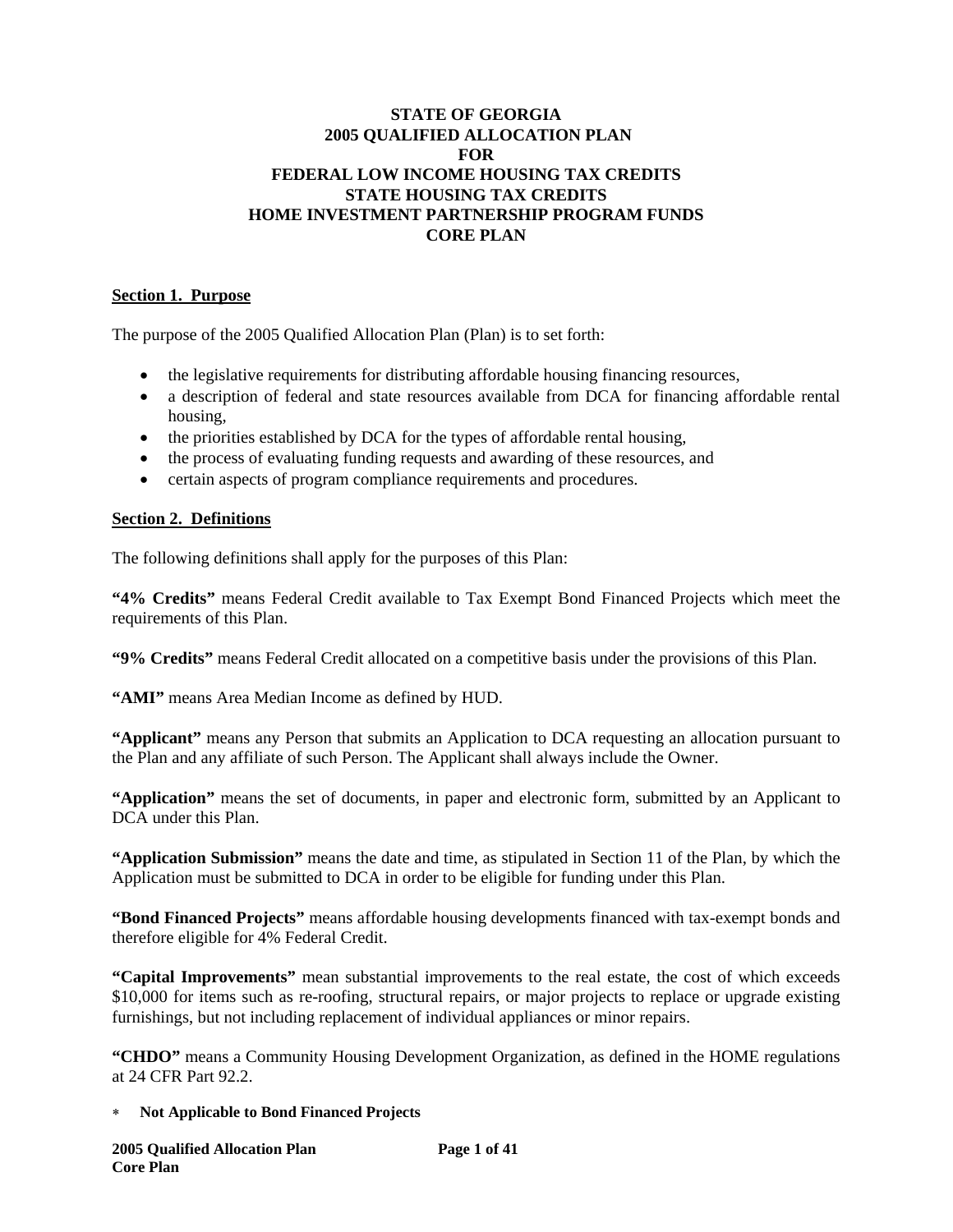**"CHDO Predevelopment Loan Program"** means that program designed to make loans exclusively to CHDOs for predevelopment activities involving the preparation of Applications for loans through the HOME Rental Housing Loan Program.

**"Code"** means Internal Revenue Code, primarily Section 42.

**"Competitive Scoring"** means the process described in this Plan by which DCA ranks the Applications received. Only those Applications meeting Threshold requirements will be advanced to the Competitive Scoring process. The ranked outcome of the Competitive Scoring process will be a significant factor in DCA's determination of Applications selected for funding.

**"Compliance Period"** means the 15-year period during which a project must operate in accordance with the Credit requirements to avoid Federal Credit recapture. The Compliance Period commences with the first taxable year of the Federal Credit period.

**"Consultant"** means a third party entity that has been retained by the Owner or Developer of a project to perform consulting services.

**"Conversion"** means the conversion of the HOME Loan from a construction loan to a permanent loan.

**"Credits"** means the State Credit and the Federal Credit together.

**"DCA"** means the Georgia Department of Community Affairs, an executive government agency in the State of Georgia. By state law, DCA administers the programs of GHFA.

**"Developer"** means the legal entity designated as the Developer in the Application as well as all persons, affiliates of such persons, corporations, partnerships, joint ventures, associations, or other entities that have a direct or indirect ownership interest in the Developer entity.

**"Developer Fee"** means the sum of the Developer's overhead, Developer's profit, and Consultant's Fee. If a Consultant is acting in the capacity of Developer or construction manager, or providing technical assistance to the Developer or construction manager, the Consultant's Fee is considered part of the Developer Fee.

**"Development Costs"** means the costs included in the development budget including but not limited to, the cost for land, on-site improvements, on-site development, construction cost, financing cost, professional fees, and mandatory reserve accounts. Development costs are limited to on-site development activities.

**"Elderly"** means a person at least 62 years of age.

**"Elderly Housing"** means housing intended for and only occupied by Elderly persons including a family in which all members are Elderly. All household members must be Elderly (no children, and no disabled persons under the age of 62).

**"Extended Use Period"** means the period commencing with the first day in the Compliance Period and ending on the date, which is fifteen years after the close of the Compliance Period.

 **"Federal Credit"** means the Low Income Housing Tax Credit established by the federal government for the purpose of encouraging the development of affordable housing and governed by the Code.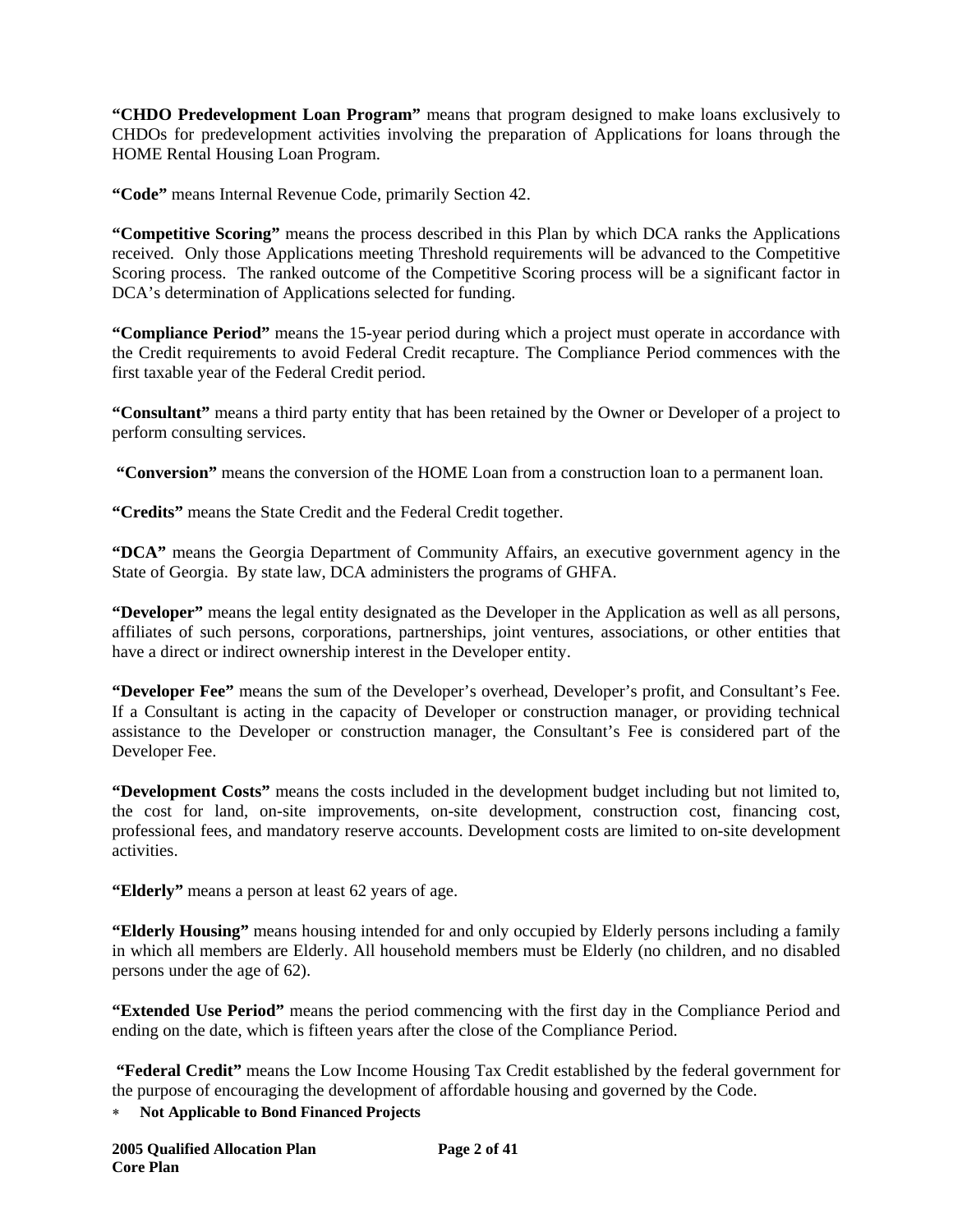**"Federal Deposit Insurance Corporation (FDIC) / Affordable Housing Disposition Program (AHDP)"** means the program that the Financial Institutions Reform, Recovery and Enforcement Act of 1989 (FIRREA) required the Resolution Trust Corporation (FDIC) to develop for selling residential properties to provide affordable housing opportunities. In response to this provision, FDIC established the AHDP, or herein referred to as the Affordable Housing Program (AHP).

**"FMR"** means the Fair Market Rents issued by HUD.

**"General Partner"** means the Partner or collective of partners, which has general liability for the partnership during construction, lease up, and operation of the project. In addition, unless the context shall clearly indicate to the contrary, if the entity in question is a limited liability company, the term "General Partner" shall also mean the managing member or other party with management responsibility for the limited liability company.

**"General Multifamily"** means projects designed to be marketed to the general tenant population, and not specifically designed for or marketed to the Special Needs Households tenant population.

**"GHFA"** means the Georgia Housing and Finance Authority, a public corporation created by the Georgia General Assembly and designated by the Governor as the State Allocating Agency for Federal Credit and the state-level grantee for federal HOME funds.

**"HOME"** means the HOME Investment Partnership Program administered by HUD under the provisions of 24 CFR Part 92.

**"HOME Loans"** means the HOME Rental Housing Loan Program loans.

**"HOME Regulations"** means the regulations governing the HOME Rental Housing Loan Program, promulgated by HUD, including any subsequent amendments to such regulations.

**"HOME Rental Housing Loan Program"** means the program that is designed to provide below market, favorable term financing for affordable rental housing. In Georgia, this program is intended to serve those individuals who have incomes up to 60% AMI.

**"Housing for Older Persons"** means housing intended and operated for occupancy by persons 55 years of age or older ("Older Persons"). According to Georgia law, such housing must also have significant facilities and service serving the Older Persons population even though the requirement has been eliminated from the federal definition of an elderly project. At least 80% of the total occupied units in such a housing project must be occupied by at least one Older Person. Up to 20% of the units may be occupied by others, including the landlord's employees, the surviving spouses or children of residents who were Older Persons when they died, and caregivers. DCA will monitor the required facilities and services during the applicable Compliance Period or the Period of Affordability whichever is longer.

**"HTF"** means the Housing Trust Fund for the Homeless established by O.C.G.A. 8-3-300.

**"HUD"** means the U.S. Department of Housing and Urban Development.

**"Identity of Interest"** means a situation in which a Project Participant has a direct or indirect interest in the ownership of an entity that contracts with a Project Participant to provide land, goods or services for the project.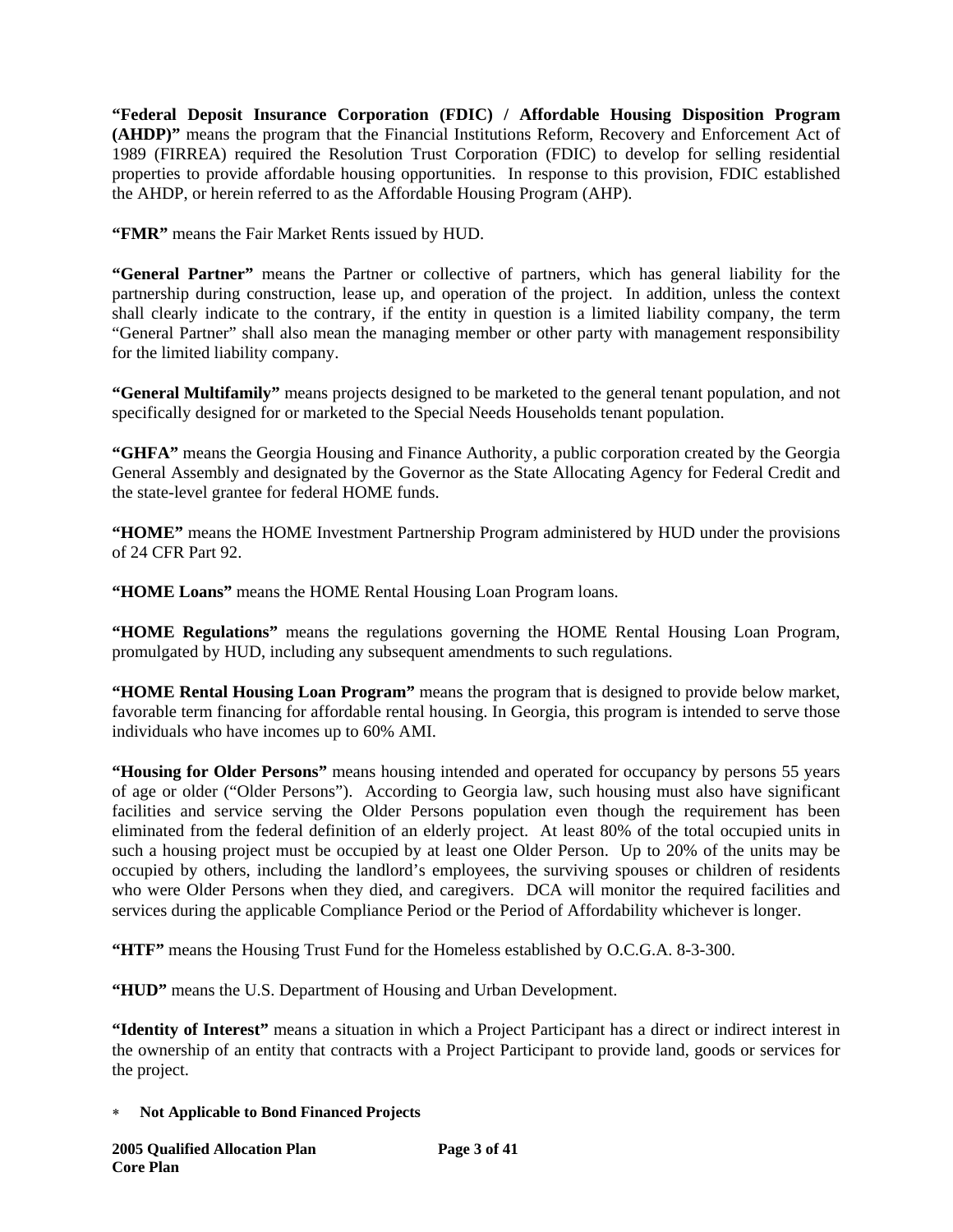**"IRS"** means the Internal Revenue Service, a division of the U.S. Department of Treasury.

**"Letter of Determination"** means a notice issued by GHFA to the issuer of tax exempt bonds for a specific project, which states that the project is eligible for 4% low income housing tax credits without receiving an allocation of credits from the State Housing Credit Ceiling because the project satisfies the requirements of this Plan; and sets forth conditions which must be met by the development before GHFA will issue the IRS Form(s) 8609 to the Owner.

**"Local Government"** means the controlling elected governing body of the local jurisdiction (as defined in its Charter) in which the property is located at the time of Application (e.g., city council if within the city limits, or county commission if in an unincorporated area).

**"LURC"** means the Declaration of Land Use Restrictive Covenant for Low-Income Housing Tax Credits that is a recorded agreement between GHFA and the Owner. The LURC is binding upon the Owner and its successors in interest, and that encumbers the project with respect to this Plan and the requirements of Section 42 of the Code.

**"Manual"** means the Application Manual published by DCA for Applications submitted in 2005.

**"Material Participation**" means involvement in the development and operation of the project on a basis which is regular, continuous and substantial as defined in Code Section 42 and 469(h) of the regulations promulgated hereunder.

**"Municipality"** means any incorporated city or town in the state.

**"O.C.G.A."** means the Official Code of Georgia Annotated.

**"Operating Cost"** means the costs associated with operating a multifamily development once the project is placed in service.

**"Owner"** means the legal entity holding title to the project as well as all persons, affiliates of such persons, corporations, partnerships, joint ventures, associations, or other entities have a direct or indirect Ownership interest in the Ownership entity. The Owner is also the Applicant.

**"Period of Affordability"** means the time during which HOME Loan financed units must remain affordable to eligible households, as defined by HOME program regulations and this Plan. The Period of Affordability shall commence upon completion of the project and shall run for the period required under HOME regulations or the term of the HOME Loan, whichever is greater. Completion shall be defined as set forth in the HUD regulations for the HOME program.

**"Person"** means an individual, corporation, partnership, joint venture, limited liability company, association, trust or any other business entity.

**"PJ"** means a Participating Jurisdiction, which is an agency of State or Local Government that administers the HOME Program in its jurisdiction. GHFA is the PJ for the non-entitlement areas of the State of Georgia**.** The local PJs include the cities of Albany, Atlanta, Macon, and Savannah; Clayton, DeKalb, and Gwinnett Counties; the consolidated governmental units of Athens-Clarke County, Augusta-Richmond County, and Columbus-Muscogee County; the counties and cities comprising the Georgia Urban County Consortium (Cobb, Marietta, Cherokee, Canton) and the Fulton County Consortium (Fulton, Roswell).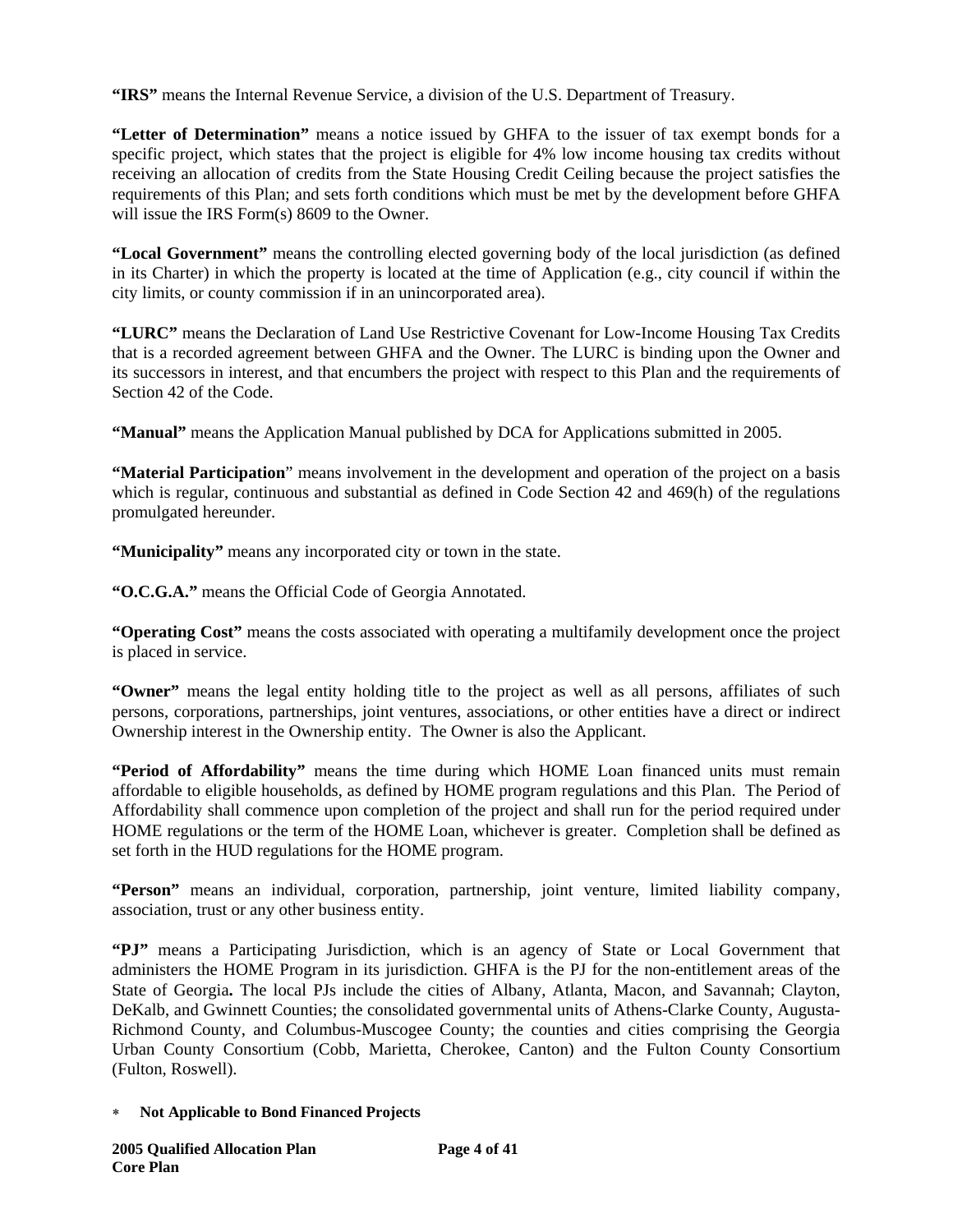**"Plan"** means this 2005 Qualified Allocation Plan.

**"Probationary Participation"** means Project Participants that have been ineligible to participate for the last two competitive rounds and remain ineligible for the 2005 round may apply to participate in the 2005 competitive round in a probationary status.

**"Project Participants"** means the Owner, Developer, Management Company, Consultants and Syndicator for a project for which an Application is submitted.

**"PHA"** means a local public housing authority.

**"Rent Standards"** means the most recent AMI, FMR and UA issued by HUD.

**"Reservation of Funds"** means the securing of funding for a particular project proposal based on the understanding that the project will fully satisfy program and Plan requirements.

**"Rural Counties"** means those counties that are outside of the Metropolitan Statistical Areas (MSAs) as defined by the Census Bureau and shown in Exhibit A. Projects located in a MSA will be treated as being located in a Rural County if the applicant includes documentation from USDA that such project is located in a county considered rural by USDA or that such project is currently funded by USDA. Projects classified as Rural under this exception will not count towards the rural set aside.

**"Scoring Criteria"** means the criteria detailed in Appendix II by which points are assigned for the purpose of Competitive Scoring.

**"Special Needs Households"** means the Homeless, Elderly, Older Persons, persons with disabilities (mental, developmental), abused spouses and their children, persons with alcohol or other drug addiction, and persons living with HIV/AIDS.

**"State"** means the state of Georgia.

**"State Credit"** means the Housing Tax Credit established by the Georgia General Assembly, as set forth in O.C.G.A. 48-7-29.6.

**"Threshold"** means the criteria described in Appendix I, which is the first phase of review for Applications submitted under the Plan. Only those Applications that meet the Threshold criteria will be advanced to the Competitive Scoring process of the Application evaluations.

**"Total Development Cost"** means the sum of all anticipated on site development costs that must be funded in order to complete the proposed project.

**"UA"** means the utility allowances as described in the Plan.

**"URFA"** means the Urban Residential Finance Authority.

**"USDA"** means the United States Department of Agriculture.

**Section 3. Legislative Requirements**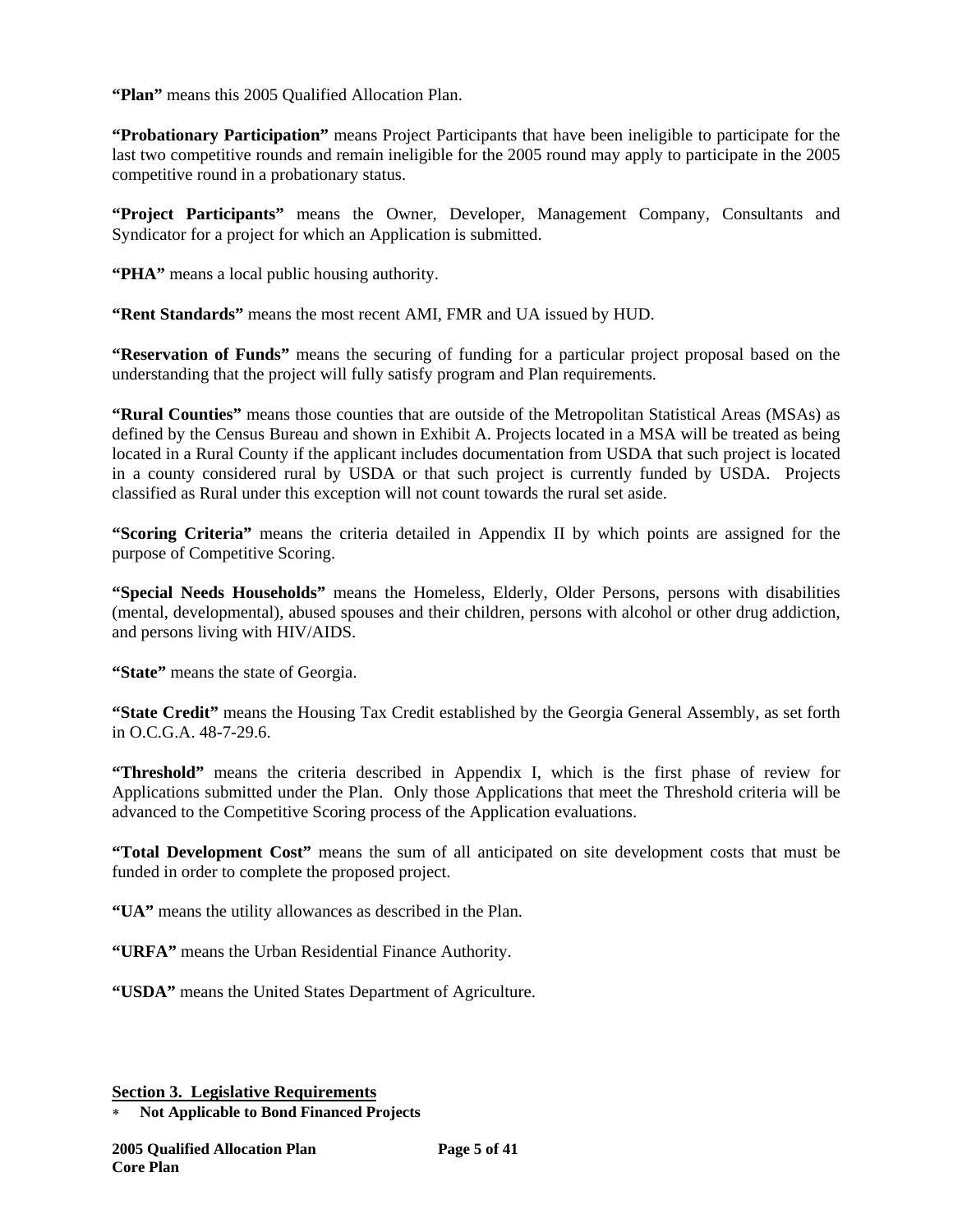**Federal Credit.** O.C.G.A. 50-26-8(a) 32 gives GHFA certain powers and authority. As the agency administering the programs of GHFA, DCA is authorized to:

"… allocate and issue low income housing credit under Section 42 of the Internal Revenue Code of 1986, as amended, and to take all other actions and impose all other conditions which are required by federal law or which in the opinion of the agency are necessary or convenient to ensure the complete, effective, efficient and lawful allocation of and utilization of the low income housing credit program. Such conditions may include barring Applicants from participation in the tax credit program due to abuses of the tax credit program and imposing more stringent conditions for receipt of the credit than are required by Section 42 of the Internal Revenue Code…"

- A. Section 42 of the Code mandates that:
	- 1. Each state adopt an annual plan for Federal Credit allocation;
	- 2. The Plan applies to projects awarded Federal Credit from the state's annual allocation, and projects financed by tax-exempt bonds and eligible for Federal Credit outside of the annual Federal Credit allocations;
	- 3. Draft versions of the Plan are made available for public comment;
	- 4. After consideration of those comments, amendments are made to the Plan;
	- 5. The final Plan be approved by the GHFA Board and transmitted to the Governor for final review and approval.
- B. Code Section 42(m)(1) requires that each state:
- Set forth the project selection criteria appropriate to local conditions;
- Give preference in allocating Federal Credit to projects that:
	- 1. serve the lowest income tenants,
	- 2. obligate to serve qualified tenants for the longest time periods, and
	- 3. are located in Qualified Census Tracts, the development of which contributes to a concerted community revitalization plan;
- Establish procedures to monitor projects receiving Federal Credit for compliance with program provisions, and to notify the IRS of significant noncompliance issues; and,
- Consider the following in allocating Federal Credit:
	- 1. project location,
	- 2. housing needs characteristics,
	- 3. project characteristics,
	- 4. Applicant characteristics,
	- 5. tenant populations with special housing needs,
	- 6. public housing waiting lists,
	- 7. projects serving families with children, and
	- 8. projects intended for eventual tenant Ownership.

**State Credit.** DCA also administers Georgia's housing tax credit. The State Credit is applied in conjunction with the Federal Credit on a dollar-for-dollar matching basis. For each dollar of Federal Credit allocated, an equal amount of State Credit will be automatically allocated by DCA. This State Credit will be administered under the same rules and regulations prescribed for the Federal Credit supplemented by any rules, policies, or regulations established by the Georgia Department of Revenue and/or the Office of Insurance and Safety Fire Commissioner. DCA will underwrite the combined Credit allocations to ensure that no development proposal is over-subsidized.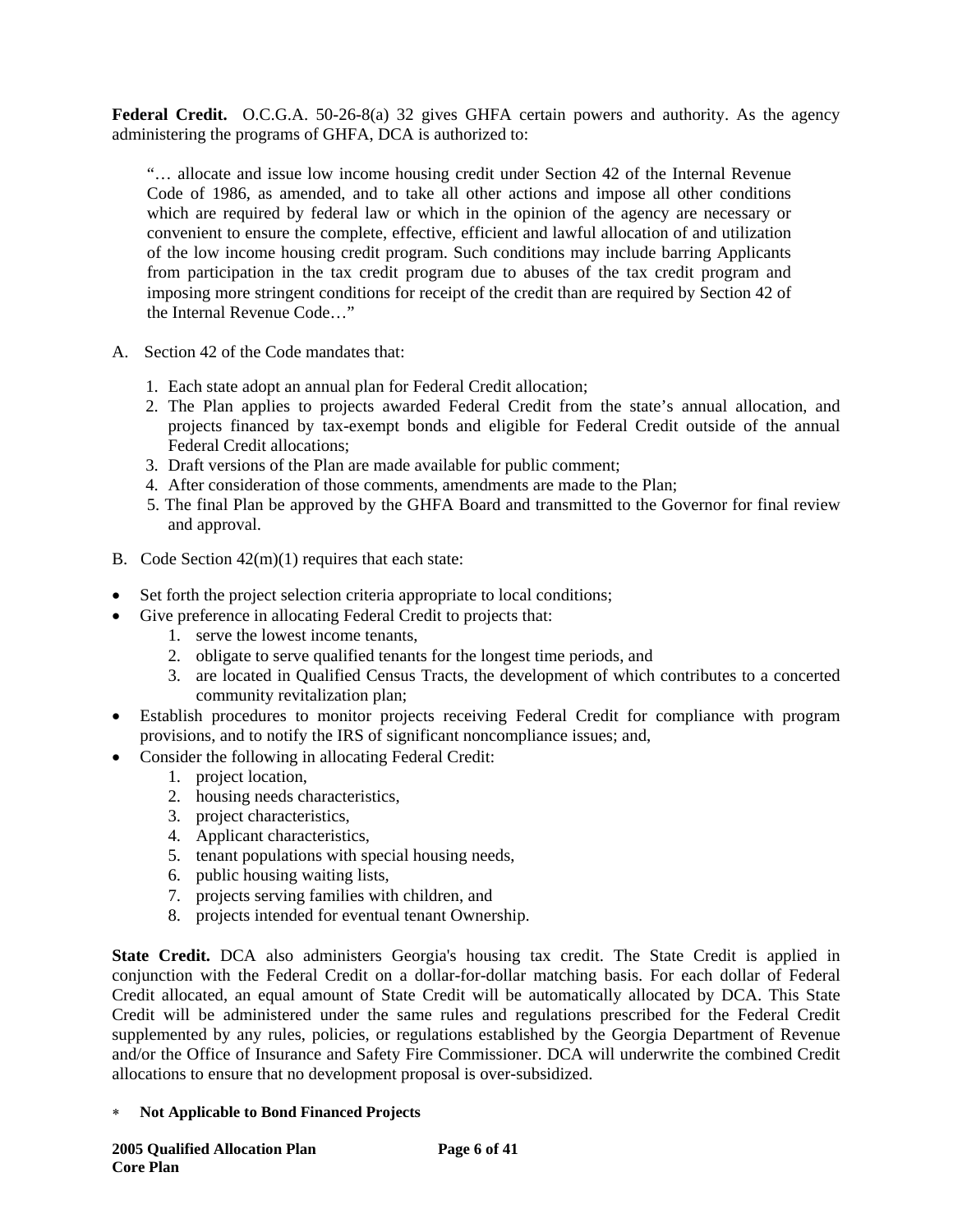**HOME Program.** The State's Annual Action Plan for FFY2005 Consolidated Funds identifies the proposed distribution method, geographic allocation, and guidelines for meeting federal requirements for all HOME funded programs of the State. The HOME Program regulations require that each PJ distribute its HOME resources in accordance with the priorities and objectives outlined in its most current approved Annual Action Plan for Consolidated Funds prepared in accordance with established HUD regulations (24 CFR Part 91). The Annual Action Plan incorporates the Plan as the established policy and procedures for the State's review and evaluation of Applications for the HOME Rental Housing Loan Program.

# **Section 4. Affordable Rental Housing Needs**

The State's Annual Action Plan identifies the housing needs of low and moderate income Georgians as follows:

- a. Households with incomes less than 60% of AMI;
- b. Special Needs Households, including:
	- the Homeless
	- Elderly Housing
	- Housing for Older Persons
	- persons with disabilities (mental, physical, developmental)
	- abused spouses and their children
	- persons with alcohol or other drug addiction
	- persons living with HIV/AIDS
	- migrant farm workers

 *Applicants are referred to the State's FFY 2005 Consolidated Plan for complete information regarding Georgia's housing needs.* 

<sup>∗</sup> **Not Applicable to Bond Financed Projects**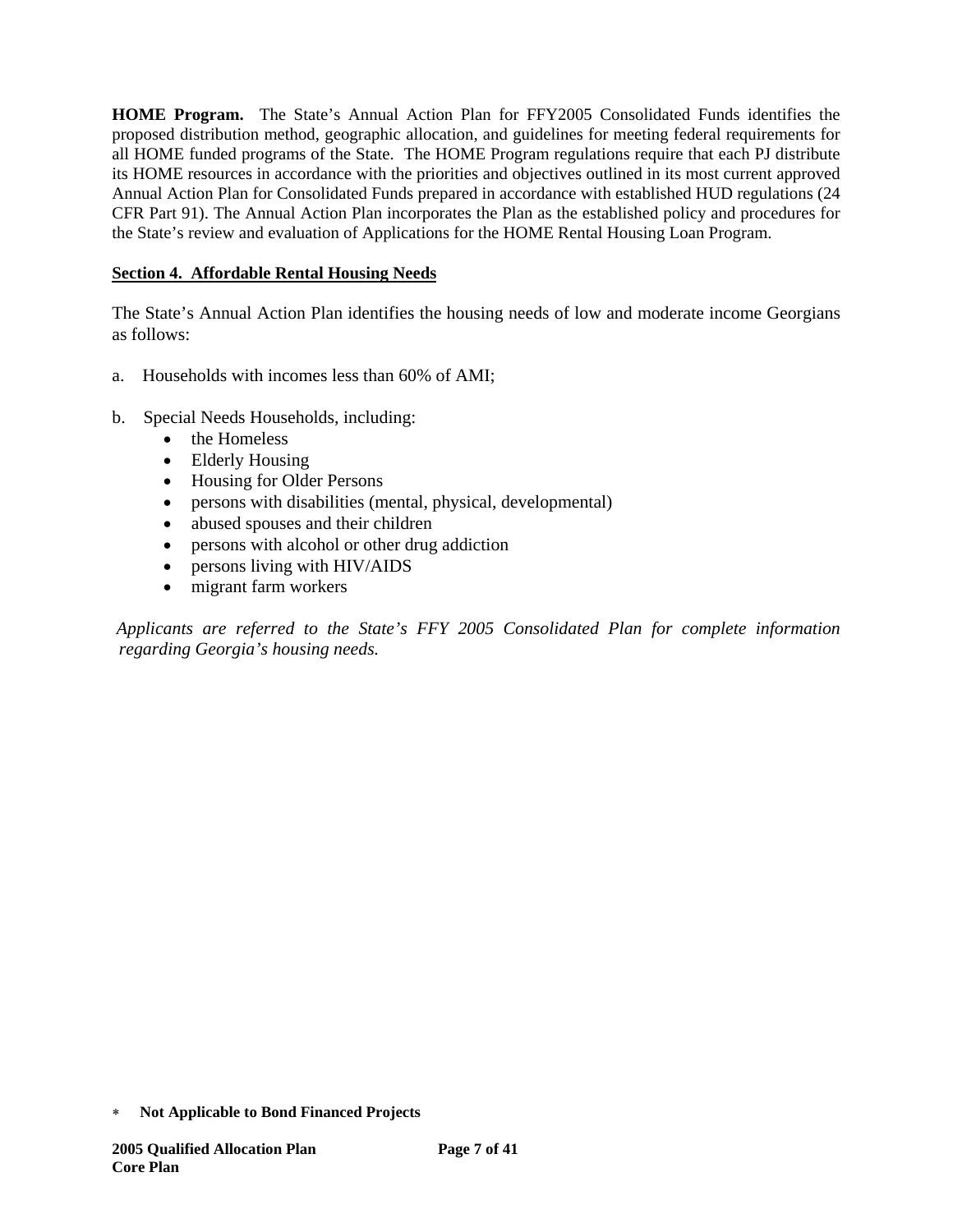# **Section 5. Affordable Rental Housing Objectives**

The State's Annual Action Plan establishes priorities and objectives to improve affordable housing and community development opportunities across Georgia. This plan is guided by three major priorities of the State:

 1) To increase the number of Georgia's low and moderate-income households that have obtained affordable rental housing that is free of overcrowded and structurally substandard conditions.

 2) To increase the access of Georgia's Special Needs Households to a continuum of housing and supportive services which address their housing, economic and social needs.

 3) To increase the access of Georgia's Elderly population to a continuum of housing and supportive services which address their housing, economic and social needs.

To achieve these mandates, DCA makes Federal and State resources available under this Plan to Applicants that support either of the following purposes:

- Provide quality affordable rental housing, designed to last at least through the Compliance Period and the Period of Affordability, in those areas of Georgia having the greatest need.
- Make available quality, affordable rental housing that incorporates supportive programs for Special Needs Households.

## **Section 6. Affordable Rental Housing Priorities**

DCA is committed to making quality affordable housing available for low-income Georgians in all parts of the State. Accordingly, DCA will direct its financing resources as described under the Plan to those Applications that best address Georgia's affordable housing needs.

The Plan is designed to direct financing resources to affordable housing developments that:

- promote the revitalization of urban and downtown areas through renovation, re-building and/or new construction in infill areas;
- provide affordable housing in Rural Counties;
- provide affordable rental housing for families with children;
- incorporate smart growth concepts that focus on the maintenance of quality of life, management of the impact of growth, protection of the environment and a return to the more traditional, less automobile-dependent, development patterns;
- include neighborhood characteristics and services that encourage resource protection, land conservation, open space planning techniques and smart growth principles;
- incorporate energy efficient project design and site design through sustainable building techniques and protection of existing resources

<sup>∗</sup> **Not Applicable to Bond Financed Projects**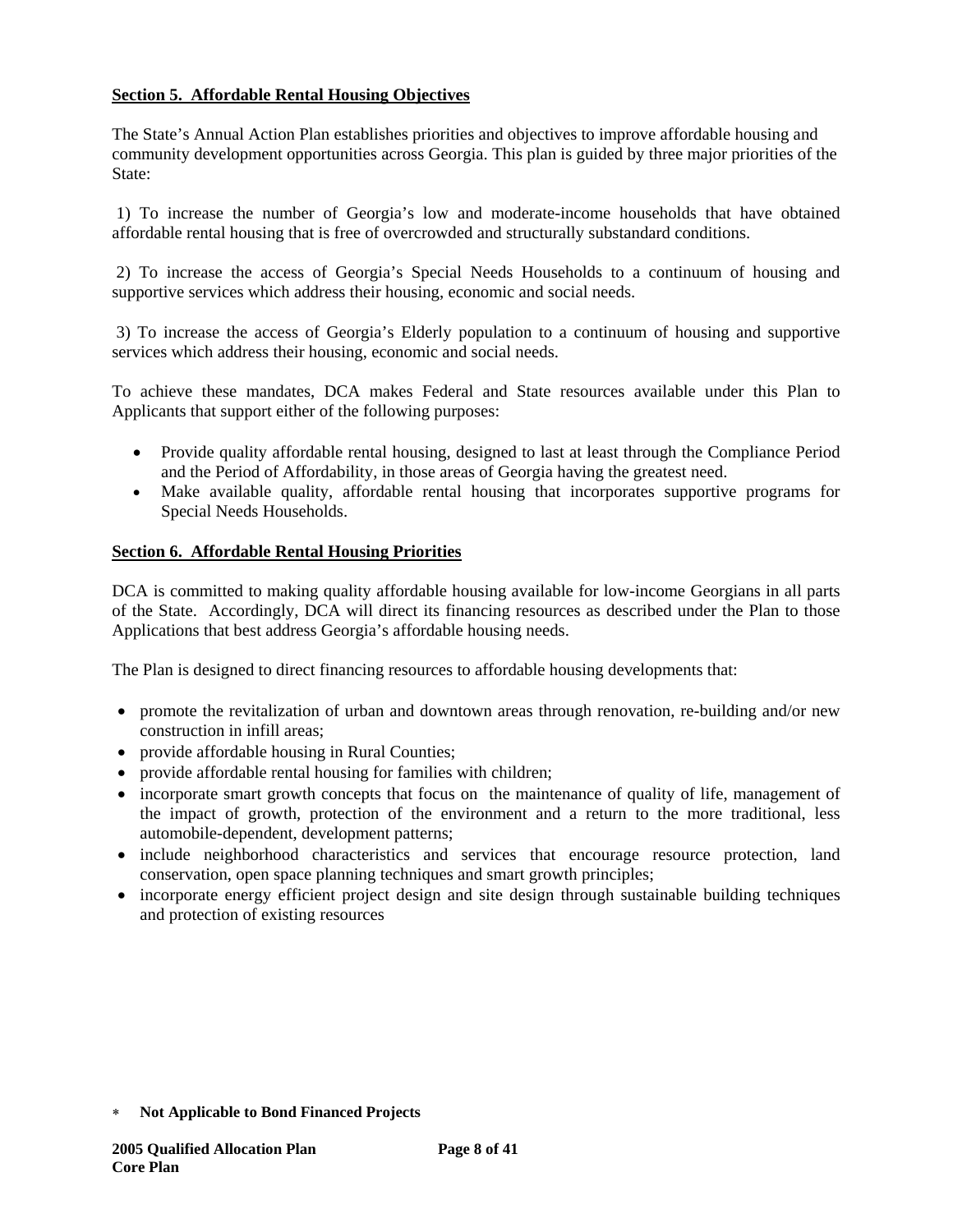# **Section 7. Financing Resources – Credits**

**A. 9 % Federal Credit.** The annual Federal Credit dollar amount allocated to the State of Georgia equals \$1.75 multiplied by the federal government's estimate of Georgia's population and indexed for cost-of living adjustments. The amount of Federal Credit available for the 2005 funding cycle will be comprised of the State's 2005 Federal Credit allocation, returned Federal Credit, and any national pool Federal Credit available to the State less any Federal Credit forward committed. The total estimated amount of Federal Credit available for 2005 is expected to be approximately \$16 million.

The Credits are available annually for a 10-year period. With certain exceptions, Owners may receive annual Credits of the discounted present value of 30% of the qualified basis for developments involving acquisition, and annual Credits of the discounted present value of 70% of the qualified basis for developments involving new construction or rehabilitation.

Allocation of Credits will be made through a Competitive Scoring Process as defined in Section 15 of the Plan. An Application for Credits must be submitted to DCA in accordance with the policies and timelines set forth in the Plan and must satisfy the Threshold Requirements set forth in Appendix I of the Plan. Complete Applications that meet the Threshold requirements described in Appendix I will be allowed into the Competitive Scoring Process as set forth in Appendix II.

**Maximum Project Credits Award.\*** No project will be awarded more than Seven Hundred Fifty Thousand and No/100 Dollars (\$750,000) of Georgia's annual Federal Credit authority and an equal amount of State Credit authority.

**Set-Asides**.\* This estimated amount of Federal Credit available includes the following set asides:

- *Nonprofit Set-aside* 10% of the available 9% Credits are set-aside for nonprofit-sponsored Applications pursuant to the Code. Qualified nonprofit organizations must materially participate in the project within the meaning of Section 469(h) of the Code and meet all requirements set forth in Code Section 42(h)(5).
- *Rural Set-aside*  30% of the available 9% Credits will be set-aside for Applications proposing affordable housing developments in Rural Counties. Applications funded under the Rural County setaside will receive preference in the allocation of Loans.

**Note:** If a nonprofit development in a Rural County is selected for funding, that project's funding will be counted towards meeting both the nonprofit set-aside and the Rural County set-aside.

**Carryover Allocations.** To qualify 9% for Credits, a building generally must be placed in service during the year in which it receives an allocation. An exception is provided in the case where the Owner has expended more than ten percent (10%) of the reasonably expected basis in the building by the later of (1) the end of the calendar year in which the allocation is made, or (2) six months after receipt of the allocation. No project can receive more than one Carryover Allocation of 2005 Credits. If the Owner determines that more Credits are necessary to make the project financially feasible, the Owner may apply to DCA for additional Credits only under the Application process set forth in the Qualified Allocation Plan in the year the project is placed in service and the Owner applies for the IRS Form(s) 8609.

**Land Use Restrictive Covenant**. The Owner must execute and record GHFA's prescribed form of the LURC prior to final allocation as required under Section 42(h)(6) of the Code. The LURC shall reflect all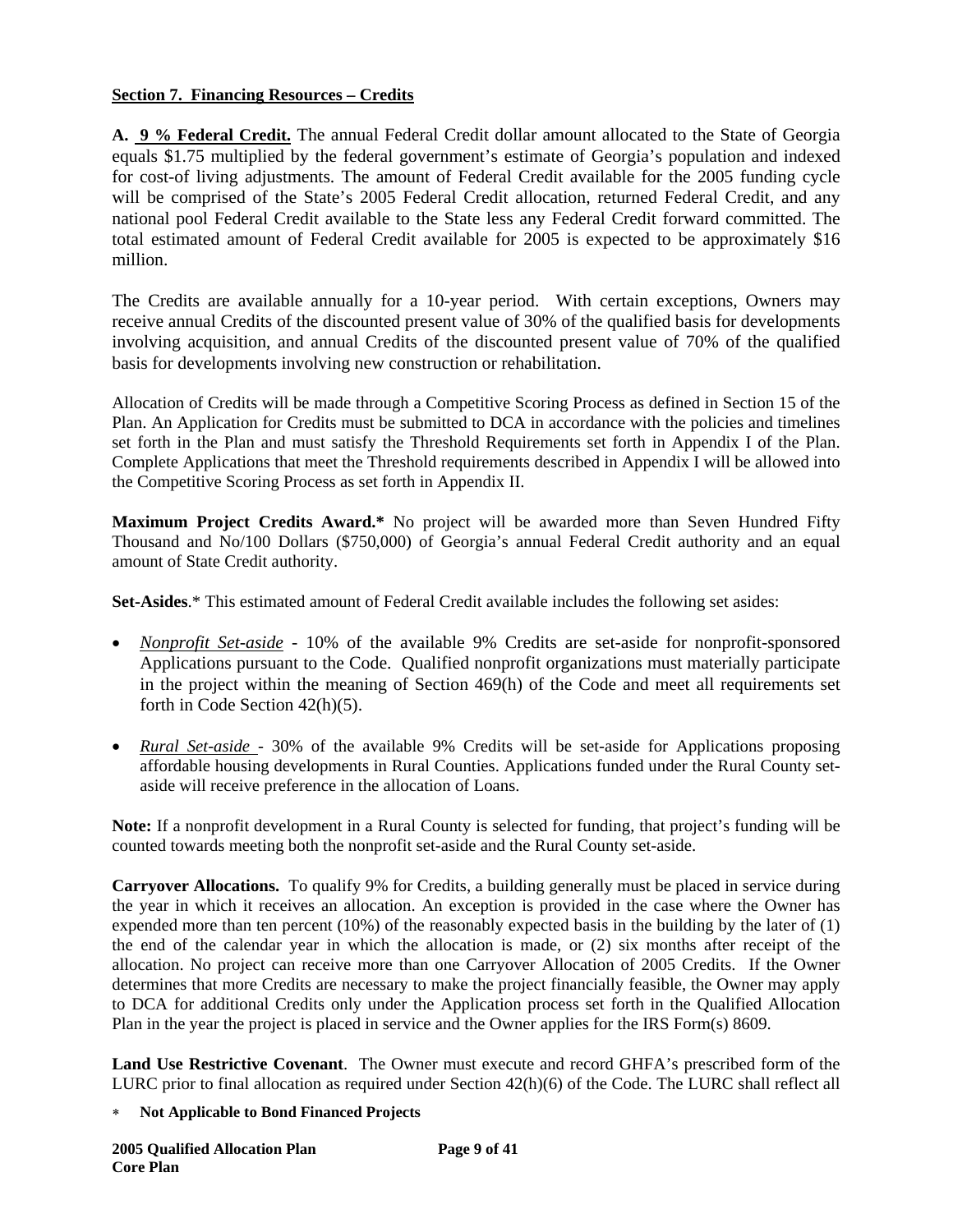representations made in the original Application and any changes made to the original Application that have been approved in writing by GHFA. The LURC will be drafted after GHFA's receipt of the certification of the 10% test, and must be recorded upon its execution. All construction and/or permanent financing for the project must be subordinated to that portion of the recorded LURC that sets forth the requirements of Section 42 (h)(6)(E)(ii) of the Code**.** 

IRS Revenue ruling 2004-83 provides that Section  $42(h)(6)(B)(i)$  requires that an extended low income housing commitment must include a prohibition during the extended use period against (1) the eviction or the termination of tenancy (other than for good cause) of an existing tenant of any low income unit (no cause-eviction protection) and (2) any increase in the gross rent with respect to the unit not otherwise permitted under Section 42.

**B. 4% Federal Credit – Bond Financed Projects.** Tax Exempt bond financed projects may also be eligible for 4% tax credits that are not subject to the state volume cap as described in Section 42 of the Code.

# **An Application for Credits for Bond Financed Projects must satisfy all applicable requirements set forth in Appendix I, Threshold Criteria, of the Plan and all applicable requirements set forth in the Plan.**

DCA shall be the sole entity responsible for making such a determination and must issue its opinion as to the project's 4% Credit eligibility prior to Bond closing. The project must comply with the Plan in effect at the time of bond inducement.

In making Application to DCA for a Letter of Determination, an Owner must complete the standard Application, as well as provide all supporting documentation necessary to meet all applicable requirements and pay the appropriate Application and other applicable fees. The Application must be submitted at least 60 days before bond closing. However, a pre-application for the commissioning of a market study may be submitted to DCA at any time. DCA will provide its opinion within 60 days of the receipt of a complete Application. All requests for architectural standard, operating cost, per unit cost and/or experience waivers must be submitted 30 days prior to Application submission.

DCA's Application review will include, at a minimum, a financial feasibility evaluation, architectural review, a physical inspection of the property and an environmental review to ensure the quality of construction, and a compliance review to ensure adherence to state and federal requirements relating to the Credit and all applicable DCA policies, threshold requirements and Application submission requirements. Additionally, DCA will commission a market study for the purpose of determining market feasibility pursuant to Appendix I, Section 9 of the Plan. DCA will set forth the maximum Credit amount in the Letter of Determination. Subsequent to the issuance of the Letter of Determination, costs that exceed the unit cost limitations or a total development cost established pursuant to a waiver request do not require DCA approval if additional tax credits are not required to fund such additional cost.

Owners of projects receiving a Letter of Determination for Bond Financed Projects in 2005 must apply for Final Allocation and request for issuance of IRS form(s) 8609 by February 15, 2008. IRS form(s) 8609 for a project will be issued only once for the entire project as proposed in the Application. Form(s) 8609 will not be issued as buildings are placed in service.

DCA will not issue a favorable opinion or Form(s) IRS-8609 when an Applicant exhibits a continual pattern of noncompliance, or when the Applicant demonstrates an inability or an unwillingness to resolve noncompliance matters in a timely manner.

<sup>∗</sup> **Not Applicable to Bond Financed Projects**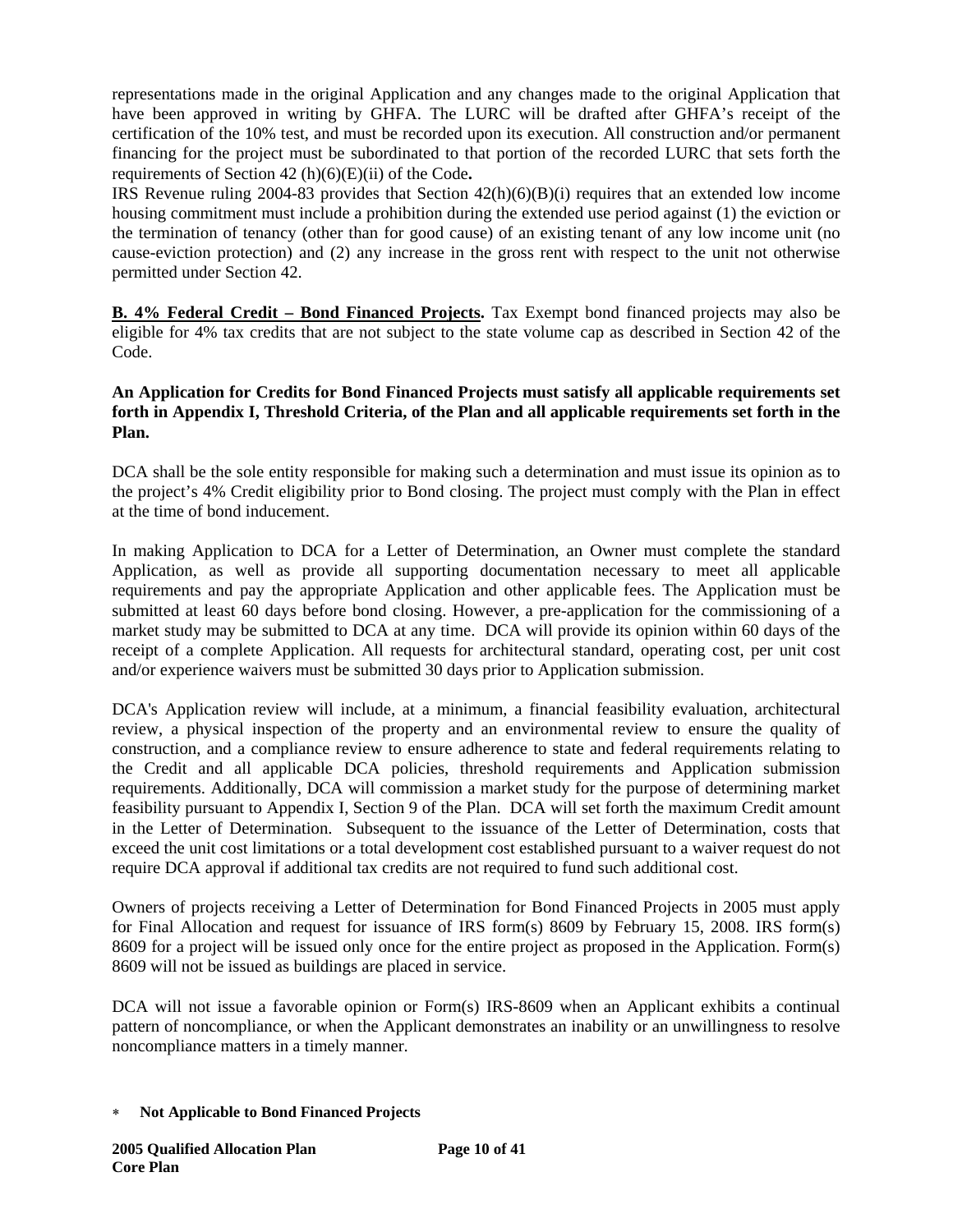The Owner must execute and record GHFA's prescribed form of the LURC at or prior to Bond closing. The LURC shall reflect all representations made in the original Application and any changes made to the original Application that has been approved in writing by GHFA. The LURC must be recorded upon its execution. All construction and/or permanent financing for the project must be subordinated to that portion of the recorded LURC that sets forth the requirements of Section  $42(h)(6)(E)(ii)$  of the Code.

**C. State Credit**. The annual State Credit dollar amount will equal that of the Federal Credit. The State Credit will be automatically allocated on a dollar-for-dollar basis with the Federal Credit (for both 9% and 4% Federal Credit) and will be available for the same time period discussed above. The Federal and State Credit may be bifurcated and sold to separate investors.

<sup>∗</sup> **Not Applicable to Bond Financed Projects**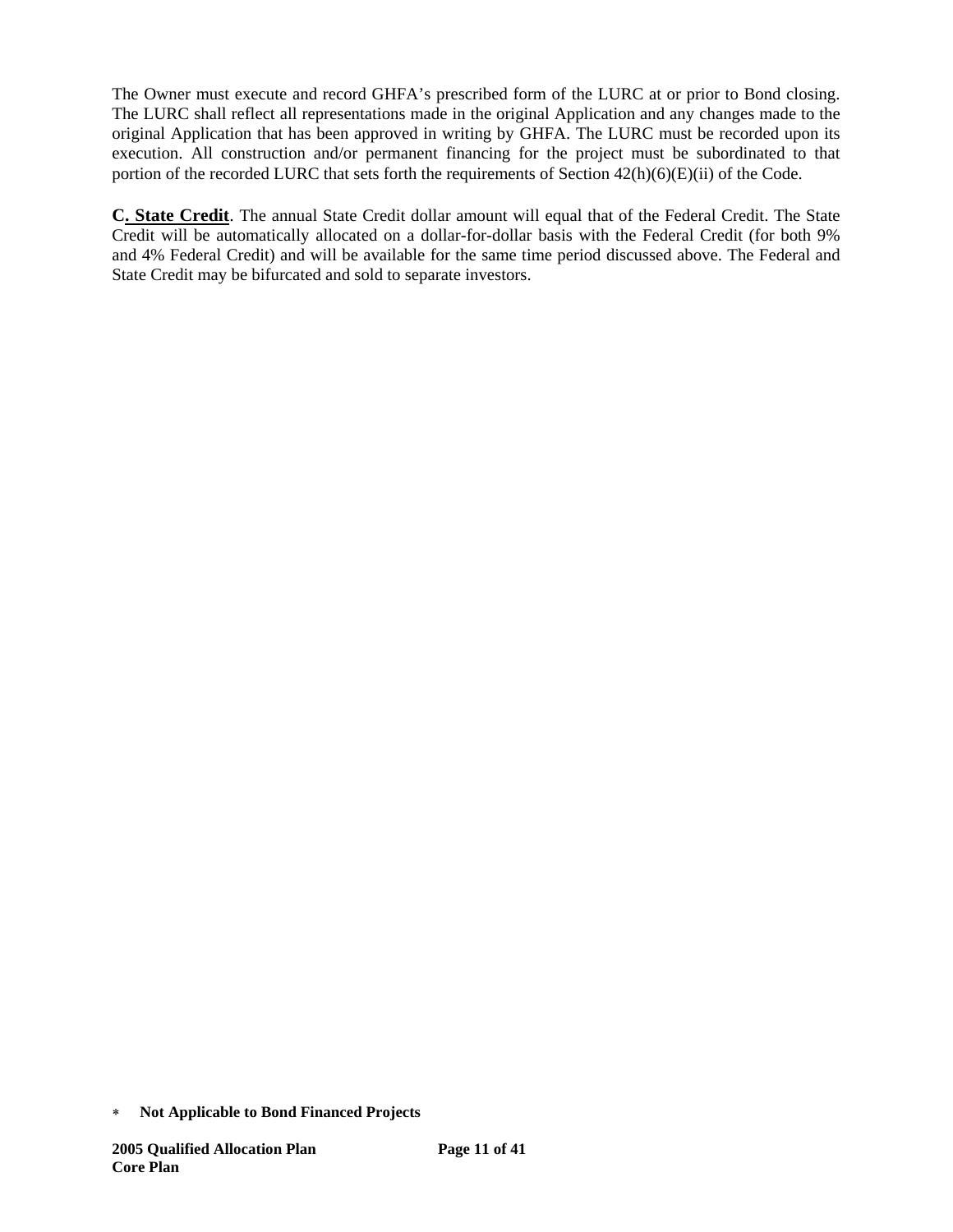# **Section 8. Financing Resources – HOME Loans\***

**Resources Available.** HUD annually allocates HOME funds to state and larger local governments. The Federal Fiscal Year (FFY2005) HOME allocation is expected to be available to the State on **July 1, 2005**, following approval of the Annual Action Plan for FFY2005 Consolidated Funds (Annual Action Plan). In the event FFY 2005 HOME funding is not made available to the State, DCA will not be obligated to provide any HOME Loans to Applicants.

As of the date of publication of the Plan, approximately thirteen million dollars (\$13,000,000) is expected to be available for HOME Loans under the Plan. DCA reserves the right to adjust the amount of HOME funds available for HOME Loans pending final notification from HUD of its FFY2005 HOME allocation and DCA's determination of the funding needs of all of its HOME-funded programs as described in the Annual Action Plan for FFY 2005 Consolidated Funds.

In the event HOME Loan funds remain unallocated after the Competitive Scoring process described in the Plan is complete, DCA reserves the right to apply the remaining HOME Loan funds to other DCA programs at its sole and absolute discretion. Further, DCA reserves the right to adjust the amount of HOME funds allocated to the HOME Rental Housing Loan and CHDO Set-Aside in its sole and absolute discretion.

**CHDO Set-aside.** Fifteen percent (15%) of the State's HOME allocation will be set aside for projects owned by nonprofits that have been pre-qualified by DCA as CHDOs. The CHDO set-aside will be met with funding under this Plan. HOME funds awarded to CHDOs under other DCA programs may also count towards this set-aside. CHDOs funded under this Plan must act as sole or joint Owners of newly constructed or rehabilitated rental housing for occupancy by low and very low-income households as set forth in the Plan, the Manual, and the HOME regulations. Organizations seeking funds under the CHDO Set-aside may apply for funding to cover pre-development expenses through DCA's CHDO Pre-Development Loan Program. Information on the Pre-Development Loan Program is available on DCA's website or by calling DCA at (404) 327-6858.

**HOME Loan Limits.** The minimum HOME loan amount is the greater of either \$100,000, or \$1,000 multiplied by the number of HOME funded units**.** The maximum HOME Loan will be the lesser of 90% of the unrestricted market value of the project or \$2 million per project, except that projects located in Rural Counties will be eligible for loans up to \$2.8 million if no other lender is involved or a second lender agrees to a second-lien position.

**HOME Loan Terms.** The following provisions are applicable to projects awarded HOME Loans**:** 

- Applicants requesting permanent HOME Loan financing must also use HOME Loans for construction financing.
- HOME loans will be made in an amount sufficient to cover hard construction costs only.
- No interest will be charged during the construction loan period.
- Construction loan terms will be based upon the projected construction and lease-up schedule, as determined from the Application and DCA's underwriting.
- The principal amount of the HOME construction loan and HOME permanent loan for a project will be the same.
- ∗ **Not Applicable to Bond Financed Projects**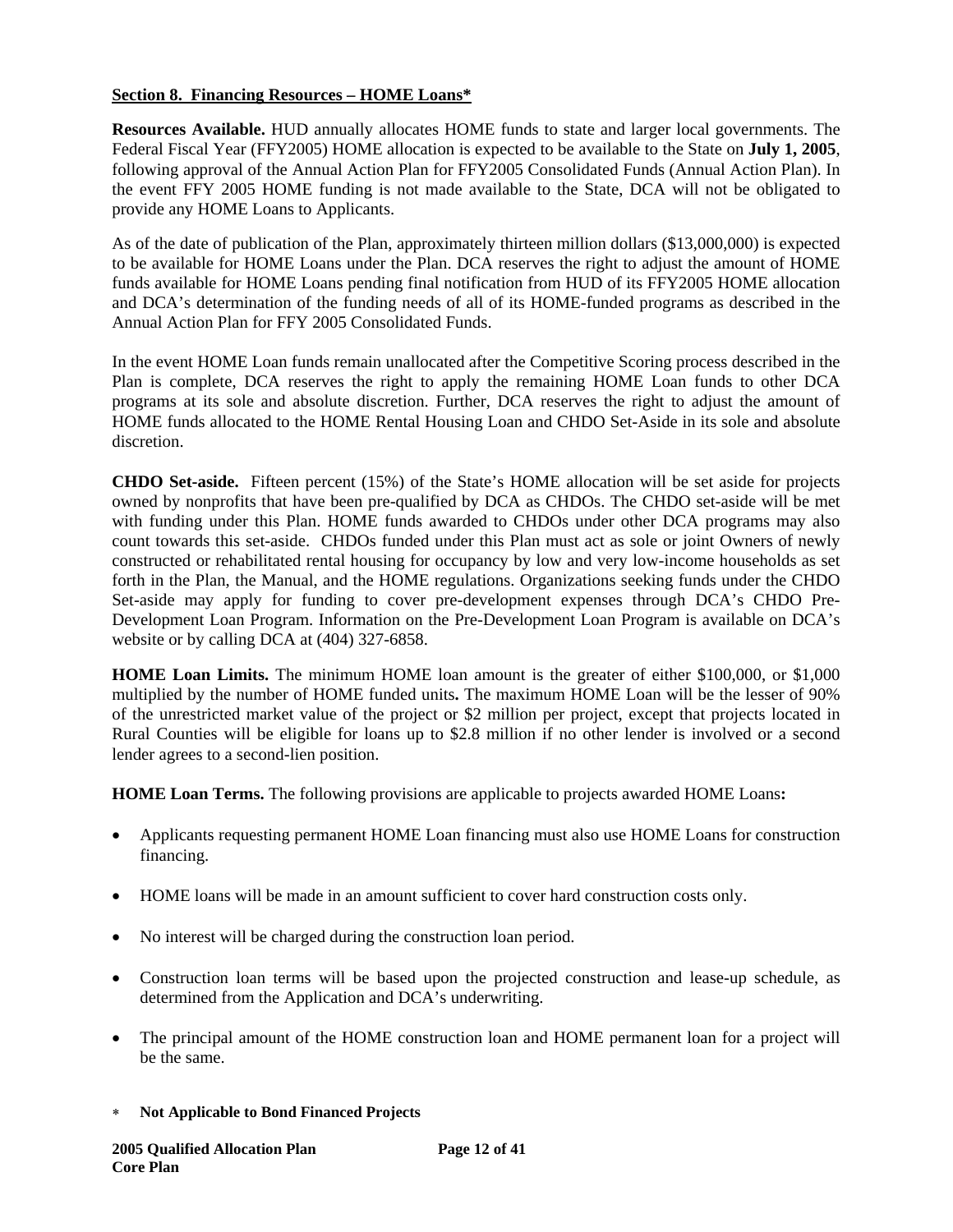- The interest rate on the permanent loan will be no less than 1%. However, the interest rate on loans to finance projects located in areas designated as rural pursuant to the definitions in the QAP may be less than 1% in years 8 through 15 as required to ensure project feasibility. In no case may such interest rate fall below 0.50%. In years 16 through maturity, such interest rates shall not fall below 0.25%. DCA reserves the right to adjust this rate at its sole and absolute discretion.
- Repayment schedules will vary depending upon projected economics of the development.
- In general, permanent HOME Loans will be fully amortizing, with a maturity and amortization period ranging from 15 to 30 years.
- DCA reserves the right, in its sole and absolute discretion, to adjust the term according to its own underwriting projections and all applicable policies and procedures.
- DCA HOME loans cannot be used to refinance or payoff an existing loan.
- Proceeds from permanent HOME loans can be used to repay for construction, bridge and predevelopment loans provided that the HOME assistance is part of the original financing package.

Non-amortizing Balloon Loans are available for projects in Rural counties and for all Special Needs Projects throughout the state applying under the Special Needs Housing Tenancy Characteristics in Section 3B of Appendix II, Scoring Criteria. In such cases the term will be set by DCA with monthly payment and interest payments determined by DCA's underwriting projections and a balloon payment due at maturity.

- Written agreements shall be entered into between GHFA and the borrower evidencing, securing, and setting forth all of the terms and conditions of the HOME Loan. The Project Owner will also be required to execute all other closing or loan documents DCA deems necessary or desirable to document the HOME Loan satisfactorily.
- HOME Construction Loan proceeds will be disbursed on a draw basis during the construction period. The HOME loan documents will describe the policies and procedures for obtaining a draw.
- HOME Loans must "convert" to permanent loans within twenty-four months of HOME loan closing and upon the satisfaction of certain conditions outlined in the loan documents.
- In the case of non-amortizing HOME Loans, the outstanding interest and a portion of the principal must be paid every year.
- Contractor construction cost certifications audited by an independent certified public accountant must be submitted with the request for final draw.

<sup>∗</sup> **Not Applicable to Bond Financed Projects**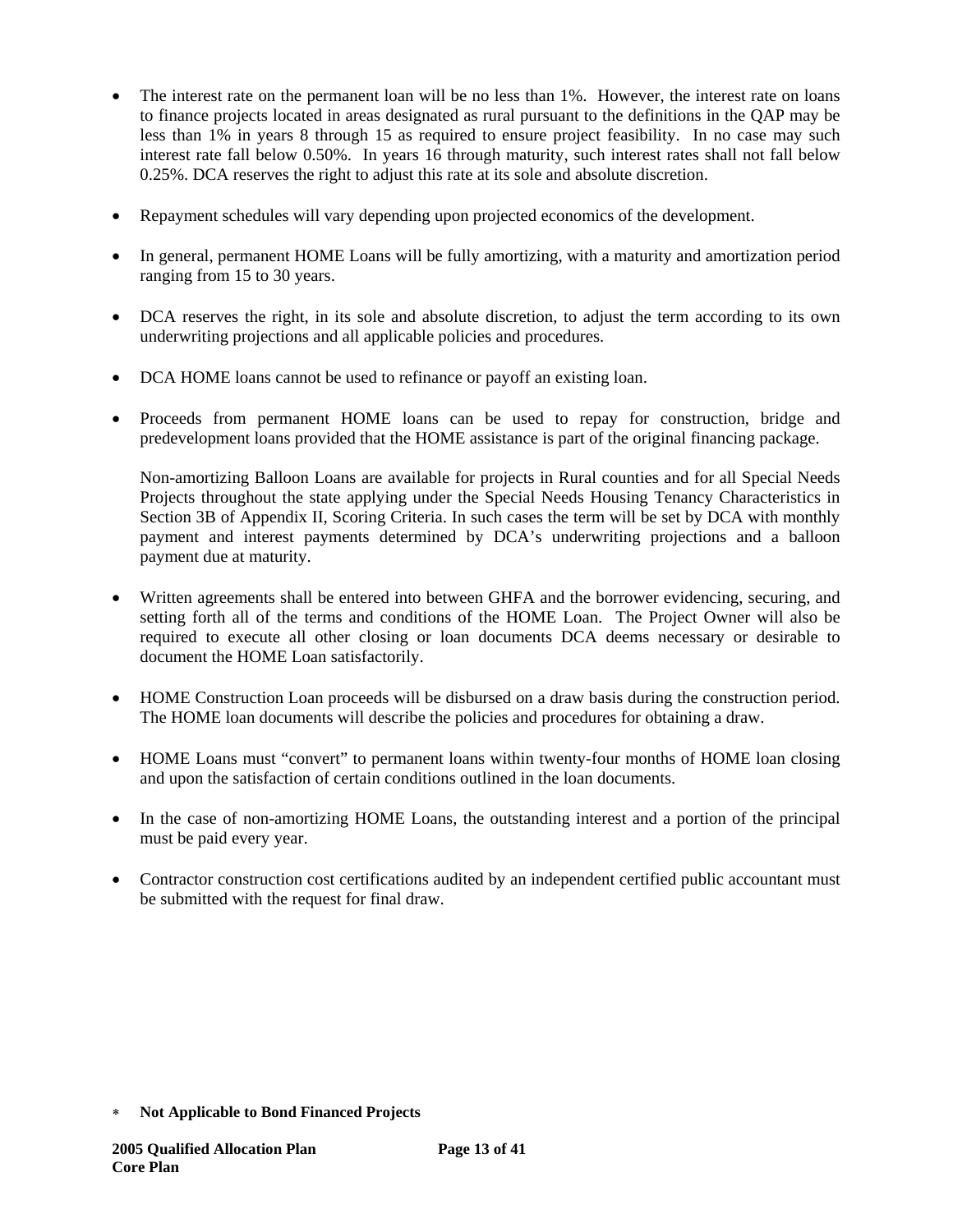# **Section 9. Policies**

Policies governing the administration of the Credits and HOME Loans are found throughout the Plan, the Manual, the Compliance Manual, and other documents published by IRS, HUD, and DCA. Included in this section of the Plan are policies to which DCA wishes to draw specific attention. In no way, however, should exclusion of a policy from this section be construed to limit its applicability to funding resources allocated under the Plan. DCA reserves the right to formulate new policies to address operational issues that may arise during the course of the funding cycle.

**General Requirements.** Generally, a project must:

- be supported by market demand as determined by DCA;
- meet DCA feasibility and viability standards;
- meet DCA site and construction quality standards;
- demonstrate readiness to proceed to loan closing and commencement of construction (with funds available to cover project costs during construction) and lease-up;
- evidence of proper zoning and infrastructure;
- identify sources of funds to pay for any amenities or services proposed, and;
- consist of an Ownership, development, and management team without a history of significant noncompliance problems.

**Program Applicability is indicated as "Credits" "HOME" or "Both"** (Sections that apply to HOME projects are not applicable to 4% or 9% tax credit projects)

*Annual Operating Expenses.* Annual budgeted Operating Costs, excluding reserve contributions, must be no less than \$3,000 per unit for urban projects, \$2,600 for Rural County projects, and \$2,400 for Rural County projects that include USDA loans as a funding source. (The lower amount for an USDA project is allowable due to USDA's more restrictive underwriting policies.) However, DCA reserves the right to determine the reasonableness of budgeted operating expenses for all projects. DCA will consider waivers for projects that can clearly demonstrate that annual operating costs can be reasonably maintained at a lesser amount. Approval of such waivers shall be at DCA's sole and absolute discretion. If a determination is desired prior to Application Submission, requests for waivers and fees shall be forwarded to DCA on or before **March 1, 2005**, to the attention of the Director of the Office of Affordable Housing. For Bond Financed Projects, request for waivers and fees must be forwarded to DCA no later than 30 days prior to Application submission. **(Both)**

- *Assumptions for Building Basis*. For purposes of underwriting acquisition Credits, the building basis must be limited to the lesser of the sales price or the appraised value of the building(s). **(Credit)**
- *Assumptions for Land Purchase*. The cost assumed for acquisition of land and existing buildings will be limited to the lesser of the sales price or the appraised "as-is" value. **(HOME)**  The appraised value will be the basis for determining the appropriate sales price when an Identity of Interest exists between the buyer and seller. **(Both).**
- *Builder Cost Limitations.* Builder's overhead, general requirements, and builder's profit are limited to percentages of the total construction contract (net of builder's overhead, general requirements, and builder's profit) as follows: Builder's overhead – two percent (2%); General Requirements – six percent (6%); and Builder's profit – six percent (6%). General Requirements shall not include water tap and sewer fees. For Applications where there is an Identity of Interest
- ∗ **Not Applicable to Bond Financed Projects**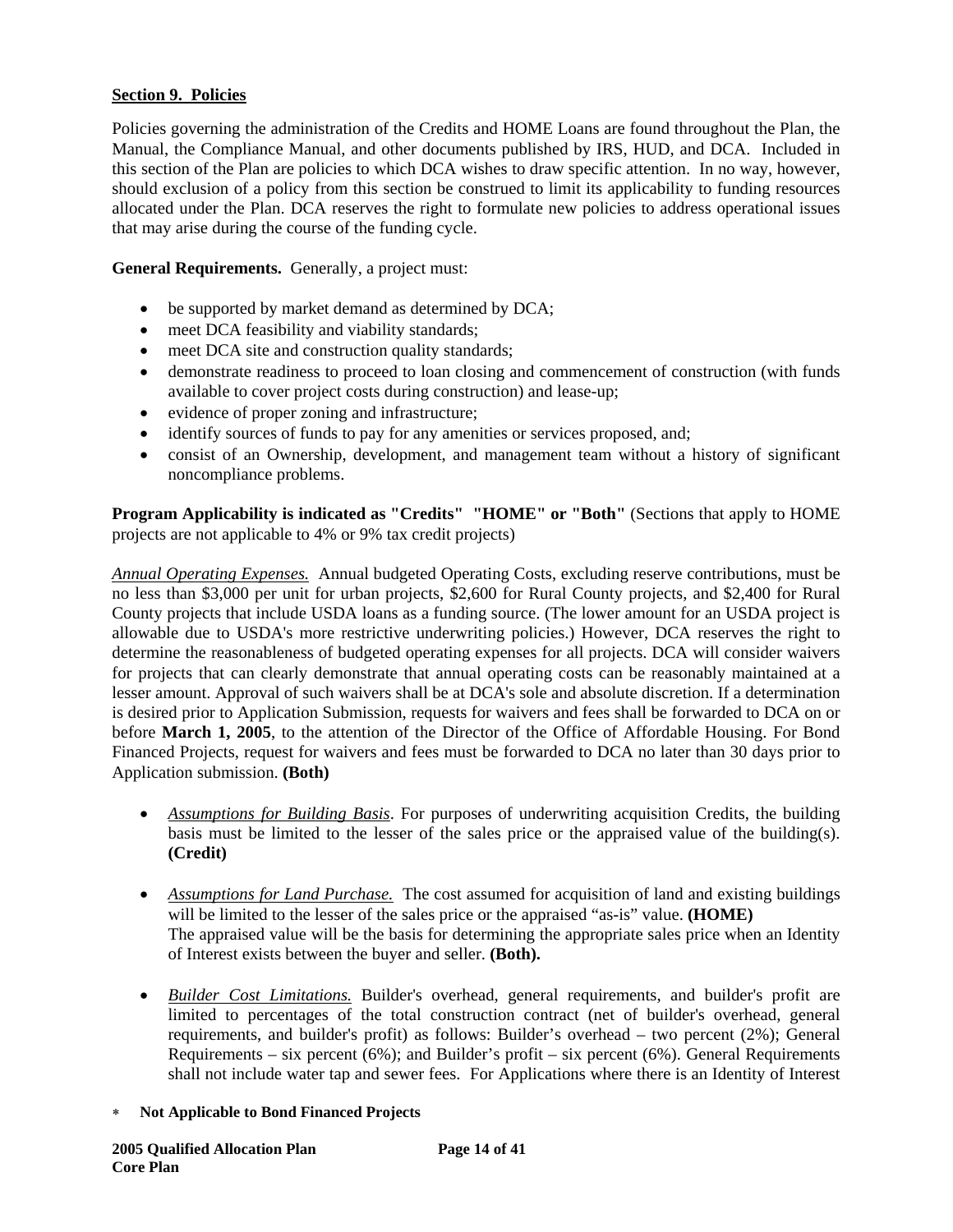between the owner and contractor or the developer and the contractor, the cost of obtaining a letter of credit or a construction loan in lieu of the payment and performance bond must be included in the general requirements. **(Both)** 

• *Construction Contingency*. The construction contingency amount must be at least 2% but no greater than 5% of the total construction hard costs for new construction projects. For rehabilitation projects, the construction contingency amount must be at least 5%, but no greater than 7% of the total construction hard cost. DCA reserves the right to adjust development budgets in this regard, for underwriting purposes, in its sole and absolute discretion. **(Both)**

To the extent feasible, DCA funds should be allocated to cover disbursements from the construction contingency. Regardless of how the contingency is funded, DCA must approve all change orders. Any unused balance in the construction contingency at the time of Conversion must be used to reduce the principal amount of the HOME Loan or the senior lender loan as appropriate, with the monthly principal and interest payments adjusted accordingly. **(HOME)**

- *Contract Bidding and Bid Bonds.* Owners are not required to solicit bids for construction contracts to be financed with DCA HOME Loans, and bid bonds are not required when bids are solicited, unless otherwise required by law. However, prior to closing a HOME Loan, DCA must approve both the general contractor and the contract documents. DCA will not close a Home loan unless the approved contract with the general contractor has been fully executed. **(HOME)**
- *Construction Hard Cost Financing.* HOME Loan funds can be used to finance only construction hard costs, which include site development, unit/building construction, and contractors, services which include, general requirements (inclusive of payment and performance bonds), builders overhead and builder's profit. Soft costs, acquisition costs and other project costs must be financed by other financing sources. (Not applicable to HOME CHDO Predevelopment Loans.) **(HOME)**
- *Construction Loan Recourse.* All construction loans will be full recourse against the borrower and/or the principals of the Ownership entity until full and final completion of the project as determined by DCA. In its discretion, GHFA may require that one or more Principals of the Owner or Developer guarantee the completion of construction and payment of the HOME Loan until completion of construction. **(HOME)**
- *Conversion*. Projects receiving HOME Loans must be scheduled to convert within twenty fourmonths of the HOME construction loan closing. **(HOME)**
- *Debt Coverage Ratio.* The debt coverage ratio for all tangible debt after funding expenses and other required reserve funding must be between 1.15 and 1.35 for the first full year of operation. For purposes of determining the debt coverage ratio, the deferred Developer Fee will not be considered tangible debt. As part of its financial feasibility analysis, DCA will require that a project meet at a minimum a 1.15 debt coverage ratio for each year after the first year of the credit period. Amounts set aside in a reserve funded in one year may not be withdrawn and treated as a gross receipt in a subsequent year to satisfy the debt service coverage ratio in the subsequent year. Amounts received in one year that exceed the debt service coverage target for that year will not be credited to another year. For purposes of this test, each year will stand alone. The debt coverage ratio cannot drop below 1.15 during the 15-year Compliance Period, HOME Loan term, or the Period of Affordability, whichever is longer. The Credits and/or HOME Loan amount may be reduced if DCA's underwriting indicates a debt coverage ratio greater than 1.35 in the first full year of operation. **(Both)**
- ∗ **Not Applicable to Bond Financed Projects**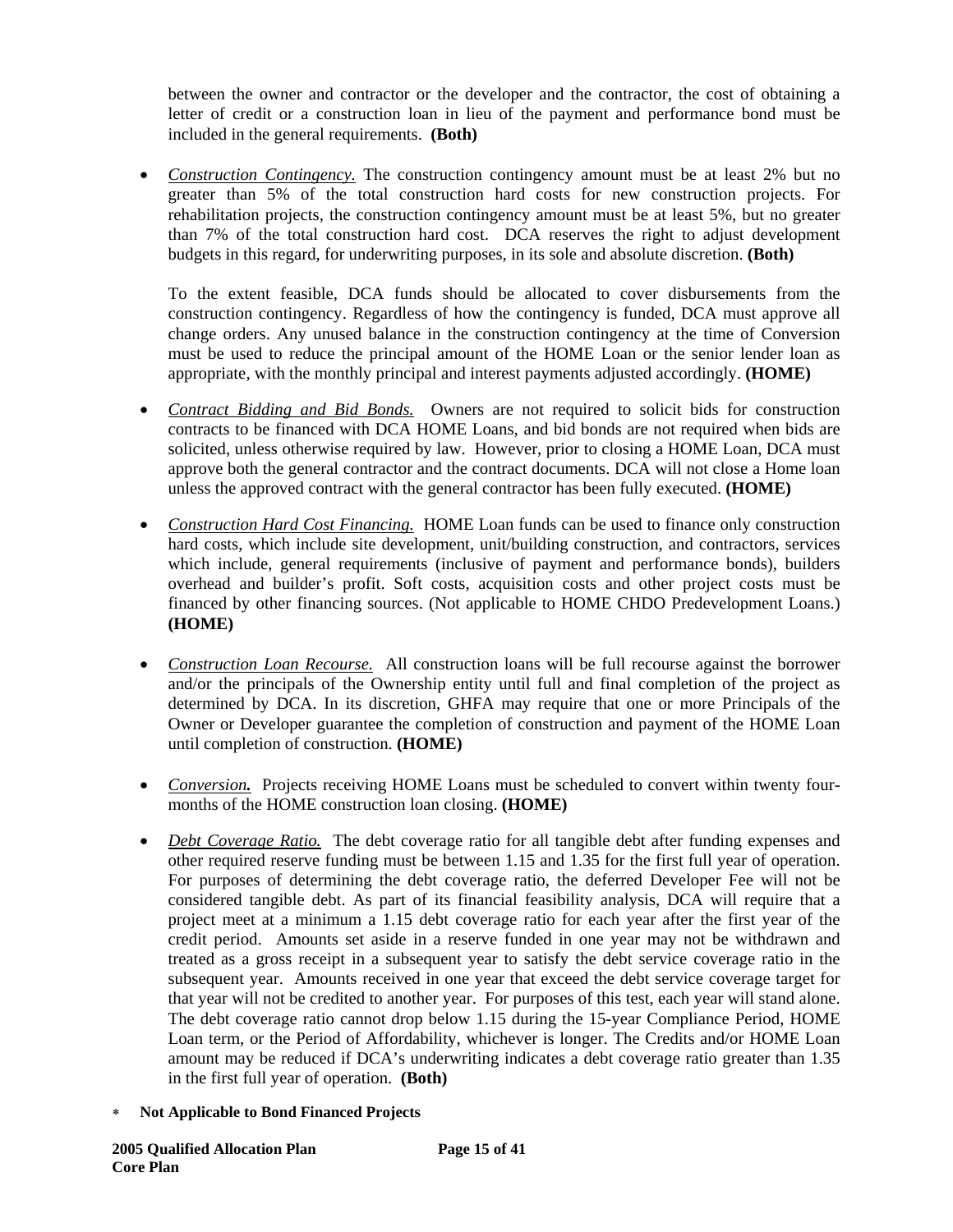• *Developer Fee Limitation.* DCA restricts the maximum Developer Fee as follows:

For New Construction and Rehabilitation projects, the Developer fee will be limited to 15% of Total Development Costs less the budgeted Developer Fee and the cost of Land. For projects that are eligible for acquisition credits, the Developer Fee on the rehabilitation portion will be limited to 15% of the Total Development Cost less the budgeted Developer Fee, the acquisition cost of the Existing Structures (including Acquisition Legal Fees), and the cost of Land. The Developer Fee on the acquisition portion will be limited to 15% of the Existing Structures acquisition cost (including Acquisition Legal Fees).

When an Identity of Interest exists between the Developer and the General Contractor, the maximum Developer Fee is restricted to 15% of the Total Development Cost less the cost of the Land, the budgeted Developer Fee, and the Builder Profit. If the Application budgets a Developer Fee of less than 15%, the percentage proposed will be substituted for 15% in determining the maximum Developer Fee.

For projects awarded a cost waiver, the developer fee will be calculated using the allowable total development cost based on the DCA Per Unit Cost Limits.

Deferred Developer fee must be payable within fifteen years from available cash flow.

Consultant's Fees are considered part of the Developer Fee. **(Both)** 

• *Developer Overhead and Consultant Fees.*The amount of the Developer's overhead and Consultant's Fee (if applicable) that can be drawn before Conversion must not exceed the lesser of (1) 20% of the maximum allowable Developer Fee, or (2) 50% of the total Developer Fee requested. None of the Developer's profit will be disbursed until Conversion. These disbursement conditions will be reflected in the HOME Loan documents and in an agreement with any other funding source(s) that will be funding these line items. **(HOME)** 

# • *Distribution Across Unit/Bedroom Sizes*

*1. Rent.* Projects with a multi-tiered rent structure must distribute the rents equally across unit sizes, unit types and buildings. These units need not be fixed but may float in the same way high HOME rent and low HOME rent units may float within a project. **(Both)**

*2. Accessibility*. To the maximum extent feasible, accessible units must be distributed through the project and site so as not to limit choice. **(Both)** 

- *Final Draw.* The final payment of funds (not including any retainage) for a HOME construction loan shall be made at the time of substantial completion of construction, to be evidenced by submission of all items on the DCA form "Requirements for Final Draw", including but not limited to: final payment request on the AIA draw request form, copies of all final certificates of occupancy for all buildings, final lien waivers, construction Consultants' final inspection report, and approval for release of funds. **(HOME)**
- Fixed or Floating Unit Designation. For properties with both HOME assisted and non-HOME assisted units, the Applicant must select to treat the HOME assisted units as "fixed" or "floating" units at the time of loan commitment. When HOME assisted units are "fixed", the specific units that are HOME assisted (and, therefore, subject to HOME rent and occupancy requirements) are
- ∗ **Not Applicable to Bond Financed Projects**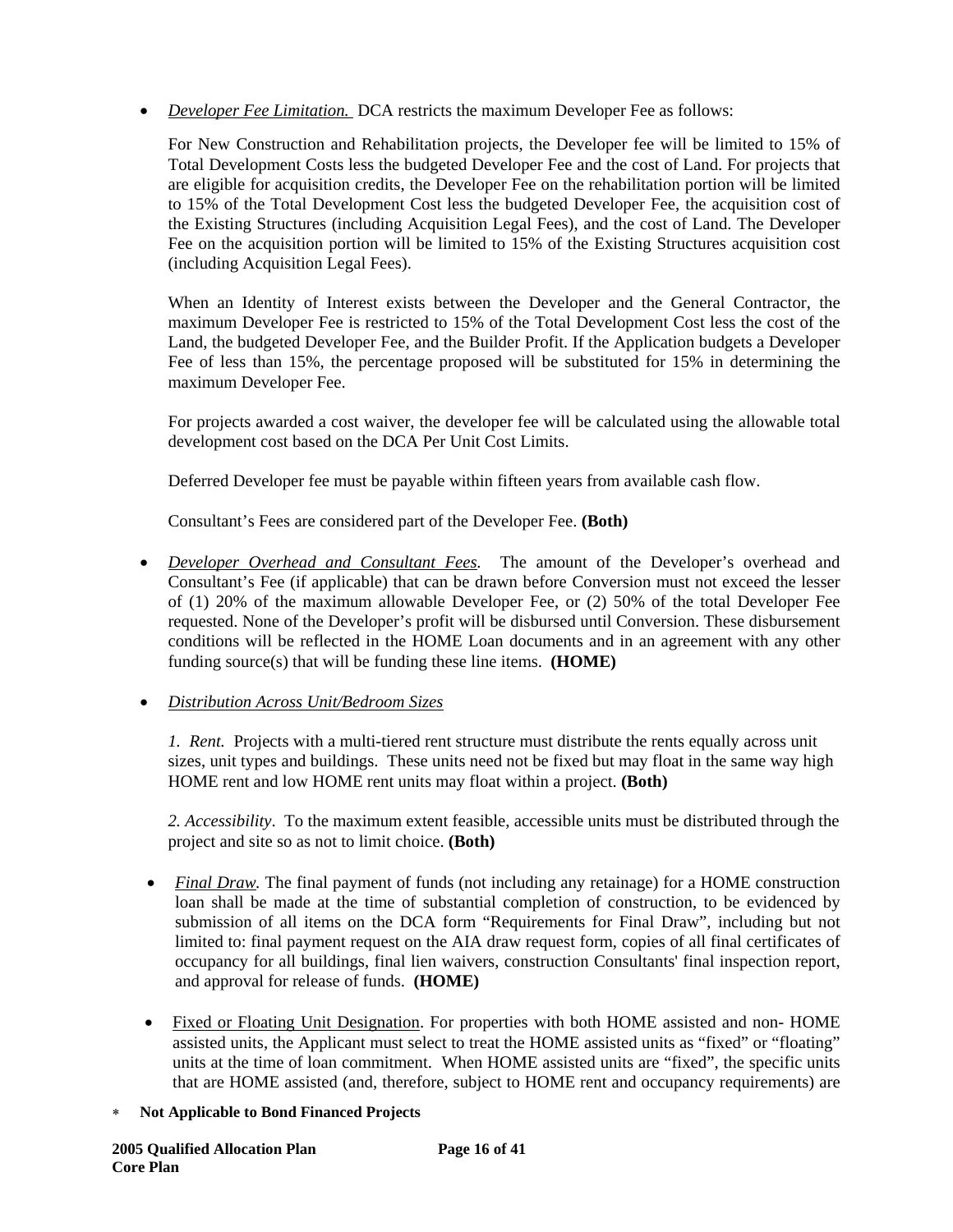designated and will never change. When HOME assisted units are "floating", the units that are designated as HOME assisted may change over time as long as the total number of HOME assisted units in the project remains constant and the HOME assisted units remain comparable to the non assisted units over the affordability period in terms of size, features and number of bedrooms. If the Applicant fails to make such an election at the time of loan commitment, it will be deemed that the Applicant has elected to treat the HOME assisted units as "floating". **(HOME)** 

• *Employee Unit Designation.* For Applicants electing to house management, security, or maintenance personnel in a project unit, the employee unit can be either designated as part of the residential unit count or as part of the common space. If the employee unit is designated as part of the residential unit count, and is also designated as a low-income unit, then an income eligible household must occupy it. This income eligible household may be the on-site management, security or maintenance personnel. Rent can be charged or collected by the Owner for this unit. If the employee unit is designated as part of the common space, it need not be occupied by an income-eligible household, but must be occupied by a full time on-site manager, security or maintenance personnel. No rent can be charged or collected by the Owner for a unit designated as common space. **(Both)** 

• *Identity of Interest.*

1. Contractor- If there is an Identity of Interest between the Owner and the contractor or the Developer and the contractor, a third party front-end analysis of the construction costs will be commissioned by DCA during the DCA underwriting period. Additionally, industry standards for such Owner-provided construction services shall be used to determine reasonableness for the services. **(HOME)** 

2. Project Participant- Identity of Interest between any Project Participant, other than the Syndicator, and the construction and/or permanent lenders is prohibited unless the financing terms and conditions are reasonable, customary, and consistent with industry standards. The determination of whether or not such terms and conditions are reasonable and customary is at DCA's sole and absolute discretion. **(Both)** 

3. Other Provider - If there is an Identity of Interest between the Owner and any other provider of service, material, or supplies, three (3) bids must be submitted to DCA. Such Owner-supplied services, materials, or supplies must not exceed the amount ordinarily paid for the service, material, or supply. **(HOME)** 

4. Land Purchase. For Applications where there is an Identity of Interest between the buyer and seller for any site(s) within the project, an appraisal no more than 6 months old and prepared by a certified appraiser must be submitted with the Application as a basis for the determination of the appropriate sales price. The appraisal must be prepared in accordance with the DCA Appraisal Guide and must provide separate valuations for the land and existing buildings. See Appendix II, Section 10(b) for further appraisal requirements. **(Both)** 

• *Intercreditor Agreements*. When GHFA is not the only construction lender on a project, an intercreditor agreement shall be executed with the other lenders to ensure DCA's required involvement in all significant aspects of the administration of the construction loans.

At a minimum, the intercreditor agreement should contain at least the following essential elements: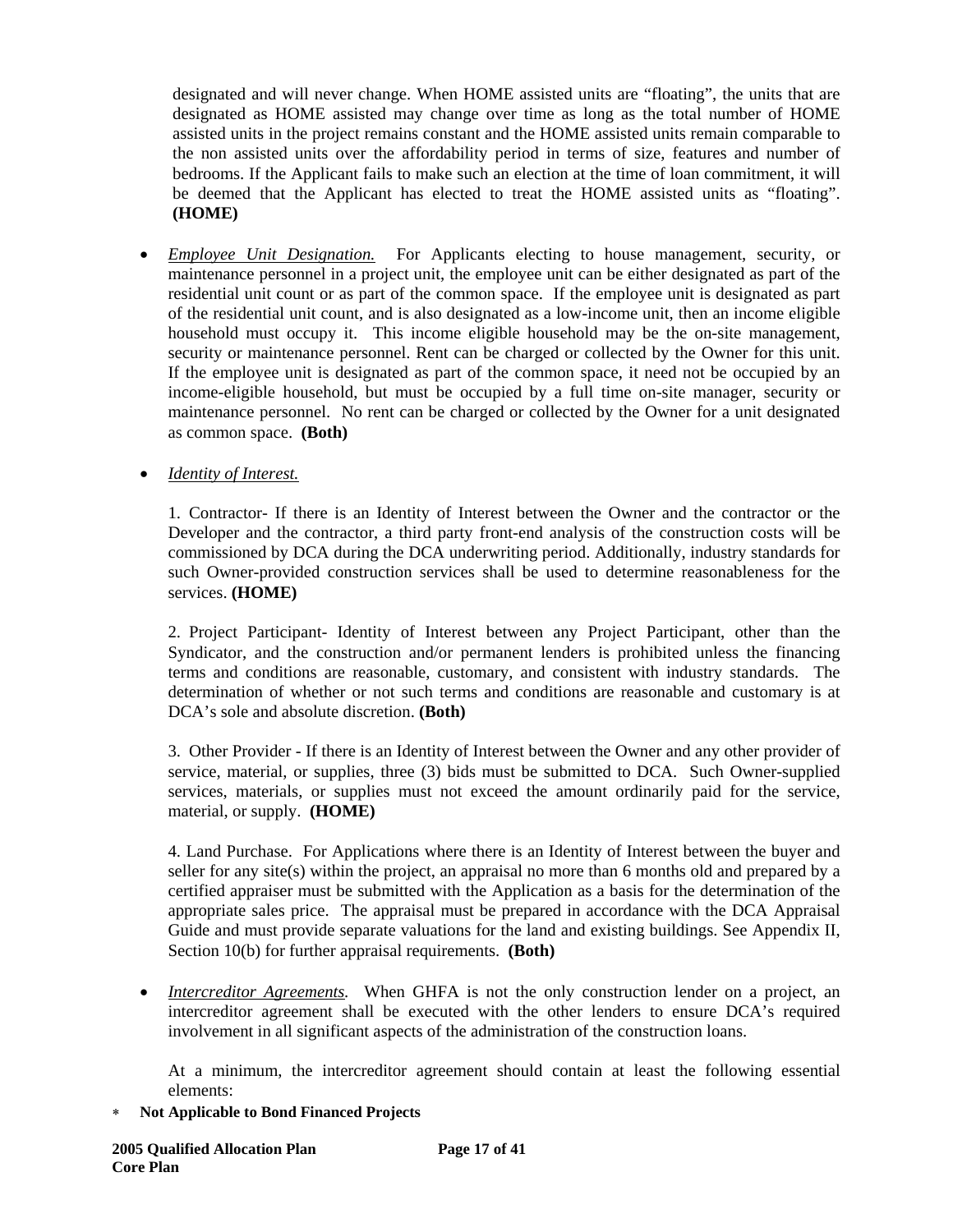- 1. A development cost budget approved by all lenders indicating the source(s) of funding for each line item;
- 2. A process and timetable for reviewing and approving change orders to the construction contract;
- 3. A process and timetable for reviewing and approving draw requests, including site inspection and documentation standards;
- 4. A process and timetable for amending the approved development cost budget**;**
- 5. Limitations on disbursements for Developer Fee (Owner's profit and risk) and Consultant fees; and,
- 6. Other matters, such as priority of each lender's interest in the collateral for the loans.

### **(HOME)**

- *Land Use Restrictions*. When there is more than one financing source imposing land use restrictions on a project, e.g., a HOME Loan and Credits, there may be restrictions from one program that are more restrictive than similar restrictions in the other program(s). In such instances, the most restrictive requirements will apply to the project. **(Both)**
- *Market Studies***.** Applicants seeking 4% Credits, 9% Credits and/or HOME Loans must pay a fee that includes the cost of a market study to be commissioned by DCA. Applicants must pay this fee at the time of Application or Pre-Application Submission. The resulting market study is the sole property of DCA. However, after the Letter of Determination is issued or the Competitive Scoring process is complete and awards have been announced, each Applicant will receive one copy of their respective project's market study. **(Both)**
- *Non-Amortizing Loans Excess Cash Flow.* For all permanent non-amortizing HOME Loans, in which the monthly installments of principal and interest are not sufficient to pay the HOME Loan in full over the loan term (a "non-amortizing HOME Loan") the borrower will deposit one-half of the cash flow from the project (after payment of secured debt service) into an interest bearing reserve account. The holder of the reserve account and the terms under which it will be held must be approved by DCA in its sole discretion. Funds held in the reserve account will be used only for principal reduction of the HOME Loan or Capital Improvements, but only if such use is approved by GHFA in advance. Funds in the reserve account (with the exception of those approved by GHFA for Capital Improvements) must remain in the reserve account until the HOME Loan is repaid. **(HOME)**
- *Non-Amortizing Loans Future Market Value.* In the case of a non-amortizing HOME Loan, DCA will require a projection from the appraiser of the future market value of the property at the maturity of the HOME Loan. This value will be used by DCA to determine the likelihood of retirement of the outstanding balance by refinance or resale of the property. The future market value of the property must be greater than the projected outstanding DCA HOME Loan balance at maturity in order for the HOME Loan to be considered financially feasible. In the case of a nonamortizing HOME Loan, the outstanding interest and a portion of the principal must be paid every year. **(HOME)**
- *Operating Deficit Reserve.* All developments financed in whole or in part with HOME Loans must budget for and fund an operating deficit reserve in an amount of no less than four times the secured monthly debt service to lenders plus no less than four months projected operating expenses. The funding of the operating deficit reserve must be completed at or before
- ∗ **Not Applicable to Bond Financed Projects**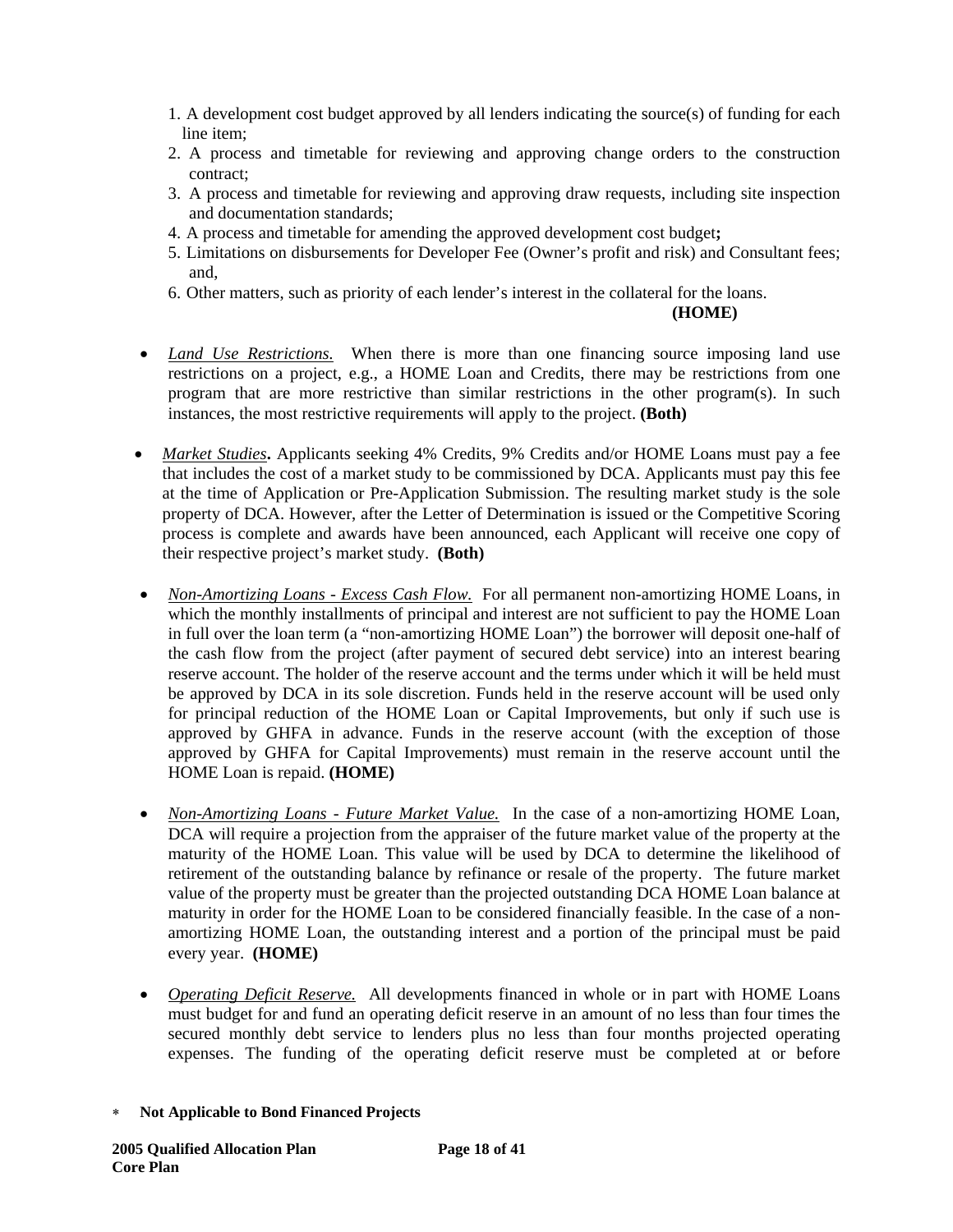Conversion. If drawn upon, no further distribution to Owners will be authorized until such time as the operating deficit reserve is restored to full funding.

The operating deficit reserve must be held by DCA or the senior lender and must remain in place for the term of the HOME Loan or the Period of Affordability, whichever is longer. With the exception of instances in which Fannie Mae is the sole senior lender, if DCA is a subordinate lender, but makes a HOME Loan in an amount greater than the senior lender, DCA must hold the reserves. All withdrawals from the operating deficit reserve must be requested in writing and approved in advance by DCA. Interest earned on the operating deficit reserve account shall be added to the account as an additional contribution and will not be credited against the required monthly cash contributions. **(HOME)** 

- *Over-Income Tenant Restriction -* The Code provides that a tenant's income may increase during tenancy to exceed 140% of the allowable household income. DCA requires that the lease for tenants who exceed this limit for two (2) successive years may not be renewed for the third year. The penalty for failure to adhere to this DCA policy may be forfeiture of the right to participate in all DCA programs in one or more future years depending upon the severity and nature of the particular circumstances. **(Credit)**
- *Over-Income Tenant Restrictions*When DCA HOME Loans are used, additional over-income restrictions shall apply. Upon re-certification of a previously eligible tenant, if it is determined that the tenant's income exceeds 60% of AMI, the tenant's rent must be increased to the lesser of: 30% of the tenant's adjusted annual income, HUD's fair market rent limitations, or the maximum amount allowable by the Code, not to exceed limitations set by state or local laws (if any). Any exceptions to this requirement must be approved in writing by DCA. In the event a HOME funded project also has Credits, the Over Income Tenant Restrictions will defer to the tax credit rules stated above. ( **HOME)**
- *Owner-Contractor Agreements.* If the Owner is not also the general contractor, all developments financed in whole or in part with a HOME Loan for construction must use an AIA Standard Form Agreement between Owner and contractor, with Standard Form Terms and Conditions. The contract can either be stipulated sum or cost plus a fee with a maximum. (**HOME)**
- *Partnership Agreements*. The partnership agreement and any amendments must be fully executed prior to the HOME Loan closing. The Partnership Agreement and any amendments must reflect the terms of the HOME Loan transaction on all material points. If the Owner is a limited liability company, an operating agreement in a form satisfactory to DCA must be fully executed before the HOME loan closing. After the HOME loan closing, the partnership agreement or the operating agreement (as the case may be) may not be further amended without GHFA's prior approval. **(HOME)**
- *Payment and Performance Bonds.*A 100% payment and performance bond will be required for all developments funded with HOME Loans. The issuer of the bonds and the terms of the bonds must be satisfactory to DCA in its sole discretion. The cost of these bonds shall be included in the six- percent general requirements limit for the construction contract (see "Builders Cost Limitations" above). When an Identity of Interest exist and the contractor cannot obtain a payment and performance bond, a letter of credit or construction loan can be utilized in lieu of a payment and performance bond. The cost of the letter of credit or construction loan will be included in general requirements.
- ∗ **Not Applicable to Bond Financed Projects**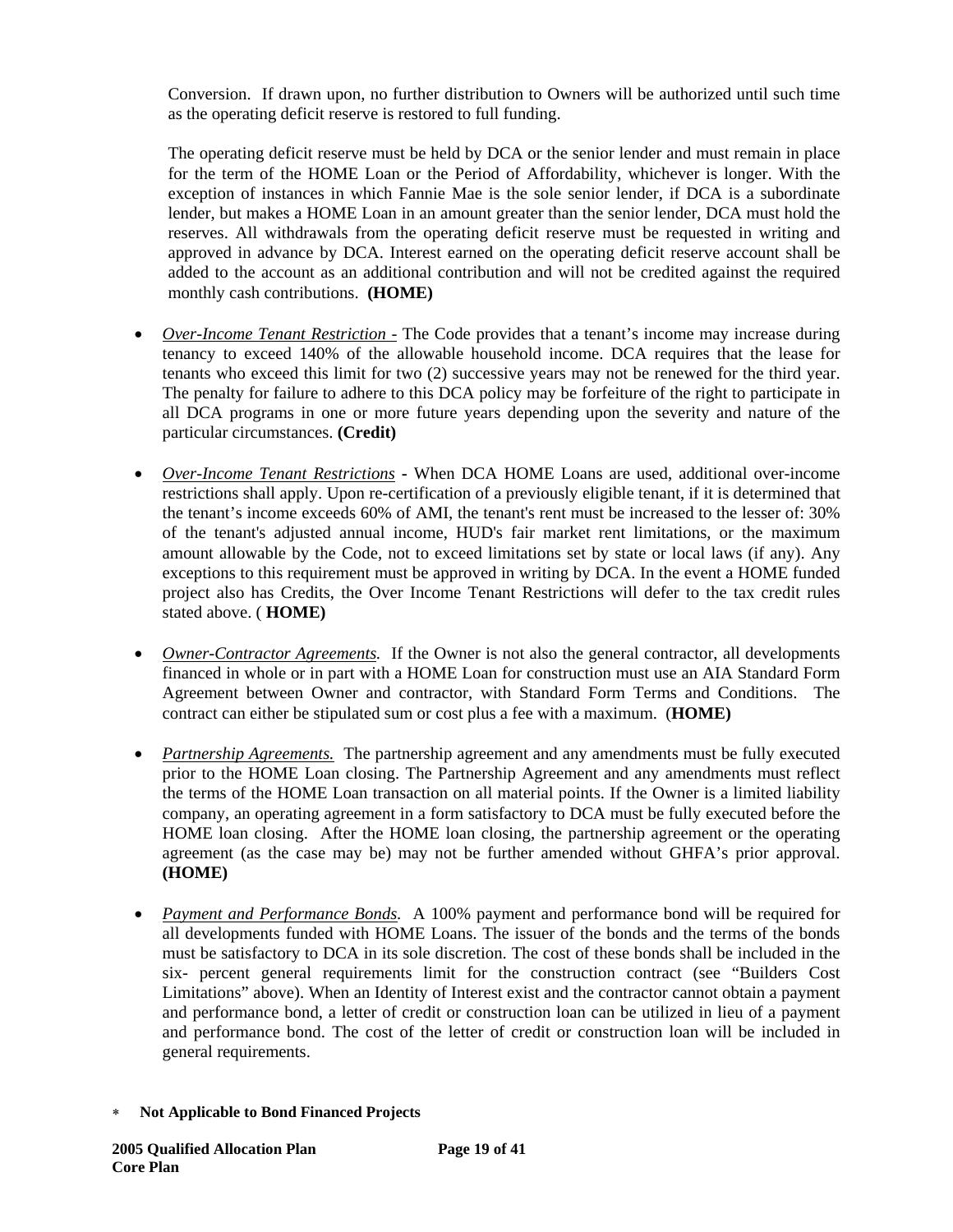A waiver of the requirement for payment and performance bonds may be granted when there is an Identity of Interest between the Owner/Developer and the contractor, regardless of the contract amount, since such a relationship is usually not bondable.

A waiver will not be considered unless:

- 1. The Owner agrees to provide a construction completion guaranty and payment guarantee, secured by a letter of credit with a value of at least 50% of the total construction cost, including profit and overhead; or
- 2. The Owner agrees to secure a construction loan with private financing. GHFA will disburse funds during the construction period, in an amount not to exceed \$2,500 per construction draw. **(HOME)**
- *Permanent Debt Financing*.\* Permanent debt financing shall have a minimum term of 5 years. **(Both)**
- *Public Housing Units*. HOME and/or Credits cannot be used for the construction or rehabilitation of public housing units except in mixed income projects that include public housing units and a portion of the Total Development Cost is from another clearly identified funding source. **(Both)**
- *Relocation and Displacement of Tenants.* For all HOME Loan and Credits projects, the completed and executed tenant household data forms must be submitted with the Application for every occupied unit in each building to be rehabilitated. The Applicant is responsible for the accuracy of the information on the data forms. Applications for HOME Loans that require relocation of existing tenants due to rehabilitation work will be accepted only with a relocation plan (including a sufficient budget) that in the opinion of DCA meets the requirements of the Uniform Relocation Act and any other applicable laws.

Funding sources other than the DCA HOME Loan must be used to finance the relocation costs. For Credits projects, DCA will not allow permanent displacement of tenants, if avoidable. If the Applicant anticipates displacing tenants, the Applicant must include in the Application a detailed displacement plan, which sets forth the specifics of the displacement, including a projected budget, and an explanation of efforts planned by the Applicant to mitigate the impact of the displacement. Any displacement of tenants will be subject to DCA's prior written approval. **(Both)** 

- *Rent-Up Reserves.* A rent-up reserve is required for projects receiving a DCA HOME Loan only if a lease-up cash flow analysis results in a cash flow deficit. For those developments, the required rent-up reserve would equal the amount of the projected lease-up deficit. A required rent-up reserve will only be used to cover operating cash flow deficits during the period prior to converting a construction loan to a permanent loan. Loan documents and intercreditor agreements must reflect this requirement and DCA's approval authority. **(HOME)**
- *Replacement Plan.* A Replacement Plan and schedule must be submitted to DCA with the design development documents no later than 90 days from award notification. The calculations and assumptions used in the Replacement Plan should take into account the fact that over the life of the project, capital items such as building roofs, parking lots, HVAC systems, major appliances, etc., will need to be replaced. At a minimum, the Replacement Plan must reflect reserve contributions and, depending on the projects characteristics, may require contribution amounts greater than the minimum Replacement Reserves requirements. **(Both)**
- ∗ **Not Applicable to Bond Financed Projects**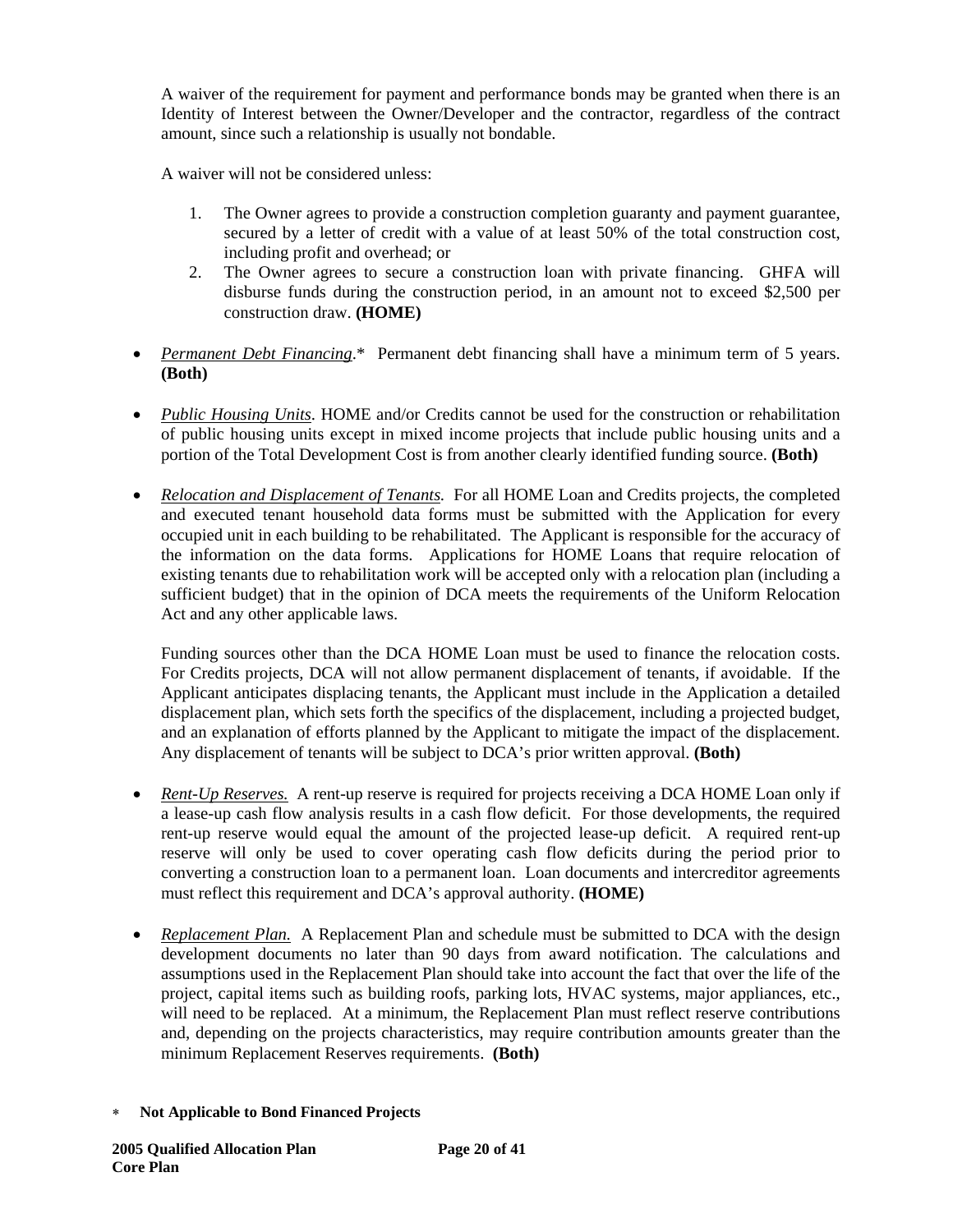- *Replacement Reserve.* A Replacement Reserve, based on a Replacement Plan, is required for all projects awarded funding under the Plan and must be included in the operating budget. Contributions must be made to the reserve account, starting at or before the conversion date of the construction loan to permanent loan and must be funded for the term of the loan in accordance with the Replacement Plan. The following minimum contributions must be used:
	- 1. Rehabilitation \$25.00 per unit per month (\$300 per unit per year)
	- 2. New Construction \$16.70 per unit per month (\$200 per unit per year)
	- 3. Single Family Units \$33.30 per unit per month (\$400 per unit per year)

Replacement Reserve funds may be used only for capital improvements and system replacements, and must not be used for general maintenance expenses. Replacement Reserves must escalate at a rate of 3% per year. If the Replacement Plan indicates that an amount greater than the minimum reserve outlined above is necessary, then this greater amount will be required and must be escalated at a rate of 3% per year. DCA will, at its discretion, adjust the Replacement Reserve to reflect reasonable and customary capital and replacement expenditures. **(Both)** 

- *Replacement Reserve Withdrawals*. All withdrawals from the Replacement Reserve account must be approved by DCA in advance. The senior lender must maintain the Replacement Reserve account in a FDIC insured financial institution. Interest earned on the Replacement Reserve account shall be added to the account as an additional contribution and will not be credited against the required monthly cash contributions. **(HOME)**
- *Retainage*. The loan agreement between the Project Owner and GHFA will provide that GHFA may retain 10% of the amounts that it has approved for each draw request ("the retainage") until the project reaches 50% completion. Thereafter GHFA will retain 5% of the amount that it has approved for each draw request. The construction contract must provide and the contractor must acknowledge that GHFA has the right to withhold such retainage and that the retainage will not be disbursed until full and final completion of the construction. **(HOME)**
- *Revenue, Vacancy, and Expense Trends.* Revenue should be trended at 2% per year, operating expenses at 3% and vacancy and collection loss at 7%. **(Both)**
- *Rural County Projects.* DCA recognizes that Rural County projects may involve greater financial risk than non-Rural County projects. While a sufficient economic base to support a proposed Rural County project may exist at the time of Application, the loss of a predominate industry or employer, or other extenuating circumstances out of the control of the Applicant could result in a major economic impact on the project. To mitigate this increased financial risk, DCA will consider loan modifications during the course of the HOME Loan for projects which have suffered a demonstrated major economic impact as a result of the loss of a predominate industry or employer or other extenuating circumstances. The loan modification may be structured to allow the Owners to maintain Ownership and control of the property and to continue providing affordable housing to the extent it is needed in the community. **(HOME)**
- *Section 8 Rental Assistance.* No Owner may deny a unit to applicants possessing a Section 8 Rental Assistance certificate or voucher unless those applicants fail to meet the minimum requirements for all leaseholders. Federal statutes prohibit discrimination against Section 8 certificate and voucher holders. DCA will closely monitor whether the tenant application process is structured to avoid such discrimination or whether any actions are taken to discourage Section 8

<sup>∗</sup> **Not Applicable to Bond Financed Projects**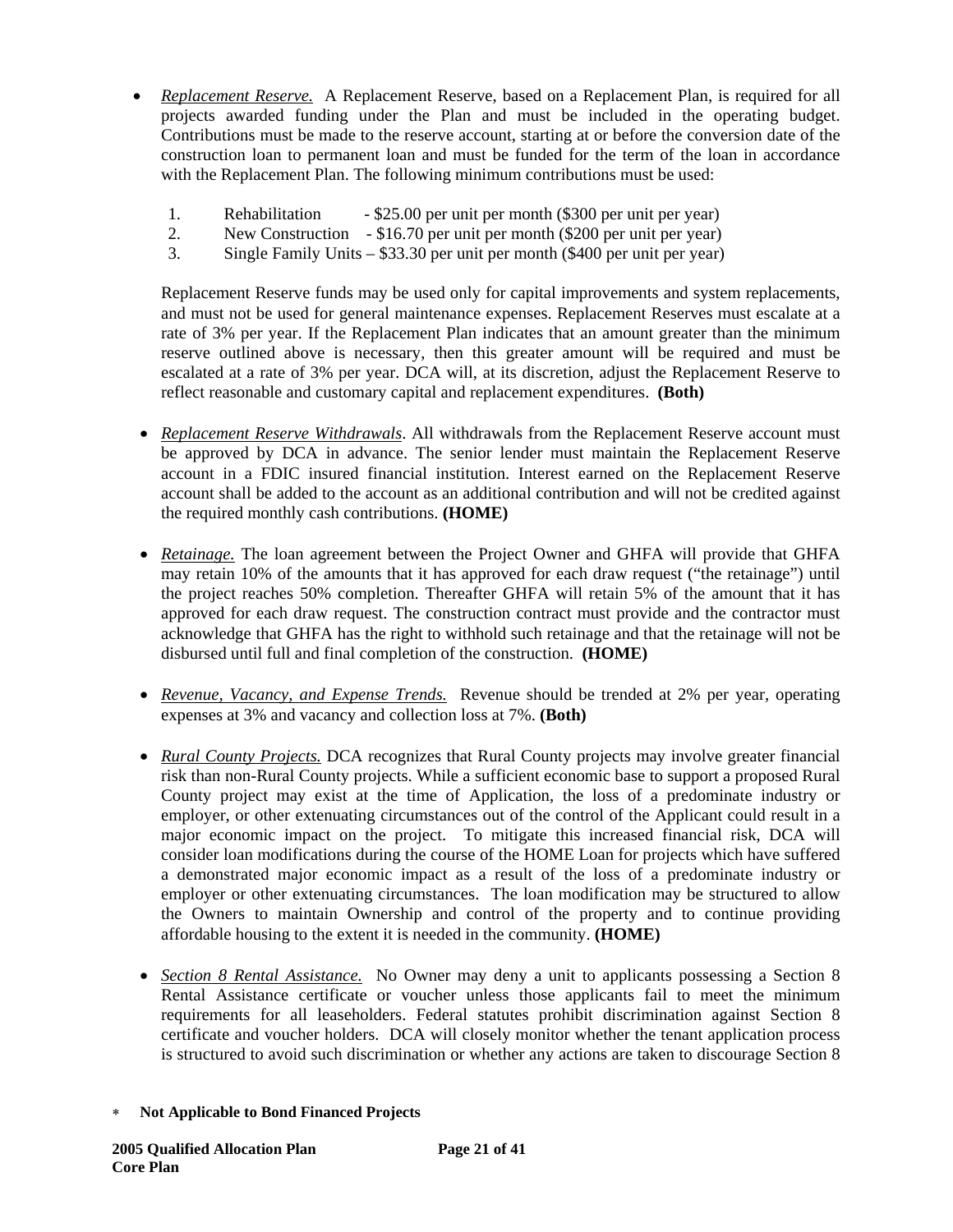Rental Assistance certificate or voucher holders from applying. Likewise, all lease provisions must be compatible and not in conflict with Section 8 leases. **(Both)**

- *Stored Materials.* DCA will not pay draw requests that include the cost of stored materials. Stored materials are considered to be materials that will not be incorporated into the construction within thirty days. **(HOME)**
- *Subsidy Layering Review.* DCA will perform subsidy-layering analysis for HOME funded projects prior to the time of preliminary commitment for projects receiving tax credits from the state's low income housing tax credit allocation. In cases where the results of a DCA subsidy layering review indicated that there would be excess assistance, DCA will reduce the amount of the HOME loan to eliminate the excess. In addition, a subsidy layering review is also conducted during HOME loan underwriting prior to the closing of the HOME loan. (**HOME)**
- *Subordination*. The decision whether to subordinate DCA's regulatory agreement and/or lien position to a private lender's security deed will be made only after DCA considers the individual circumstances of each HOME Loan. Factors that will be considered include, but are not limited to, the senior loan amount, DCA's HOME Loan amount, debt coverage ratio, private lender's interest rates, loan maturity, type of loan, etc. In no instance will DCA subordinate to a public entity's loan. **(HOME)**
- *Soft Cost Contingency*. "Soft cost" or "total project" contingency, over and above the allowed construction contingency, will not be permitted as a budgeted line item. **(Both)**
- *Stabilization.* Projects will be considered stabilized when occupancy reaches 90% for three consecutive months, or actual revenue reaches 90% of budgeted revenues for three consecutive months. **(Both)**
- *Syndicator Asset Management Fee.* Syndicator asset management fees will be paid from the "after debt service" cash flow less the cash flow payments to DCA on the HOME permanent loans. **(HOME)**
- *Tax Credit Percentages*. For purposes of an application for 9% credits the Applicable Credit Percentage for the month of April 2005 should be utilized. For purposes of an application for 4% credits (Tax-Exempt Bond financed applications), the Applicable Credit Percentage for the month preceding the submission of the application for tax credits should be utilized. **(Credit)**
- *Tri-Party Agreements.* A Tri-Party Agreement will be required for all DCA HOME Loan transactions involving another permanent lender that is not financing construction costs. The Tri-Party Agreement must clearly state, at a minimum, that the permanent lender has reviewed and approved the DCA HOME Loan documents, plans and specifications, development budget, tenant lease, environmental assessment, construction contract, title exceptions legal description, management agreement, partnership agreement, borrower's certificate of limited partnership, survey, appraisal, form of subordination agreement, and items necessary to satisfy the permanent commitment regarding completion of construction of the improvements of the collateral property. **(HOME)**
- *Utility Allowance (UA).* Applicants should establish utility allowances for the property as follows:
- ∗ **Not Applicable to Bond Financed Projects**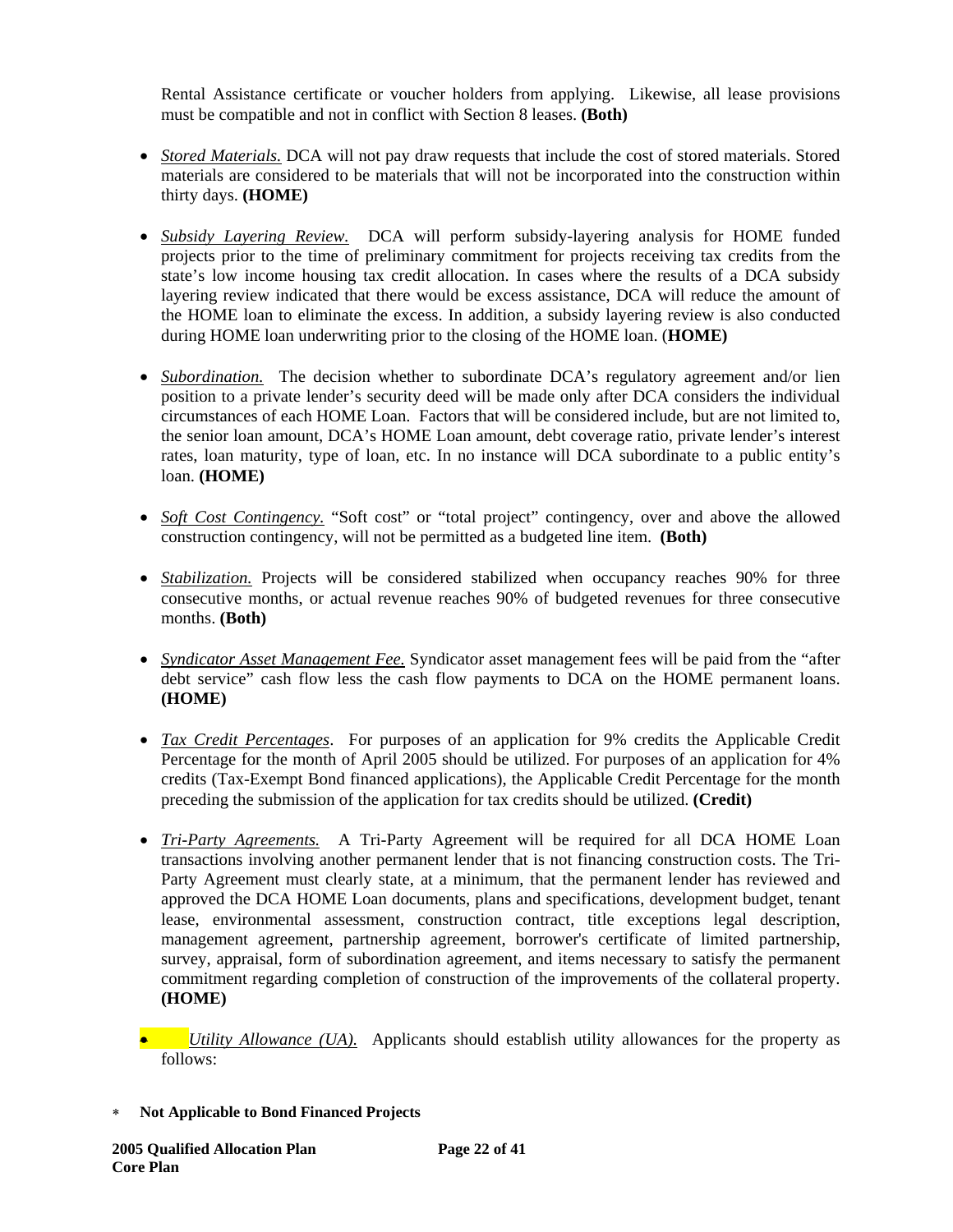- 1. *USDA–Assisted Buildings* If a building receives assistance from the USDA (formerly called the Farmer's Home Administration, or FmHA), the USDA-prescribed utility allowance applies to all rent-restricted units in the building. The USDA-approved allowance applies even if the building is assisted by any other program or agency. Examples of USDA assistance include assistance provided under the USDA Section 515 rural rental loan program and USDA rental assistance.
- 2. *Buildings with USDA-Assisted Tenants*. If any resident of a building receives USDA rental assistance, the USDA-approved utility allowance applies to all rent-restricted units in the building. This is even the case if residents of some units receive rental assistance from the U.S. Department of Housing and Urban Development (HUD).
- 3. *HUD-Regulated Buildings*. If neither a building nor any resident in the building receives USDA assistance, and HUD annually reviews the rents and utility allowances for the property (such as for Section 8 and Section 236 projects), the HUD-prescribed utility allowance is used. This rule doesn't apply to buildings that have only FHA-insured mortgages.
- 4. *DCA HOME/Tax Credit buildings*. If a building is neither an USDA-assisted or HUDregulated property, and no tenant in the building receives USDA rental assistance, there are two possible methods for establishing the utility allowance. These include:
	- A. The allowance established by the local Public Housing Agency (PHA) for the Section 8 Program in the locality where the property is located. However, the electric allowances may be calculated as outlined in Section B below.
	- B. A written project specific estimate by a Utility Provider for the electric allowance only may also be used. If a private estimate is obtained, it must be prepared in accordance with DCA Energy Simulation Tool Criteria requirements as outlined in the DCA Compliance Manual. The Energy Tool Criteria must be validated by a source acceptable to DCA as identified in the DCA Compliance Manual. Each year, the Utility Provider will recalculate the Utility Allowance based on the current rate and all other billing inputs to determine if there is any change in the allowance. See DCA Compliance Manual – Utility Allowances. Once this method of choosing a utility allowance is elected, the project must continue using this method during the entire compliance period for the project.However, any unit occupied by a resident with a Section 8 / Housing Choice Voucher must use the PHA utility allowance, even if a private estimate has been obtained.

# **(Both)**

• *Work Scope* Owners of projects receiving HOME loan funding in the 2005 round for the rehabilitation of an existing property must perform 100% of the rehabilitation work scope in accordance with the original physical needs assessment submitted with the Application. DCA may approve modifications to the proposed work scope upon written request within its sole and absolute discretion. **(HOME)**

<sup>∗</sup> **Not Applicable to Bond Financed Projects**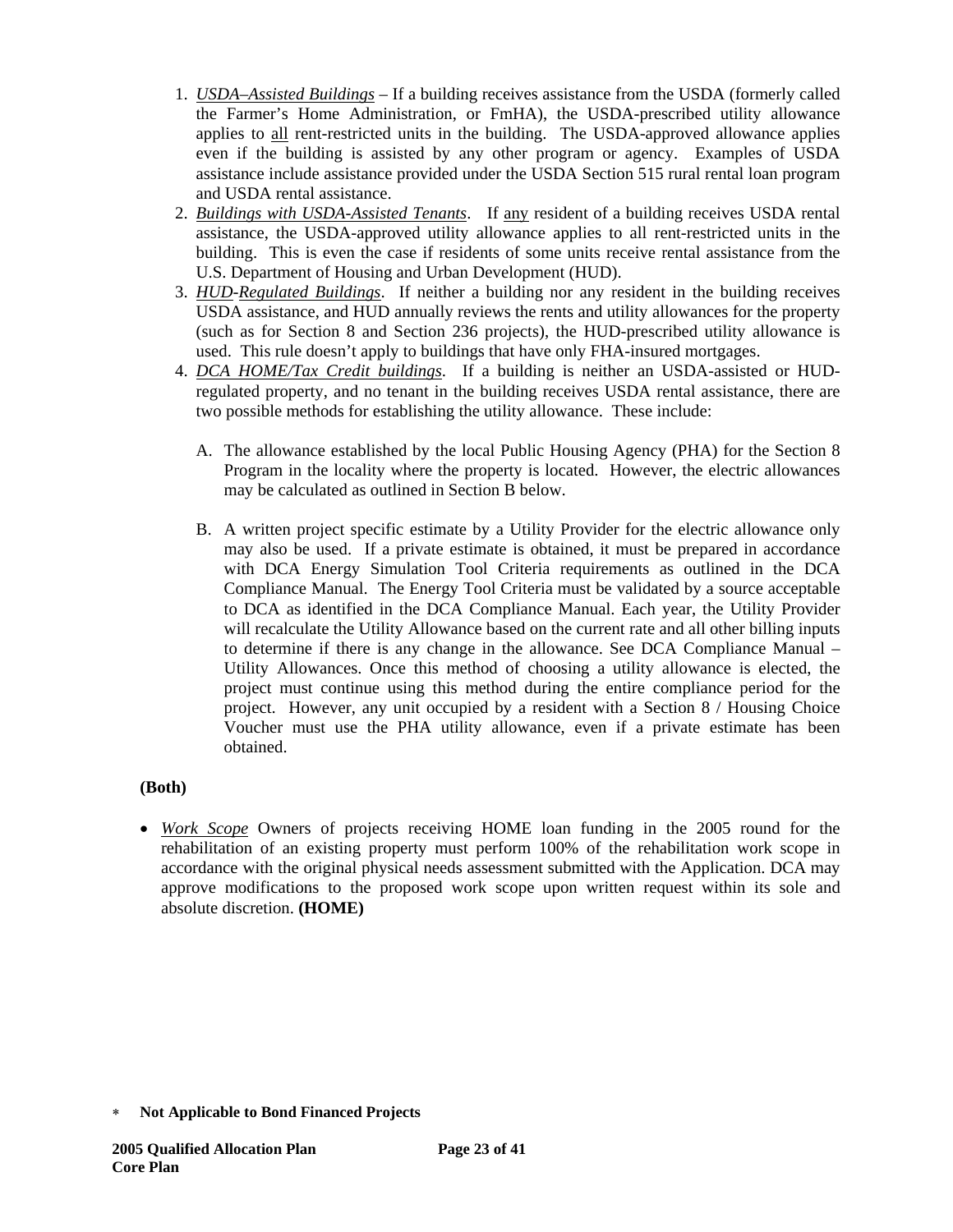# **Section 10. Eligibility**

**A. Applicants**. For profit or nonprofit Owners of proposed newly constructed or rehabilitated rental housing to be occupied by low and very low-income households as set forth in the Plan, the Manual, and if applicable the HOME regulations and/or Section 42 of the Code, may apply. Eligible activities are the construction to permanent financing for the costs of constructing or rehabilitating rental housing as defined in the Plan. Rental dwelling units financed through the HOME Loan program must be affordable by low-to-moderate-income households as defined in the Plan, the Manual, and the HOME regulations. Eligible buildings contain one or more units designed for long-term, continuous residential rental use.

Proposed Project Participants may be ineligible to receive funding under the Plan if the proposed Project Participant falls within any one of the following categories:

**1. Continuing Non-Compliance, Disqualification in DCA Programs**. Principals of projects awarded Credits or HOME Loans in previous award cycles must remain materially in compliance with all applicable requirements of the Credits and the HOME Loan programs to remain eligible to compete for future Credits or HOME Loans. Material non-compliance status exists when, in the judgment of DCA, an Applicant exhibits a continual pattern of non-compliance or when an Applicant demonstrates an inability or an unwillingness to resolve non-compliance matters in a timely manner.

Additionally, Project Participants must start and complete outstanding DCA HOME Loan or Credits projects in a timely manner and meet all material obligations under applicable loan documents and/or carryover allocations to remain eligible to compete for future Credits or HOME Loans. Project Participants must remain qualified to participate in all DCA-administered programs to remain eligible to compete for future Credits or HOME Loans. DCA will have the sole and absolute discretion to determine those parties ineligible to receive funding under the Plan due to non-compliance, default or disqualification status.

**2. Federally Debarred & Suspended Entities.** Any person (individual, corporation, partnership, association), principal (officer, director, Owner, partner, key employee, or person who has critical influence), or agent for a Project Participant that is under debarment, proposed debarment, or suspension by a federal agency is ineligible to participate in the 2005 Competitive Scoring process. Such Applications will be rejected. Each Applicant must also include in the Application a statement concerning all criminal convictions, indictments, and pending criminal investigations of all general partners, and provide dates and details of each circumstance, unless otherwise prohibited by court order, statute or regulation.

**3. Failure to Use Previously Awarded Credits.** An Applicant, including principals or officers of the Ownership entity, awarded or allocated Credits for a project that was not placed in service by the required deadline (for reasons other than acts of God, the exercise of the power of eminent domain by the governmental body, or for reasons approved by DCA) will be ineligible to apply for Credits in the competitive round following the projected placed in service date for the project that was awarded Credits or the year following the date on which the credits are returned, whichever is earlier. In addition, an Owner will be barred from reapplying for Credits for the specific project for which Credits went unused and buildings were not placed in service within the required time frame. In its sole and absolute discretion, DCA may allow an Applicant who returned Credits allocated, for reasons other than those listed above, in a previous year to apply for Credits on the condition that if the Application is approved, the Owner will pay a credit allocation fee equal to 17% of the annual allocation amount.

DCA reserves the right to perform a full criminal, employment, and credit investigation of all Project Participants, excluding the Syndicator.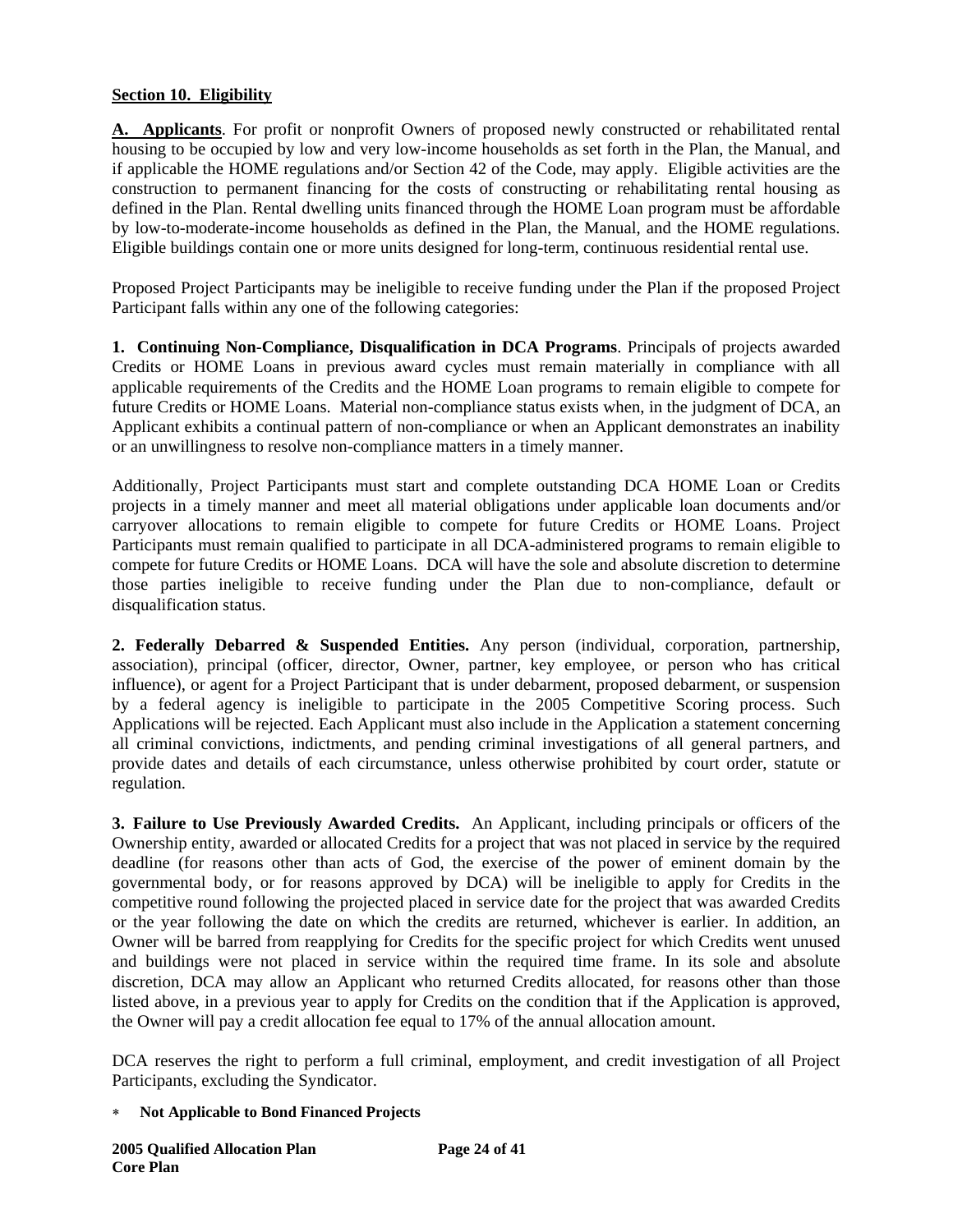# **B. Projects.**

- 1. *Scattered Sites.*Scattered-site projects will be eligible to apply if they satisfy the following criteria:
	- a. The project has no more than six  $(6)$  non-contiguous parcels within a  $\frac{1}{2}$  mile radius and a minimum of four residential units per parcel; or
	- b. The project is for the development of single-family housing on not more than 20 non-contiguous lots with 1-4 units per contiguous parcel, when done so in conjunction with a municipallyadopted and financially-supported Urban Redevelopment Plan passed in accordance with Title 36, Chapter 61 of the O.C.G.A**.** Scattered site projects proposed in this category must have financial assistance from such municipality that equate to ten percent (10%) or more of the Total Development Cost and/or average annual Operating Cost. Any operating cost reductions must be for a period of ten (10) years.
	- c. Development of all sites or non-contiguous parcels, as defined in a and b above, must fall exclusively within one of the tenancy characteristics as defined in Appendix II, scoring criteria A, B, C and D.
	- d. All of the residential units are rent restricted as set forth in Section 42 of the Code.

All Applications proposing scattered sites must meet the following requirements:

- All buildings in the project must be under the ownership of one entity;
- All units in the scattered site Application must be managed by one management entity;
- All buildings in the project must be developed under one plan of financing and considered as a single project by all funding sources;
- All of the residential units must be rent restricted
- The scattered sites must be appraised as a single proposed development, if applicable; and,
- Each site within the proposed project must meet all applicable threshold and scoring criteria.
- 2. *Detached Single-Family Rental Housing.* Detached single family housing proposals will be eligible for funding if they satisfy the following requirements:
	- The Application must include in its development budget the costs associated with the continuous upkeep of each rental house, including ground maintenance, at the project Owner's expense. These costs must be supported by a detailed maintenance plan.
	- The Application must have a detailed Replacement Reserve analysis and plan.
	- The house designs must reflect architectural diversity through the use of different elevations and styles.
	- Landscaping must be appropriate for detached, single family housing.
	- For detached single-family housing projects that are using HOME and Tax Credits as a funding source, all of the units must be income and rent restricted in accordance with the Code and DCA requirements.

<sup>∗</sup> **Not Applicable to Bond Financed Projects**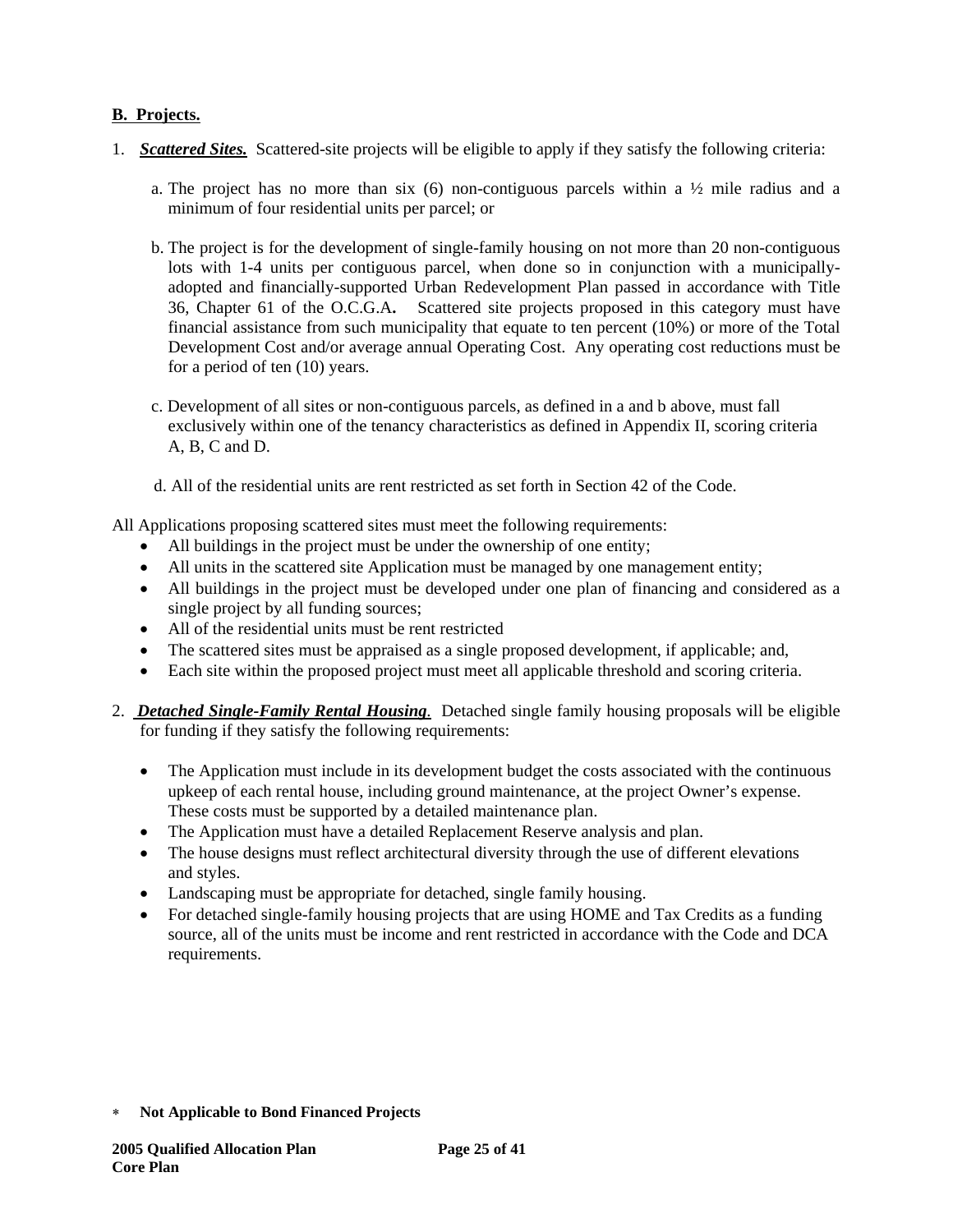## **Section 11. Submission Requirements and Award Limitations**

### **A. Pre-Application Submissions**

Requests for experience determinations, compliance scores and RAN Certificate of Successful Registration may be submitted prior to Application in the sole and absolute discretion of the Applicant. DCA will accept such requests on or before February 2, 2005. For experience determinations, the Experience Submittal Form should be completed in accordance with the Experience Submittal Form Instructions for each Owner, Developer, and Management Company to be considered by DCA. Compliance score determinations will be issued for individuals as well as for project teams. For compliance score determinations for individuals, the Compliance Summary Form must be submitted on or before February 2, 2005 for the individual. For project team scores, the Compliance Summary Form must be submitted for each member of the project team on or before February 2, 2005. Details of the proposed project, other than the size or the applicable range of the total number of units and type of project, are not required as part of these submissions.

Submissions under this category will only be evaluated if the submissions are complete and accurately prepared in accordance with the Experience Submittal Form instructions, the Compliance Summary Form instructions and RAN Registration Listing Form Instructions. Determinations made pursuant to this section will be provided to Applicants on or before March 1, 2005.

### **B. Application Submissions**

**1.** DCA will conduct one Competitive Application cycle for 9% Credit and HOME Loan funding resources during 2005. Applications must be delivered by the deadline to:

> Georgia Department of Community Affairs Housing Finance Division/Office of Affordable Housing 60 Executive Park South, N.E. Atlanta, Georgia 30329-2231

The complete Application is due at DCA by 4:00 PM**. on May 5, 2005**. After this precise time, irrespective of any extenuating circumstances, no Applications or portions thereof will be accepted.

**2**. 4% Tax Credit Applications for Bond Financed Projects can be submitted throughout the year subsequent to Bond Allocation, but no later than sixty (60) days prior to bond closing date, and are subject to applicable criteria set out in the Core Plan, Threshold Criteria, Core Application Instructions, Core Application and Application Manual. All waiver requests must be submitted no later than 30 days prior to the 4% Tax Credit application submittal. Pre-Applications for the purpose of obtaining a market study may be submitted anytime.

**3**. A complete Application package must include one original binder and two copies, a scoring binder, an electronic original copy of the Application on a CD-R or CD-RW and all applicable Application fees as outlined in Section 14 hereof. (The scoring binder and self-score is not required for Bond Financed Applications). In the event any copy or electronic disk does not conform to the original print out of the Application, the original print out of the Application shall be deemed the correct Application.

Applicants must submit complete Applications according to the directions and format prescribed in the 2005 Core Application Instructions and the 2005 Application Manual.No additional documentation will be accepted after the Application Submission deadline described in this Section unless specifically requested by DCA. The use of a third party or common carrier to deliver the Application does not relieve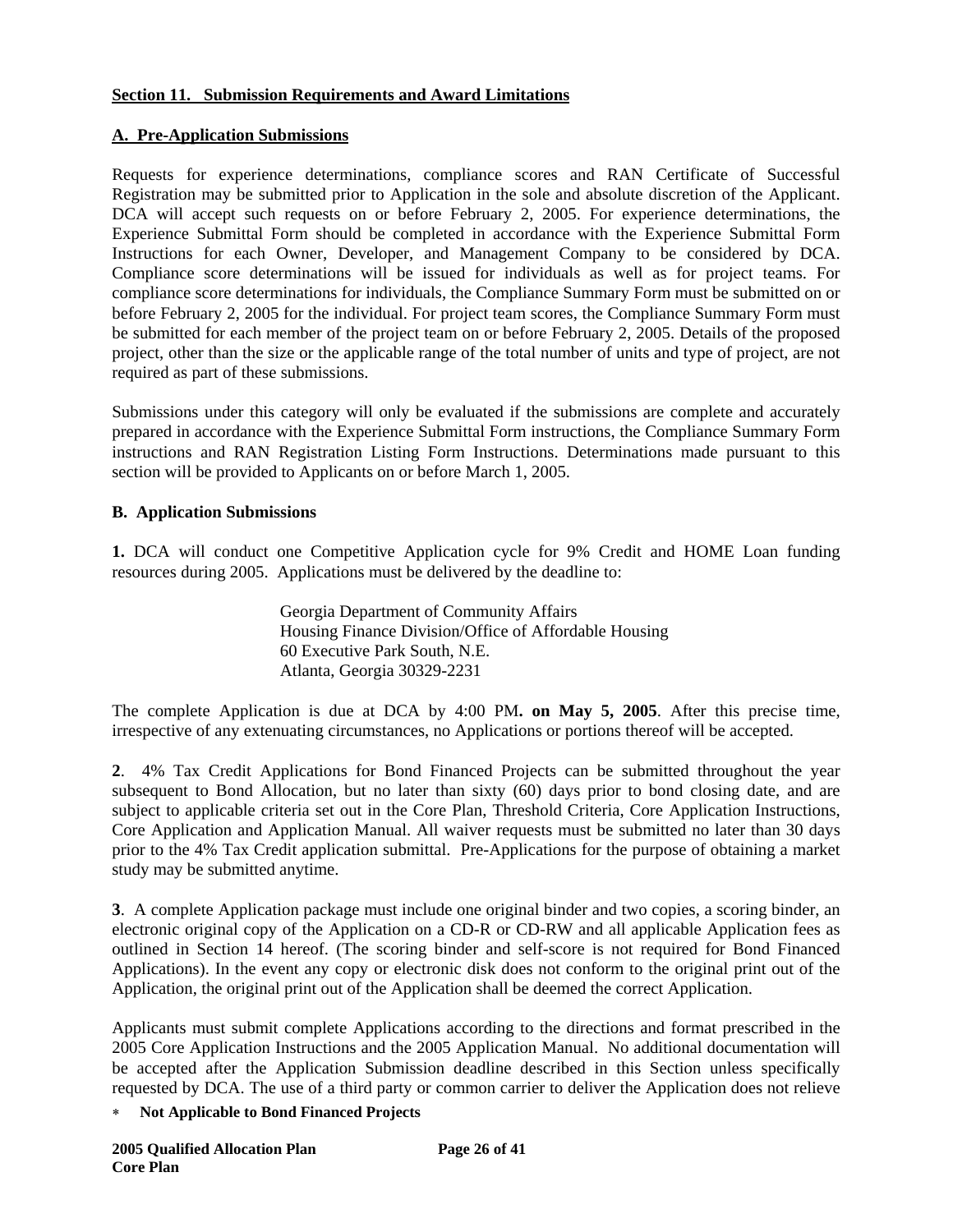the Applicant of its responsibility for meeting the Application Submission deadline. Consequently, there will be no exceptions to this deadline. In addition, no assemblage, packaging, or other form of Application preparation will be permitted at any time on DCA premises.

Applicants for 9% Credits and/or HOME funding will be required to self-score their Applications and fully explain their rationale in support of the scoring decision for each criterion. Applicants' self-scores must be done in strict accordance with the provisions of the Plan and the Application Manual. Any Application that does not include a completed self-scoring binder, prepared in accordance with the provisions of the Plan and the Application Manual, will be deemed incomplete.

**4. Maximum Number of Applications.\*** DCA will assign sequential project numbers to all Applications in the order they are received, and prior to any form of Application review. Applicants will be permitted to submit a maximum of six Applications for funding resources under the Plan. This limitation applies to Ownership interests of all proposed Project Participants except for syndicators. Ownership interests of all Project Participants in the proposed Applications will be reviewed. If it is determined that a Project Participant has proposed Ownership interest in more than six Applications DCA will only evaluate the first six project Applications submitted to DCA. Any other Applications, which include the same Project Participant, will be considered ineligible and will not be evaluated.

# **C. Award Limitations\***

- **1. Maximum Ownership Interests**. Applicants will be limited to Ownership interest in projects in which the combined total Federal Credit from the 2005 competitive funding round cannot exceed \$1,750,000 and/or total HOME funding cannot exceed thirty five percent (35%) of the total HOME Loan resources available. This limitation applies to Ownership interests of all proposed Project Participants, except Syndicators. Once an applicant has been awarded projects that meet the above limits, all of that Applicant's lower scoring projects will be deemed ineligible.
- 2. **Maximum Ownership Interest Exception**. The exceptions to the above is that an Owner who has reached the above limits may (1) partner or consult with an inexperienced entity for purposes of the inexperienced entity meeting DCA experience requirements pursuant to Appendix I, Section 18, paragraph D or (2) serve as a Developer in a project in which he has no Ownership interest. However, such Owners are limited to two additional projects under this exception.

An Experienced Entity that has not met its maximum Ownership cap may also (1) partner or consult with an inexperienced entity for purposes of the inexperienced entity meeting DCA experience requirements pursuant to Appendix I, Section 18, paragraph D or (2) serve as a Developer in a project in which he has no Ownership interest. However, such entities are limited to two projects pursuant to this section.

**3. Other Limitations**. Inexperienced Owners and Developers that meet experience through partnering or consultant contracts with an experienced Owner and/or Developer are limited to one project. If the experienced partner or consultant proposed in the Application is awarded two projects pursuant to Section 11(2), then the inexperienced Owner or Developer may replace such experienced partner or consultant with another experienced partner or consultant if the project is selected. The replacement partner or consultant must be approved by DCA.

<sup>∗</sup> **Not Applicable to Bond Financed Projects**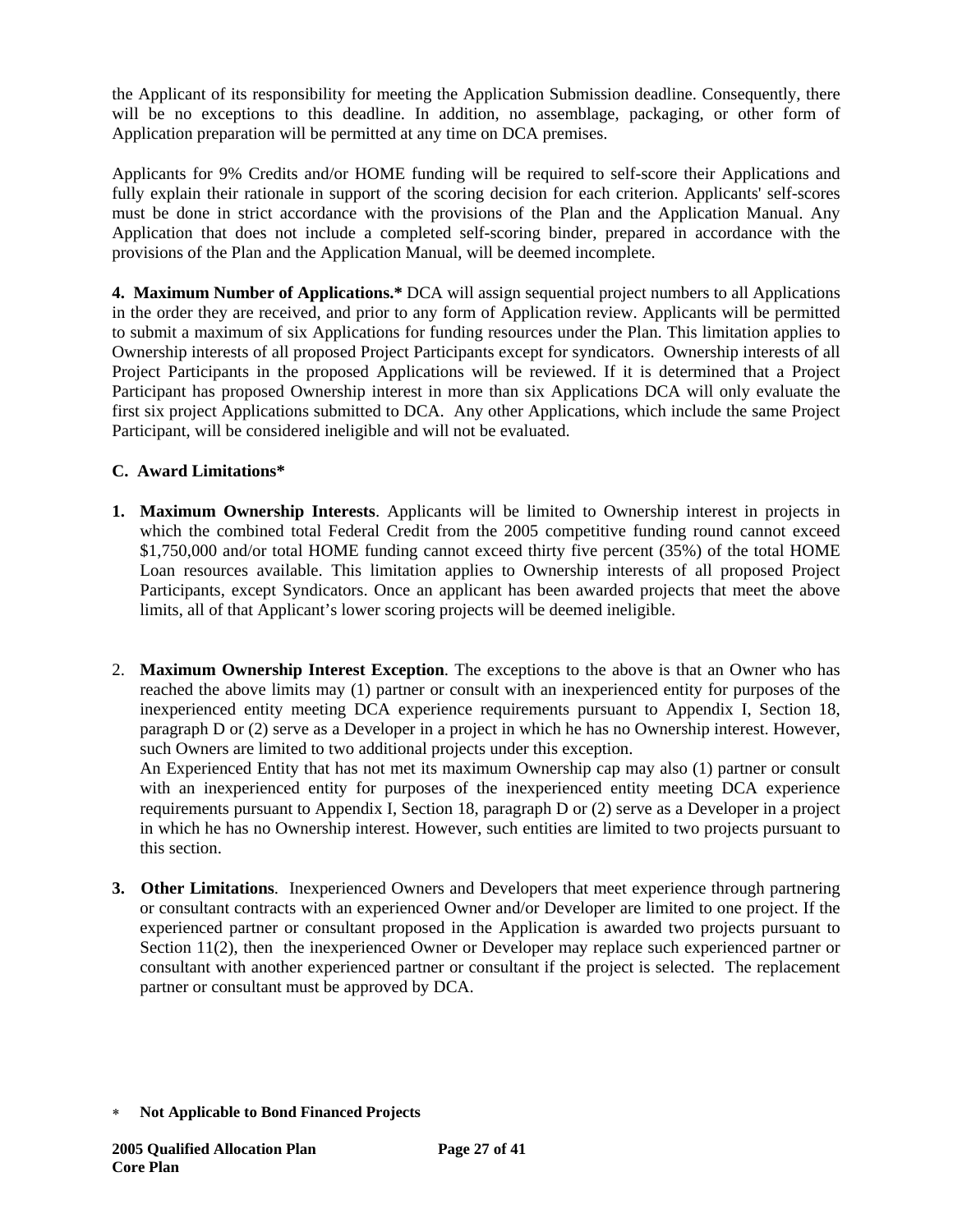## **Section 12. Post Award Deadlines**

**Formal Firm Commitments\*.** Formal firm commitments for equity and non-DCA debt must be submitted to DCA within 75 days of issuance of the carryover allocation.

**Design Development Documents**\*. Design Development Documents as fully outlined in the Architectural Submittal Instructions in the Manual must be submitted to DCA for review and approval no later than 90 days from award notification.

**Tax Credit only Projects/Commencement of Construction/Rehabilitation**\*. Owners of projects receiving 9% Tax Credits for new construction or rehabilitation in the 2005 round must commence construction or rehabilitation no later than September **30, 2006**. Failure to commence construction as scheduled may cause an automatic recapture of the Credits. DCA will closely monitor construction start dates.

**Tax Credit and Home Projects/Commencement of Construction/Rehabilitation**\*. Projects receiving HOME Loans must not begin construction prior to the HOME Loan closing. However, all projects receiving a HOME loan award in 2005 must have satisfied all conditions necessary to commence construction within one year of the date of the initial HOME commitment. Exceptions may be granted by DCA at its sole and absolute discretion in accordance with HUD regulations, but must be requested prior to the start of construction. DCA will closely monitor construction start dates. Failure to comply with this policy may result in cancellation of the HOME Loan Commitment or other penalties.

**HOME Loan Closing\*.** All projects receiving a HOME Loan award in 2005 must close their HOME Loans on or before September 1, 2006. Applicants unable to close within that time period may have their commitment for HOME funds withdrawn.

**Completion of Work Scope**.\* Owners of projects receiving Credits in the 2005 round for the rehabilitation of an existing property must perform 100% of the work scope in accordance with the original physical needs assessment submitted with the Application no later than **December 31, 2007**. Owners of properties receiving Credits for new construction in the 2005 round, must perform 100% of the work scope as set forth in the DCA approved construction drawings and specifications no later than **December 31, 2007**. DCA will inspect projects requesting IRS Form(s) 8609 to ensure that all work has been completed prior to issuing Form(s) 8609. If a lesser percentage is completed, DCA reserves the right to recapture all Credits allocated. At its sole and absolute discretion, DCA may approve modifications to the proposed work scope upon written request.

**Placement-In-Service.\*** Owners of projects receiving Credits in the 2005 round must place all buildings in the project in service by **December 31, 2007.**

**Compliance Monitoring Fee Payment Date.** All compliance monitoring fees must be paid within 18 months of issuance of the carryover allocation document, but no later than the placed in service date or December 31, 2007, whichever is earliest. Failure to do so may adversely affect the Applicant's ability to compete in future funding rounds. In no case will the final Federal Credit allocation (IRS Form 8609) be issued before these fees are paid.

**Final Allocation Deadline.** Owners of projects receiving Credits in the 2005 round must apply for Final Allocation and request for issuance of IRS form(s) 8609 by **February 15, 2008**. IRS form(s) 8609 for a project will be issued only once for the entire project as proposed in the Application. Form(s) 8609 will not be issued as buildings are placed in service.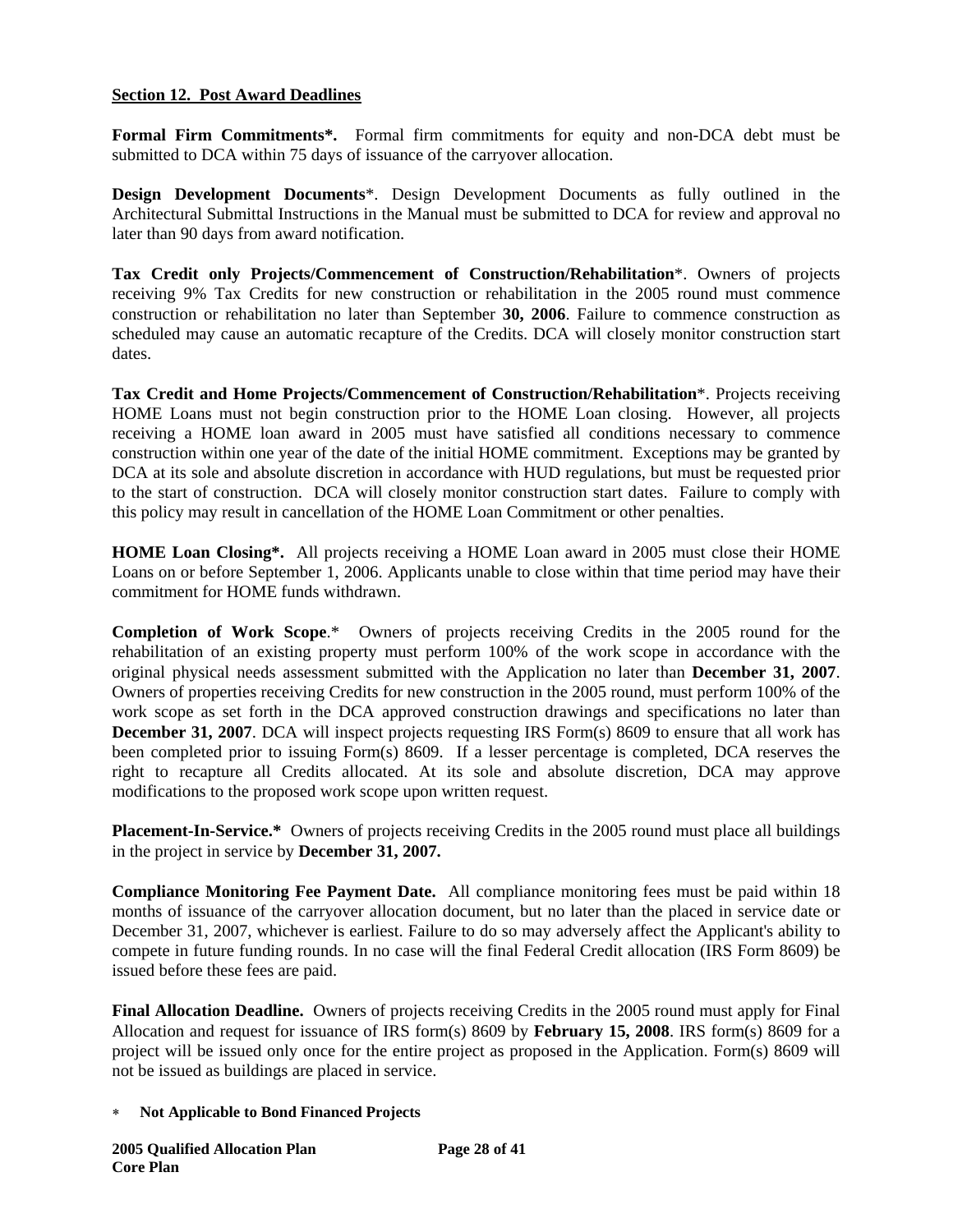# **Section 13. Project Reconfiguration/Application Modification**

Generally, Applicants will not be allowed to make any changes to the Application after Application Submission to DCA. If Applicants believe extenuating circumstances warrant a change, and the change would not significantly alter the project's original concept, a written request for such a change will be considered by DCA. However, changes cannot be made without DCA's written approval, and such approval will be at DCA's sole and absolute discretion. This provision applies to any changes proposed after Application Submission, and if an award is made, throughout the project's Compliance Period or Period of Affordability, whichever is longer. Applicants' written requests must clearly establish the importance of the change, and why it is necessary to ensure the project's long-term financial feasibility and economic viability.

DCA will determine, in its sole and absolute discretion, whether or not a requested change will be authorized. The prohibition against changing any part of the Application without the prior written approval of DCA includes direct or indirect transfers of the general partner's or Developer's interest. Failure to abide by this provision will adversely affect the Applicant's eligibility to receive future DCA funding.

DCA may allow Applicants to correct deficiencies in the Application if DCA does not approve a sufficient number of Applications to use all the Credits authority available in an Application cycle *and* it receives Applications that are acceptable except for minor deficiencies that the Applicant can address within a reasonable period of time (generally not to exceed 10 business days).

# **Section 14. Fees**

The fees indicated in this Section will be charged based on the legal status of the Applicants. All fees must be paid by certified funds or money order made payable to the Georgia Department of Community Affairs.

- **Compliance Monitoring Fees for Multiple Programs.** When DCA is required to monitor projects for compliance with tenant income and/or rent limitations of more than one program e.g., Credits and FDIC, the applicable monitoring fees for each program will be charged. Credits compliance fees must be paid no later than when the project is placed in service. Failure to do so may adversely affect the Applicant's ability to compete in future funding rounds.
- **Late Fees.** Any late fees imposed by DCA will not be considered as a project cost for underwriting purposes.

|                                      | <b>Fees</b>                  | <b>Due Date</b>         |
|--------------------------------------|------------------------------|-------------------------|
| 2005 Credit (only) Application Fee   | \$7,000 For Profits          | Application Submission* |
| (includes market study fee of        | \$7,000 For Profit/Nonprofit |                         |
| \$4,500), the balance of the fee may | Joint Venture                |                         |
| not be included in Eligible Basis.   | \$6,000 Nonprofit            |                         |
| 2005 HOME (only) Application         | \$6,000 For Profits          | Application Submission* |
| Fee (includes market study fee of    | \$6,000 For Profit/Nonprofit |                         |
| \$4,500)                             | Joint Venture                |                         |
|                                      | \$6,000 Nonprofit            |                         |
| 2005 HOME Loan/ Credit               | \$7,500 For Profits          | Application Submission* |
| Application Fee (includes market)    | \$7,500 For Profit/Nonprofit |                         |

## **FEE SCHEDULE For Profit, Nonprofit, and For Profit/Nonprofit Joint Ventures**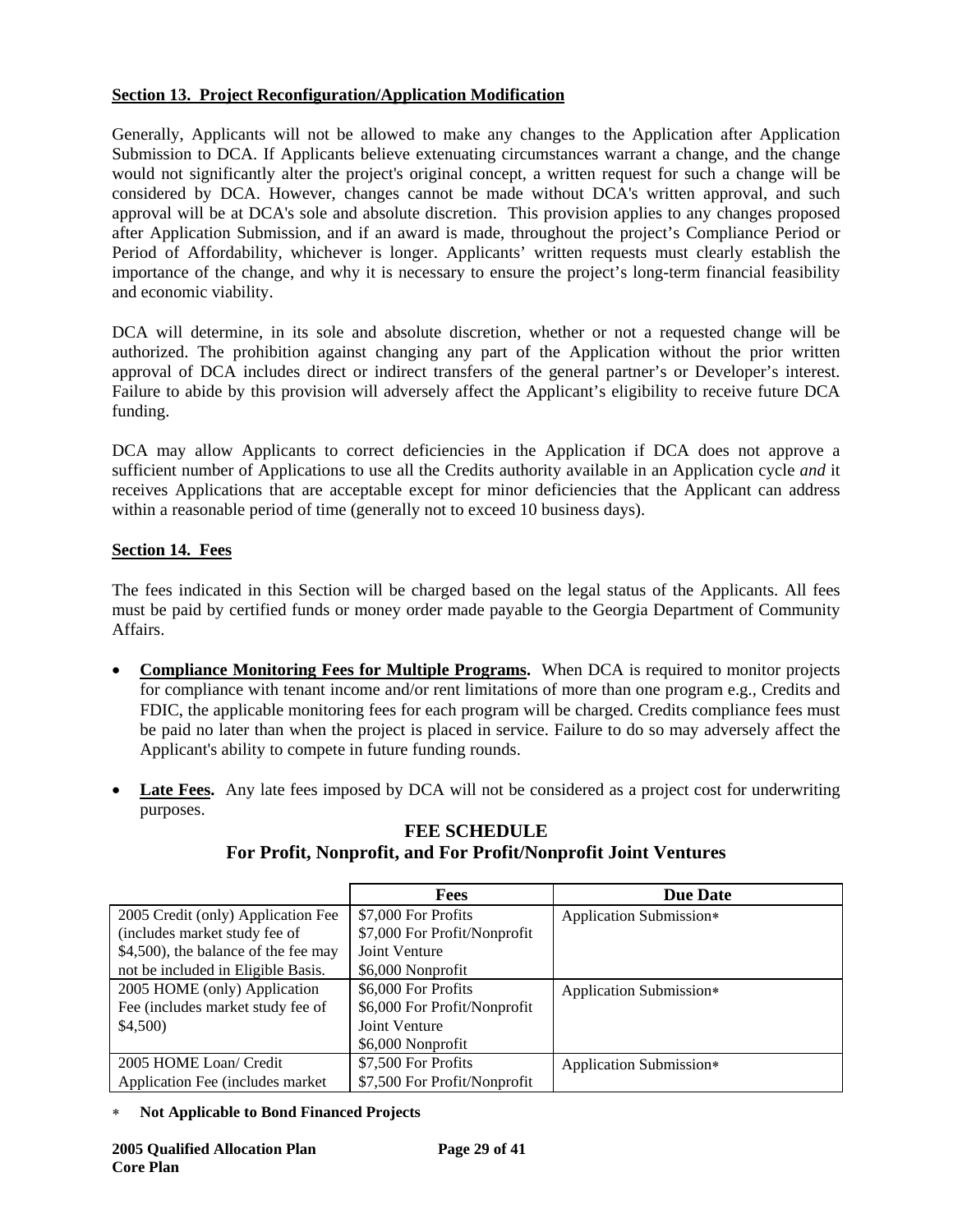| Study fee of \$4,500), the balance                                                                                                    | Joint Venture                                                                                                     |                                                                                                                                                             |
|---------------------------------------------------------------------------------------------------------------------------------------|-------------------------------------------------------------------------------------------------------------------|-------------------------------------------------------------------------------------------------------------------------------------------------------------|
| of the fee may not be included in                                                                                                     | \$6,500 Nonprofit                                                                                                 |                                                                                                                                                             |
| Eligible Basis.                                                                                                                       |                                                                                                                   |                                                                                                                                                             |
| <b>Credit Allocation Fee</b>                                                                                                          | 7% of annual allocation                                                                                           | At time carryover allocation sent in except<br>for Non Profit sole general partners which<br>can submit at or before construction<br>commencement deadline* |
| Credit Compliance Monitoring Fee<br>(calculated on a per unit basis- for<br>all project units)                                        | $$150 - USDA 515$ projects<br>\$150 – URFA bond projects<br>\$600 - Bond/4% Credit<br>projects<br>$$600 - Others$ | Within 18 months of Issuance of carryover<br>allocation, but no later than the project<br>placed in service date                                            |
| Bond/4% Credit Eligibility<br>Opinion Letter (includes market<br>study fee)                                                           | \$7,000                                                                                                           | Application Submission or Pre-Application<br>Submission                                                                                                     |
| Bond/4% Credit Processing Fee                                                                                                         | 7% of annual Federal Credit<br>amount                                                                             | Due within 30 calendar days of issuance of<br>Letter of Determination                                                                                       |
| Front End Analysis (applicable<br>when an Identity of Interest exist<br>between the Developer or Owner<br>and the general contractor) | \$2,200                                                                                                           | Upon invoicing by DCA                                                                                                                                       |
| Appraisal Fee (HOME Loans only)                                                                                                       | Based on DCA cost                                                                                                 | Denoted in Commitment Letter                                                                                                                                |
| Probationary Participation<br><b>Application Fee</b>                                                                                  | \$2,500                                                                                                           | No later than 3/4/05 or, no later than 30<br>days prior to the submittal of the 4% Tax<br><b>Credit Application</b>                                         |
| <b>Environmental Review Costs</b>                                                                                                     | <b>Based on Actual Costs</b><br>incurred by DCA to retain<br>consultants                                          | Upon Invoicing by DCA                                                                                                                                       |
| Post Award Project Concept<br>Amendments                                                                                              | \$1,500 per request                                                                                               |                                                                                                                                                             |
| <b>Operating Expense Waiver</b>                                                                                                       | \$1,000 per waiver                                                                                                | No later than $3/4/05$ or, no later than $\overline{30}$<br>days prior to the submittal of the 4% Tax<br>Credit Application.                                |
| Architectural Standards Waiver                                                                                                        | \$1,000 per waiver                                                                                                | No later than 3/4/05 or, no later than 30<br>days prior to the submittal of the 4%<br>Application                                                           |
| Owner Experience Waiver                                                                                                               | \$1,000 per waiver                                                                                                | No later than $3/4/05$ or, no later than 30<br>days prior to the submittal of the 4% Tax<br><b>Credit Application</b>                                       |
| Developer Experience Waiver                                                                                                           | \$1,000 per waiver                                                                                                | No later than 3/4/05 or, no later than 30<br>days prior to the submittal of the 4% Tax<br><b>Credit Application</b>                                         |
| Manager Experience Waiver                                                                                                             | \$1,000 per waiver                                                                                                | No later than 3/4/05 or, no later than 30<br>days prior to the submittal of the 4% Tax<br><b>Credit Application</b>                                         |
| Per Unit Cost Limitation Waiver                                                                                                       | \$1,000 per waiver                                                                                                | No later than 3/4/05 or, no later than 30<br>days prior to the submittal of the 4% Tax<br><b>Credit Application</b>                                         |

<sup>∗</sup> **Not Applicable to Bond Financed Projects**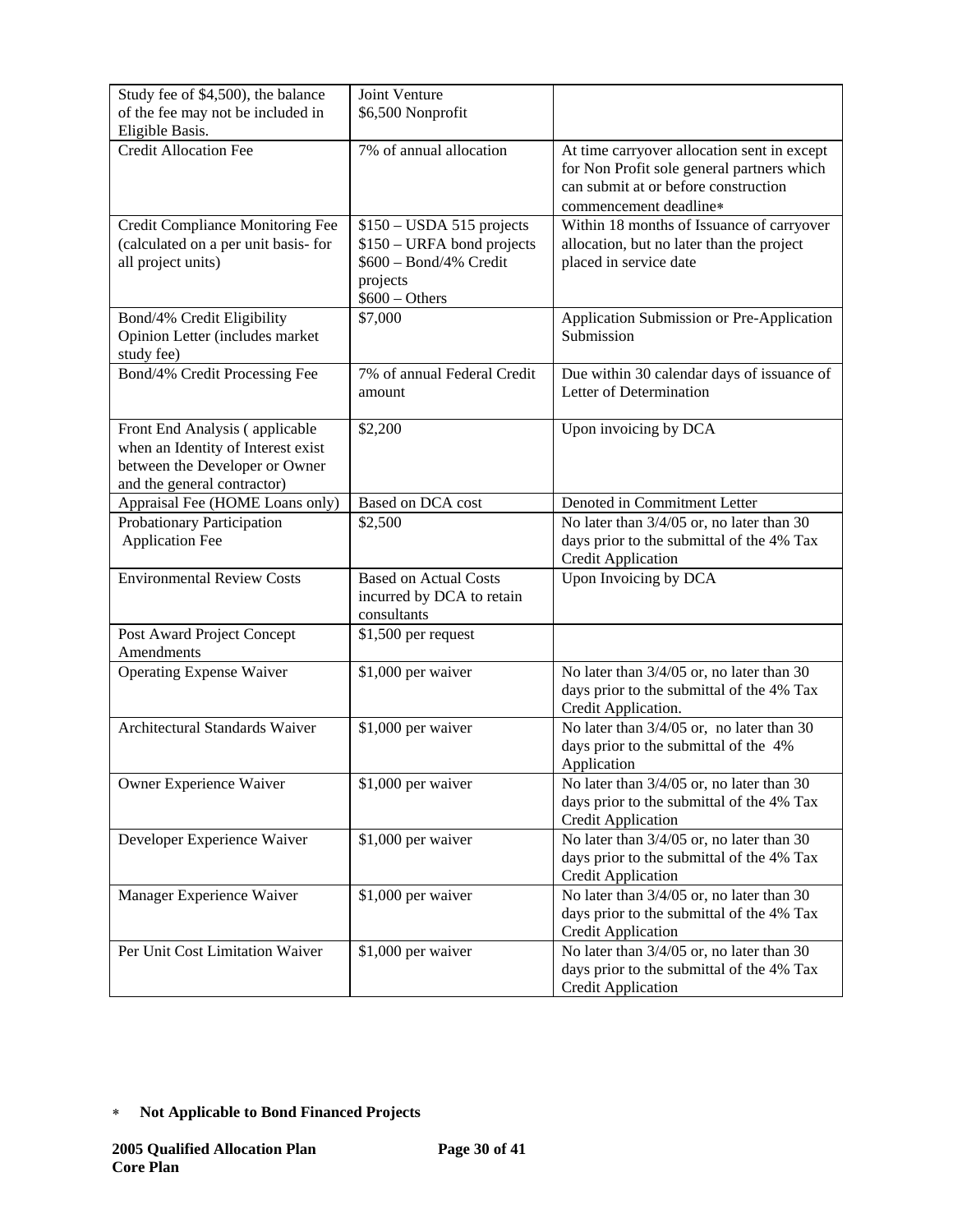### **Section 15. Evaluation of Applications**

**Completeness Review** The 2005 DCA 9% Tax Credit and HOME funding resources will be made available to projects through a Competitive Scoring process. Applications received by DCA will be reviewed for completeness, as set forth in the Manual, including but not limited to:

- Organization of the Application;
- Inclusion of all required Application forms; and
- Submission of all required supporting documents; and
- the Electronic Application

4% Tax Credits for Bond Financed Applications will be issued Letters of Determination of eligibility for tax credit based on all applicable criteria as set forth in the 2005 Qualified Allocation Plan, Appendix I Threshold Criteria, the 2005 Application Manual and the 2005 Core Application Instructions and 2005 Core Electronic Application.

**Threshold Review** Complete Applications will be reviewed to determine if the project meets the Threshold requirements set forth in Appendix I. The Applications that fail to meet Threshold requirements will be notified in writing (by facsimile) of the specific requirement(s) that the Application did not meet. If an Applicant believes the Threshold requirement(s) was met, the Applicant must respond in writing within 5 calendar days from the date of the DCA notification letter. The response must provide a clear and specific explanation of why the Applicant believes DCA's initial determination was incorrect. DCA will review the response and if DCA decides that the initial determination was incorrect, the Application will be considered to have met Threshold requirement.

**Threshold Clarification Period** If an Application contains Threshold deficiencies which, in the determination of DCA, are either administrative in nature or are caused by a missing or incomplete document or the need for clarification of information submitted in the Application, DCA may request correction or clarification for such deficiencies. Such request is referred to as the "clarification request". DCA will provide this request in the form of a facsimile to the Applicant.

Applicants receiving a clarification request may supply missing or incomplete information and may clarify any inconsistencies related to the specific items identified by DCA in the clarification request. The clarification period will begin on the date of the clarification request and shall end at 4:00 p.m. Eastern Time, on the date specified in the clarification request. The clarification request shall specify the means and methods by which missing items may be supplied, incomplete items completed and inconsistencies clarified.

Applicants may not submit additional items for the purpose of increasing their score. **Any documentation that is provided during the threshold review period that is also applicable to a related scoring item will be reviewed only for threshold clarifications and will not be utilized during the scoring review process for the Application.** 

**Scoring Review**\* Complete Applications that meet the Threshold requirements described in Appendix I will be allowed into the Competitive Scoring process as set forth in Appendix II. Scored Applications will be ranked in descending order by total point score. Applicants will be required to self-score their Applications and fully explain their rationale in support of the scoring decision for each criterion. Applicants' self-scores must be done in strict accordance with the provisions of the Plan and the Application Manual. Any Application that does not include a completed self-scoring binder, prepared in accordance with the provisions of the Plan and the Application Manual, will be deemed incomplete. DCA will provide the preliminary results of the Competitive Scoring process to all Applicants. . DCA will provide the preliminary scores by facsimile to the Applicant. Applicants will be given a forty-eight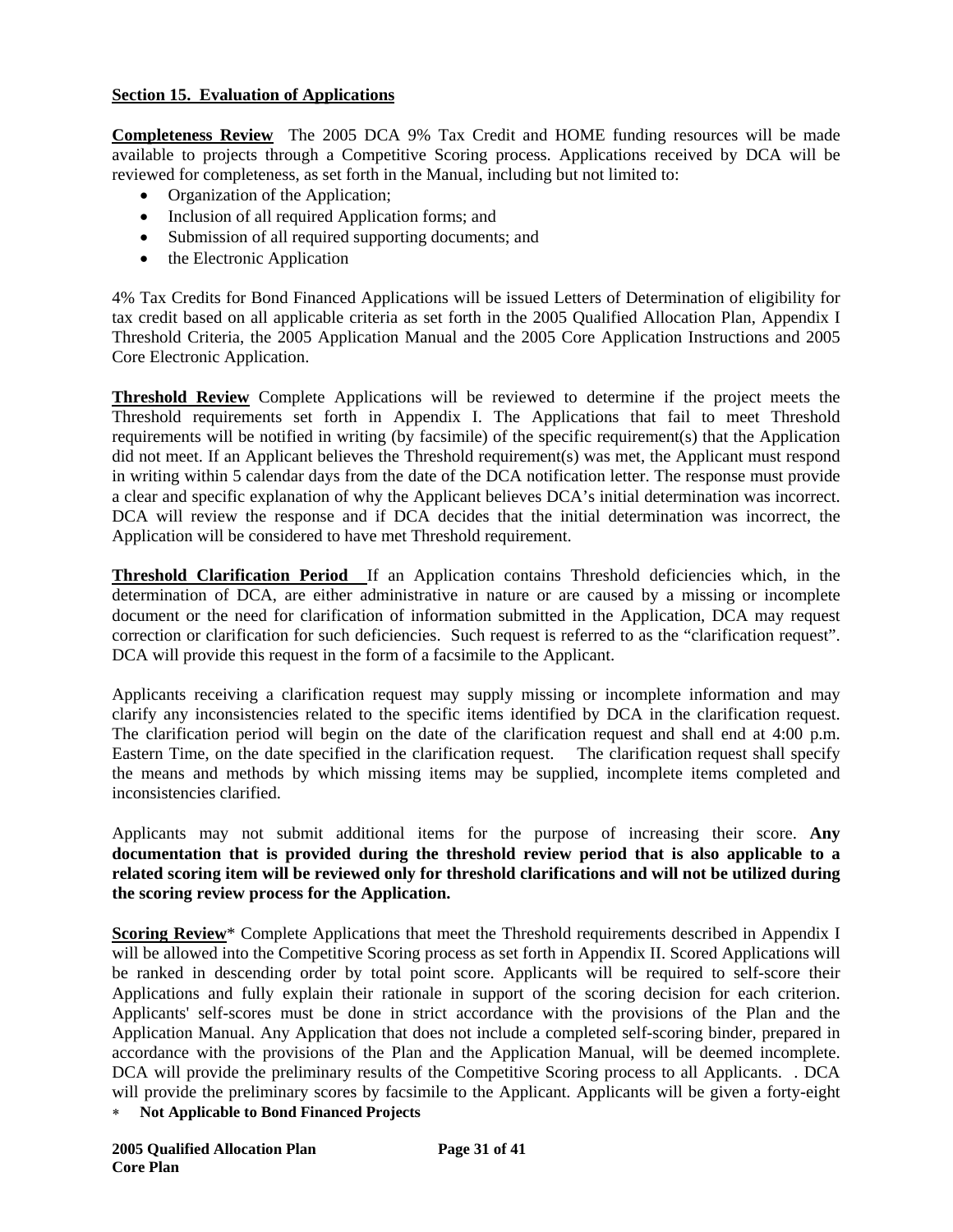(48) hour comment period to provide comments to DCA regarding the preliminary Scoring Results. Applicants may not submit additional items for the purpose of curing scoring deficiencies, justifying their self-scores or increasing their scores. Comments must be limited to the Applicants opinions regarding DCA's scoring determinations.

DCA will review all comments that are received during the comment period. However, DCA is not obligated to give consideration to or revise its preliminary score based on comments received. Any decision DCA makes, and any action or inaction by DCA in administering the review of the comments shall be final and conclusive and shall not be subject to any review, whether judicial, administrative or otherwise, and shall not be covered by, subject to, or required to comply with or satisfy any provisions of Chapter 13 of Title 50 of the Official Code of Georgia Annotated, the "Georgia Administrative Procedure Act."

**Competitive Application Selection\*** Generally, the highest scoring Applications with favorable market studies will be allocated resources without regard to resource type requested or geographical location, except as noted below and elsewhere in the plan:

- DCA reserves the right to allocate resources to lower ranked proposals to achieve a better mix of resource usage or a better geographical distribution of resources.
- If funding Credit-only Applications will deplete available Credits, then DCA may elect to fund lower scoring Applications that are requesting a combination of Credits and a HOME Loan.
- If sufficient HOME funds are not available to fund the next ranked Credit/HOME Application or HOME-only Application, DCA may elect to fund a lower scoring Credit and HOME or HOME only project for which the remaining funds are sufficient.
- If a geographic area of the state will receive an inequitable share of the available resources as determined by the Competitive Scoring process, DCA may choose to fund other proposals even though they have a lower relative ranking.
- Applications that do not score high enough to receive an award will be placed on a waiting list. If additional funding becomes available the next highest-scoring Application on the list will be eligible, subject to DCA's discretion.

**DCA's Administrative Discretion\*** DCA reserves the right to allocate resources to lower ranked proposals to achieve a better mix of resource usage or a better geographical distribution of resources as described above, or for any other reason judged by DCA to be meritorious. Such actions will be made at DCA's sole and absolute discretion. Any decision DCA makes, and any action or inaction by DCA in administering, managing, and operating the system, shall be final and conclusive and shall not be subject to any review, whether judicial, administrative or otherwise, and shall not be covered by, subject to, or required to comply with or satisfy any provisions of Chapter 13 of Title 50 of the Official Code of Georgia Annotated, the "Georgia Administrative Procedure Act."

**Special Allocation Considerations\*** In its sole and absolute discretion, and where warranted by extenuating circumstances, DCA reserves the right to allocate Credits, up to the first day of the allocation round, based on the prior year's allocation plan with all applicable terms and conditions to projects that received an allocation in the prior year.

**Final Notification**\* DCA will provide the final results of the Competitive Scoring process to all Applicants as soon as possible after the process has been completed. A separate letter will notify those Applicants whose projects are selected for awards. Also, if a DCA HOME Loan is proposed, DCA will issue to the Applicant/borrower a preliminary loan commitment letter. This commitment letter, while not fully guarantying that the HOME Loan will be forthcoming, will set forth all conditions that, if met, will result in a HOME Loan.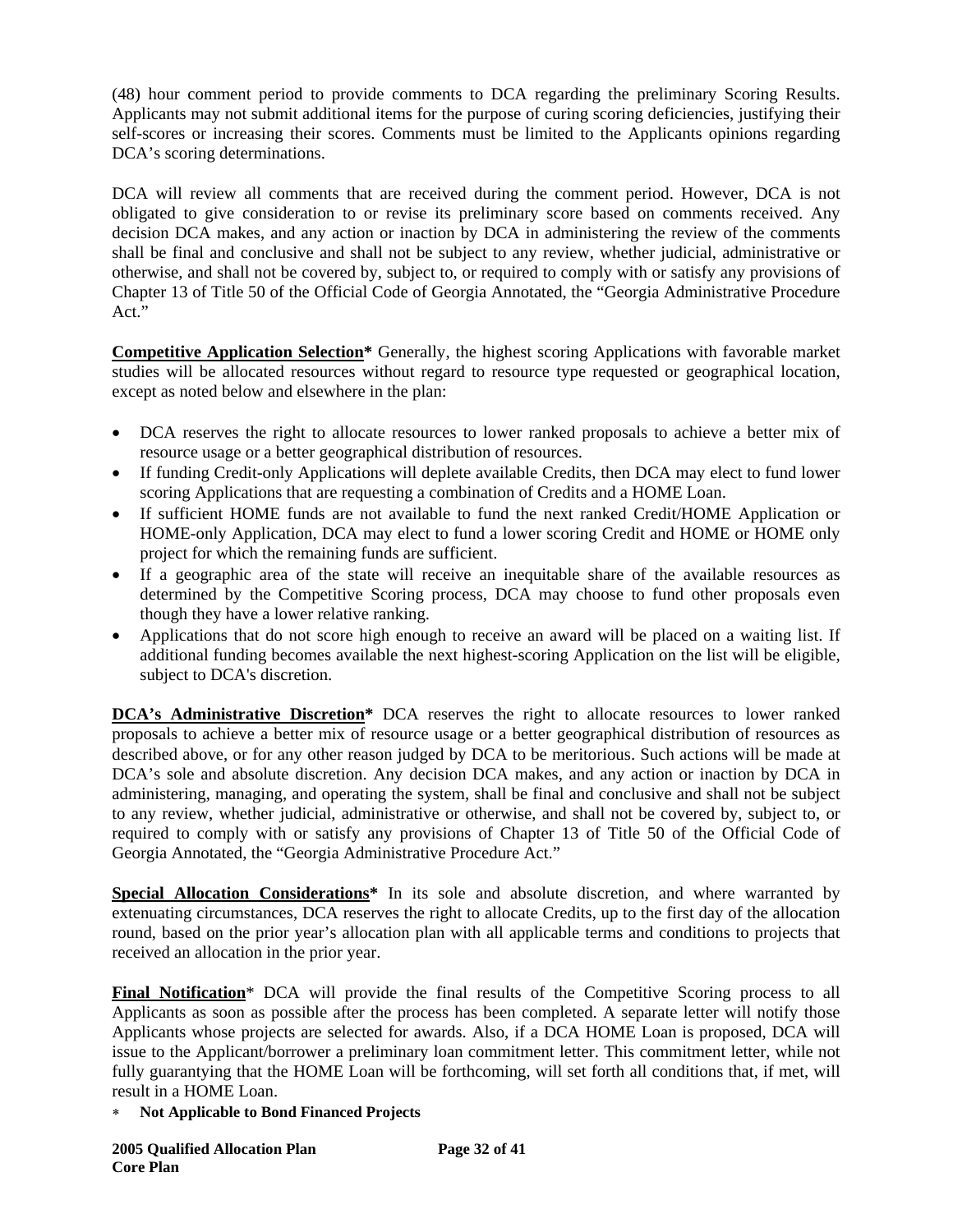## **Section 16. Georgia Open Records Act**

All Applications are subject to disclosure under the Georgia Open Records Act (GORA). Applicants must agree in the Application to hold harmless DCA and GHFA for any and all losses associated with disclosures in accordance with GORA.

Requests to examine records or request copies of DCA documentation should be made in writing to ensure accuracy and proper processing. DCA will provide a timely acknowledgement of the request, and will estimate the costs, if any, for the services requested. A party may also elect to review the documents at the DCA offices. Under these circumstances, the party should forward to DCA a request to review specific documents and coordinate with DCA a time that is mutually agreeable. GORA allows the agency to charge a fee to cover the cost of a document custodian to access and review the requested records, to monitor the review process, and for the cost of copying requested documents.

Applicants who have taken advantage of the Open Records process to gain insight into the manner in which particular criteria have been previously rated, are advised that DCA reserves the right to change the manner in which it interprets and applies the QAP on an annual basis.

<sup>∗</sup> **Not Applicable to Bond Financed Projects**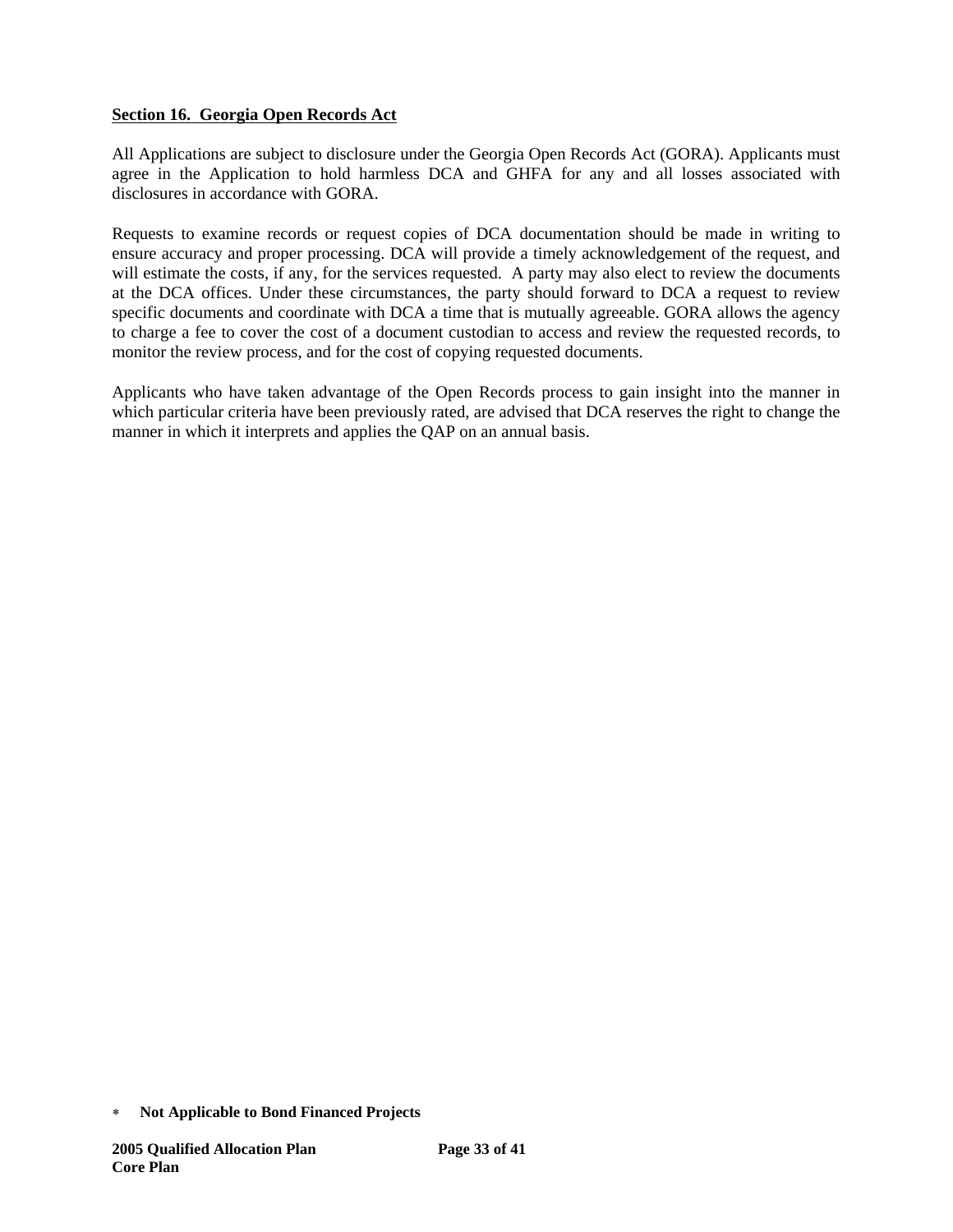# **Section 17. Monitoring and Compliance**

The Applicant's compliance responsibilities begin with the award of the HOME funds and/or the Credit and will continue through the end of the Compliance Period, the Period of Affordability, or the term of the loan, whichever is longer.

Applicants are advised that DCA is required to monitor projects for compliance with the requirements of IRC Section 42, the HOME regulations at 24 CFR Part 92, the representations set forth in the Application, the requirements stated in this Plan, the requirements set forth in the respective program manuals and as represented in all restrictive documents. Although DCA is responsible for monitoring the Owners' compliance with these rules, regulations, and restrictions, this responsibility does not make DCA liable for an Owners' noncompliance.

**Credit Compliance Monitoring Procedures** (Tax Credit and Tax Exempt Bond/Tax Credit Properties) Section 1.42-5(a) of U.S. Treasury Regulations requires that each Plan include a procedure that the housing credit agency (DCA) will follow in monitoring for noncompliance with the provisions of Section 42 and in notifying the Internal Revenue Service of any noncompliance of which DCA becomes aware. The procedure for monitoring contained in the Plan must contain procedures consistent with the Regulations that address the following areas: record keeping and record retention; certification and review; on-site inspection; and notification as to noncompliance. This section is included in the Plan to comply with the mandate of the Regulations. DCA reserves the right to make such alteration or amendment to its monitoring procedures as may be required. Specific procedures that Owners must follow to remain in compliance with Program requirements are outlined in Credit Certification Training Materials. Changes and updates to these materials can be found on the DCA web site.

**Required Training for Owners** (Tax Credit, Tax Exempt Bond/Tax Credit and HOME Properties)

A representative of the Owner/general partner is required to successfully complete a compliance-training seminar provided by or sponsored by DCA. Limited partners are strongly encouraged to attend these training seminars, but may elect to have property managers serve as the limited partner's representative. Seminars for HOME, Tax Credit and HOME/Tax Credit compliance are offered on an ongoing basis by DCA. Certification testing is required and certificates are awarded upon successful completion of the training. The Owner of a Tax Credit and or HOME property will be required to submit to DCA a copy of the Certificate of Successful Completion for the training prior to the beginning of lease-up or prior to placing the first building in service.

### **Property and Record Compliance**

A. For purposes of determining initial or ongoing eligibility and compliance with property maintenance requirements, DCA asserts the right to conduct on-site inspections of any project receiving Credit, HOME, or both Credit and HOME funding at any time through the end of the compliance period or the term of the loan, whichever is longer. DCA will provide written notice to the Owner of noncompliance findings and will assign an appropriate cure period.

B. DCA asserts the right to perform an on-site inspection of tenant records on any project receiving Credit, HOME, or both Credit and HOME funding at any time through the end of the compliance period or term of the loan, whichever is longer. DCA will provide written notice to the Owner of noncompliance findings and will assign an appropriate cure period.

C. In the Credit Program, DCA is required to report all items of possible noncompliance to the IRS on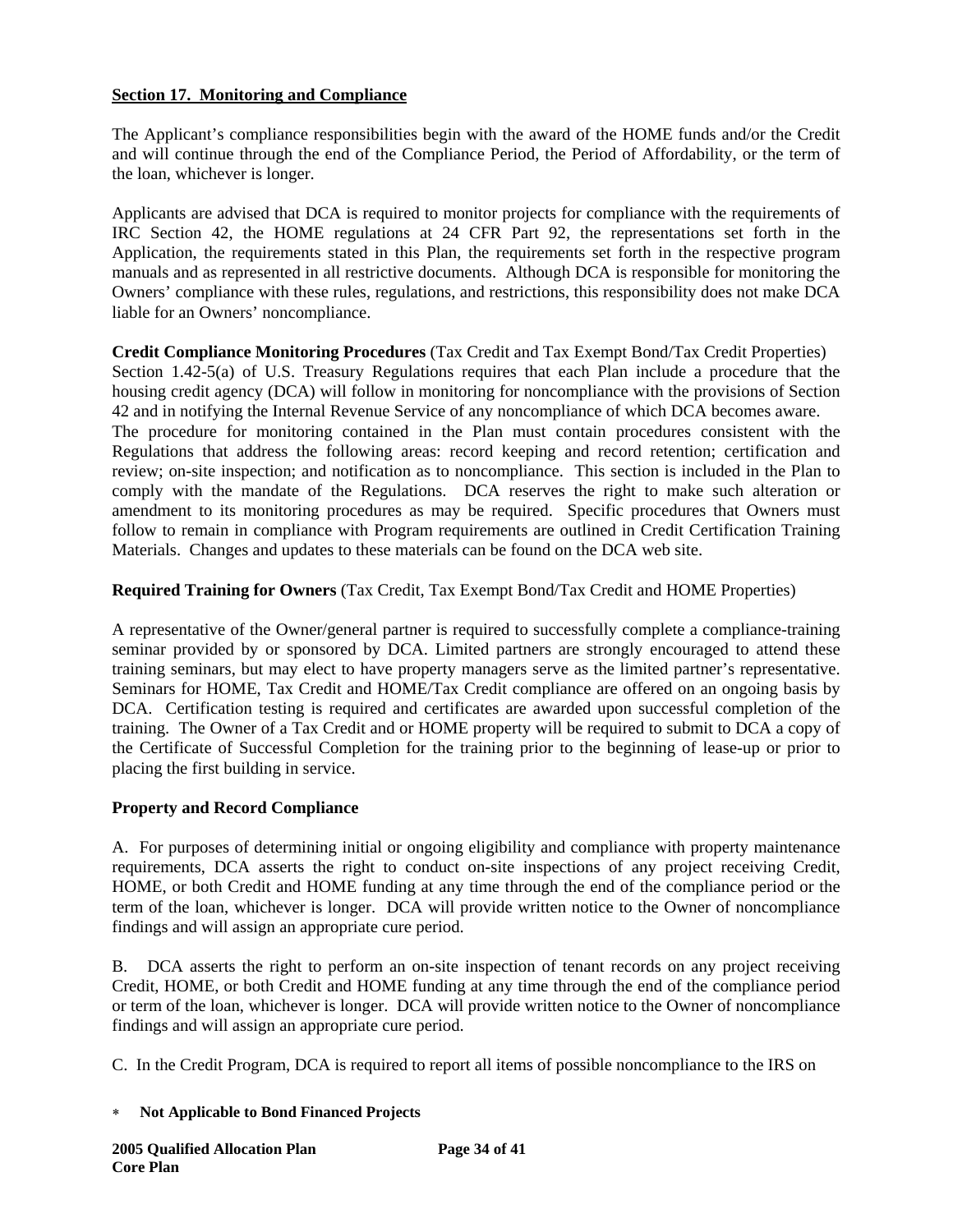IRS Form 8823. This form(s) will be issued to the Owner/general partner of the project. If noncompliance can be and has been cured by the end of the cure period, the correction will be noted on Form 8823. DCA and the IRS consider Form 8823 to be a confidential tax document and, as such, Form 8823 will not be provided to parties not having an Ownership interest in the project.

# **Reports to be provided to DCA**

A. Owners' receiving HOME Loans are required to submit semi annual Occupancy Reports in a format prescribed in the DCA HOME Training Manual, together with copies of Tenant Income Certification for rental units leased during the quarter (beginning with initial lease-up date throughout the term of the loan. Owners are also required to submit a HOME Annual Owner's Certification and Annual Owner's Report in a format prescribed by DCA on or before February 28 of each year.

B. Owners receiving Credit are required to submit Quarterly Occupancy Reports with Tenant income certifications for rental units leased that quarter, beginning with the first building placed in service forward, until the end of the compliance period. Owners are also required to submit an Annual Owners Certification and Annual Owner's Report in a format prescribed by DCA each year within thirty days of the anniversary of the last building placed in service date.

C. Owners receiving HOME Loans and Credit are required to submit Quarterly Occupancy Reports from the placed in service date through the end of the loan or the compliance period, whichever is longer. Owners are also required to complete the HOME Annual Owners' Certification and Report and the Credit Annual Owners Certification and Annual Report in the prescribed DCA format on the dates stated above.

D. Owners who received Credit and/or HOME funding and are financed under Section 515 of the U.S. Department of Agriculture will not be required to submit monthly or quarterly reports. These properties are required to complete the HOME and/or Credit Annual Owners Certification and Annual Report in the prescribed DCA format on the dates stated above.

E. Owners of project that received Credit and are also financed with proceeds from tax-exempt bonds will be required to submit Quarterly Occupancy Reports beginning with the first building placed in service forward, until the end of the compliance period. Owners are also required to submit and Annual Owners Certification and Annual Owner's Reports in a format prescribed by DCA each year on the dates stated above.

# **Review**

DCA will review the certifications submitted to determine whether or not the Owner has complied with the requirements of Section 42.

Annually, DCA will inspect at least thirty-three percent (33%) of affordable developments to which it has made an allocation under Section 42. In each development selected for review, DCA will review the lowincome tenant certifications, the documentation the Owner has received to support that certification, the rent record for no fewer that twenty percent (20%) of the low-income units located in each such development. Records relating tenant income, supporting documentation and rent records will be selected at random by the Authority's monitoring officer at the time the review is held. In addition, DCA Compliance Officers will conduct a physical inspection of each low-income unit that receives a record review. The purpose of this inspection will be to determine whether or not the units meet Uniform Physical Condition Standards as defined by the Department of Housing and Urban Development.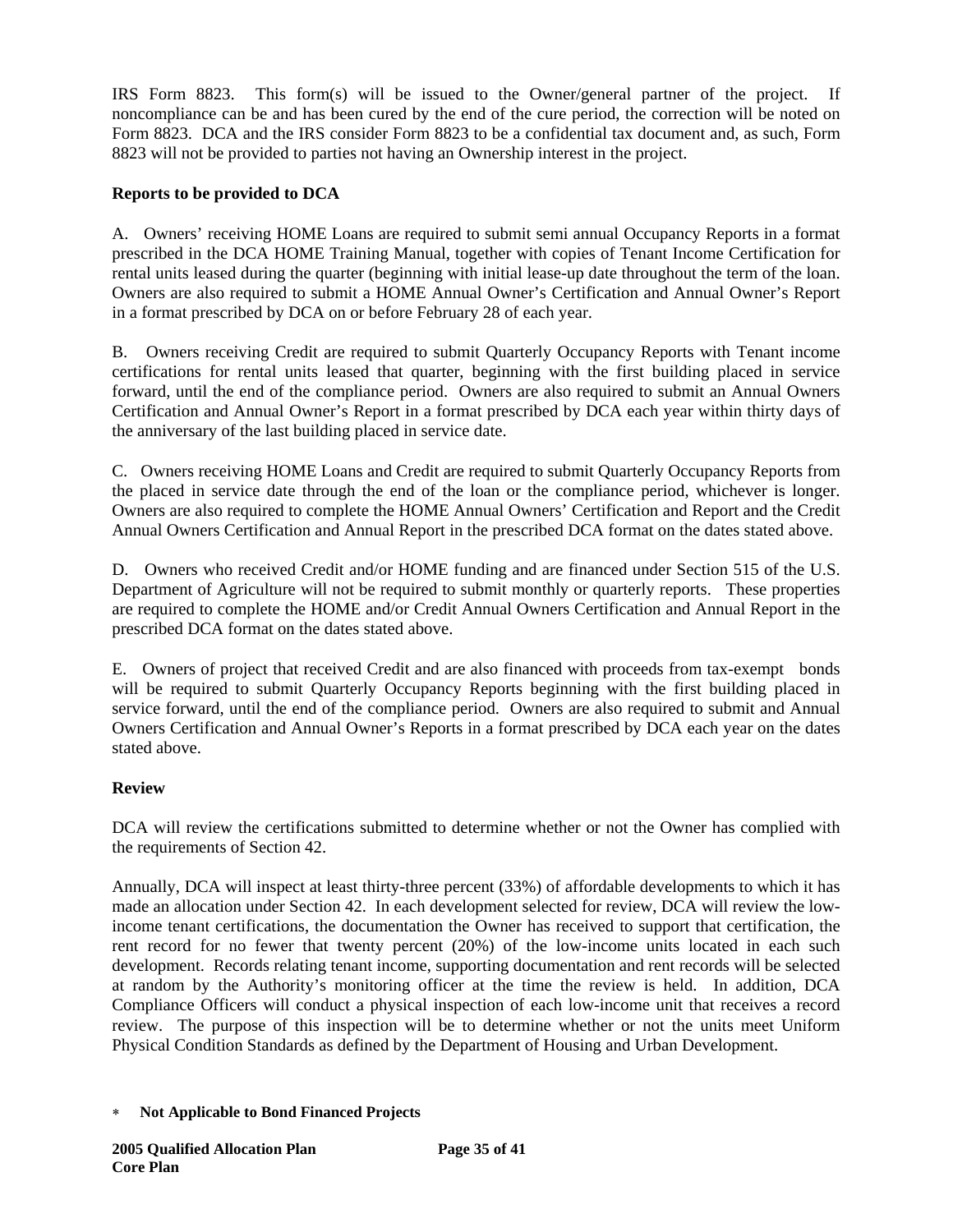DCA will conduct a physical inspection of approximately ten- percent (10%) of the units at each project and will review approximately ten percent (10%) of the tenant files each year at properties that have received DCA HOME funds. Additional federal requirements will also be reviewed on an annual basis.

As necessary, DCA will review additional documentation to support representation in the Application for funding.

#### **Record Keeping and Record Retention**

- A. Owners awarded HOME Loans must keep records for each assisted building as stipulated in the final HOME regulations (as amended) and as stated in the Georgia HOME Manual.
- B. Owners allocated Credit must keep records for each building as stipulated in Section 42 of the IRS Code Section 1.42.5(b) and in the Georgia Low Income Housing Tax Credit Manual.
- C. Owners' receiving HOME Loans and Credit must follow the most stringent requirements of the two programs.

### **Inspection Record Retention provision (Tax Credit and Tax-Exempt Bond/Tax Credit Properties)**

The Owner of a Credit property is required to retain all original local health, safety, or building code violation reports or notices that were issued by the State or local government unit for DCA's inspection. After DCA reviews the violation reports or notices and completes its inspection, unless the violation remains uncorrected, the Owner may dispose of these reports or notices.

#### **Compliance Standards**

A. Assessment of Noncompliance

Principals of projects awarded Credit or HOME in previous cycles must remain materially in compliance with Credit and HOME program requirements (if applicable) to remain eligible to compete for future Credit awards or HOME Loans. Material noncompliance status exits when a party exhibits a continual pattern of noncompliance, or when a party demonstrates an inability or an unwillingness to resolve noncompliance matter in a timely manner. DCA will have sole and absolute discretion in determining those parties ineligible to participate in the OAH financing competition due to noncompliance status.

#### B. Cure Period Standards

DCA will notify the Owner in writing of any possible findings of noncompliance. Each item of noncompliance will have an assigned cure period. The cure periods will typically range from thirty (30) days to a maximum of ninety days (90) days. Examples of noncompliance matters and typical cure periods are as follows:

| Noncompliance Items                                  | <b>Typical Cure Periods</b> |
|------------------------------------------------------|-----------------------------|
| <b>Health and Safety</b>                             |                             |
| Any issue                                            | 48 hours                    |
| <b>Administrative Noncompliance</b>                  |                             |
| Incomplete or incorrect tenant income certifications | 30 days                     |
| Affidavits not notarized                             | 30 days                     |
| Failure to report on a quarterly or annual basis     | 30 days                     |
|                                                      |                             |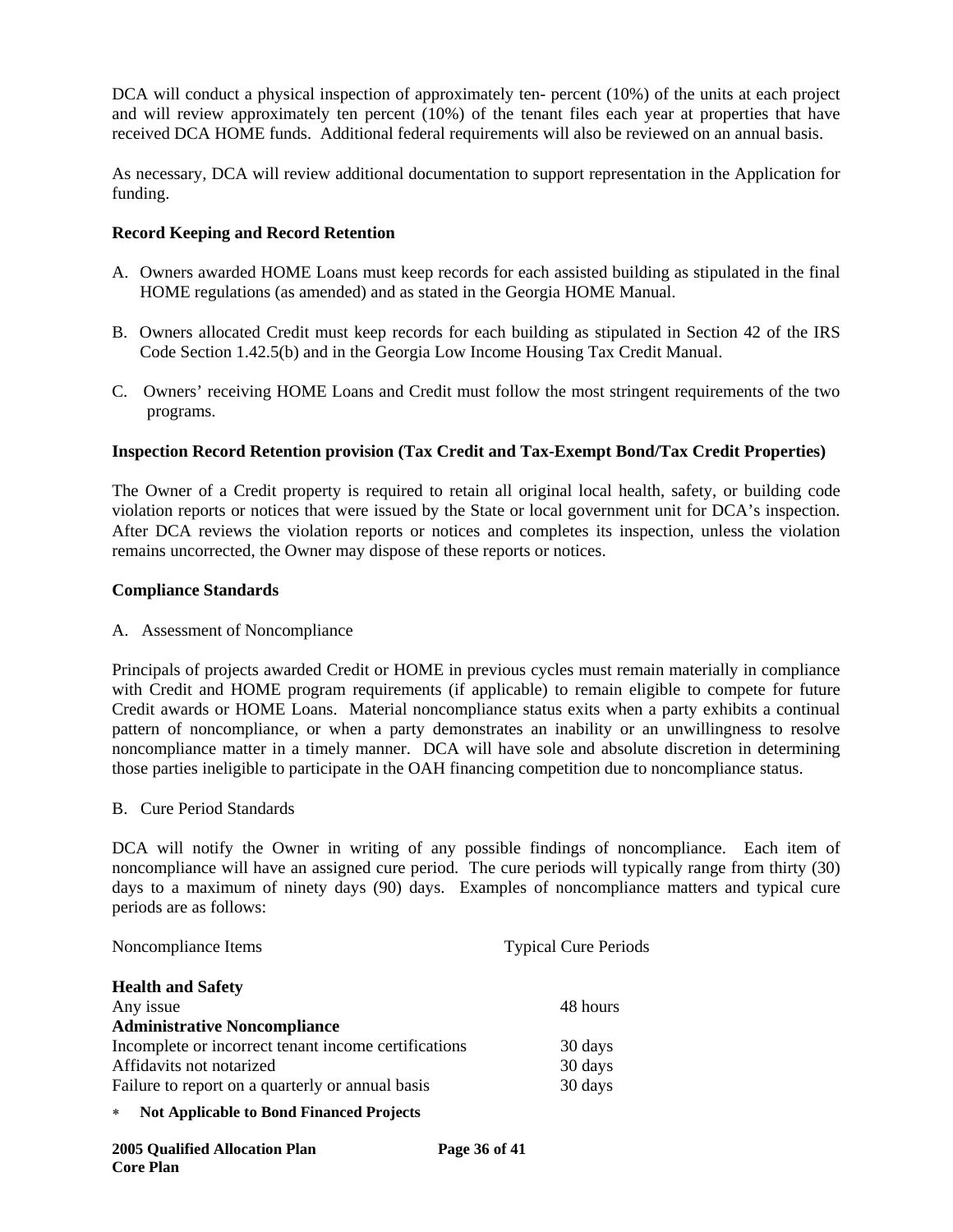| <b>Project Wide Noncompliance</b>           |         |
|---------------------------------------------|---------|
| Incorrect utility allowance                 | 60 days |
| Violations of the 40/50 Rule                | 60 days |
| Rent overages                               | 60 days |
| <b>Incurable Instances of Noncompliance</b> |         |
| Submission of fraudulent information to DCA | No Cure |
|                                             |         |

#### **Monitoring Fees**

DCA charges a monitoring fee for all Tax Credit developments containing five or more low-income units. Credit recipients will be required to pay the entire fee covering the 15-year Compliance Period prior to the issuance of the project's IRS Forms 8609.

#### **Compliance Monitoring Responsibilities**

A. DCA may choose to delegate all or a portion of its compliance monitoring responsibilities to an agent or other private contractor. This option, if chosen, does not relieve DCA of its obligation to notify HUD or the IRS of noncompliance instances. DCA may also delegate some or all of its compliance monitoring responsibilities to another State agency. This delegation may include the responsibility of notifying the IRS of noncompliance.

B. Applicants must inform DCA of all conditions or extenuating circumstances at each project that may impact compliance monitoring duties. Any questions regarding compliance with the Credit or HOME programs should be addressed in writing and faxed to DCA's Compliance Monitoring Section at (404) 327-6849.

<sup>∗</sup> **Not Applicable to Bond Financed Projects**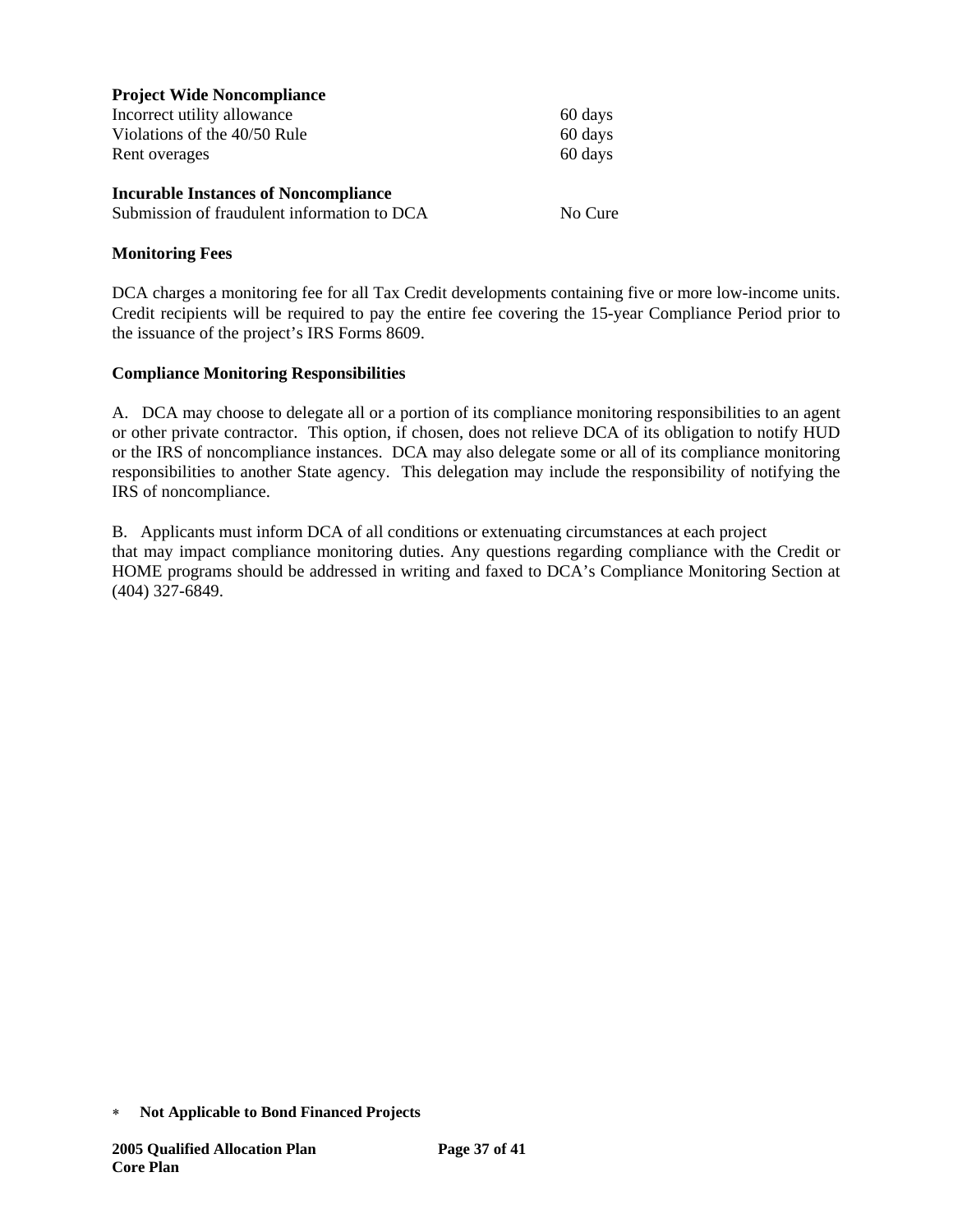## **Section 18. Performance Scoring\***

**Overview of Performance Scoring**.Effective January 2, 2005**,** the performance scoring criteria will address compliance and administrative deficiencies not related to specific property audits. No points can be earned for performance scoring issues, but points can be lost. Points in this area will be assessed in absolute terms with no compliance factors or other formula considerations. In the 2005 Application cycle, performance points accumulated by a Project Participant will be accumulated as an educational and advisory exercise only. The final score in the competitive funding cycle will not be affected by any performance point assessments. In future rounds, DCA will determine the final project score by deducting any performance points acquired by a Project Participant during the prior year (Application Submission Deadline to Application due date) from the preliminary project score. A notice of noncompliance for failure to meet certain compliance or administrative requirements will be sent by DCA to the property Owner of record. Notices will include an explanation of the nature of the deficiency and will specify a date by which the deficiency must be corrected. If the stated deficiency is corrected by the said date no performance points will be deducted. If the stated deficiency is not corrected by said date, one quarter (1/4) of a point will be assessed. A final notice of non-performance will be sent to the Owner of record for each assessed uncured deficiency.

Compliance or administrative deficiencies that will be considered for performance scoring purposes may result from failure to comply with state or federal rules and regulations, or with the requirements specified in a binding DCA HOME Loan or Credit documents, including but not limited to, project Applications, Land Use Restriction Agreements/Covenants, and Loan agreements.

Examples of performance compliance scoring issues include, but are not limited to:

- Any compliance issue that would normally be addressed in a scheduled compliance audit that comes to DCA's attention and is addressed outside the scope of a regularly scheduled audit.
- Unused Credits resulting from failure to meet the 10% carry over requirement or not placing a project in service with in 24 months of the carryover.
- Failure to notify DCA of disposition/sale of property.
- Failure to meet project-reporting requirements (e.g., annual Owner's certification and report, project completion reports submitted within 120 days of the final draw, etc.).
- Failure to maintain required reserve levels, or failure to provide, on a timely basis, required proof of insurance on HOME Loan properties.
- Failure to provide necessary underwriting documentation in a timely manner.
- Failure to close HOME Loan within 60 day of DCA underwriting approval.
- Failure to convert HOME Loan from constructions to permanent status on or before conversion date.

DCA recognizes that extenuating circumstances may occur that could result in unavoidable timing difficulties. We will carefully consider the circumstances on a case-by-case basis when determining whether point deductions are appropriate. However, the final determination will be at DCA's sole and absolute discretion.

<sup>∗</sup> **Not Applicable to Bond Financed Projects**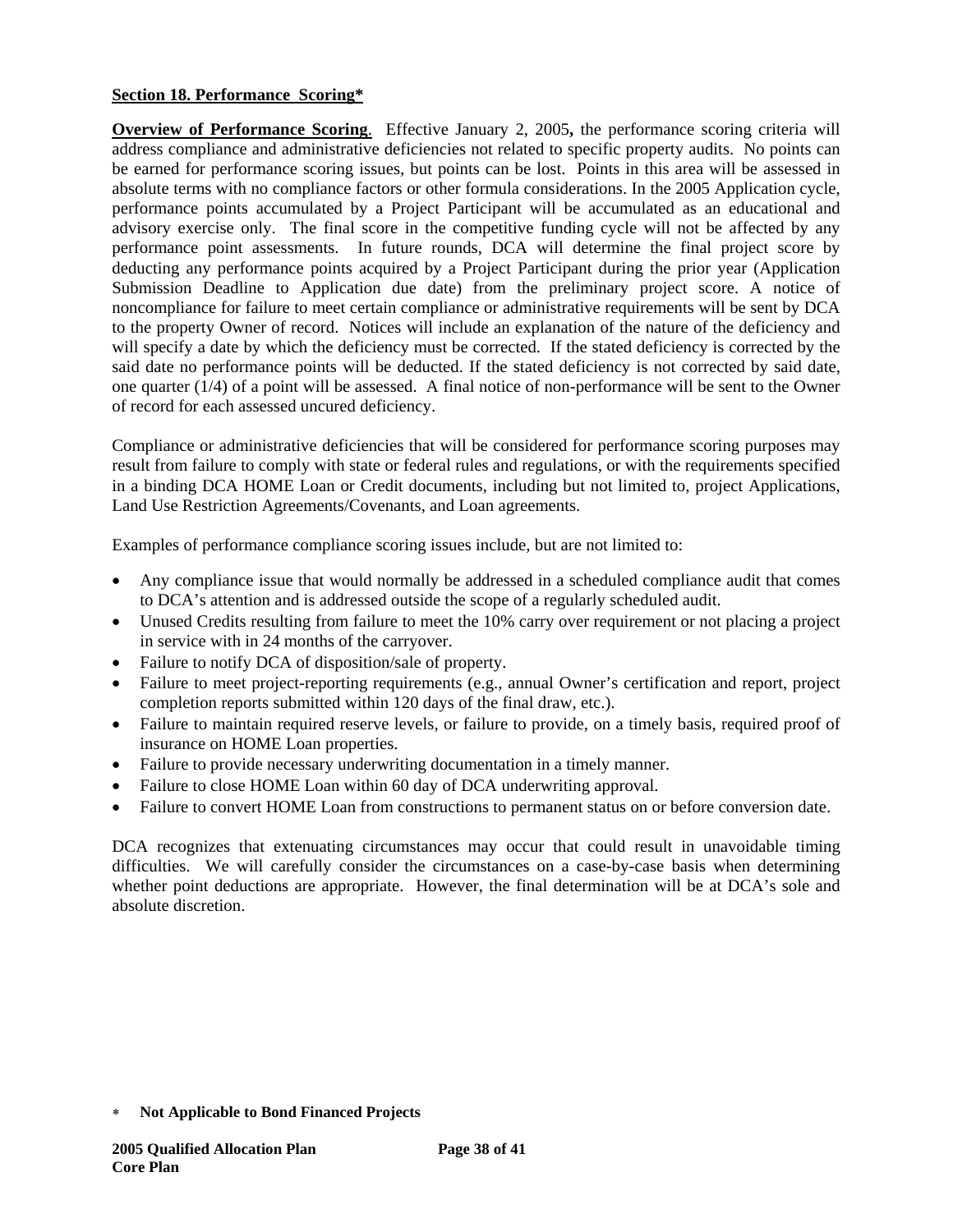## **Section 19. Modification of the Plan**

Without limiting the generality of DCA's power and authority to administer, operate, and manage the allocation of Credits and HOME Loans according to federal law, federal procedures, and the Plan, DCA shall make such determinations and decisions, publish administrative rules, require the use of such forms, establish such procedures, and otherwise administer, operate, and manage allocations of Credits and HOME Loans and funds in such respects as may be, in DCA's determination, necessary, desirable, or incident to its responsibilities as the administrator, operator, and manager of allocations of Credits and HOME Loans.

The Governor recognizes and acknowledges that DCA will encounter situations which have not been foreseen or provided for in the Plan and expressly delegates to DCA the power to amend the Plan, after the public has had the opportunity to comment through the public hearing process, and to administer, operate, and manage allocations of Credits and HOME Loans in all situations and circumstances, both foreseen and unforeseen, including, without limiting the generality of the foregoing, the power and authority to control and establish procedures for controlling any misuse or abuses of the Credits or HOME Loan allocation system and the power and authority to resolve conflicts, inconsistencies, or ambiguities, if any, in the Plan or which may arise in administering, operating, or managing Credits or HOME Loan allocations pursuant to the Plan. The Governor further expressly delegates to DCA the authority to amend the Plan to ensure compliance with federal law and regulations as such federal law may be amended and as federal regulations are promulgated governing Credits and the HOME Loan Program.

<sup>∗</sup> **Not Applicable to Bond Financed Projects**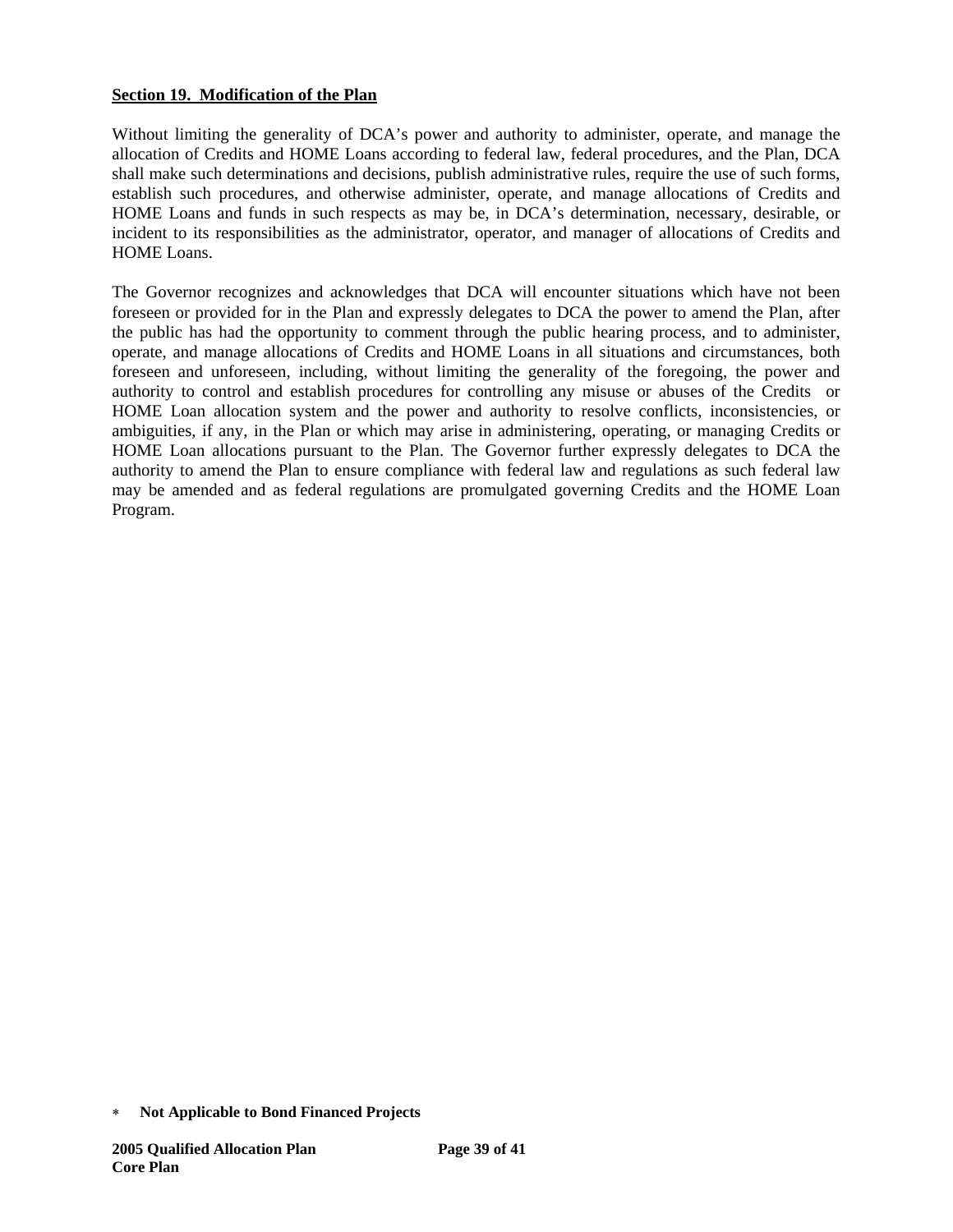# **STATE OF GEORGIA 2005 QUALIFIED ALLOCATION PLAN**

# **EXHIBIT A - METROPOLITAN STATISTICAL AREAS (MSAs)**

| <b>Metropolitan Areas</b> | <b>Counties of the Metropolitan Areas</b>            |
|---------------------------|------------------------------------------------------|
| Albany, GA MSA            | Baker, Dougherty, Lee, Terrell, Worth                |
| Athens, GA MSA            | Clarke, Madison, Oconee, Oglethorpe                  |
| Atlanta, GA MSA           | Barrow, Bartow, Butts, Carroll, Cherokee,            |
|                           | Clayton, Cobb, Coweta, Dawson, DeKalb, Douglas,      |
|                           | Fayette, Forsyth, Fulton, Gwinnett, Haralson, Heard, |
|                           | Henry, Jasper, Lamar, Meriwether, Newton, Paulding,  |
|                           | Pickens, Pike, Rockdale, Spalding, Walton            |
| Augusta-Aiken, GA MSA     | Burke, Columbia, McDuffie, Richmond                  |
| Brunswick, GA MSA         | Brantley, Glynn, McIntosh                            |
| Chattanooga, TN GA MSA    | Catoosa, Dade, Walker                                |
| Columbus, GA MSA          | Chattahoochee, Harris, Marion, Muscogee              |
| Dalton, GA MSA            | Murray, Whitfield                                    |
| Gainesville, GA MSA       | Hall                                                 |
| Hinesville, GA MSA        | Liberty, Long                                        |
| Macon, GA MSA             | Bibb, Crawford, Jones, Monroe, Twiggs                |
| Rome, GA MSA              | Floyd                                                |
| Savannah, GA MSA          | Bryan, Chatham, Effingham                            |
| Valdosta, GA MSA          | Brooks, Echols, Lanier, Lowndes                      |
| Warner Robins, GA MSA     | Houston                                              |

# **Counties outside the Metropolitan Statistical Areas:**

| Appling        | Cook      | Hart              | Pulaski         | <b>Toombs</b> |
|----------------|-----------|-------------------|-----------------|---------------|
| Atkinson       | Crisp     | Irwin             | Putnam          | Towns         |
| Bacon          | Decatur   | Jackson           | Quitman         | Treutlen      |
| <b>Baldwin</b> | Dodge     | <b>Jeff Davis</b> | Rabun           | Troup         |
| <b>Banks</b>   | Dooly     | Jefferson         | Randolph        | Turner        |
| Ben Hill       | Early     | Jenkins           | Schley          | Union         |
| Berrien        | Elbert    | Johnson           | Screven         | Upson         |
| Bleckley       | Emanuel   | Laurens           | Seminole        | Ware          |
| <b>Bulloch</b> | Evans     | Lincoln           | <b>Stephens</b> | Warren        |
| Calhoun        | Fannin    | Lumpkin           | Stewart         | Washington    |
| Camden         | Franklin  | Macon             | Sumter          | Wayne         |
| Candler        | Gilmer    | Miller            | Talbot          | Webster       |
| Charlton       | Glascock  | Mitchell          | Taliaferro      | Wheeler       |
| Chattooga      | Gordon    | Montgomery        | Tattnall        | White         |
| Clay           | Grady     | Morgan            | Taylor          | Wilcox        |
| Clinch         | Greene    | Peach             | Telfair         | Wilkes        |
| Coffee         | Habersham | Pierce            | <b>Thomas</b>   | Wilkinson     |
| Colquitt       | Hancock   | Polk              | Tift            |               |

∗ **Not Applicable to Bond Financed Projects**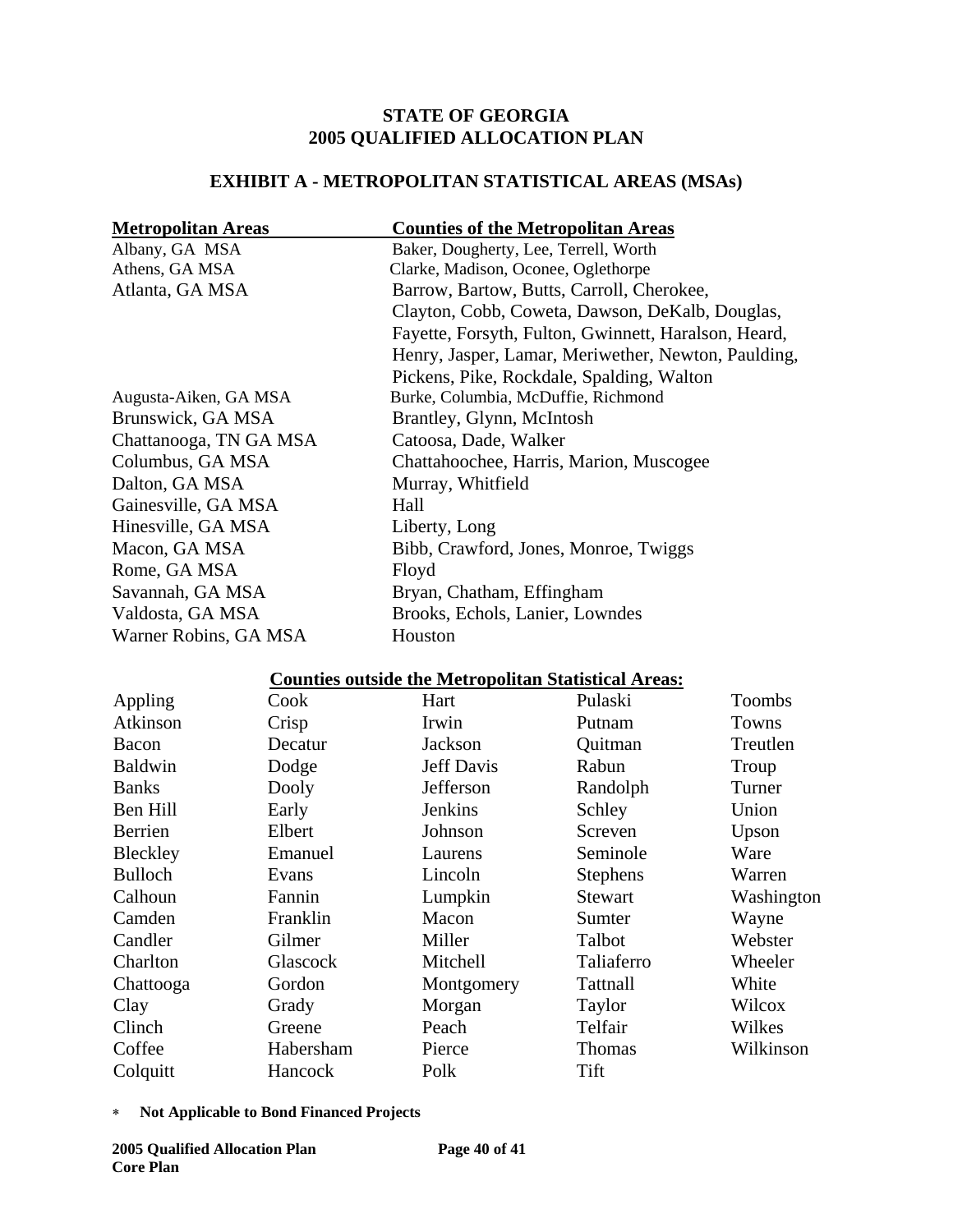#### **STATE OF GEORGIA 2005 QUALIFIED ALLOCATION PLAN**

## **APPENDIX I THRESHOLD CRITERIA**

To be considered for DCA financing resources, Applications must meet the Threshold requirements described below.

#### **1. Project Feasibility, Viability Analysis, and Conformance with Plan**

**General.** In analyzing project economic forecasts, Applicants must use DCA's project economic pro forma assumptions and abide by the 2005 Plan, Appendices, Instructions and the Manual. Rent Standards derived from the most recent AMI, FMR, and UA must be used to determine project rent and rent restrictions. DCA will determine if the application has been submitted in compliance with all application instructions, tab checklist requirements, and QAP requirements for support documentation, necessary to make a full and complete assessment of the proposed project. Incomplete applications or applications that are submitted and do not comply with submission requirements may be deemed insufficient and may be subject to threshold failure. For each project that meets all other Threshold criteria, DCA will determine whether that project is financially feasible and may require documentation not specifically included in the minimum documentation requirements established in the Plan.

DCA will perform a Subsidy Layering Review of all sources and uses of funds in projects receiving HOME rental housing financing. In cases where the results of a DCA Subsidy Layering Review indicate that there will be excess assistance, DCA will reduce the amount of the Low Income Housing tax credits, if present, or the HOME funds in order to eliminate the excess as required by HOME regulations.

Project assumptions may be adjusted by DCA to reflect characteristics more representative of the project or its economic environment, including but not limited to, the pricing of the federal and state tax credits. DCA will evaluate financial feasibility for competitive applications (other than those with an assumption of existing fixed rate debt or governmental-sponsored debt) using an interest rate of 175 basis points over 10-year Treasuries as published in the Wall Street Journal as of June 1, or at the AFR published for June 2005, where appropriate, for loan rates based on the AFR. DCA will determine whether an Application is financially feasible in its sole and absolute discretion. DCA's determinations will be final.

**HOME Loans.** When DCA reviews and underwrites a HOME Loan, it will consider the policies, assumptions and requirements set forth in the Plan and Manual to determine the debt capacity, the loan amount, and the terms to satisfy the debt. Project cash flow must be sufficient to ensure financial viability over the term of the HOME Loan and must provide for adequate reserves that must be maintained for the life of the HOME Loan. The use of other public financing sources and shorter HOME Loan terms will be favorably considered. For Applications proposing HOME Loans, the proposed return on investment for the owner/developer must be fair and reasonable with no windfall profits anticipated.

**HOME Non-amortizing Balloon Loans**.HOME non-amortizing Balloon Loans will be considered only for projects located in Rural Counties (See Exhibit A in the Core Plan) and for Special Needs projects throughout the State applying under the Special Needs Housing Tenancy Characteristics in Section 3B of Appendix II, Scoring Criteria.

<sup>•</sup> **Not Applicable to Bond Financed Projects**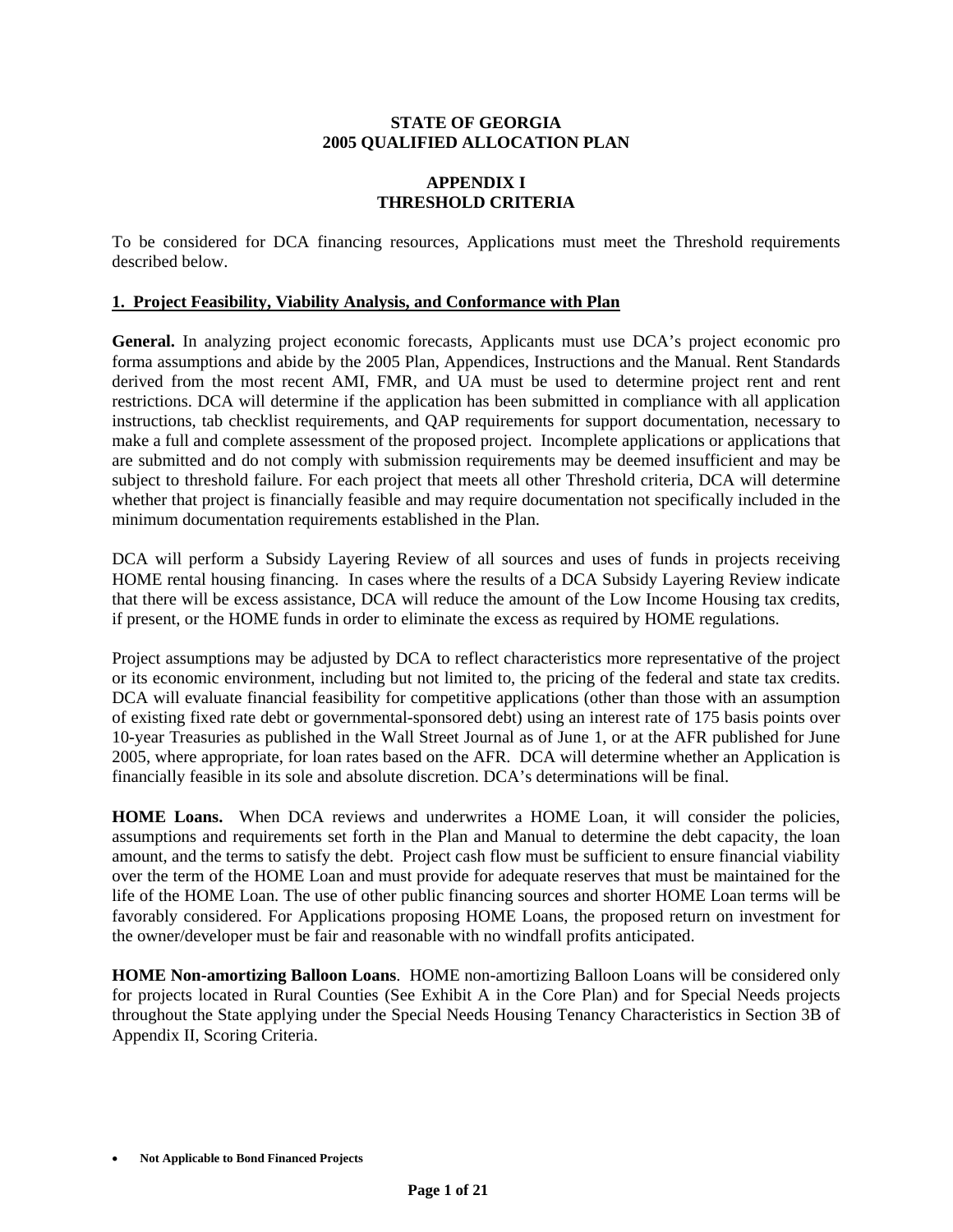**Construction and Construction Costs.** DCA will review the type of construction and associated hard construction costs. Applications for the rehabilitation of a substandard property will not be funded if, in the opinion of DCA, the rehabilitation will not result in improved, safe and decent long-term housing, the proposed rehabilitation does not meet DCA standards, or if new construction would be more appropriate. A similar review of project financial feasibility and economic viability will be conducted for all Applications proposing new construction to ensure that each project's construction hard costs will produce high quality housing for the targeted tenant market**.**

## **The minimum review standards for both rehabilitation and new construction projects are as follows:**

- The expected life of the completed property must exceed by five years the greater of the Compliance Period or the Period of Affordability; and
- All construction must meet the requirements set forth in the Manual. Rehabilitation projects will be considered for funding only if the average per unit rehabilitation hard costs equal or exceed \$20,000. In addition, the total hard cost of any rehabilitation project must not exceed 90% of the as-completed unrestricted appraised value of the property. DCA will consider projects that will not meet the \$20,000 per unit average rehabilitation hard cost. The physical needs assessment must clearly document that the existing property does not require a comprehensive rehabilitation. A certification from the architect must also be provided documenting that the proposed work scope is sufficient to ensure that the completed project will be viable and meet the DCA Useful Life Requirements. The appraisal will be commissioned by DCA and will be based on market rents. Note that the Applicant will pay the cost of the appraisal.

**Scattered Sites**. For Scattered Site Projects all units must be developed under one plan of financing and considered as a single project by all funding sources. All units located in a Scattered Site Project must comply with Section 42 Rent and Income Restrictions.

For Scattered Site Projects, as defined in Section 10(B)(1)(a) and (b), DCA will evaluate the feasibility of the project as a whole.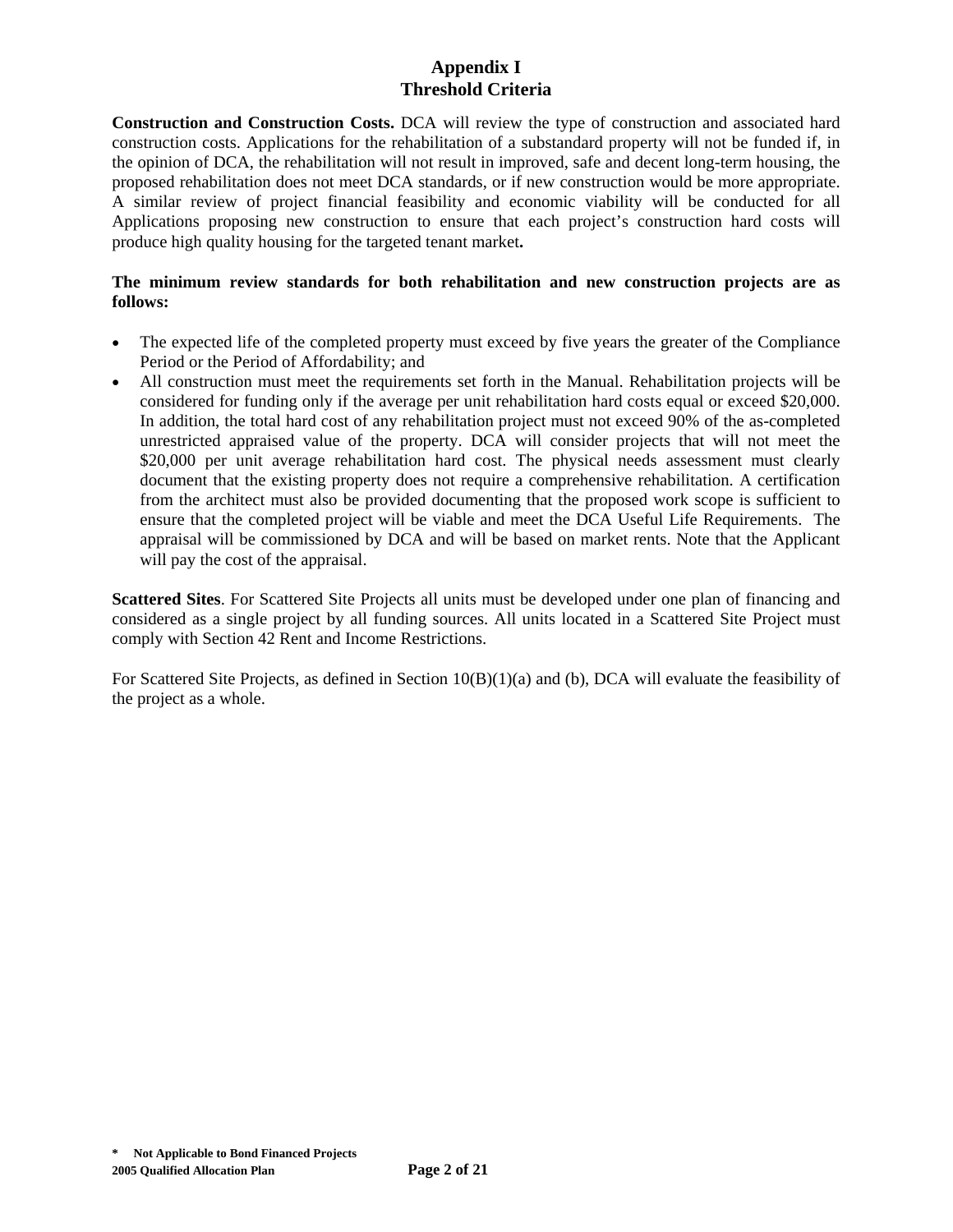#### 2. **Gross Rent Restrictions**

**HOME Rents.\*** For HOME Loans, rents must be affordable at initial lease-up and must remain affordable over the term of the HOME Loan. DCA will not underwrite rents below 30% of 50% of AMI unless a DCA-commissioned market study indicates that there is a substantial need and/or that the market will require rents to be lower for the property to achieve initial and long-term lease-up.

Applications proposing rents for General Multifamily projects below 30% of 50% of AMI must set tenant income restrictions at no more than 5 AMI percentage points above the AMI percentage used to set rents (i.e., rents underwritten at 30% of 40% of AMI must be income restricted at no greater than 30% of 45% of AMI).

Applicants proposing rents for Elderly Households, Housing for Older Persons or Special Needs projects below 30% of 50% of AMI must set tenant income restrictions at no more than 10 AMI percentage points above the AMI percentage used to set rents (i.e., rents underwritten at 30% of 40% of AMI must be income restricted at no greater than 30% of 50% of AMI).

For HOME projects, rents may not exceed Fair Market Rents for the appropriate bedroom size.

**Credit Rents.** For low-income units receiving Credits, the gross rents may not exceed 30% of 60% of the effective AMI table. Applicants should assume 1.5 persons per bedroom.

**Credit and HOME Rents**.\* Dwelling unit rents must conform to the Code's and/or the HOME regulation's gross rent (contract rent and tenant UA) restrictions. Tenant UA must conform to the requirements set forth in the Plan and the Manual. In the event Credit, HOME, or other funds are requested, the most restrictive gross rents will govern. For Credit and HOME projects, rents may not exceed fair market rents. Applicants should assume 1.5 persons per bedroom.

Many DCA projects will combine Credits and a HOME Loan. As a result, the income targeting requirements are more stringent than for Credits alone. Specifically, at least 40% of the assisted units in each building of the project must be targeted to families at 50% of AMI, adjusted for family size. In addition, DCA requires that gross rents be set at 50% of AMI. All remaining assisted units must be targeted to families at 60% or less of AMI, adjusted for family size.

For Scattered Site projects as defined in Section  $10(B)(1)(a)$  and (b), all units must meet the gross rent restrictions.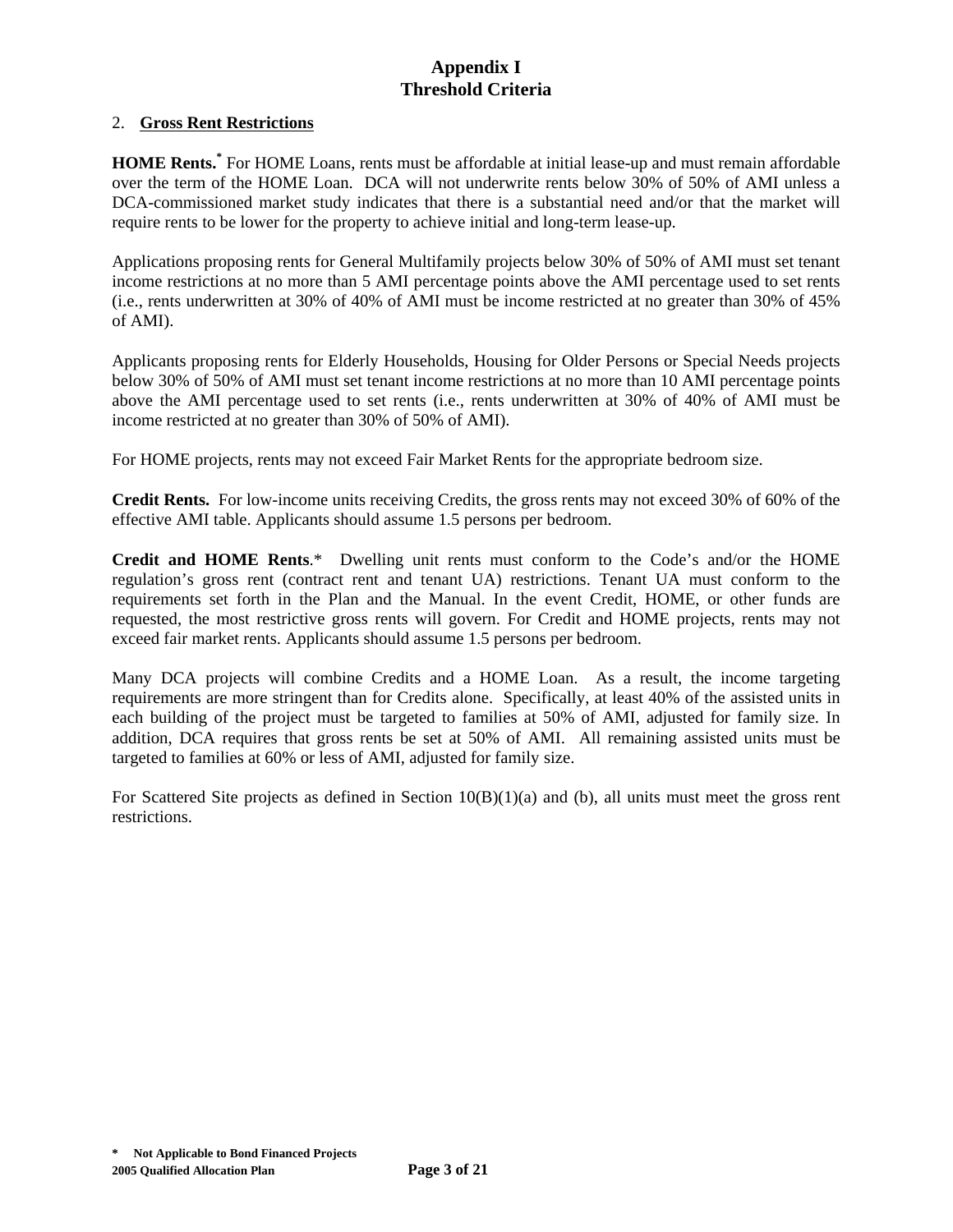#### **3. Unit Cost Limitations**

Per unit costs must not exceed the following limits:

| Unit Type     | Cost Limit |
|---------------|------------|
| Efficiency    | \$71,000   |
| 1 Bedroom     | \$82,000   |
| 2 Bedroom     | \$95,000   |
| 3 Bedroom     | \$98,000   |
| $4$ Bedroom + | \$103,000  |

DCA will consider waivers to the limitations stated above only for:

- upgrades to common area amenities for marketability of projects having at least 25% market rate units
- high land costs
- projects claiming points for EPA Energy Star Certified construction
- projects in a designated historic building or involving costs necessitated by building in or adjacent to a designated historic district
- projects involving excessive costs due to unsuitable subsoil conditions
- projects involving costs associated with environmental remediation
- projects involving multi-story buildings comprised of more than 3 stories
- projects involving deck parking
- projects with only one and two bedroom units with climate-controlled common space (interior corridors and/or interior community/activity rooms) which represents 10% or more of the project's total climate-controlled square footage
- Projects whose Total Development Cost exceeds the Maximum Allowable Per Unit DCA Cost Limitations due to construction of "extra" amenities, provided no additional DCA resources are required to fund the "extra" amenities. For purposes of this section, "extra" amenities shall be defined as amenities that exceed those required by local building codes, DCA Architectural Standards and amenities commitments made by the Applicant in order to secure an award of LIH tax credits.

Waivers and applicable fees must be submitted to DCA by 4:00 p.m. on or before March 4, 2005 or no later than 30 days prior to application submittal for Bond Financed Projects. Within 30 days of the receipt of such waiver request, DCA will provide a response to the waiver request. If DCA determines that the project is not eligible for a cost waiver, any Application submitted for such project must reflect cost that are within the above unit cost limitations. For projects awarded a cost waiver, the developer fee will be calculated based on the allowable total development cost utilizing these DCA Per Unit Cost Limits. Post award costs that exceed the above unit cost limitations or a total development cost established pursuant to a waiver request do not require DCA approval if additional DCA resources are not utilized to fund such additional cost.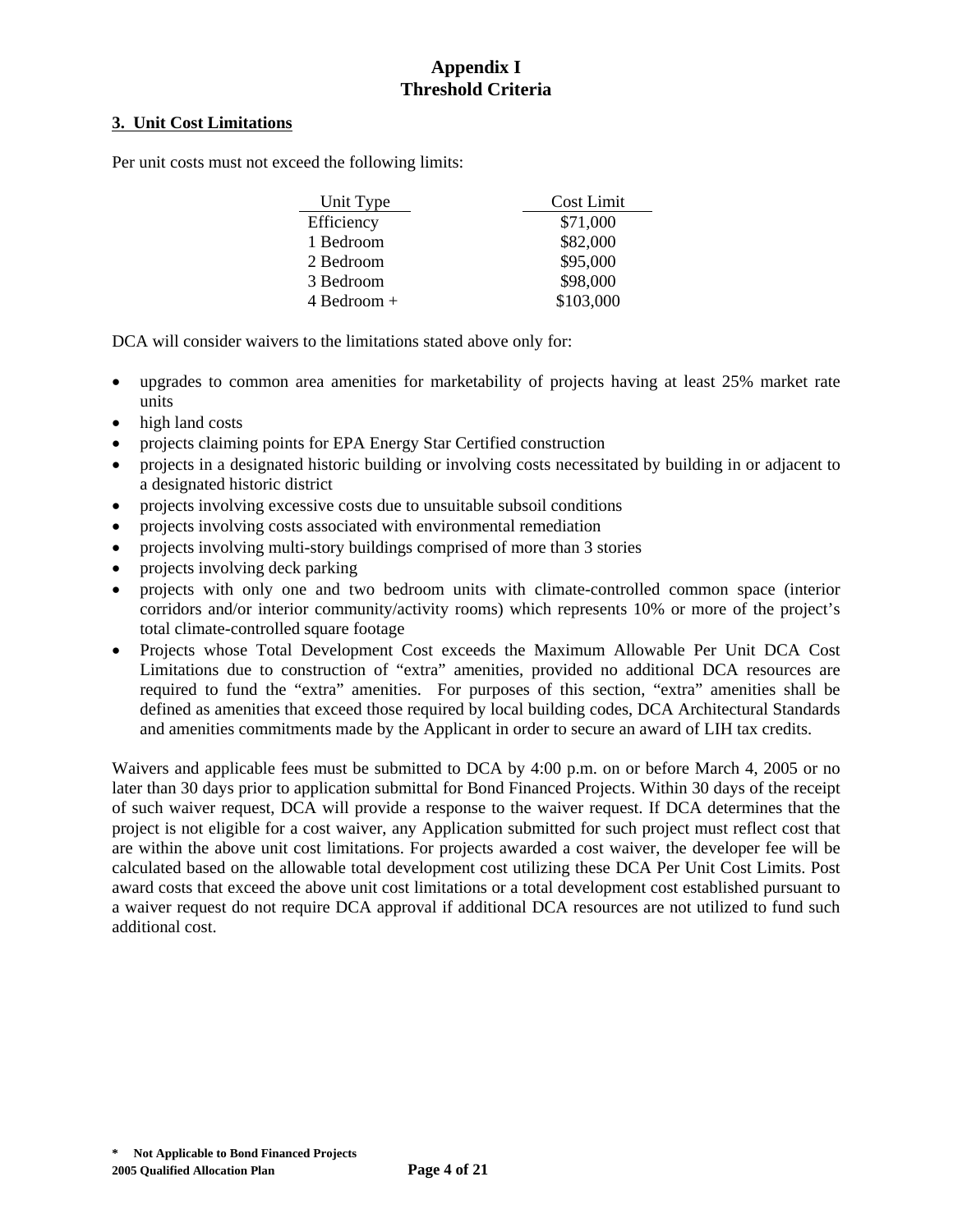For HOME funded projects, the following subsidy limits will apply in addition to the cost limits above:

| Unit Type       | Subsidy Limit |
|-----------------|---------------|
| Efficiency      | \$57,300      |
| 1 Bedroom       | \$65,700      |
| 2 Bedroom       | \$79,900      |
| 3 Bedroom       | \$100,857     |
| $4$ Bedroom $+$ | \$100,710     |

For Scattered Site projects as defined in Section 10(B)(1)(a) and (b), all units must meet the per unit cost limitation requirements.

#### **4. Site Control**

Site control must be in the form of (1) a warranty deed that conveys title to the subject property to the current Applicant or 2) a legally binding contract to purchase the proposed project site in the name of the Applicant (or which provides for an assignment to the Applicant), or (3) a binding long-term ground lease or an option for a binding long-term ground lease, with a minimum term of forty-five (45) years. Contracts must be executed prior to Application Submission deadline, must include a legal description of the property and must provide legal control of the site to the proposed Applicant at least through September 15, 2005.

In the event the contract provides the Applicant with the option to renew the contract for specific periods of time, with the initial period ending prior to September 15, 2005, the renewal option in such contract must be enforceable by the Applicant until September 15, 2005. A copy of a recorded warranty deed or a fully executed contract must be submitted with the Application. All Contracts evidencing site control must meet the specifications set forth in the Manual.

For Scattered Site Projects as defined in Section 10(B)(1)(a) and (b), evidence of site control is required for each non-contiguous parcel.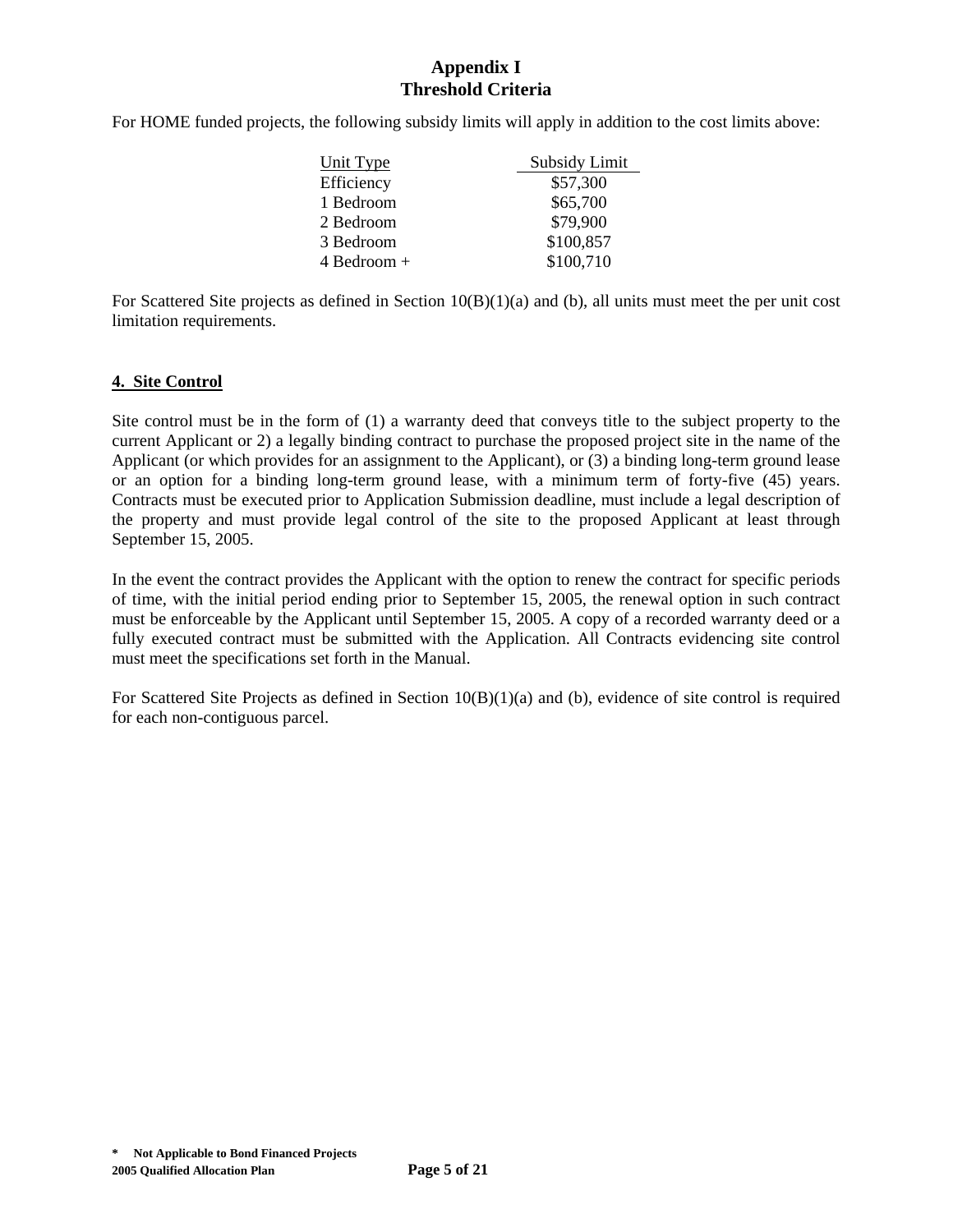#### **5. Environmental Requirements**

#### **General**

On-site and off-site specific environmental concerns identified in an environmental study are to be considered in the context of the criticality of the housing to be provided. DCA shall consider the public benefits of the housing and then weigh the benefits against the costs to mitigate the hazard, the potential health risks, and other financial and public policy implications. The project will not pass Threshold until all environmental matters are resolved in a manner satisfactory to DCA, in its sole and absolute discretion. For Scattered Site Projects the environmental requirements must be met for each noncontiguous parcel or each non-contiguous multifamily property.

Environmental Study. **A Phase I environmental study prepared in accordance with the DCA Environmental Manual contained in the Application Manual must be included in the Application. The Applicant and the Qualified Environmental Professional must sign the environmental certification form and include it in the Application. This Phase I Environmental Study should fully address all recommendations of the consulting environmental engineer, and all such recommendations, including Phase II environmental studies (if required) or any additional testing, must be completed at the time of Application Submission. The Phase I (and Phase II where required) Environmental Study must have been conducted within six (6) months of the Application Submission.** If an Environmental Study was completed prior to this six-month period, a copy of this earlier Environmental Study (and any others that are available) must be included in the Application along with an updated Environmental Study.

If an updated Environmental Study is necessary, it must meet all requirements set forth in the Environmental Review Guide located in the Manual. In addition to these requirements, the updated Environmental Study must include:

- details of the new reconnaissance with updated photos;
- an update of all regulatory reviews including federal and state lists;
- all original material and updates; and,
- a professional opinion provided by the qualified Environmental Professional completing the update addressing all conditions (changed and unchanged) to the site.

#### **Flood Plains/Floodways**

**(a) Tax Credit Rehab Projects.** Applications that propose the rehabilitation of existing buildings located in the 100-year flood plain/floodway, will meet Threshold criteria, only under the following conditions:

- An Architectural Conceptual Site Development Plan that clearly defines the areas of floodplain/floodway, with the Owner certification on the Architectural Site Information Form must be included in the Application.
- All areas of floodplain/floodway must be documented by the FEMA map for the areas in which the site is located. The proposed site for development must be located on that map.
- The lowest existing floor elevation of each building in the flood plain must be at least 6" above the FEMA designated flood plain/floodway elevation. Documentation must be submitted to clearly demonstrate existing conditions and should include a land survey indicating the location of the existing buildings, existing floodplain/floodway, elevation of existing floodplain/floodway, elevation of lowest floor level in existing buildings and FEMA elevation of the existing floodplain/floodway.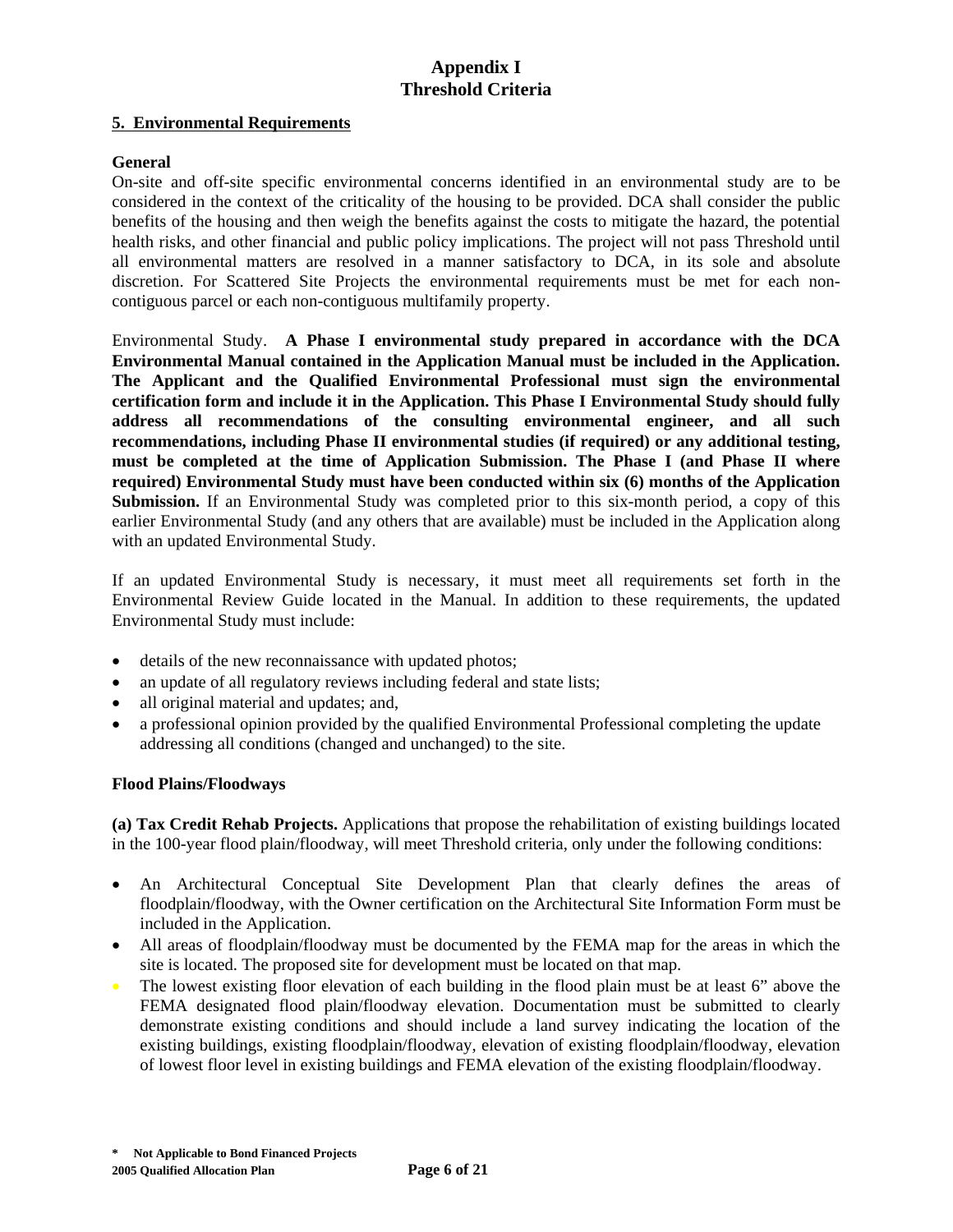**(b) Other Projects**. For all other projects, building in the flood plain will be permitted only if the following conditions are met:

- An Architectural Conceptual Site Development Plan that clearly defines the areas of floodplain/floodway, with the Owner certification on the Architectural Site Information Form must be included in the Application.
- All areas of floodplain/floodway must be documented by the FEMA map for the areas in which the site is located. The proposed site for development must be located on that map.
- The city or county in which the floodplain/floodway area is located must provide written approval of the proposed reclassification of the property out of the floodplain/floodway area.
- A FEMA Conditional Letter of reclassification must be obtained for the property that shows that the property is eligible for reclassification out of the floodplain/floodway area and submitted at the time of application.
- A final letter of reclassification from FEMA along with an elevation certificate and all other information to document the reclassification must be provided to DCA at the completion of the project.

**(c) HOME Projects**. In addition to the requirements listed for "Other Projects", for applications requesting HOME funds the following requirements must also be met:

- The qualified Environmental Professional or Engineer must include an opinion as to whether or not the proposed project will impact any floodplain or floodway
- The qualified Environmental Professional or Engineer must document mitigation for impacts to existing floodplains/floodways planned for development, and include consideration of alternative locations for the development.
- Documentation that the Applicant has published the required Notices and met the requirements of the Eight Step Flood Management process set forth in 24 CFR 55.20

## **Wetlands**

DCA does not allow the disturbance of wetlands in excess of one tenth  $(1/10<sup>th</sup>)$  of one acre for any project. No buildings or other improvements are to be located in any wetlands areas under any conditions. Any proposed development that does not meet these criteria will not meet Threshold.

The following documentation of the existence of Wetlands must be included in each:

- A Wetlands Delineation and USGS Maps are required to document the existence of wetland areas on the site, and must be included in the Environmental Study. (If there are no wetlands areas on the site then a wetlands delineation is not required but in all cases USGS maps must be included in the environmental study.) The USGS Maps must clearly indicate the site location.
- The site reconnaissance must include observation of any and all wetland areas on the property.
- If Applicable, an Architectural Conceptual Site Development Plan that clearly defines the areas of wetlands with the Owner certification on the Architectural Site Information Form, indicating the acreage of wetlands that will be disturbed by the proposed project must be included in the Application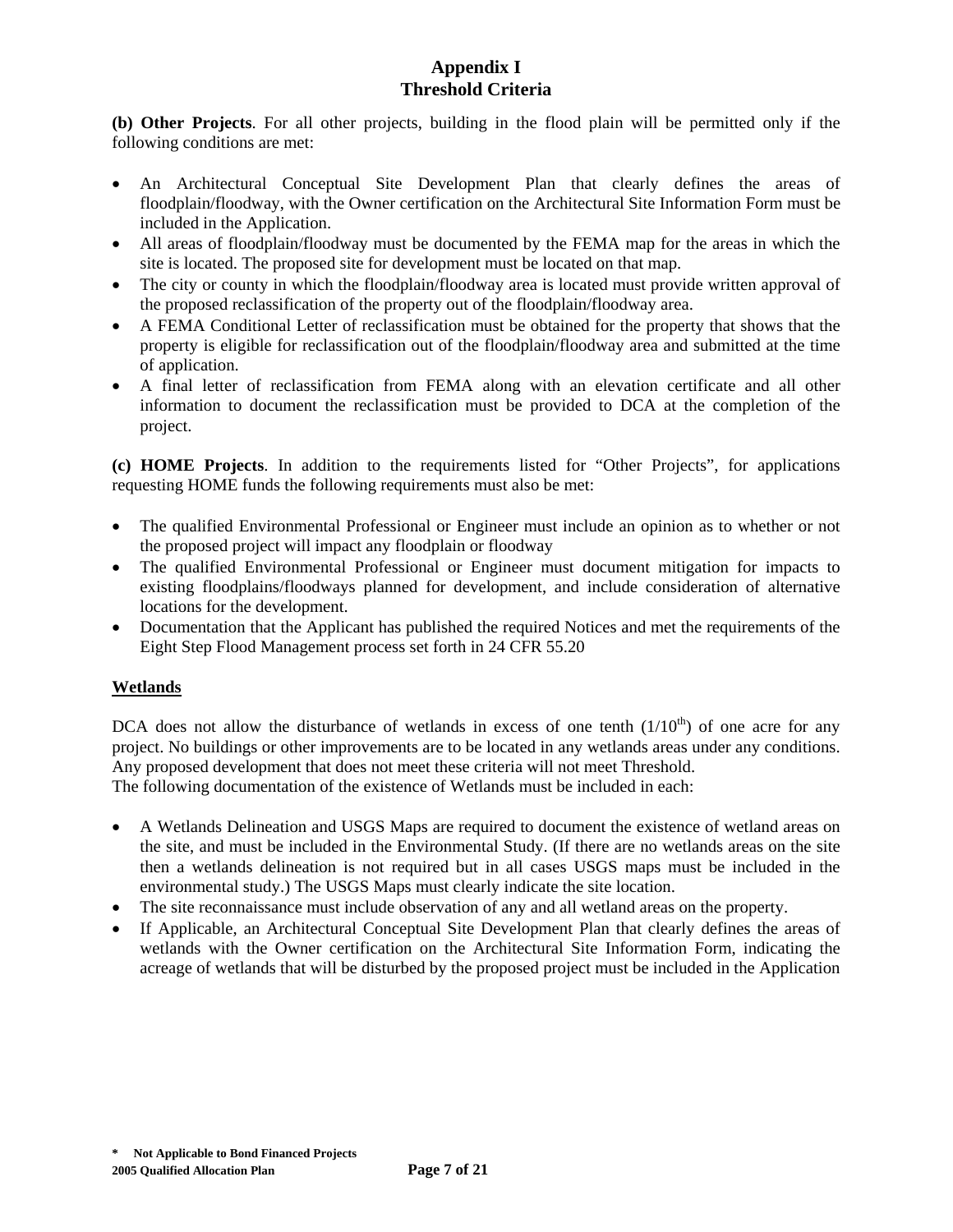For applications requesting HOME funds, the following **additional** requirements must be met:

- The qualified Environmental Professional or Engineer must document mitigation for impacts to any existing wetlands area(s) planned for development, and include consideration of alternative locations for the development.
- Documentation that the Applicant has published the required Notices and met the requirements of the Eight Step Wetlands Management process set forth in 24 CFR 55.20

**Lead Based Paint (LBP) and Asbestos Containing Materials (ACM).** For all existing properties to be rehabilitated under DCA programs and built prior to 1978, a survey of LBP and ACM must be included in the environmental study. The investigation must be completed according to EPA and HUD guidelines on properties that fall under the requirements of these agencies. If such materials exist on the properties the Qualified Environmental Professional must include recommendations for the management or abatement of these materials according to all EPA and HUD guidelines.

Water Leaks, Mold & Lead in Drinking Water. For all existing properties to be rehabilitated under DCA programs a survey of water leaks, mold and testing for lead in drinking water must be completed according to EPA and HUD guidelines as applicable on properties that fall under the requirements of these agencies . If such conditions and/or materials exist on the properties the Qualified Environmental Professional must include recommendations for the elimination, removal or remediation of these conditions and/or materials according to all EPA and HUD guidelines, as applicable.

**PCB's.** For all construction applications, documentation must be submitted according to the requirements of the Environmental Manual.

**Radon.** For all Applications the Radon zone must be noted in the environmental study along with the Georgia Radon Map. For Applications that propose the rehabilitation of existing properties, radon testing within the existing buildings, according to EPA guidelines is required and the results must be included in the environmental study.

#### **Additional Environmental Requirements for HOME funded Projects**

The Applicant, as outlined in the HOME Environmental Questionnaire, must complete additional requirements for HOME funded projects at the time of Application Submission.

For Scattered Site Projects as defined in Section  $10(B)(1)(a)$  and (b), the environmental requirements must be met for each noncontiguous parcel.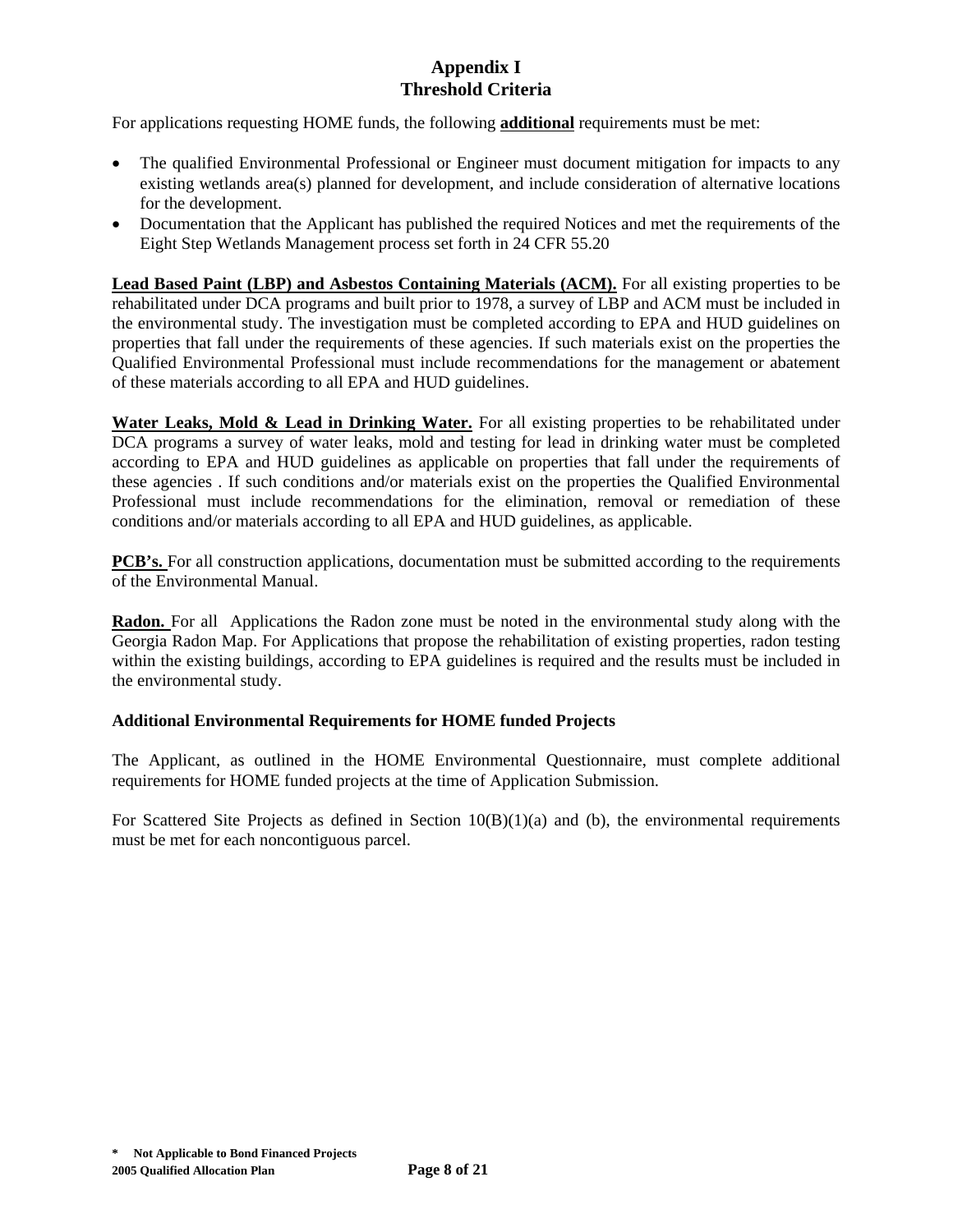#### **6. Site Zoning**

Zoning must be in place on or before the Application Submission deadline. Zoning of the development site must conform to the site development plan and must be confirmed, in writing, by the authorized Local Government official. The letter from the authorized Local Government official must be included in the Application. The letter must include the zoning and land use classification of the property and be accompanied by a clear explanation of the requirements and all conditions of these zoning and land use classifications. If the Local Government does not have or enforce a zoning ordinance, the Applicant must include a letter from a local government official to that effect.

The Applicant must provide documentation that demonstrates that the site layout conforms to any moratoriums, density, setbacks, or other imposed requirements of the Local Government. This documentation must be demonstrated on the Architectural Site Conceptual Development Plan either graphically or in written form.

It is the responsibility of the Applicant to ensure that all issues and questions surrounding the zoning and land use classification of a proposed site are clearly defined prior to Application Submission. Any unclear or unresolved issues of zoning and land use could result in Threshold failure of the Application.

For Scattered Site Projects as defined in Section 10(B)(1)(a) and (b), **site** zoning requirements must be met for each noncontiguous parcel.

## **7. Operating Utilities**

Required project operating utilities (gas and electric service), as applicable, must be available to the proposed development site as of the Application Submission. To be considered "available" for the purposes of this section, all easements necessary for the utility providers to extend utilities to the property, and commitments from the utility providers to extend utilities to the property must be secured at the time of Application submission. Evidence of such easements and commitments from the utility provider must be included in the Application.

The Application must include a letter from the appropriate utility company confirming the availability and capacity of operating utilities at the proposed development site. The letters bearing signatures from the appropriate utility companies must be included in the Application. Any charges for the off-site extension of utility services are not eligible for funding as project costs under the funding resources in the Plan. The requirements for Operating Utilities must be met for each non-contiguous parcel or each noncontiguous multifamily property.

Operating utilities cannot be contingent on annexation of the property, improvement of infrastructure or funding to the utility provider from an outside source. Verification of the annexation and improvements must be submitted with the Application. Any unclear or unresolved issues regarding operating utilities may result in Threshold failure of the Application.

For Scattered Site Projects as defined in Section  $10(B)(1)(a)$  and (b), operating utilities requirements must be met for each noncontiguous parcel.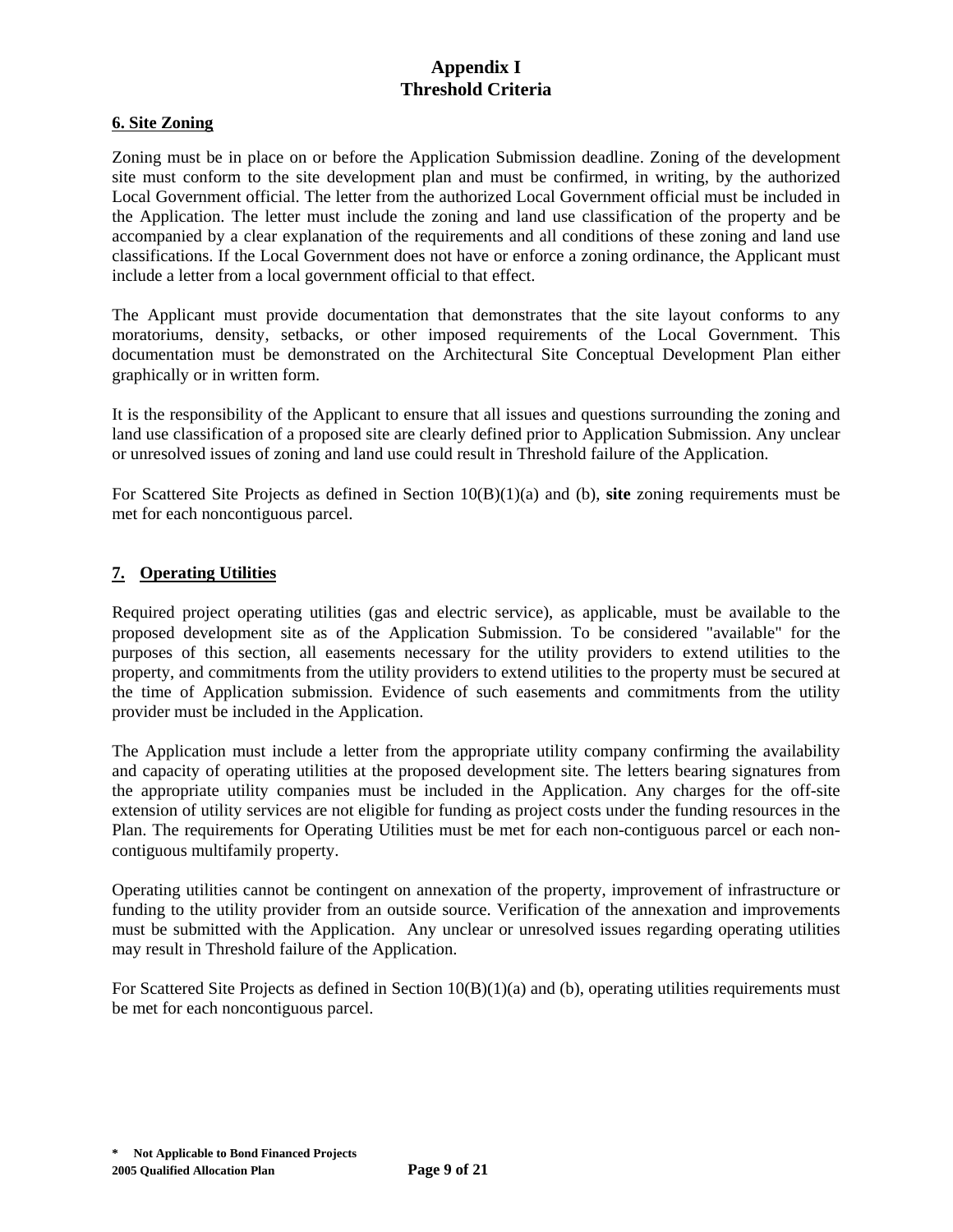#### **8. Public Water/Sanitary Sewer/Storm Sewer**

Public water and sewer service must be available at the proposed development site as of the Application Submission. To be considered "available" for the purposes of this section all easements necessary for the water and sewer authorities to extend the existing water and sewer services to the project, and commitments from the water and sewer authorities to extend the existing water and sewer services to the property must be secured at the time of Application Submission. Evidence of the easements and commitments from the water and sewer authorities must be included in the Application. A commitment can be subject only to conditions within the control of the Applicant. Letter(s) from the local public water and sewer authorities must document the availability and capacity of the existing public water and sewer service to the site. These letters from the appropriate public water and sewer authorities must be included in the Application. Any charges for the extension of off-site services are not eligible for funding as project costs under the funding resources in the Plan. Public water and/or sewer availability cannot be contingent on the construction of a water/sewer system, annexation of the property or funding to the utility provider from an outside source. Verification of the annexation and improvements must be submitted with the Application.Any unclear or unresolved issues regarding the public water/sanitary sewer/storm sewer may result in threshold failure of the Application.

For Scattered Site Projects as defined in Section 10(B)(1)(a) and (b), public water/Sanitary Sewer/Storm Sewer requirements must be met for each noncontiguous parcel.

## **9. Market Feasibility (Market Study)**

DCA strongly recommends that, prior to submitting Applications, Applicants independently obtain a market study prepared in accordance with DCA guidelines, sufficient to satisfy their own concerns as to market viability as outlined in the 2005 Application Manual. Applicants are encouraged to submit any market information with the Application that they believe may be helpful in determining the market feasibility of their proposal. An Applicant may submit an independent market study in the Application. However, DCA will not be bound by the opinion or conclusions reached by the Applicant-commissioned market study. The DCA-commissioned market study will take precedence.

Any market information or market study provided by the Applicant will be given to DCA's market analyst. By submitting this information or market study, Applicants are afforded the opportunity to provide input that may be important in the determination of market feasibility

Market feasibility for HOME, 4 % tax exempt Bond projects and 9% Tax Credit projects, as measured by the DCA market analyst, will be based on, but not be limited, to the following factors:

- Market capture rates 30 percent or less for **all** 1 bedroom units, 30 percent or less for **all** 2 bedroom units, 40 percent or less for **all** 3 bedroom units and 50 percent or less for all 4 or more bedroom units in the project;
- The overall capture rate for all Tax Credit Units shall not exceed 30% and the overall capture rate for all Market Rate Units for shall not exceed 30%;
- Market capture rates for each AMI market segment type (i.e. 30%, 50%, 60% & market) for each **bedroom type** shall not exceed 70%;
- An absorption period less than 24 months to reach stabilized occupancy;
- Stabilized occupancy rate of 90% or above;
- Unit mixes or target populations supported by the market;
- No adverse impact to the market and financial health of existing assisted rental housing properties in the market area. Assisted rental housing properties include those financed by Credits, USDA, HUD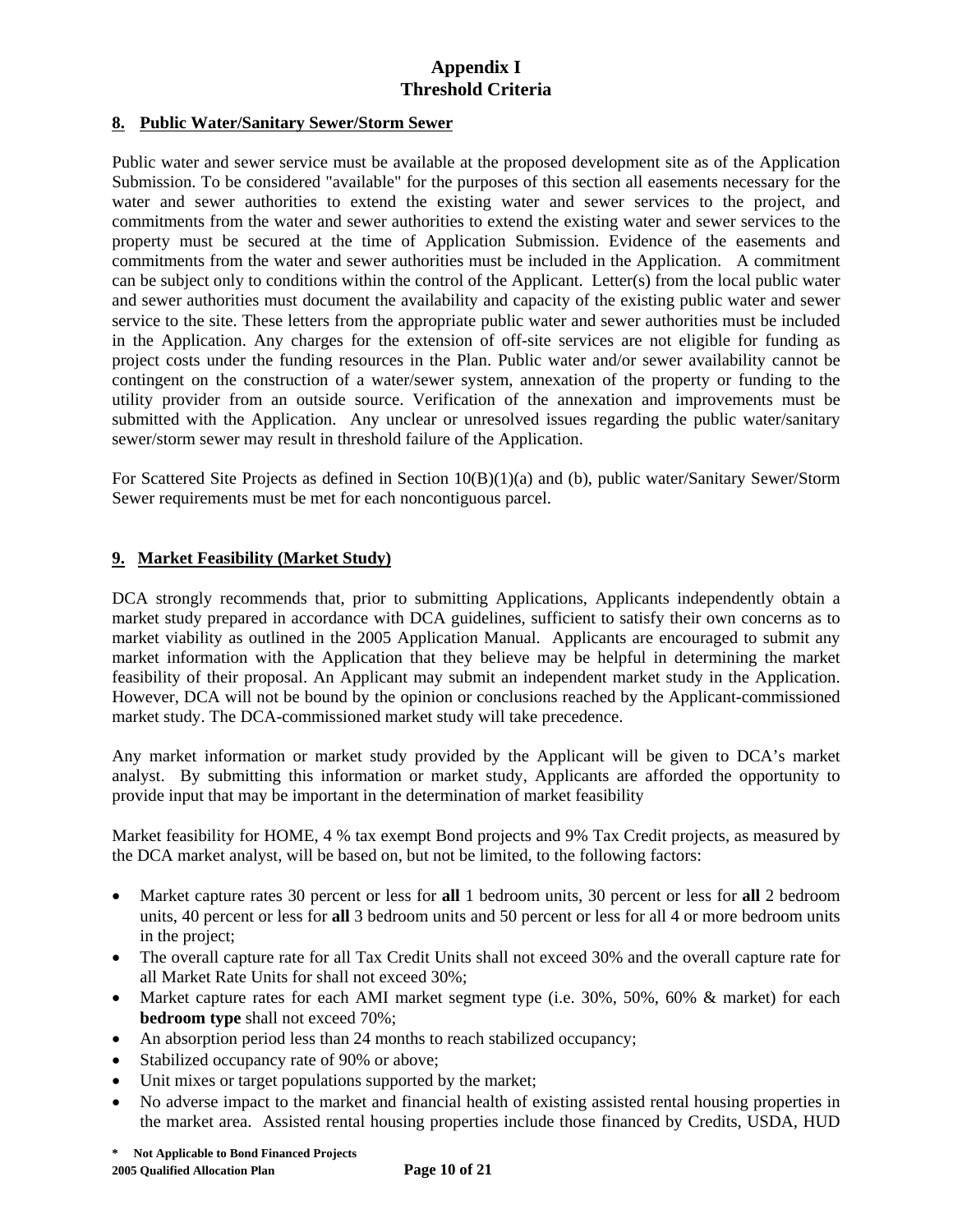202 or 811 (as appropriate), DCA or locally financed HOME properties, HTF, and HUD  $221(d)(3)$ and 221 (d) (4) and other market rate FHA insured programs. DCA does not consider public housing properties in the adverse impact determination;

- Competing proposed projects in the same geographic market area where, in part, location, unit mix, rent structure, market demand, and other factors favor one project compared to another;
- Ability of market rate units to lease at the projected rents; and
- All requirements as outlined in the Market Study Guide;

For existing occupied properties that are going to be rehabilitated, market analysts shall consider retention of current occupants in their demand calculations. Retention is measured by the number of tenants that are not rent burdened or over-income and the number of PBRA units. For Elderly projects, demand may include residents from outside the market area, seniors living with and/or supported by their children as documented by the market analyst. DCA reserves the right, in its sole and absolute discretion, to independently evaluate the demand for additional affordable rental housing in the geographic/market area. DCA's judgment will be the final determination.

For scattered site projects as defined in Section 10B (1)(a) and (b), the market study requirements must be met for the project as a whole.

## **4% Tax Credit/Bond Financed Project Market Studies.**

For bond financed projects covered by the 2005 QAP (projects with a bond inducement date in 2005) DCA will commission the market study upon receipt of the application for tax credits. Applicants are encouraged to submit their applications as soon as possible after the bond allocation**,** in order to allow completion of the market study. However in all instances applications for 4%tax credits must be submitted no later 60 days prior to bond closing. Pre-Applications may be submitted for the purpose of DCA commissioning a market study for tax-exempt bond projects at any time utilizing the 2005 core application and instructions.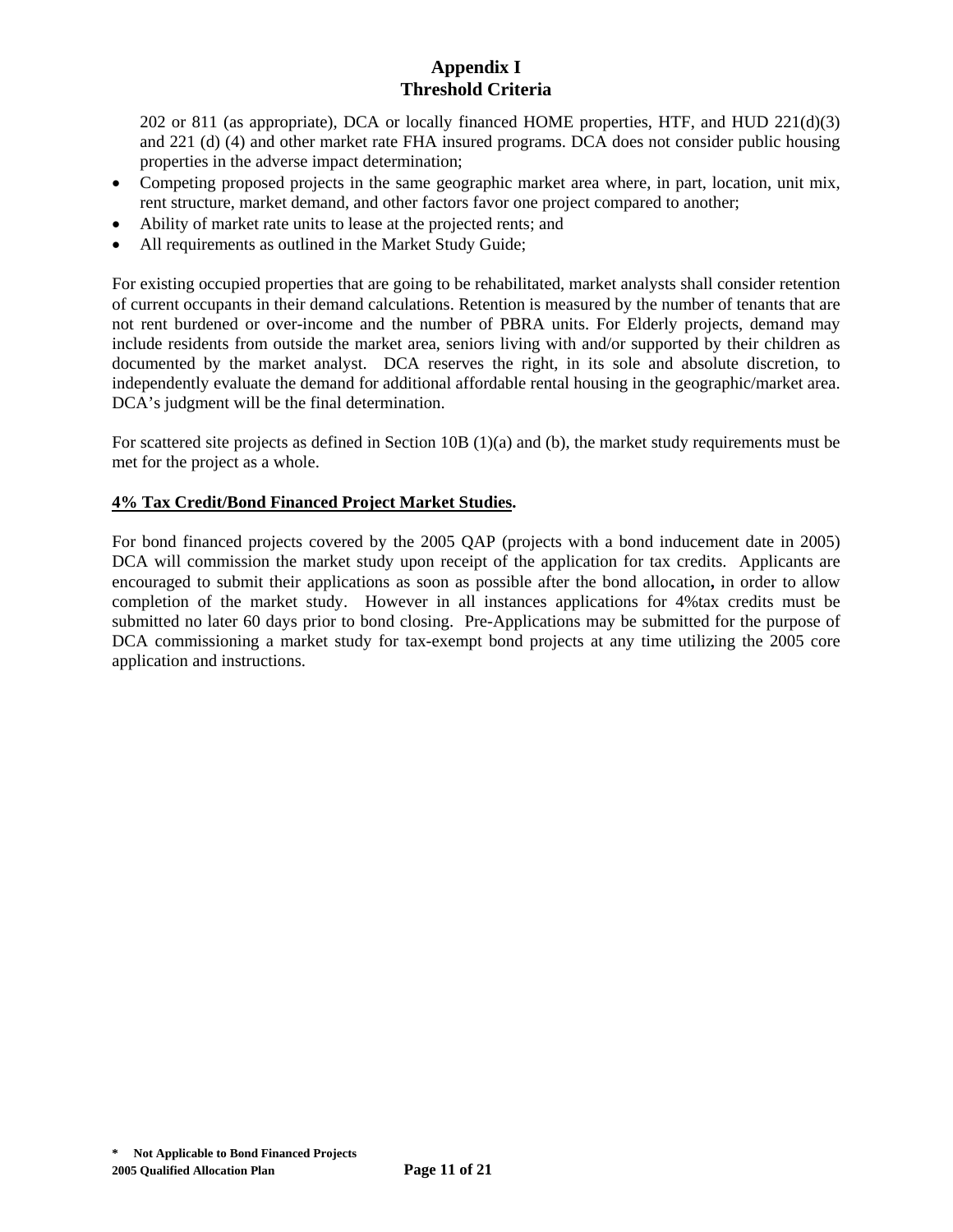## **10. Appraisals**

## **a. DCA Commissioned Appraisals\***

For all projects awarded HOME Loans, DCA will commission an appraisal prepared in accordance with DCA policies. DCA 's determination is final with respect to the appraised value of the project.

When preparing project development budgets, Applicants should use a reasonable estimate for the appraisal cost based on the Applicant's experience with projects of a similar size and scope. The DCA appraisals may be assignable to other lenders. In instances where the senior lender obtains the appraisal, DCA will accept such appraisal as long as DCA's guideline requirements are met and DCA is given the right to rely on the appraisal by the appraiser. DCA will select property appraisers. Applicants will be charged a fee equal to the cost of the appraisal report. The fee will be due on the date specified in the HOME commitment letter. The commissioned appraisal reports shall include the "as is" value, "as built/as complete" (encumbered), "as built/ as complete " (unencumbered) values of the proposed subject property and, tax credit value. The "as is" value shall delineate the value of the land and building. The appraisal shall conform to USPAP standards. The appraisal will provide an estimate of the market value (unencumbered) of the property at loan maturity. The total hard cost of any project may not exceed 90% of the as completed unencumbered appraised value of the property. Upon completion of the commissioned appraisal, any project found not to meet this requirement will have their funding award revoked.

## b. **Applicant Commissioned Appraisals**

If an appraisal is required to be submitted with the Application by DCA policy as the result of an identity of interest between the buyer and seller of the proposed project, an applicant shall commission an appraisal prepared in accordance with the DCA appraisal requirements. The commissioned appraisal report shall include the "as-is" value of the property including improvements in order for DCA to establish the basis of the determination of the sales price. The appraisal shall conform to USPAP standards.

For Scattered Site Projects, an appraisal will be required establishing "as-is" value should be submitted for each non-contiguous parcel where an identity of interest exist between the buyer and seller.

## **11. Project Amenities**

All properties must include HVAC systems, refrigerators, stoves, an on-site laundry (1 washer and 1 dryer per every 25 units) and one equipped recreation area suitable for the proposed tenant base. (The equipped recreation area must be identified on the Amenities Certification Forms as applicable.) If washers and dryers are installed and maintained in every unit at no additional cost to tenants, an on-site laundry is not required. All amenities, with the exception of the on-site laundry, must be available to the tenants at no additional charge. Documentation for these amenities must be certified in the Amenities Certification Forms, depending on the type of tenant the Application is targeting. DCA reserves the right to require inclusion of all certified amenities in the finished project.

For Scattered Site properties as defined in Section 10 (B)(1)(a) and (b), the requirements for HVAC systems, refrigerators, stoves, must be met for all units.

For Scattered Site properties as defined in Section  $10(B)(1)(a)$ , the requirements for the on site laundry and equipped recreation area may be met by the project as a whole.

For Scattered Site properties as defined in Section  $10(B)(1)(b)$ , the non-contiguous parcels must be organized into groups that are surrounded by a  $\frac{1}{2}$  mile radius. Each group of parcels within the  $\frac{1}{2}$  mile radius must meet the requirement for the on-site laundry and equipped recreation area as a whole.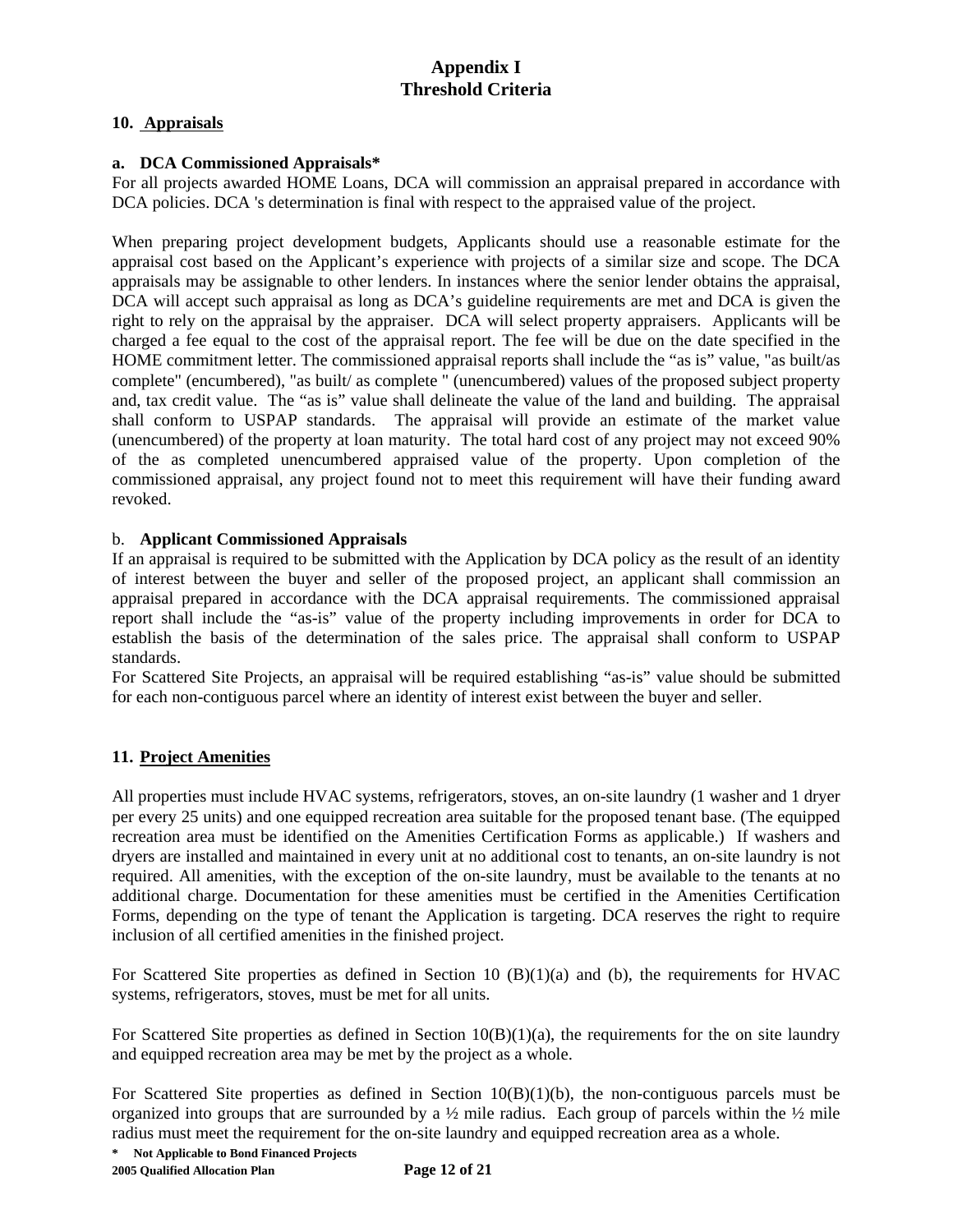#### **12. Site Access**

All sites proposed for development must be legally accessible by paved roads. The Application must include the appropriate drawings, survey or other documentation that reflects such paved roads. If such paved roads are not in place at the time of the Application Submission, documentation evidencing a local commitment for funding and the timetable for completion of such paved road must be included in the Application. This restriction does not apply to private driveways accessing only the proposed project through property that is not part of a proposed site. However, if the use of such a private drive is proposed, site control of the private drive must be documented by proof of ownership or by a properly executed easement on the private drive, and the plans for paving the private drive, including associated development costs, must be adequately addressed in the Application.

For Scattered Site projects as defined in Section  $10(B)(1)(a)$  and (b), each non-contiguous parcel must meet the above criteria.

## **13. Physical Needs Assessment (Rehabilitation Projects Only)**

For rehabilitation projects only, a physical needs assessment must be included in the Application, and prepared in accordance with instructions set forth in the Architectural Guide in the Application Manual. This assessment must be completed no more than ninety (90) days prior to the Application Submission.

For Scattered Site Projects as defined in Section 10(B)(1)(a) and (b), physical Needs Assessment requirements must be met for each noncontiguous parcel.

#### **14. Site Information and Conceptual Site Development Plan**

A Conceptual Site Development Plan must be included in the Application, and prepared in accordance with instructions set forth in the Manual:

- Easements to be defined and indicated on plan;
- Wetlands and floodplains located with areas of disturbance calculated for the Wetlands;
- Utility information located with contact information;
- Use of all adjacent properties clearly defined both graphically and in written form;
- Zoning setbacks and restrictions graphically indicated, with written zoning definitions;
- Indication of all existing structures, tanks, slabs and any other improvements existing on the property;
- Indication of any other items, physical or otherwise that would affect the development of the subject property;
- Indication of the entrance access to the property and a layout of all buildings, roads, and parking areas defined all site development amenities; and,
- Indication of all areas of tree and vegetation preservation defined.

DCA does not require an ALTA Survey for purposes of developing the conceptual site development plan.

Applicants must also submit the Site Information Form for the proposed project site and indicate all amenities that are listed on the amenities certification forms as applicable. (See Architectural Guide in the Manual for guidance.)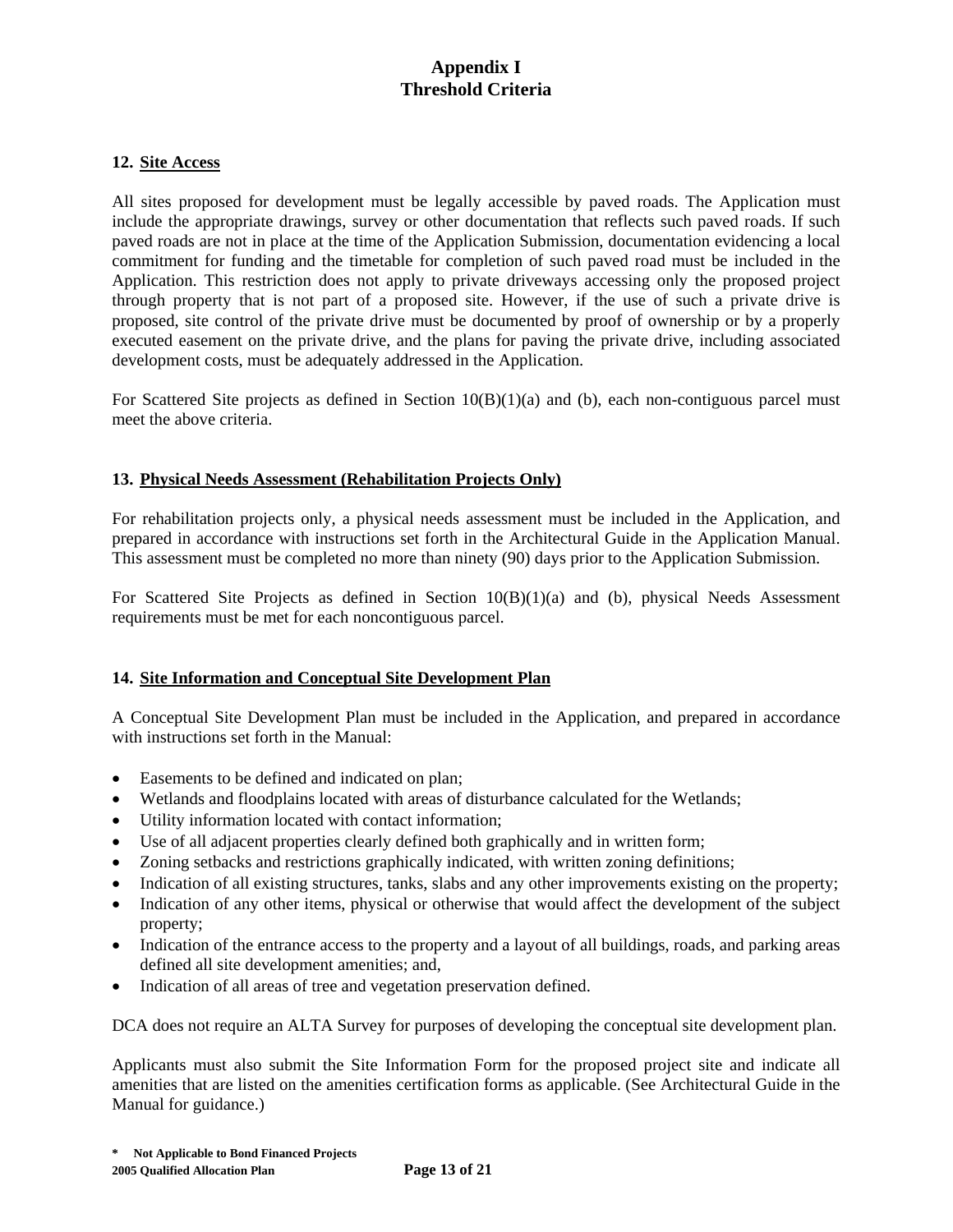Waivers for variances from any architectural standard in the Architectural Manual must be submitted to DCA on or before March 4, 2005 or, no later than 30 days prior to application submittal for 4% tax credit/Bond Financed Projects.

For Scattered Site Projects as defined in Section 10(B)(1)(a) and (b**), Site** Information and Conceptual Site Development Plan requirements must be met for each noncontiguous parcel.

## **15. Accessibility Standards**

All projects funded under the Plan must meet the following accessibility standards at the time of project completion:

- All projects that receive allocations or funding under the Plan must comply with all applicable Federal and State accessibility laws including but not limited to The Fair Housing Act, Section 504, American with Disabilities Act, Georgia Fair Housing Law and Georgia Access Law. When two or more accessibility standards apply, the applicant is required to follow and apply both standards so that a maximum accessibility is obtained, and
- All applicable DCA accessibility requirements detailed in the Architectural Standards of the 2005 Application Manual.

Regardless of whether a project anticipates using federal funds as a funding source, all proposed projects must include the following DCA requirements:

- At least 5% of the total units (but no fewer than one unit) must be equipped for the mobility disabled, including wheelchair restricted residents; and
- At least an additional 2% of the total units (but no fewer than one unit) must be equipped for hearing and sight-impaired residents.

Any exemptions to the applicable federal, state and local accessibility laws must be supported by a legal opinion that supports such exemptions. In addition, DCA will review requests for exemptions from the DCA Accessibility Standards set forth in the Accessibility Standards section of the Application Manual.

Applicants must submit the Accessibility Certification Form that certifies that the above criteria and the accessibility standards detailed in the Application Manual will be met. (See Accessibility Standards in the Manual for guidance.)

For Scattered Site Projects as defined in Section 10(B) 1(a) and (b) of the Plan, the 5% and 2% requirements are applicable to the project as a whole; however, distribution of the units must be across the non-contiguous parcels.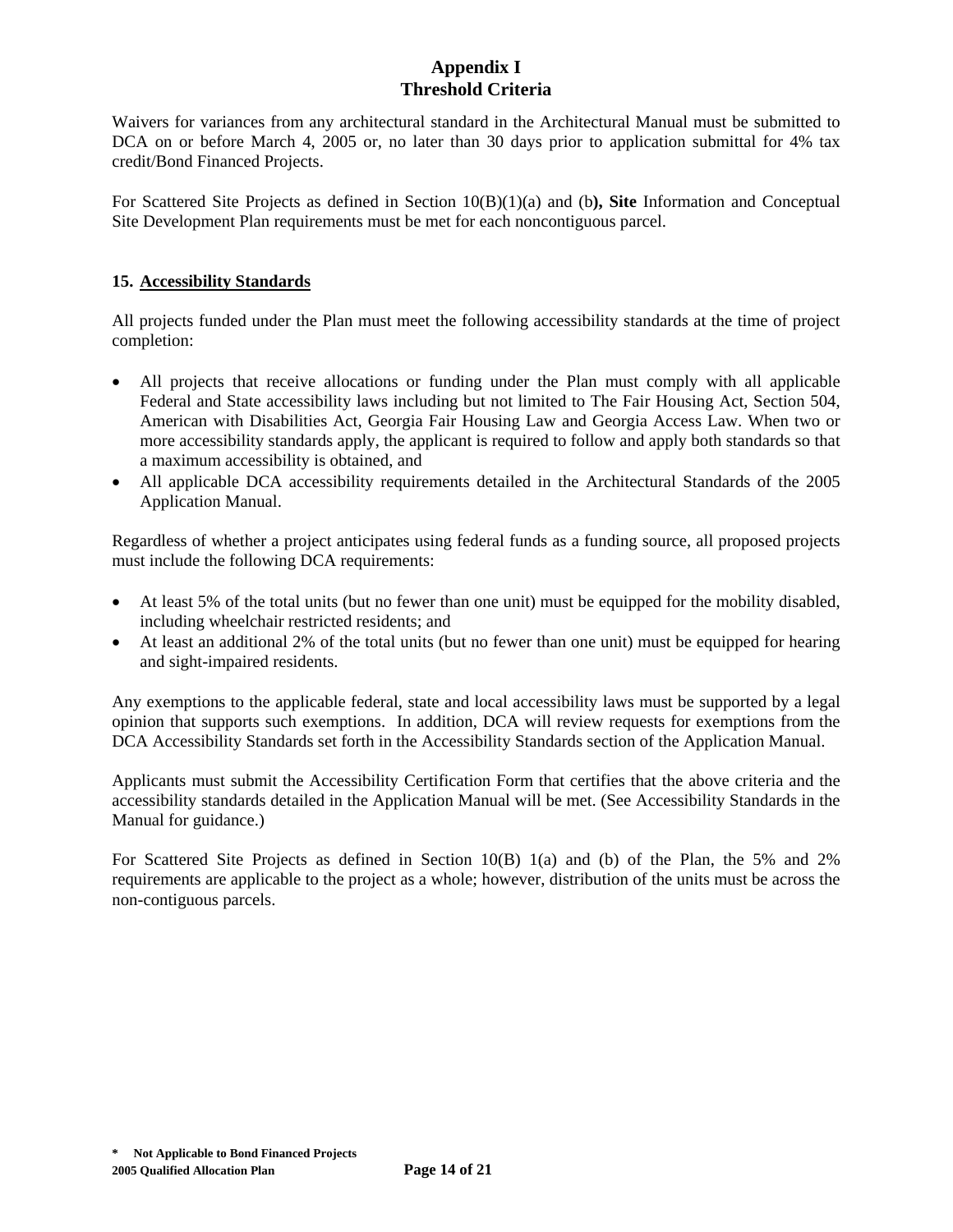## **16. Preliminary Financing, Limited Partner Equity, Deferred Developer Fees and Other Financing Commitment**

Formal firm commitments for equity and non-DCA debt must be submitted to DCA within 75 days of the carryover allocation.

**Preliminary Commitments.** Original preliminary commitments for the types of financing listed below must be submitted with the Application:

- Construction financing;
- Non-DCA permanent financing;
- Equity bridge loans, if required;
- Any grants or other forms of assistance utilized during the construction period, or utilized as permanent financing;
- Operating subsidy agreements;
- Deferred Developer Fee
- Developer or general partner equity (financial statements to substantiate such equity must be included if such contribution exceeds the developers fee);
- Limited partner (Tax Credit) equity;
- HUD Invitation to Submit and Lender Preliminary Commitments for HUD assisted projects; Federal HOME Loan AHP financing commitment from either the Federal HOME Loan Bank to the non-profit entity or to the ownership entity. If the commitment is to the non-profit entity, then the non-profit should provide a preliminary commitment to the Ownership entity.

The preliminary commitments must disclose, at minimum, the purpose, property address, amount, interest rate, terms, conditions and fees (if applicable). Applicants must transfer this information to the Permanent Financing summary chart in the application spreadsheet, as applicable. DCA, in its sole and absolute discretion, reserves the right to determine the adequacy of all preliminary financing commitments submitted in the Application. Any financing source for which the applicable federal rate of interest applies must be clearly noted.

**Assumption of Existing Debt.** The supporting documentation must disclose, at minimum, the following:

- A letter signed by an officer of the entity whose debt is being assumed which certifies, as of April 30, 2005, (1) the original principal balance of the loan, (2) the current outstanding principal balance of the loan, (3) the current accrued and unpaid interest (4) the current effective interest rate applicable to the loan,  $(5)$  the original date of the loan  $(6)$  the maturity date of the loan,  $(7)$  annual debt service  $(8)$ the amortization period applicable to the original loan, (9) that the loan is not currently in default, or if there exists an even t of default, or an event that with the passage of time will constitute an event of default, all of the factual data pertinent to said default or said potential default and (10) that the loan has, or has not, been modified (if said loans has been modified and/or restructures in any way, copies of said modification/restructure documents must be provided)
- A copy of the original Promissory Note and any amendments and/or modification to said Promissory Note
- A copy of the original Loan Agreement and any amendments and/or modification to said Loan Agreement
- A copy of the original Mortgage, Deed to Secure Debt, deed of Trust or such other security instrument providing security for the loan, and any amendments and/or modification to said security instruments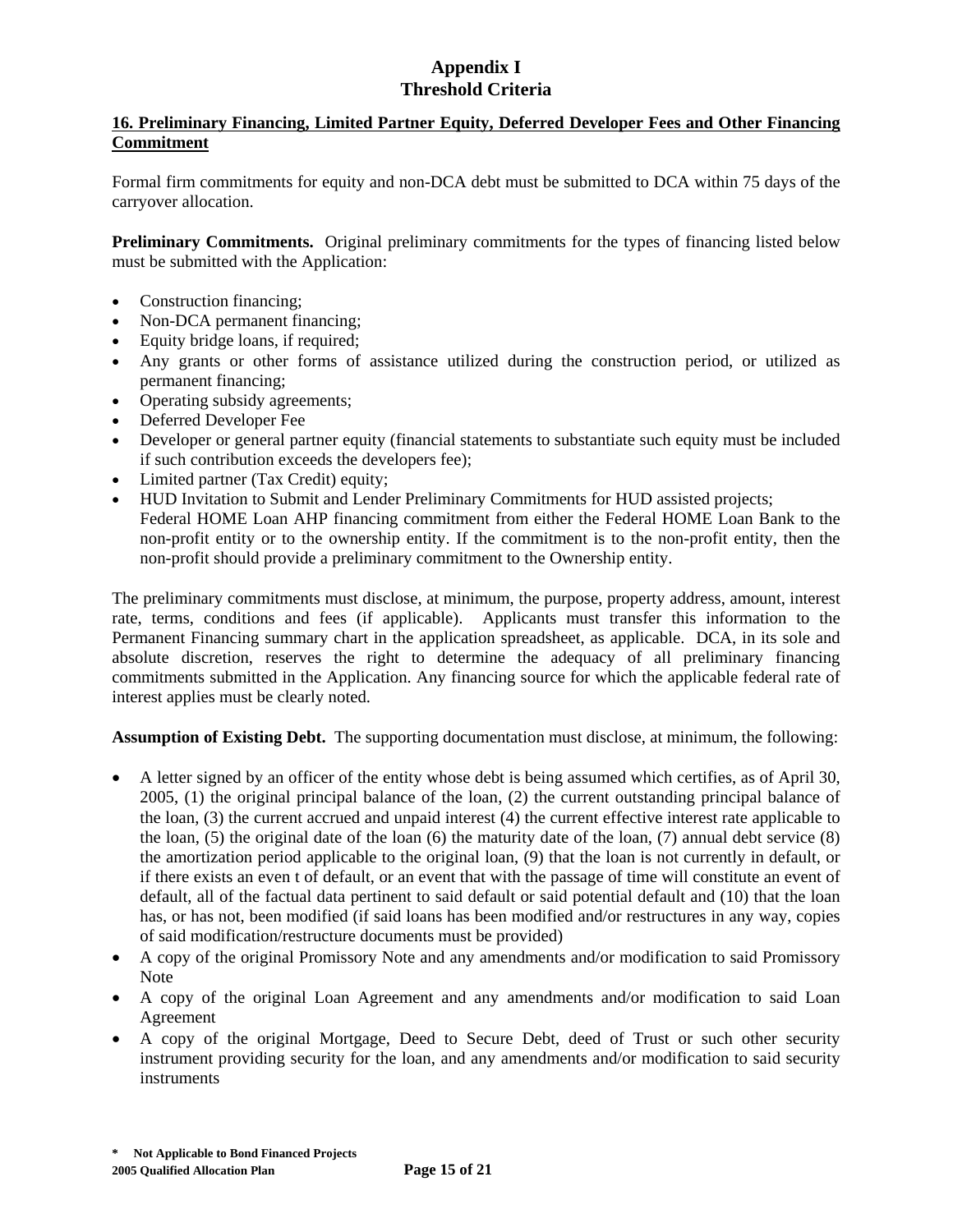**Deferred Developer Fee**. Any owner's equity shown in the Application, excluding the general partner's contribution required by the Limited Partnership Agreement will be included as a source of funding in the calculation of Credit. This policy will apply at application, carryover, and final allocation. A developer should either take the deferred Developer Fee in the form of a note, or incorporate the deferred Developer Fee into the limited partnership agreement along with a detailed repayment schedule and specific terms.

DCA will accept either method as long as the terms of the deferred Developer Fee meet the requirements as set forth in the Plan. (Note that the deferred Developer Fee should be shown in last lien position in the debt service section of the project cash flow proformas). For purposes for calculating the minimum debt coverage ratio of 1.15, the deferred Developers Fee will not be included as debt service.

For Scattered Site Projects all units must be developed under one master plan of financing and considered as a single project by all funding sources. The requirements of this threshold category are applicable to the project as a whole**.**

# **17. Required Legal Opinions**

(A) A legal opinion regarding the acquisition Credit eligibility is required for projects involving acquisition and rehabilitation.

(B) A legal opinion regarding Credit eligibility is required for projects operated as assisted living facilities.

(C) Nonprofit organizations applying for Credit under the nonprofit set-aside must include in the Application an opinion of an attorney who specializes in tax law on the non-profit's current federal tax exempt qualification status in accordance with the prescribed format contained in the Manual. If such an opinion has been previously obtained, this requirement may be satisfied by submitting the opinion with documentation demonstrating that the non-profit's bylaws have not changed since the legal opinion was issued.

For Scattered Site Projects, the non-contiguous parcel for which this criterion is applicable must meet the legal opinion requirements.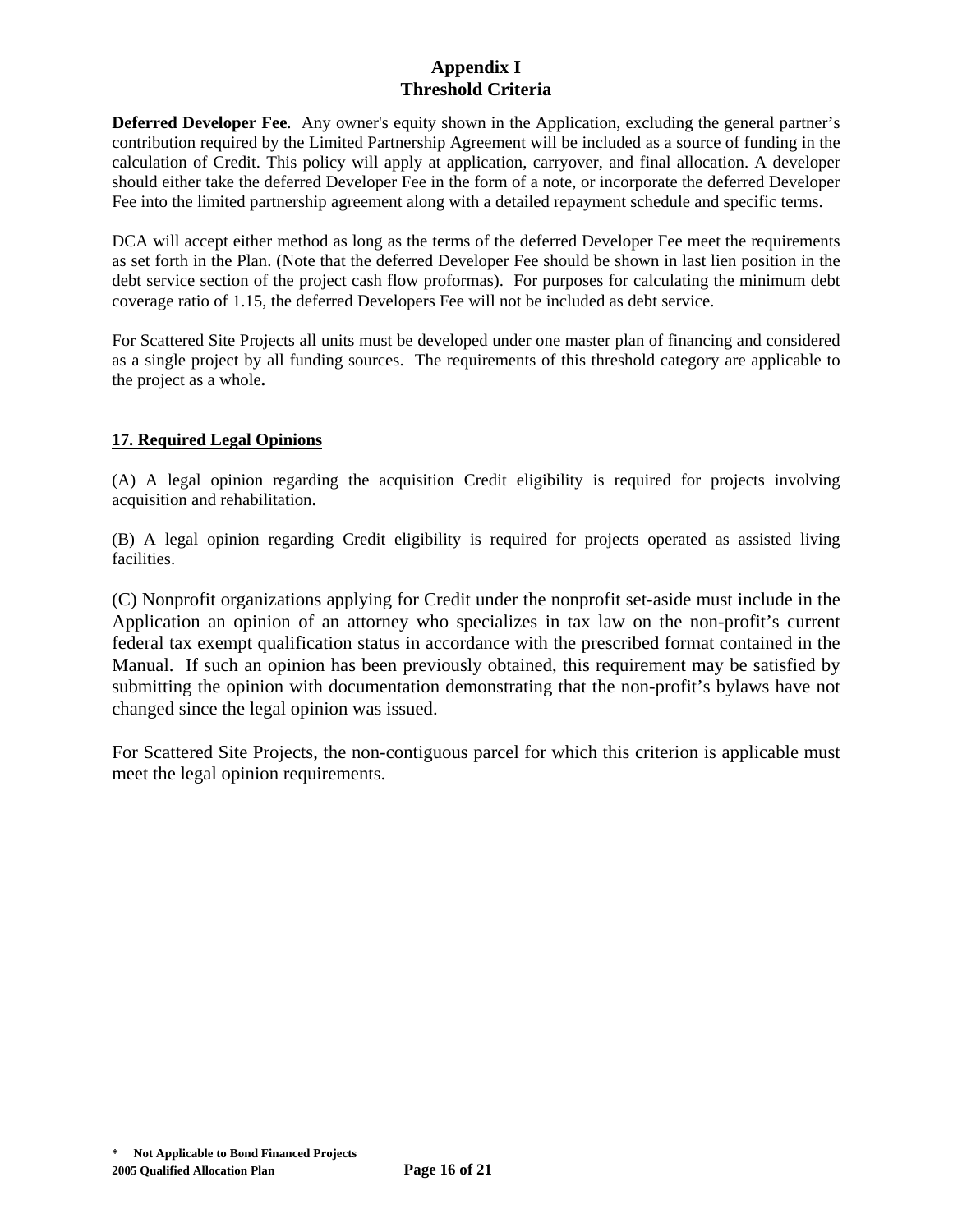## **18. Experience**

DCA requires prior successful project experience for the Owner, Developer and Manager of a proposed project. A DCA Experience Summary form must be completed for each Owner, Developer and Manager of a project and submitted on or before the Application submission date. Entities and/or principals that were deemed experienced for the 2003 and 2004 competitive round will be issued an experience certificate for the 2005 round and do not have to complete a new DCA Experience Summary form provided there have been no change in their organizational structure since the initial experience determination.DCA reserves the right to determine, in its sole and absolute discretion, whether an Application meets the criterion of this section. DCA also reserves the right to determine whether the proposed Owner and/or Developer have/has the capacity to successfully complete the proposed development. DCA may consider projects in progress, prior performance in meeting construction commencement, projects with recaptured credits and completion deadlines, as well as the number of outstanding incomplete DCA-funded developments when determining capacity.

## **(A) Owner Experience**

- 1. A proposed project Owner must demonstrate successful Owner experience as follows:
	- The Proposed Owner (individual, corporation, or in the case of a limited partnership, the general partner(s) of the Ownership entity) must demonstrate at least three (3) continuous years of prior ownership experience in at least two multifamily rental housing projects of similar size (number of dwelling units) to the proposed project.
	- Only ownership experience that occurred subsequent to January 1, 1995 will be considered under this criterion.
	- This Ownership Experience requirement may be met either through the experience of the General Partner entity or through the individual experience of one of the General Partner's principals as set forth below.
	- In a non-profit corporation, the executive director's experience will also be considered for purposes of determining whether the non profit has met the Owner experience requirements
	- A non-profit General Partner may also meet the experience requirements through the experience of a sponsoring non-profit.
- 2. For purposes of determining experience, a principal shall be defined as an individual who has a direct or indirect ownership interest in the ownership entity and who will materially participate in the ownership and operation of the project through regular, continuous and substantial involvement
- 3. In order for previous project experience to be considered, the principal must show a direct or indirect ownership interest in the Ownership entity of the previous project and that that the principal materially participated in the ownership and operation of the project through regular, continuous and substantial involvement.

#### **(B) Developer's Experience**

- 1. A proposed project Developer must demonstrate successful Developer experience as follows.
	- The proposed Developer must demonstrate successful development experience in at least two multifamily rental housing projects of similar size (number of dwelling units) to the proposed project.
	- Only Developer experience that occurred subsequent to January 1, 1995 will be considered under this criterion.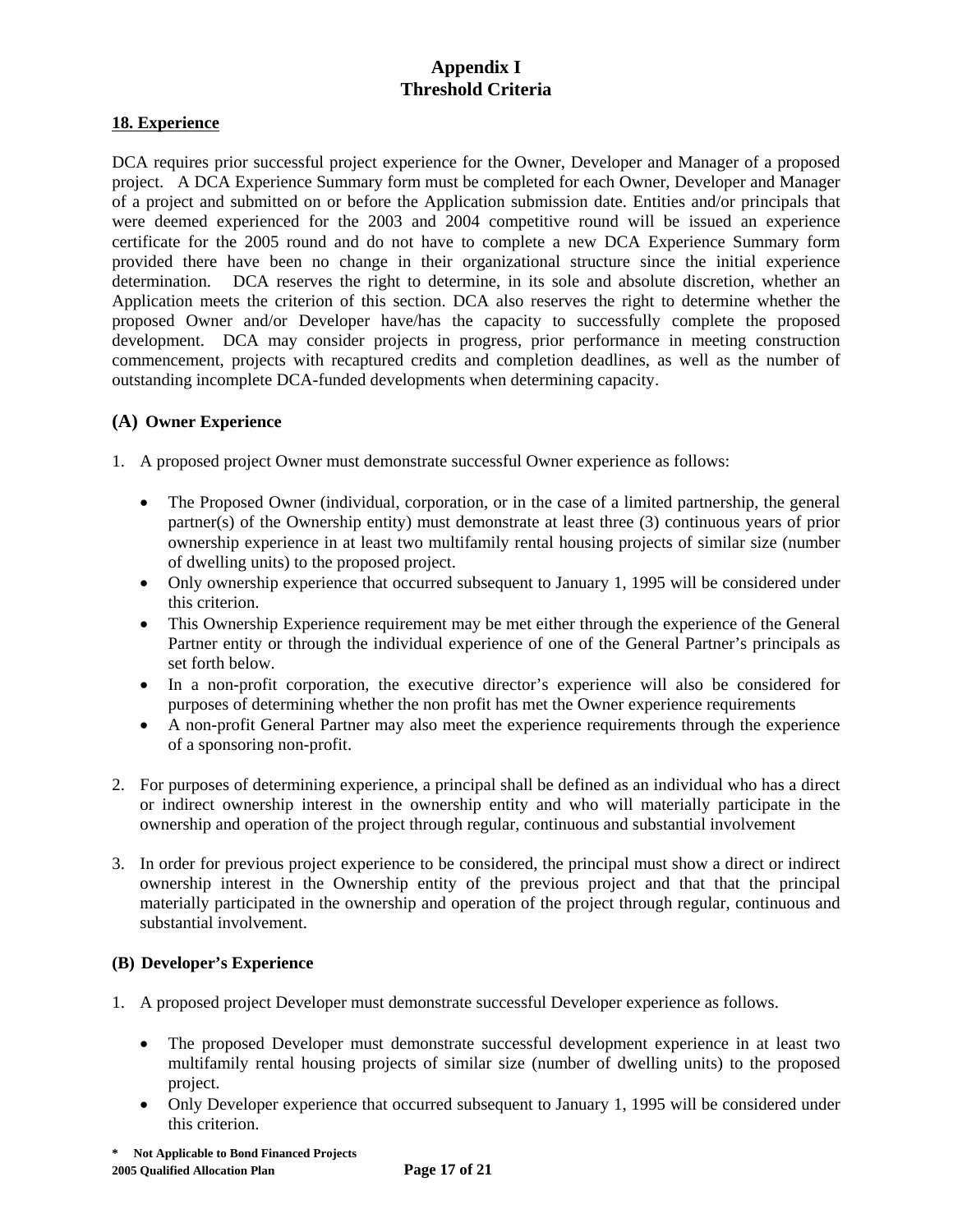- This Developer experience requirement may be met either through the experience of the proposed Developer entity or through the individual experience of one of the Developer's principals as set forth below.
- In a non-profit corporation, the executive director's experience will be considered for purposes of determining whether the Developer has met the Developer experience requirements
- A non-profit Developer may also meet the experience requirements through the experience of a sponsoring non-profit.
- 2. For purposes of determining experience, a principal shall be defined as an individual who has a direct or indirect minimum ownership interest in the Developer entity and who will materially participate in the development of the project through regular, continuous and substantial involvement.
- 3. In order for previous project experience to be considered, the principal must show a direct or indirect ownership interest in the Developer entity of the project and that that the principal materially participated in the development of the project from project inception through construction completion through regular, continuous and substantial involvement.

# **(C) Management Company's Experience**

A proposed project Manager can meet this Threshold criterion by demonstrating successful project Manager experience as follows.

- The proposed Management Entity must demonstrate prior experience in the management of at least two multifamily rental housing projects of similar size (number of dwelling units) to the proposed project.
- To be considered, the manager's experience with a project must extend for at least two years and include project lease up experience and stabilization.
- Only Management experience that occurred subsequent to January 1, 1995 will be considered under this criterion.
- This Management Experience requirement may be met only through the experience of the Management Entity or through the experience of a principal.

## **(D) Options for Inexperienced Owners and Developers**

**1. Partnering.** An inexperienced Owner or an inexperienced Developer can meet the experience requirements of this section by partnering with an Owner or Developer that meets the DCA experience requirements set forth in paragraphs (A) and (B) of this section. The applicant must submit the following documentation in order to meet experience through partnering:

- 2005 DCA experience certificate for experienced Owner and/or Developer Partner
- If the applicant is inexperienced in the Owner category, an executed partnership agreement with a partner that meets DCA Owner experience requirements should be included. The inexperienced partner must be part of the General Partnership entity for the Project. If the applicant is inexperienced in the Developer category, an executed partnership agreement with a partner that meets DCA Developer experience requirements should be included. The defined relationship of the parties must be co-developers. The agreement must describe in detail the responsibilities of both the experienced and inexperienced partner. Both the experienced and inexperienced partner must actively participate in the Ownership and/or Developer responsibilities.
- Each executed partnership agreement must include a training plan providing for the training of the inexperienced partner by the experienced partner in the Ownership and/or development of the project. The training plan must specify that the training services will be provided from project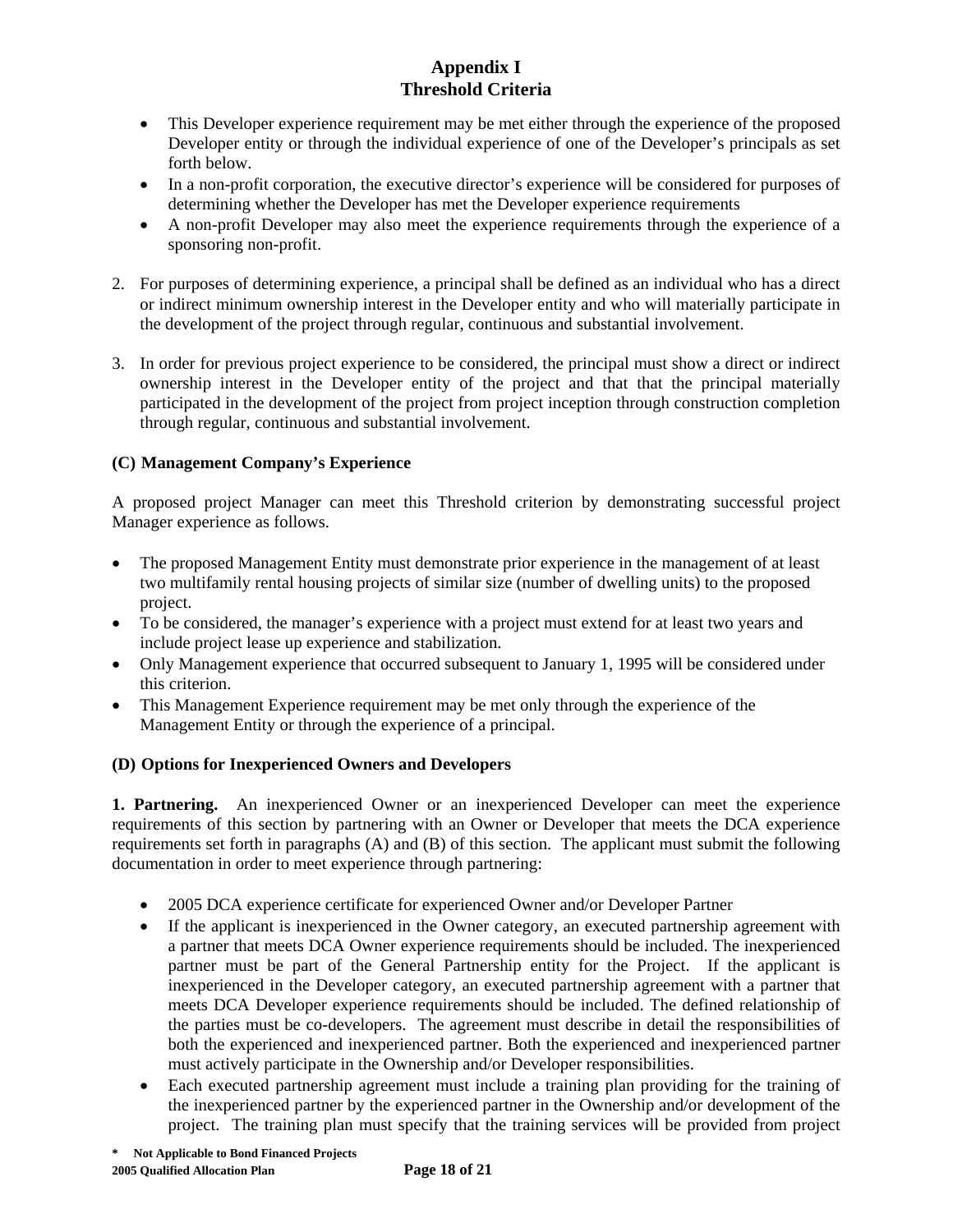commencement, through construction, lease up, and permanent loan conversion and or issuance of 8609's – whichever is later. Timetables, milestones and projected training hours per week must be included in the plan. The training plan should be attached as an exhibit to the executed Partnership agreement. (A sample training plan is included in the Non profit tab of the DCA Application Manual)

2. **Consulting Agreements**. An inexperienced Owner or an inexperienced Developer can also meet the requirements of this section by retaining an Owner and/or Developer Consultant that meets the DCA experience requirements set forth in paragraphs (A) and (B) of this section. The applicant must submit the following documentation in order to meet Owner and or Developer experience through a consultant:

- 2005 DCA experience certificate for the experienced Owner and/or Developer Consultant
- If the applicant is inexperienced in the Owner category, an executed agreement with a consultant that meets DCA Owner experience requirements should be included. If the applicant is inexperienced in the Developer category, an executed agreement with a consultant that meets DCA Developer experience requirements should be included. The agreement must describe in detail the responsibilities of the experienced consultant as well as the inexperienced Owner and/or Developer.
- Each executed consulting agreement must include a training plan providing for the training of the inexperienced partner by the experienced partner in the Ownership and/or development of the project. The training plan must specify that the training services will be provided from project commencement, through construction, lease up, and permanent loan conversion. Timetables, milestones and projected training hours per week must be included in the plan. The training plan should be attached as an exhibit to the executed consultant agreement. (A sample training plan is included in the Non profit tab of the DCA Application Manual)

3. Waivers. A proposed Project Owner, Developer or Manager that cannot meet the experience requirement set forth in paragraphs A, B and C above may request a waiver of the DCA experience requirements. The DCA Waiver Request form, along with the required DCA experience summary, must be submitted to DCA on or before **March 4, 2005** or, on or no later than 30 days prior to Application submittal for Bond Financed Applications. The granting, or denial of waivers, is in the sole and absolute discretion of DCA. DCA may include limitations with respect to the number and size of projects when waivers are granted. DCA reserves the right to require HOME or tax credit training as a condition of the waiver

4. Scattered Sites. For Scattered Site projects, the experience requirements must be met by the project as a whole.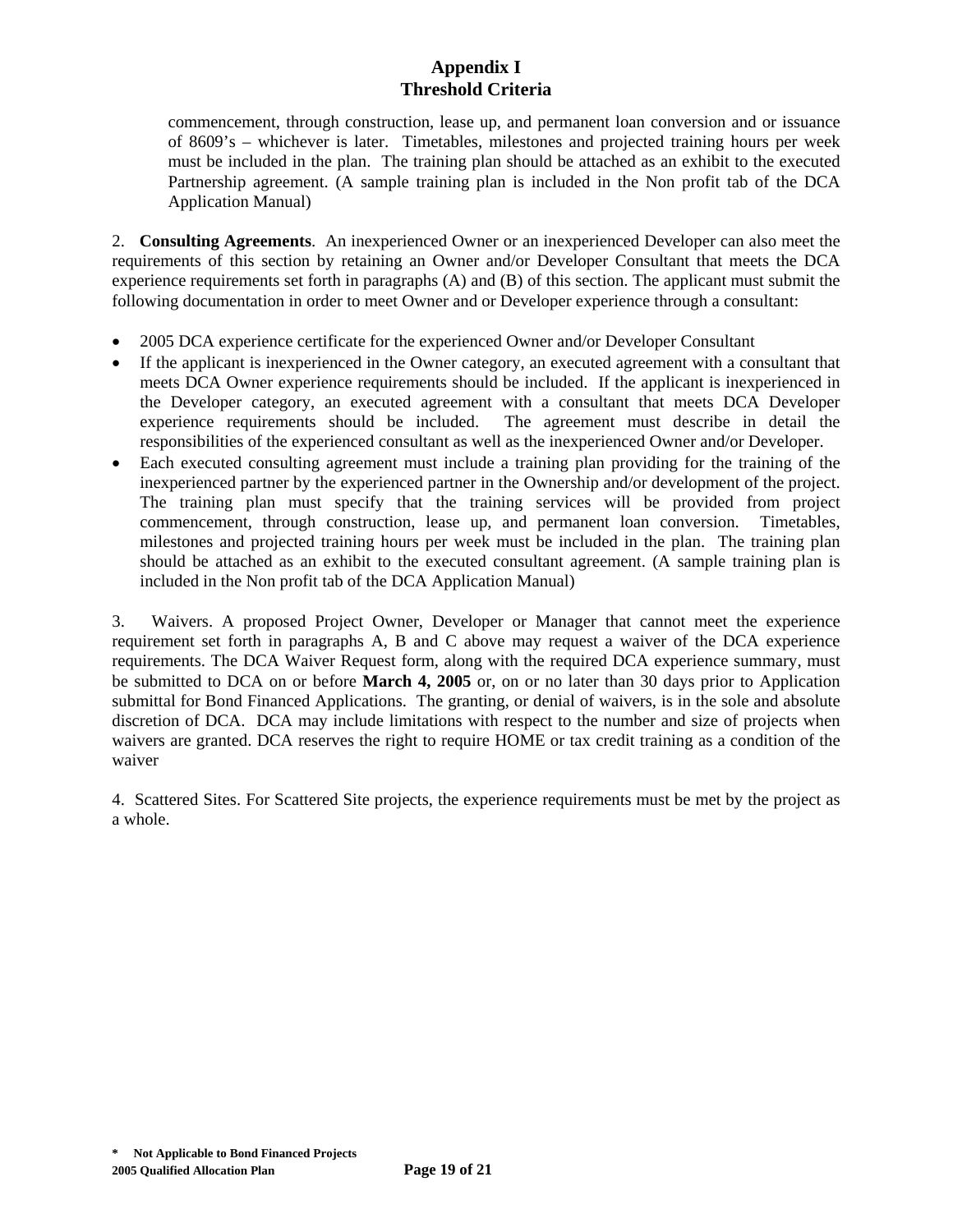## **19. Eligibility for Credit under the Nonprofit Set-Aside\***

To be eligible for Credit under the nonprofit set-aside:

- The organization must be a qualified nonprofit, defined as a  $501(c)(3)$  or  $501(c)(4)$  organization, which is not affiliated with or controlled by a for-profit organization and has included the fostering of low income housing as one of its tax-exempt purposes;
- The qualified nonprofit(s) must materially participate in the project as described in IRC Section 469(h);
- The qualified non profit(s) must own at least 51% of the general partner's interest in the proposed project and be the managing general partner of the ownership entity;
- For purposes of this set aside, the term "qualified non profit" includes any corporation if 100 percent of the stock of such corporation is held by one or more qualified non profit organizations at all times during the period such corporation is in existence;
- If the non-profit is also a developer of the project, the nonprofit must receive a percentage of the Developer Fee greater than or equal to its percentage of its ownership interest; and
- A copy of the general partnership joint venture agreement that indicates the nonprofit's general partnership interest and Developer Fee amount must be included in the Application.

Nonprofit organizations applying for Credit under the nonprofit set-aside must include in the Application an opinion of an attorney who specializes in tax law on the non-profit's current federal tax exempt qualification status in accordance with the prescribed format contained in the Manual. If such an opinion has been previously obtained, this requirement may be satisfied by submitting the opinion with documentation demonstrating that the non-profit's bylaws have not changed since the legal opinion was issued.

Scattered Sites. For Scattered Site projects, the eligibility for Nonprofit Set-aside requirements must be met by the project as a whole.

## **20. Eligibility for HOME Loans under the CHDO Set-Aside\***

All nonprofits seeking funds under the CHDO set aside are required to have submitted their CHDO prequalification or renewal of Applications by October 29, 2004. A copy of the State CHDO prequalification/renewal letter must also be included in the Application. The CHDO must be either the sole general partner of the ownership entity or the managing general partner of the ownership entity. The CHDO must also exercise effective control of the project. In the event the CHDO is a general partner with a for-profit or nonprofit general partner, the CHDO must own at least 51% of the general partnership interest. The CHDO (or a wholly owned or controlled affiliate) must receive a percentage of the Developer Fee greater than or equal to the percentage of ownership interest. All DCA communication with the ownership entity will be with the CHDO managing general partner. A copy of the general partnership/joint venture agreement indicating the CHDO's general partnership interest and its share (or the share of the wholly owned and controlled affiliate) of the Developer Fee must be included in the Application.

For Scattered Site projects, the eligibility for HOME CHDO set aside requirements must be met by the project as a whole.

#### **21. Additional HOME Requirements\***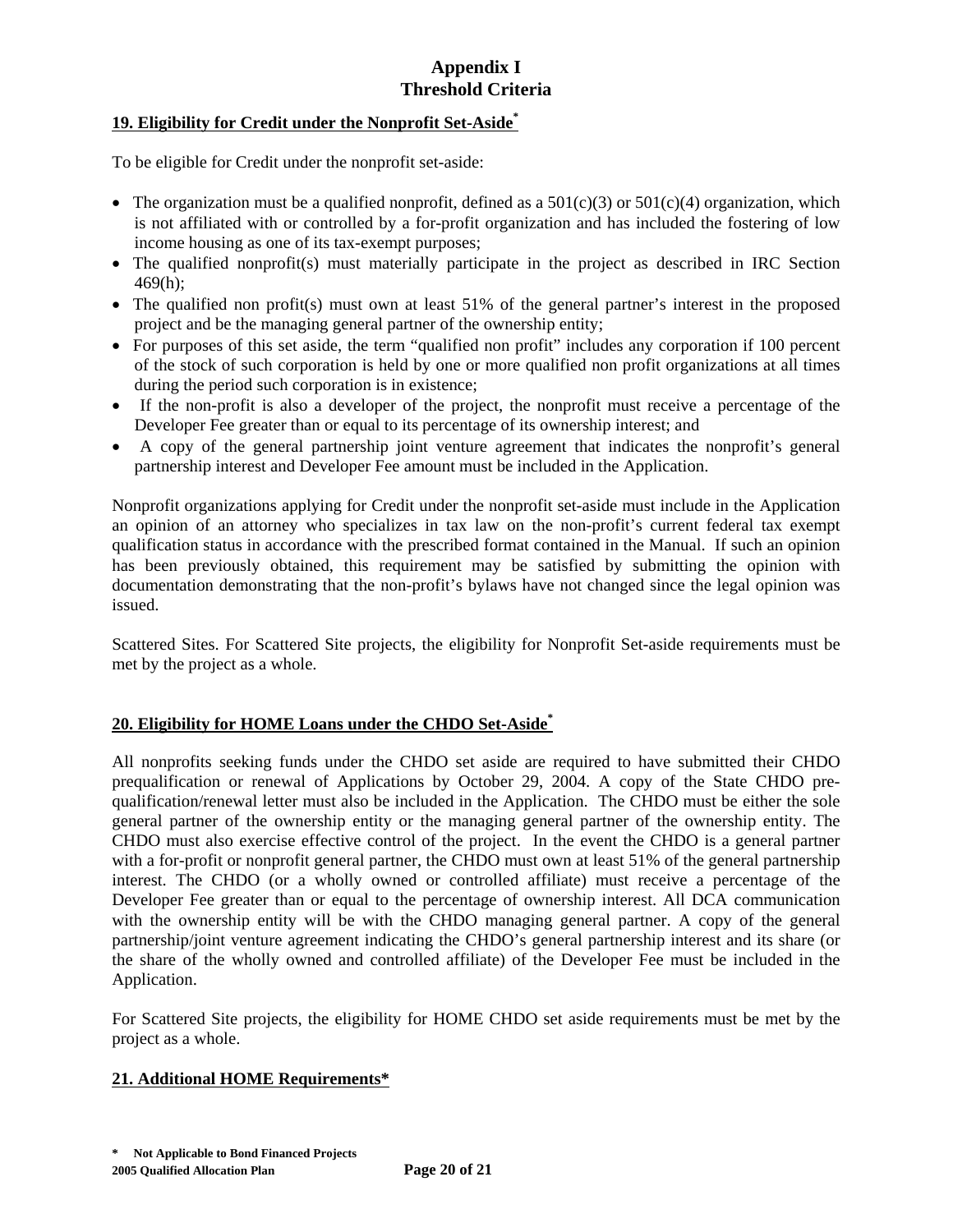Projects applying for HOME funds must meet additional Site and Neighborhood Standards (24 CFR 92.202 and 24 CFR 983.6) and Environmental Requirements as mandated by the HOME regulations. These requirements must be met in accordance with instructions set forth in the HOME Manual.

For Scattered Site projects, each non-contiguous parcel must meet the additional HOME requirements.

#### **22. RAN Registration**

All Georgia properties funded by DCA that the Owner/G.P., Developer or Management Company are currently involved in and that are listed on the Compliance History Summary Form or on the Experience Summary must be registered in DCA's Rental Access Network (RAN). The application must include a RAN Certification of Registration or a RAN Registration Listing Form in the Compliance Tab of the 2005 Application.

Registration for each property can be completed at www.rentalaccessnetwork.org. Directions for entering property information into the RAN database are located at the web site. This registration may be completed and submitted to DCA on a pre-application basis by following the guidelines in the Pre-Application section of the Core QAP. Once all properties have been registered in the RAN database, applicants must submit a completed copy of the RAN Registration Listing Form. The Registration Listing Form will be reviewed by DCA for accuracy and, if all properties noted on the Registration Form are included in the RAN network a RAN Certificate of Successful Registration will be issued to the applicant. If the applicant has gone through the pre-application process, a copy of the RAN Certificate of Successful Registration must be included in the Compliance Tab along with the Compliance History Summary or Pre-Application Compliance Score Certification. For applicants not participating in the pre-application process, a copy of the RAN Registration Listing form must be included in the Compliance Tab.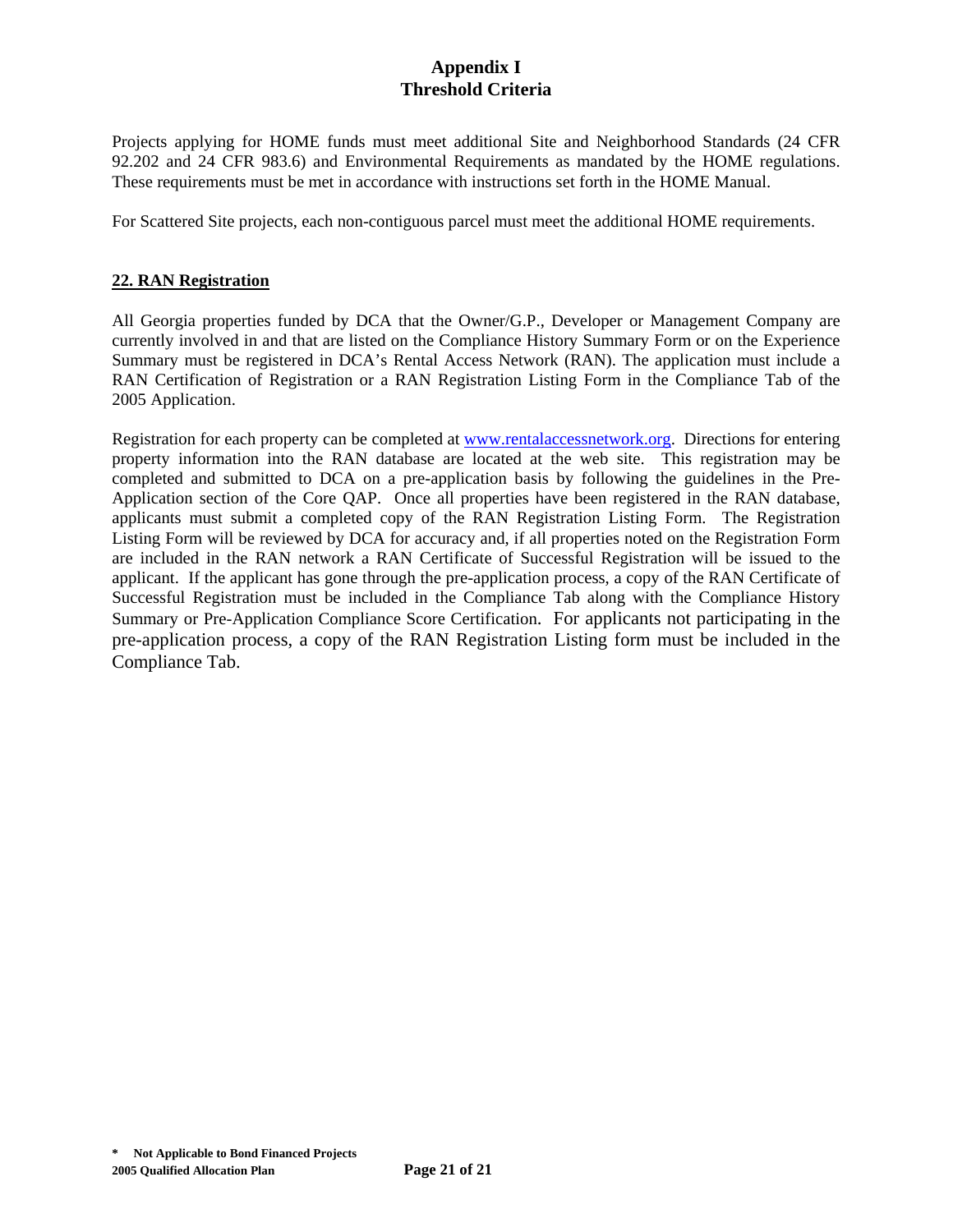# **Appendix II COMPETITIVE SCORING CRITERIA**

The Scoring Criteria are summarized in the table below and detailed on the following pages. The maximum total score possible is 212 points.

#### PROJECT SCORING SUMMARY

|                                                 | Total       |
|-------------------------------------------------|-------------|
|                                                 | Score Value |
| APPLICATION COMPLETENESS/ORGANIZATION           |             |
| A. Complete Application                         |             |
| <b>B.</b> Organization                          |             |
| PROJECT LOCATIONAL CHARACTERISTICS              |             |
| A. Adjacent Residential Development             |             |
| <b>B.</b> Desirable/Undesirable Characteristics | 10          |
| <b>Quality Growth Initiatives</b>               | 15          |
| D. Previous Project within a Local Government   |             |

#### *3 TENANCY CHARACTERISTICS*

- **A. Family Housing**
- **B.** Special Needs Housing
- **C.** Elderly Households
- **D. Housing For Older Persons**

#### *4 ADDITIONAL RENT AND INCOME ELECTIONS*

- **A. Public Housing Authority Development and Rental Subsidy**
- **B. Very Low Income Tenancy Exceeding Requirements** 6
- **C. Project-Based Rental Assistance**
- **D. Very -Very Low Income Tenancy Exceeding Requirements**
- **E. DCA Project Based Rental Assistance for Special Needs Tenants** 2
- **F.** Mixed Income Projects
- **G.** Extended Use Period
- *5 PRESERVATION* 10

#### *6 GOVERNMENT SUPPORT AND FINANCING ASSISTANCE*

- **A. Local Government Support**
- **B.** Government Financial Assistance
- **C. CHDO Predevelopment Loans**

#### *7 PROJECT CHARACTERISTICS*

- **A. Neighborhood Redevelopment**
- **B.** Energy Efficiency Requirements
- **C.** Project Design
- **D. Accessibility** 6
- **E.** Ownership Makeup
- *8 READINESS TO PROCEED* 4
- *9 COMPLIANCE HISTORY STATUS* 10

**TOTAL POSSIBLE SCORE** 212

| 2  |  |
|----|--|
| 10 |  |
| 15 |  |
| 4  |  |
|    |  |

| 22 |
|----|
| 26 |
| 20 |
| 20 |

| 15             |
|----------------|
| 6              |
| 18             |
| 8              |
| 2              |
| $\overline{4}$ |
| 3              |

| ٠ |  |
|---|--|
|   |  |

| 5 |  |
|---|--|
|   |  |

| 11 |
|----|
| 10 |
| 20 |
| 6  |
| 2  |

| ٠ |  |
|---|--|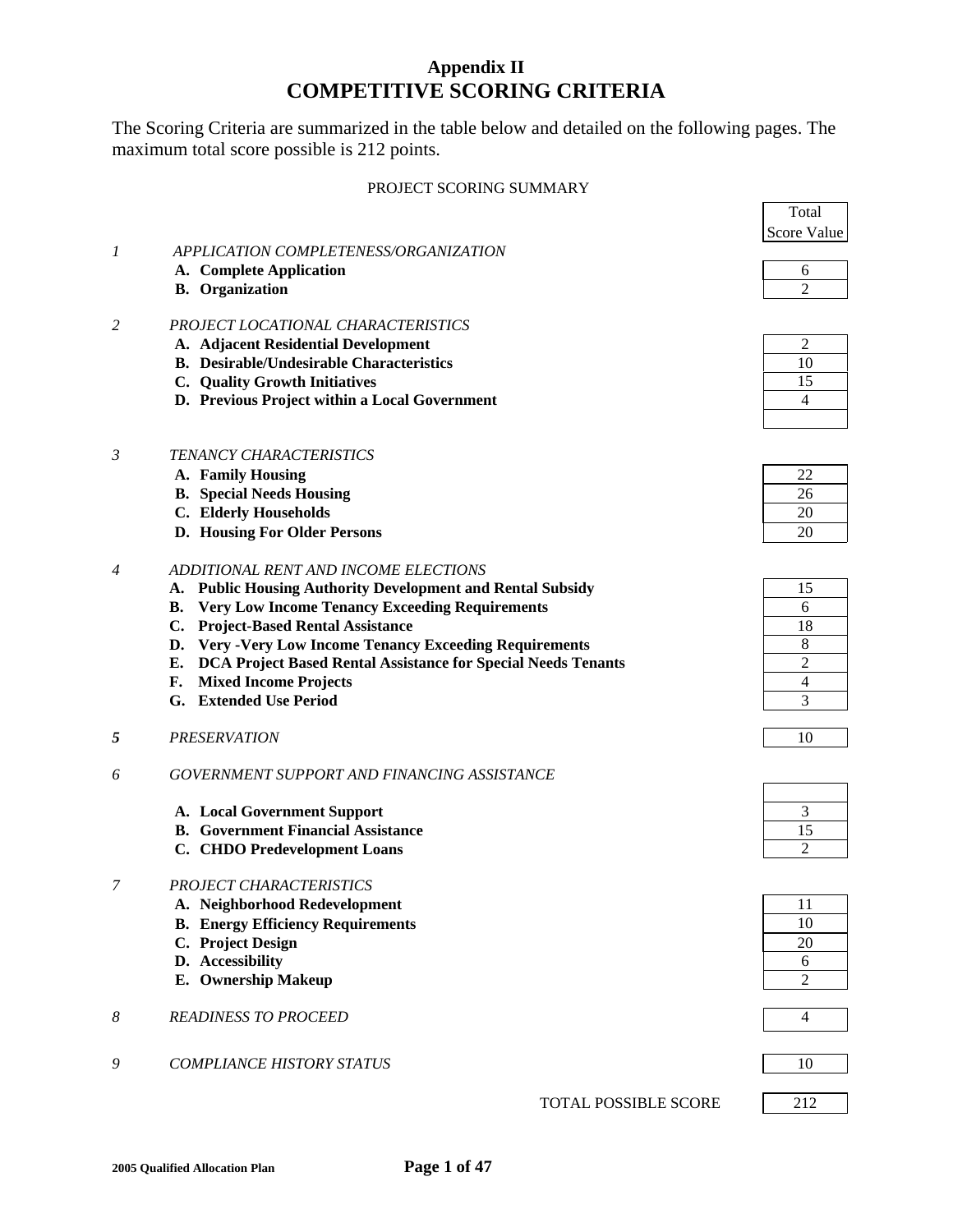To be considered for DCA financing resources, Applications must meet the Competitive Scoring requirements described below.

#### **1. Application Completeness/Organization**

#### A. Completeness 6 points **6 points**

 All required Application forms and supporting documentation are included and complete at the time of Application Submission. Complete shall be defined as an Application that had no missing or incomplete documents and required no financial adjustments.

#### Missing or incomplete documents

For each missing or incomplete document, one (1) of these possible points will be deducted, up to a maximum of six (6) points.

#### Financial Adjustments

DCA will notify applicants of revisions and/or adjustments required, to ensure consistency with DCA project economic assumptions, the Plan and Manual requirements, and to ensure that the project is feasible per DCA financial guidelines. Applicants will be required to submit a revised electronic core application within 2 business days upon notification by DCA. Applicants will be limited to revisions identified by DCA and any revisions that arise from the DCA requested revisions. Revisions that will not be allowed include, but are not limited to:

- Unit count and/or distribution
- Income and rent elections
- Rent structure
- Financing sources (with the exception of DDF)
- Development Budget

Points will be deducted for DCA requested revisions as follows:

| $\bullet$ | 1-3 revisions               | 1 pt  |
|-----------|-----------------------------|-------|
|           | $\bullet$ 4-6 revisions     | 2 pts |
| $\bullet$ | 7-10 revisions              | 3 pts |
|           | 11 - 20 oktober 1995 - 1996 | 1.    |

• 11 or more revisions 1 pt per revision

There is no cap on the total number of points that may be deducted for financial adjustments. Therefore, the completeness category could have a negative point value.

#### **B.** Organization 2 points

 The Application is organized in the format prescribed by DCA in the Application binder tab checklist. Documents not filed in the appropriate tab may not be reviewed by DCA.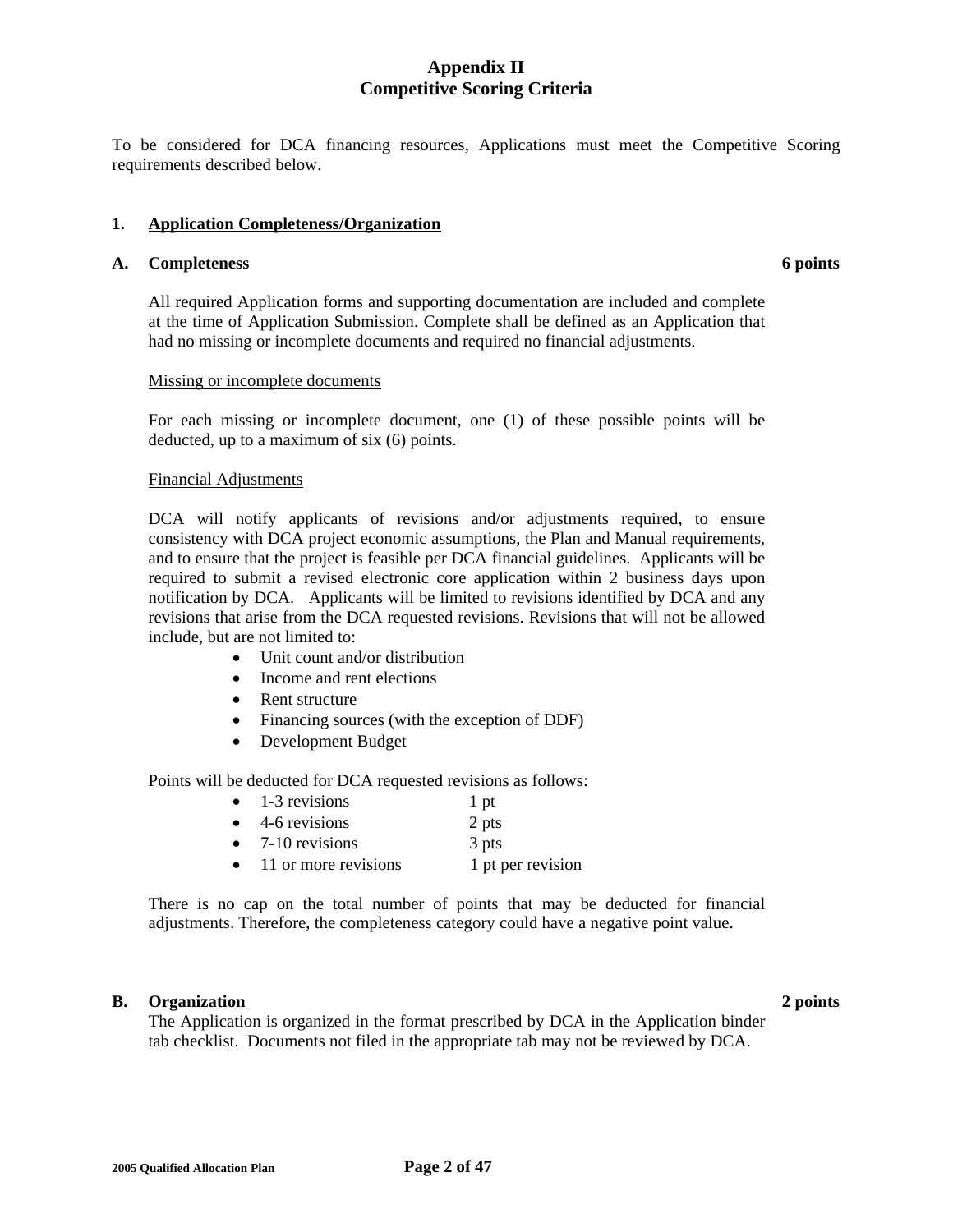#### **2. Project Location Characteristics**

#### **A. Adjacent Residential Development 2 points**

 Points will be awarded if the site is adjacent to (or directly across a street from) stable, occupied residential development. Applicants must submit the Site Information Form, site photographs, and the Conceptual Site Development Plan.

If the project site is part of a larger parcel for which there is a redevelopment plan, points will be awarded if the entire parcel is adjacent to (or directly across a street from) stable occupied residential development. Documentation evidencing the redevelopment plan for the larger parcel must be attached to the Site Information Form.

For Scattered Site Projects, as defined in Section 10B(1)(a) and (b) of the Plan, each non-contiguous parcel must be adjacent to (or directly across the street from) stable occupied residential development.

#### **B. Desirable and Undesirable Activities/Characteristics 10 points**

One (1) point will be awarded for each desirable activity or characteristic that is near a proposed site to a maximum of ten (10) points. One (1) point will be deducted from the total desirable activities score for each undesirable activity or characteristic that is near a proposed site. A maximum of ten (10) points will be awarded in this category. The total points awarded will be determined by calculating the sum of the total desirable activity points less the total undesirable activity points. A negative total in this category will be awarded zero (0) points.

For Scattered Site Projects, as defined in Section  $10B(1)(a)$ , the perimeter of the  $\frac{1}{2}$  mile radius in which the non-contiguous parcels are located shall serve as the boundary of the proposed site from which the distances for determining the location of the desirable and undesirable activities shall be measured for both non-rural and rural sites. All desirable and undesirable activities within the perimeter of the  $\frac{1}{2}$  mile radius must also be noted for purposes of claiming points.

For Scattered Site Projects, as defined in Section 10B(1)(b), each parcel shall be reviewed individually as defined above. One (1) point will be awarded for each desirable activity or characteristic to a maximum of ten (10) points. One (1) point will be deducted for the score for each undesirable activity or characteristic. The applicant shall calculate the total score (to a maximum of ten (10) points) for each non-contiguous parcel then add the total points obtained and divide by the number of non-contiguous parcels to arrive at the total points for this category. No rounding up, and only whole numbers may be claimed as points.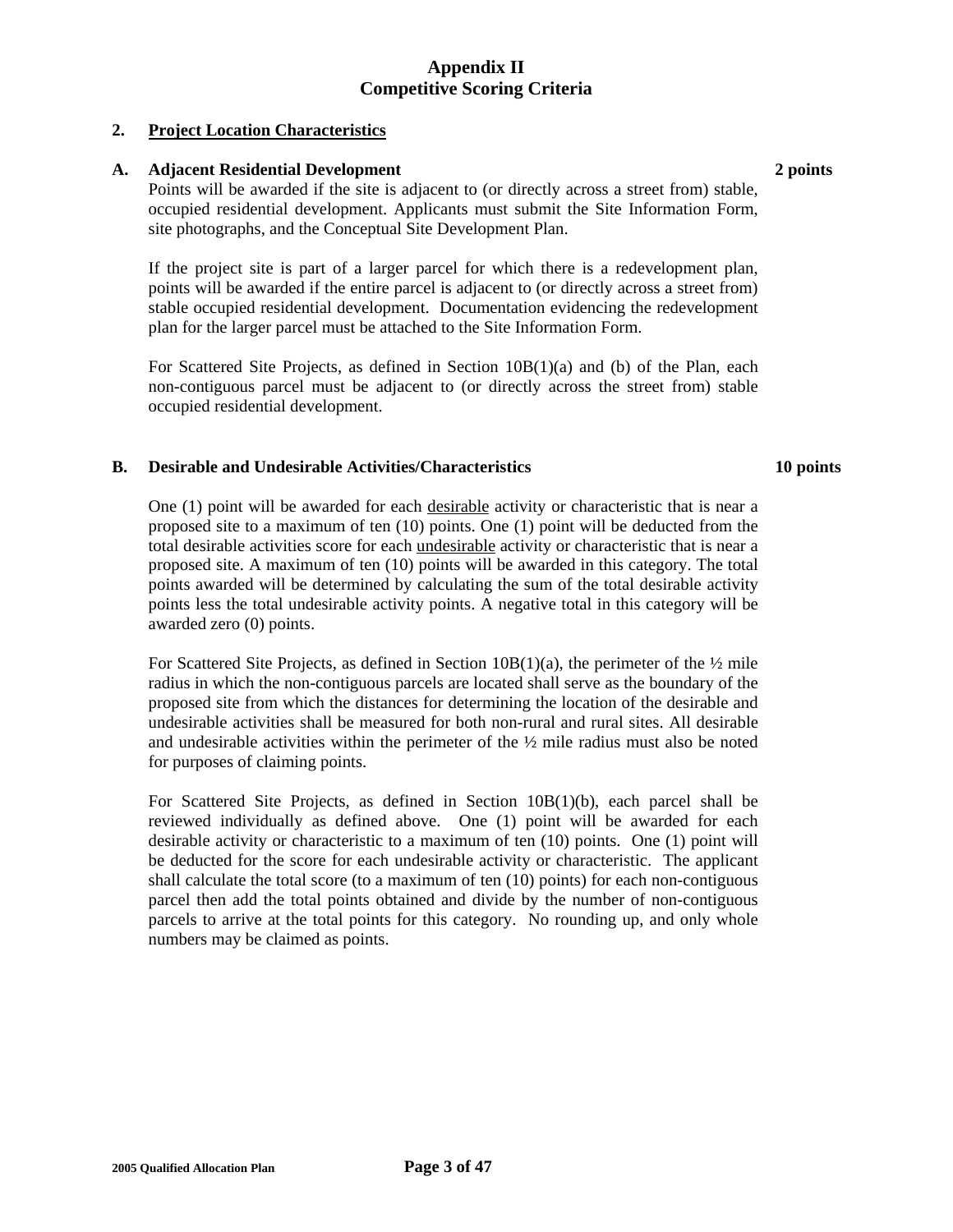#### 1. *Desirable sites.*

- (a) In determining whether a desirable activity/characteristic is "near" a proposed site, the following factors must be used:
	- For non-Rural County sites, only activities and/or characteristics, which are located within a one (1) mile walking/driving distance from the proposed site, will be considered. The walking route to desirable activities/characteristics must be along paved sidewalks, established pedestrian walkways or bike trails.
	- For Rural County sites, only activities and/or characteristics that are located within a one and a half (1<sup>1</sup>/<sub>2</sub>) mile walking/driving distance from the proposed site will be considered.
- (b) Desirable activities/characteristics may include, but are not limited to the following:
	- retail stores
	- federally insured banking institutions
	- grocery stores
	- recreational facilities
	- libraries
	- $\bullet$  school(s)
	- day care services
	- medical facilities
	- employment centers
	- civic centers

#### 2. *Undesirable Sites*

- (a) In determining whether an undesirable activity/characteristic is near a proposed site, the Application must consider any undesirable activity/characteristic that is located within one half  $(\frac{1}{2})$  mile of the proposed site.
- (b) Undesirable activities/characteristics include but are not limited to the following:
	- junkyards
	- hazardous, chemical or heavy manufacturing activities,
	- sources of noise, odor, or excessive glare from lighting on adjacent properties unless the applicant provides evidence of a detailed mitigation plan and associated costs,
	- access to the proposed site off of a street with frontage of less than 100 feet, or
	- unoccupied and unsecured buildings with evidence of loitering, trespassing, or other criminal activity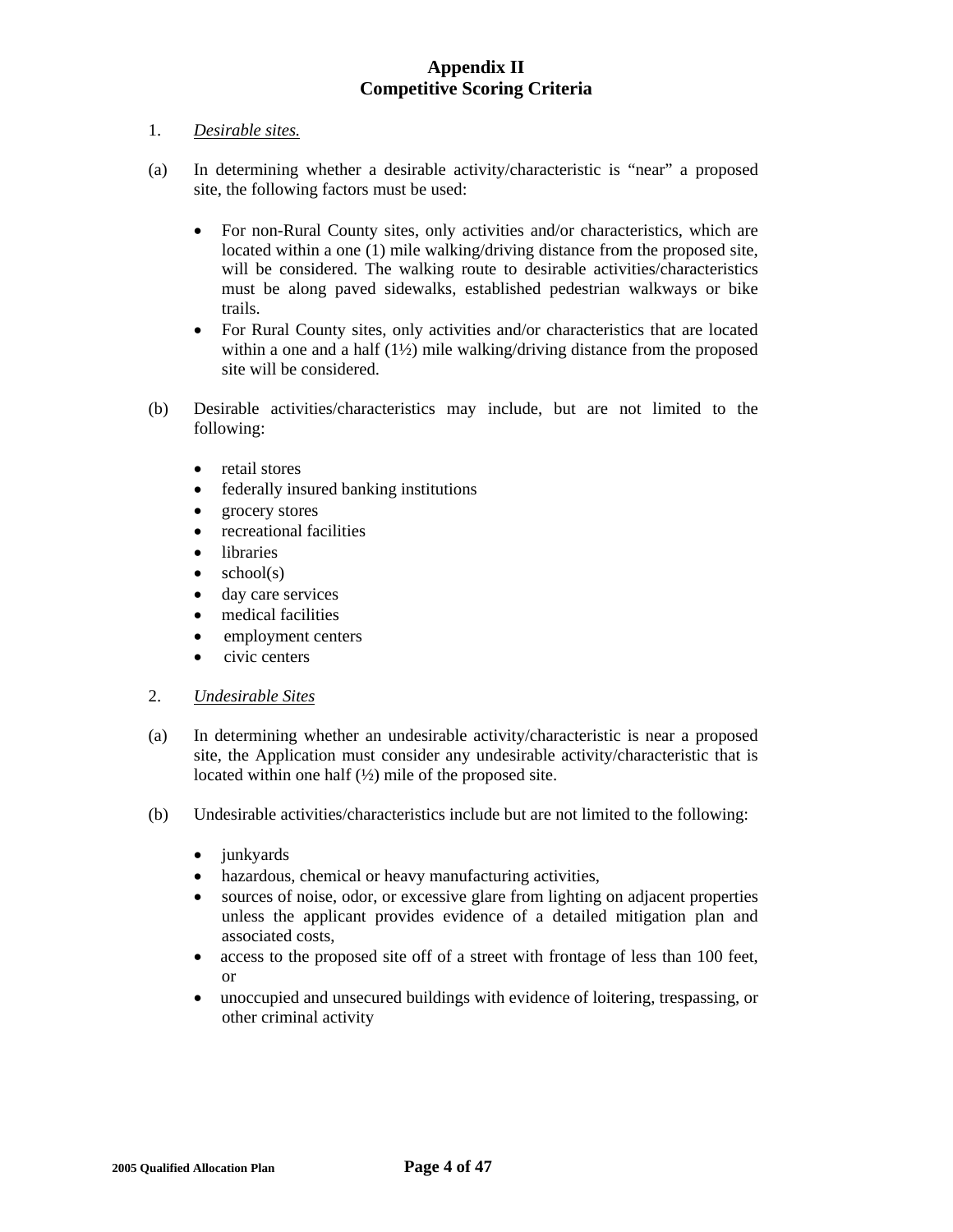#### 3. *Documentation*

 In order to document desirable and undesirable activities/characteristics, the Applicant must complete the Site Information Certification Form and attach the following:

- (a) A site map indicating the specific locations of each desirable and undesirable activity/characteristics. The map must contain a key stating the type of activities/characteristics identified, and must include the following:
	- location of site including an indication of major access roads;
	- indication of distances in  $1/4$  mile increments;
	- areas of residential development adjacent to or near the site;
	- indication of any major industrial or commercial development; and
	- all desirable and undesirable activities/characteristics.
- (b) Photographs of the site and the surrounding neighborhood. All photographs are to be either color originals or color copies. Black and white photographs are not acceptable.
- (c) If the Applicant has knowledge at the time of Application that the conditions that make the property undesirable will change or be remedied (i.e. demolition, rehabilitation, etc.) prior to awards, evidence from the owner of the site documenting how such change will occur and the time frame thereof must be included.

#### **C. Quality Growth Initiatives:**

#### **1. Infill Sites**

To qualify for five (5) Infill points, the proposed site must exhibit all of the following:

- The site must be surrounded on every side except one side with established development (For the purposes of this category, agricultural use does not qualify as established development.).
- The site must maximize the use of existing utilities and infrastructure.
- At a minimum, the established development on one side must consist of residential or retail development. (Scattered, single family housing does not constitute established residential development for the purposes of this category.)

If the project site is part of a larger parcel for which there is a redevelopment plan, points will be awarded if the entire parcel is adjacent to (or directly across the street from, or at distances specified in the individual criterion) the above criteria. The redevelopment plan for the larger parcel must be attached to the Site Information Form.

For Scattered Site Projects, as defined in Section 10(B)(1)(a) and (b) of the Plan, each non-contiguous parcel must meet the above criteria.

 **5 points**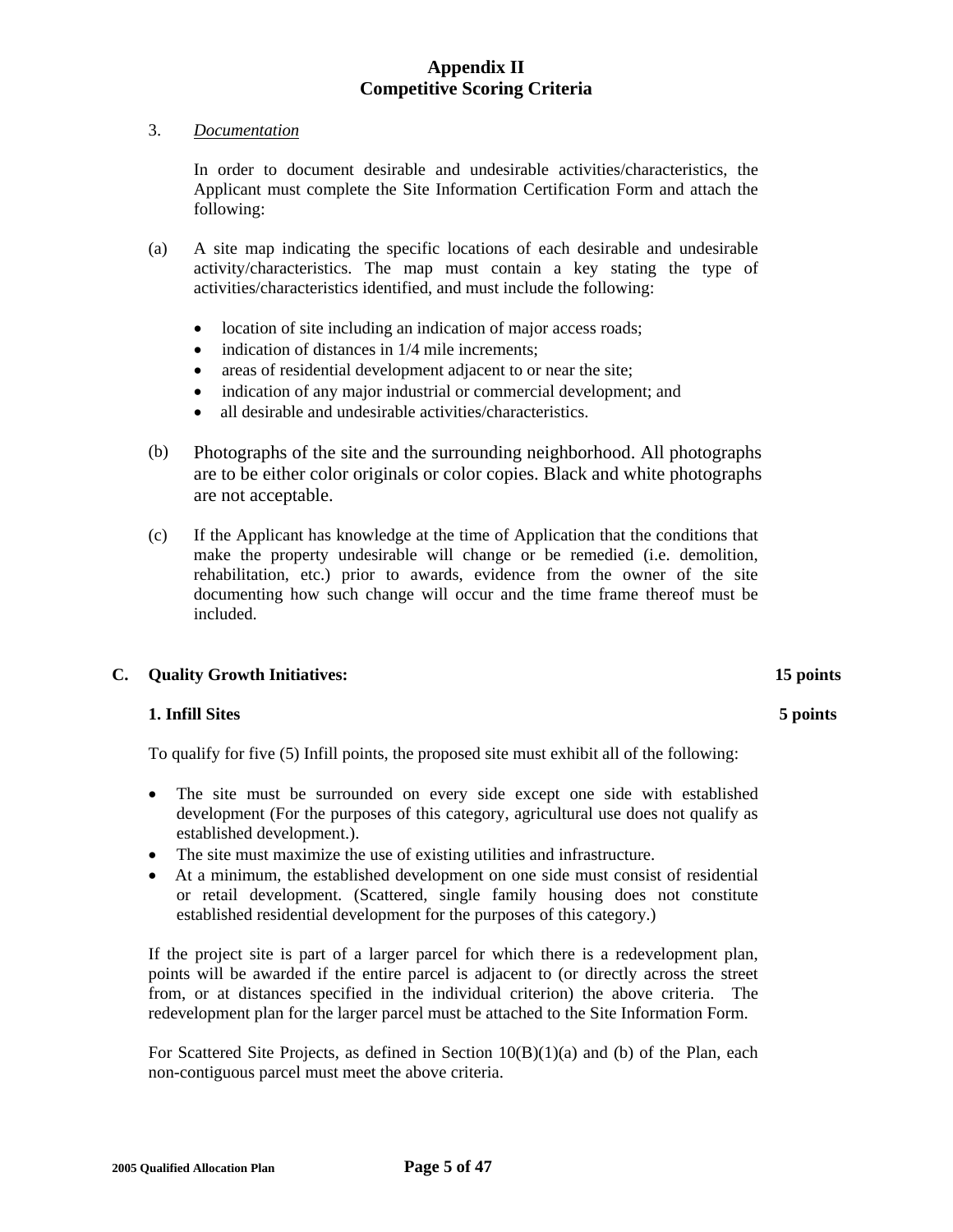#### **2. Community Transportation Options**

To qualify for two (2) Community Transportation points, the proposed site must exhibit one of the following:

Two Points will be awarded to projects formally designated as a Transit Oriented Developments by a Rapid Transit Authority or to projects adjacent to a rapid rail transit station and formally endorsed by a Rapid Transit Authority. Documentation from a Rapid Transit Authority of the formal designation as a Transit Oriented Development or endorsement by a Rapid Transit Authority must be attached to the Site Information Form.

#### OR:

Two Points will be awarded to projects located on a bus route with defined, regularly scheduled bus service or an "on call" bus system will quality for these points. Points awarded in this category for "on call" transportation services cannot be claimed under basic or optional service requirements. The bus stop must be located within 1/2 mile walking distance from the property. Documentation from the transportation authority indicating bus routes, schedules, and rider pick up locations must be attached to the Site Information Form.

#### OR:

Two Points will be awarded to projects located in a rural area (not an MSA County) within  $1/2$  mile of a "community transportation roadway", with convenient safe access from the property to the roadway along paved sidewalks, established pedestrian walkways or bike trails. A "community transportation roadway" is one that is regularly traveled into the main retail/commercial areas of the community by the majority of traffic within that community and residential access onto such roadway exists. For the purposes of these points, properties located on routes defined by the Georgia DOT as "expressways", "freeways", "major arterials" or "major collectors" will not qualify. DCA reserves the right to determine the designation of a "community transportation roadway" at its sole and absolute discretion.

To claim points for any of the above, a scattered site project as defined in Section 10(B)(1)(a) and (b), each noncontiguous parcel must meet the criteria set forth above, as applicable.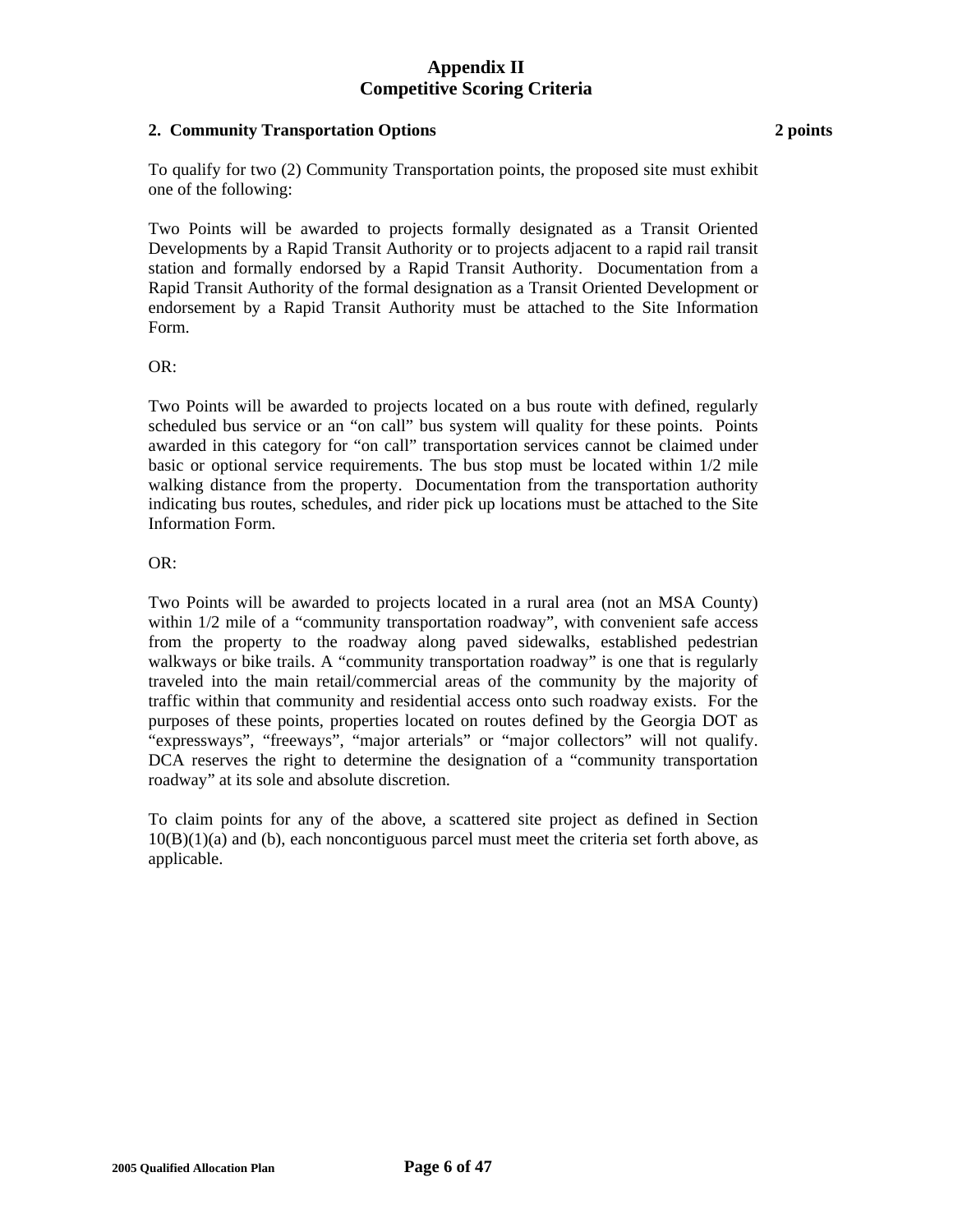#### **3. Adaptive Reuse, Historic Preservation and Brownfield / Greyfield Redevelopment**

To qualify for Adaptive Reuse, Historic Preservation and Brownfield / Greyfield Redevelopment points, choose as many categories as applicable from the following list, to a maximum of six (6) points:

Two (2) points will be awarded if the proposed development is an adaptive reuse of an existing building. Adaptive reuse is defined as the reuse of a building for residential use. The documentation to be submitted by the applicant must include information on the previous use of the building and photographs of the building.

Two (2) points will be awarded if the proposed development is a reuse of an existing building that has received a historic designation and for which Historic Tax Credits have been or will be applied for. Documentation must include evidence of the Historic Designation.

Two (2) points will be awarded if the proposed development is the redevelopment of a brownfield site. The definition of a brownfield site is one where the EPA, Georgia EPD or other environmental regulatory agency has defined the site as a brownfield site and has determined the applicable guidelines for the cleanup required for residential uses. Evidence of such designation must be included.

Two (2) points will be awarded if the proposed development is the redevelopment of a greyfield site. A greyfield site is a site that has been previously developed primarily as a retail center or other commercial (non-residential) center that is vacant, abandoned or 90% of the square footage is unused.

To claim points for any of the above, each noncontiguous parcel of a Scattered Site Project, as defined in Section 10  $B(1)(a)$  and (b) of the Plan, must meet the above criteria, as applicable.

Documentation evidencing Adaptive Reuse, Historic Preservation or Brownfield / Greyfield Redevelopment must be attached to the Site Information Form.

#### **4. Site Layout**

In order to qualify for two (2) Site Layout points, the proposed site must exhibit one of the following:

Two (2) points will be awarded to a site layout where the parking is located away from the street side(s) of the site. The design must locate parking according to the DCA Architectural guidelines, and local zoning requirements, and must allow for parking to be separated from the street approach to the site by either the layout of buildings or upgraded landscaping including trees.

OR:

## **2 points**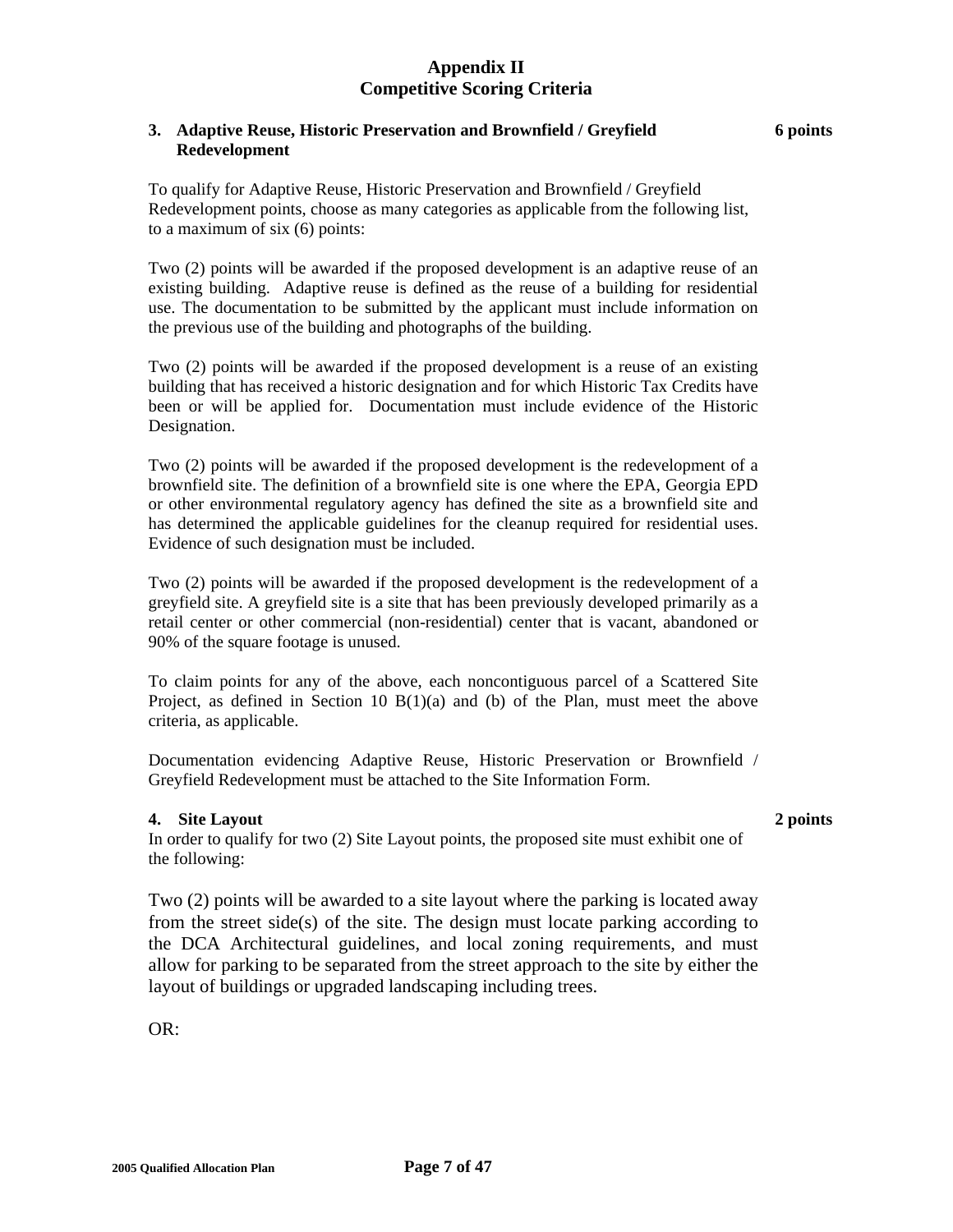Two (2) points will be awarded for a site layout that incorporates decorative, durable fencing at the property entry (street side) of the site. Wood fences will not qualify.

For Scattered Site Projects, as defined in Section 10  $B(1)(a)$  and (b) of the Plan, each non-contiguous parcel must meet the above criteria.

#### **D. Previous Projects within a Local Government**

**4 points** 

Four (4) points will be added if the proposed development site is within the boundaries of a Local Government in which a 9% Credit, 4% Credit and/or HOME project has not been awarded within the last three (3) DCA funding cycles, or two (2) points will be added if the proposed development site is within the boundaries of a Local Government in which a 9% Credit, 4% Credit and/or HOME project has not been awarded in the last two (2) DCA funding cycles.

For example, if no projects were awarded in unincorporated Cobb County for the last three DCA funding cycles, but one was awarded in the City of Marietta in 2001, an Application for a project from an unincorporated area of Cobb County would receive four (4) points.

For Scattered Site Projects, as defined in Section 10B(1)(a) and (b) of the Plan, each non-contiguous parcel may be considered for points in this category. However, the Application will be awarded a maximum of four (4) points in this category.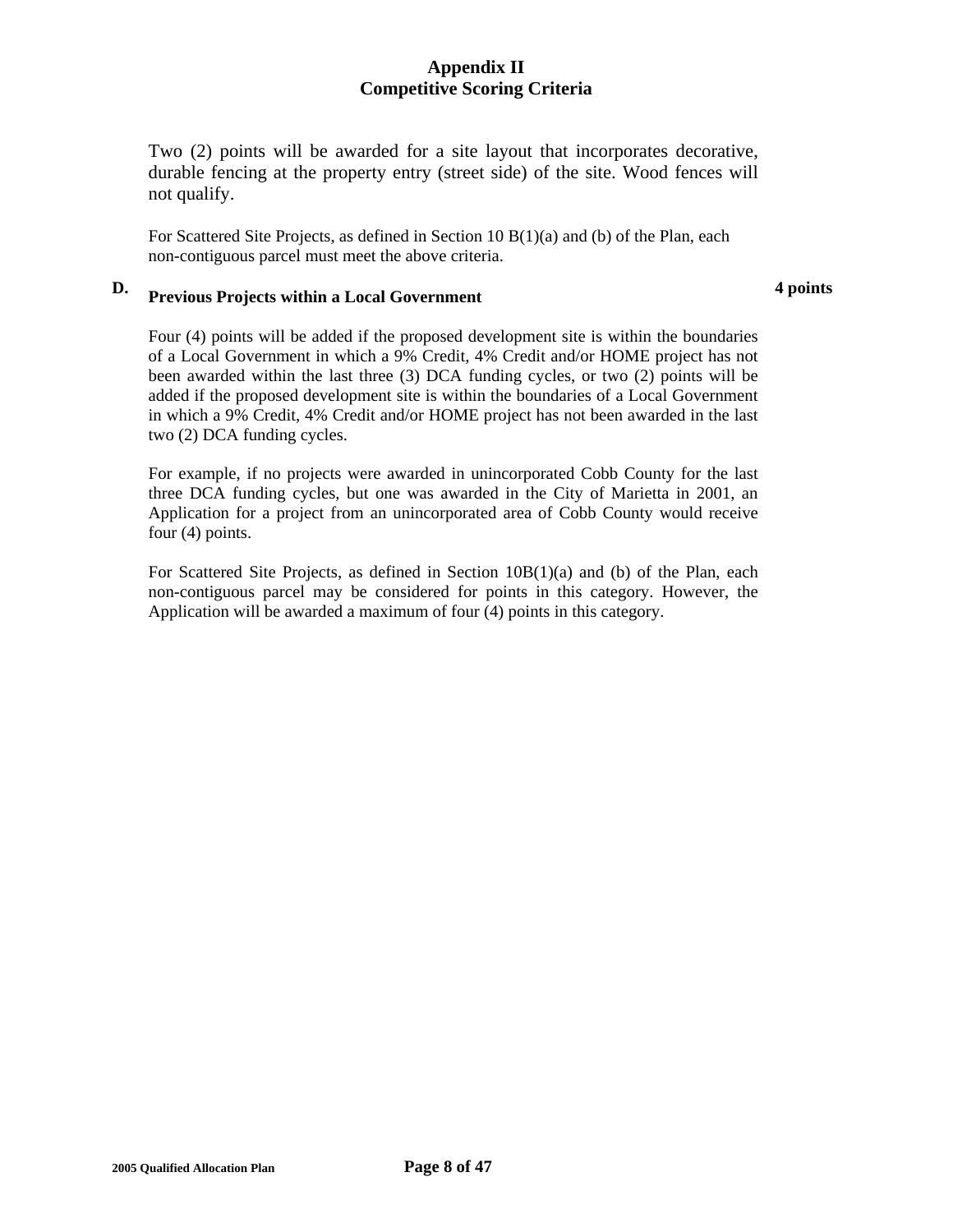#### **3. Tenancy Characteristics**

For all projects other than Special Needs, Scattered Site Projects, as defined in Section  $10 (B)(1)(a)$  of the Plan, the project as a whole must meet all the requirements set forth in the basic requirements category of the tenancy characteristics in order to receive the basic points. Any non-contiguous parcel may meet the criteria set forth for optional services and/or amenities. However, optional services and/or amenity points are only awarded if the project as a whole meets the criteria set for the basic requirements. In addition, optional amenities and services for which points are claimed must be distributed among the non-contiguous sites. The Application will be awarded points as allowed for the tenancy characteristic category selected for the Application. For Special Needs scattered site projects as defined in Section 10 (B)(1)(a), the basic amenities and services must be met by the project as a whole.

For Scattered Site properties as defined in Section 10(B)(1)(b), where points are available for optional amenities and services and the sites are located within a single neighborhood, the project shall meet this requirement as a whole. The optional amenities and services for which points are claimed must be distributed among the noncontiguous sites.

## **A. Family Housing 22 Points**

This section is designed to foster development of housing for families and to encourage community activities from within the neighborhood. In order to qualify for four (4) points, the proposed project must have all of the basic requirements and documents outlined in sections (1) and (5) below. Additional points may be awarded for inclusion of optional amenities and optional services outlined in section (2) and (3) if Applicant receives points for meeting the basic requirements.

#### 1. *Basic Requirements*

- Community spaces or a community building.
- The site must have sheltered exterior gathering areas, such as a gazebo located in a central area or a large covered porch at the community building.
- Refrigerator and stove
- HVAC systems
- One recreation area equipped and suitable for the proposed tenant base.
- On-site laundry with one washer and one dryer per every 25 units. (If washers and dryers are installed and maintained in every unit at no additional cost to the tenants, an on-site laundry is not required.)
- The Application must include two (2) ongoing services designed for the physical or social needs of the tenant population.

Applicants must certify all Basic amenities elections on the Family Housing Amenities Certification Form.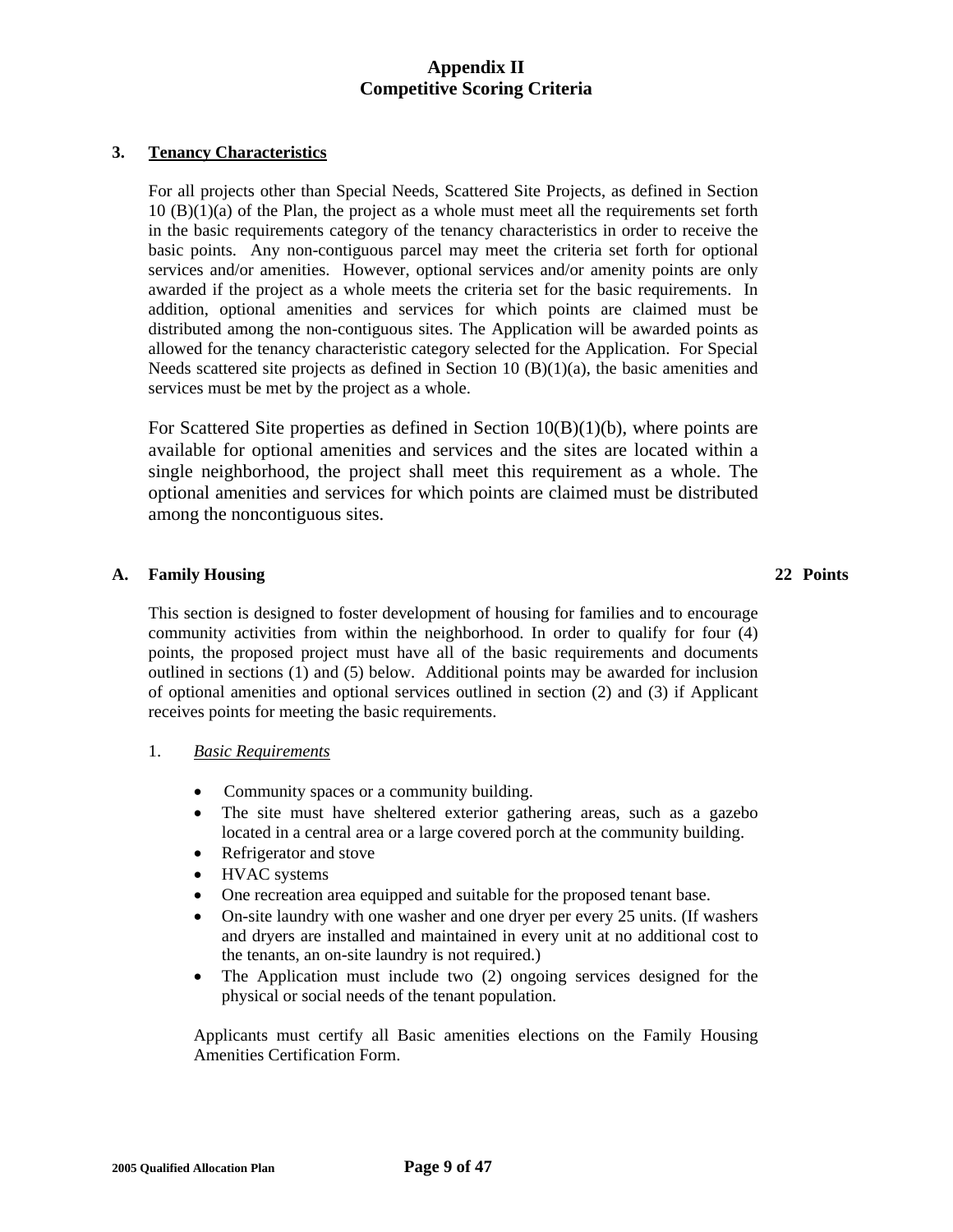#### 2. *Optional Amenities*

 Points will be awarded for each optional amenity that is included in the Family Housing Amenities Certification Form, to a maximum of fifteen (15) points.

- Physical improvements on the site such as attractively fenced community gardens, equipped walking path with exercise stations or sitting areas, and equipped picnic areas, equipped tot lot, equipped play court and recreational facilities. (Points are not available for inclusion of the recreation area required to meet Threshold.) (one (1) point per improvement to a maximum of three (3) points)
- Large open playing fields (of at least 5,000 square feet) (two (2) points)
- Covered pavilion with picnic/barbecue facilities to encourage community or family reunion type functions (two (2) points)
- Washer/dryer hookups in all units in addition to required central laundry or washers and dryers are installed and maintained in every unit at no additional cost to tenants (four (4) points)
- Exercise/Fitness Center (four (4) points)
- Complete built-in fire sprinkler system in every unit and the community center, including an exterior audio and visual alarm system (two (2) points)
- Swimming Pool (two (2) points)
- Microwave Oven (one (1) point)
- In-sink disposal (one  $(1)$  point)
- Built in dishwasher (one (1) point)
- Equipped Computer Center (two (2) points)
- Other optional amenities as proposed by the Applicant; two (2) points per amenity. To document these optional amenities, Applicant must provide a detailed description of the amenity and justify the appropriateness of the amenity for the targeted population. This documentation must be attached to the Amenities Certification Form for this category.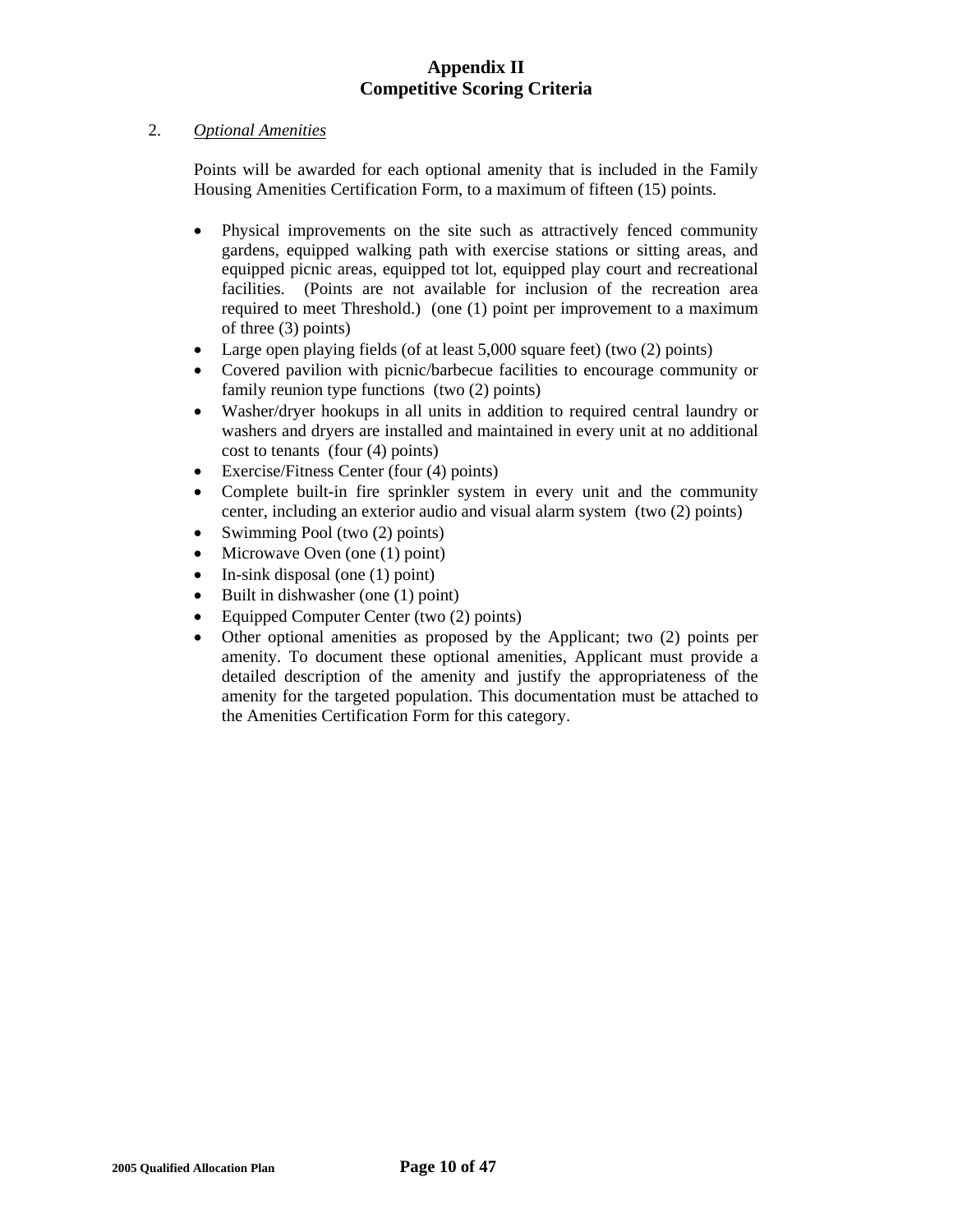#### 3. *Optional Services*

One (1) point to a maximum of three (3) points will be awarded for each additional service that is included in the Application.

 Examples of services which are designed for families include, but are not limited to:

- Daycare
- After-school programs
- Financial and budgeting seminars
- Job training
- Homebuyer training and seminars
- Supervised recreational activities for children
- Preventive health care programs which are designed for families
- Transportation to facilitate access to social services, doctors, shopping
- Computer labs with high-speed Internet access and/or tutors. In areas where high-speed Internet access is not available, points will be awarded for providing dial up Internet access.
- Activities sponsored in the Library
- Dry-cleaning and/or laundry services
- Grocery pickup and/or delivery
- Full or part-time social services/activity manager
- On-site full time management and/or security staff
- Social and recreational programs planned and overseen by the project manager. (Monthly birthday parties/holiday dinners and/or parties/potluck dinners, movie nights, bingo, etc.)
- 4. *Documentation*

The Application must also provide the following for all required and optional services (where applicable):

A detailed letter of intent from an experienced, licensed (or otherwise qualified and acceptable to DCA) service provider for each proposed service. This letter must also contain a comprehensive description of the service to be provided, explain how said service is to be managed, including frequency which must be at least monthly, and a commitment to providing the service for a term of no less than 6 months.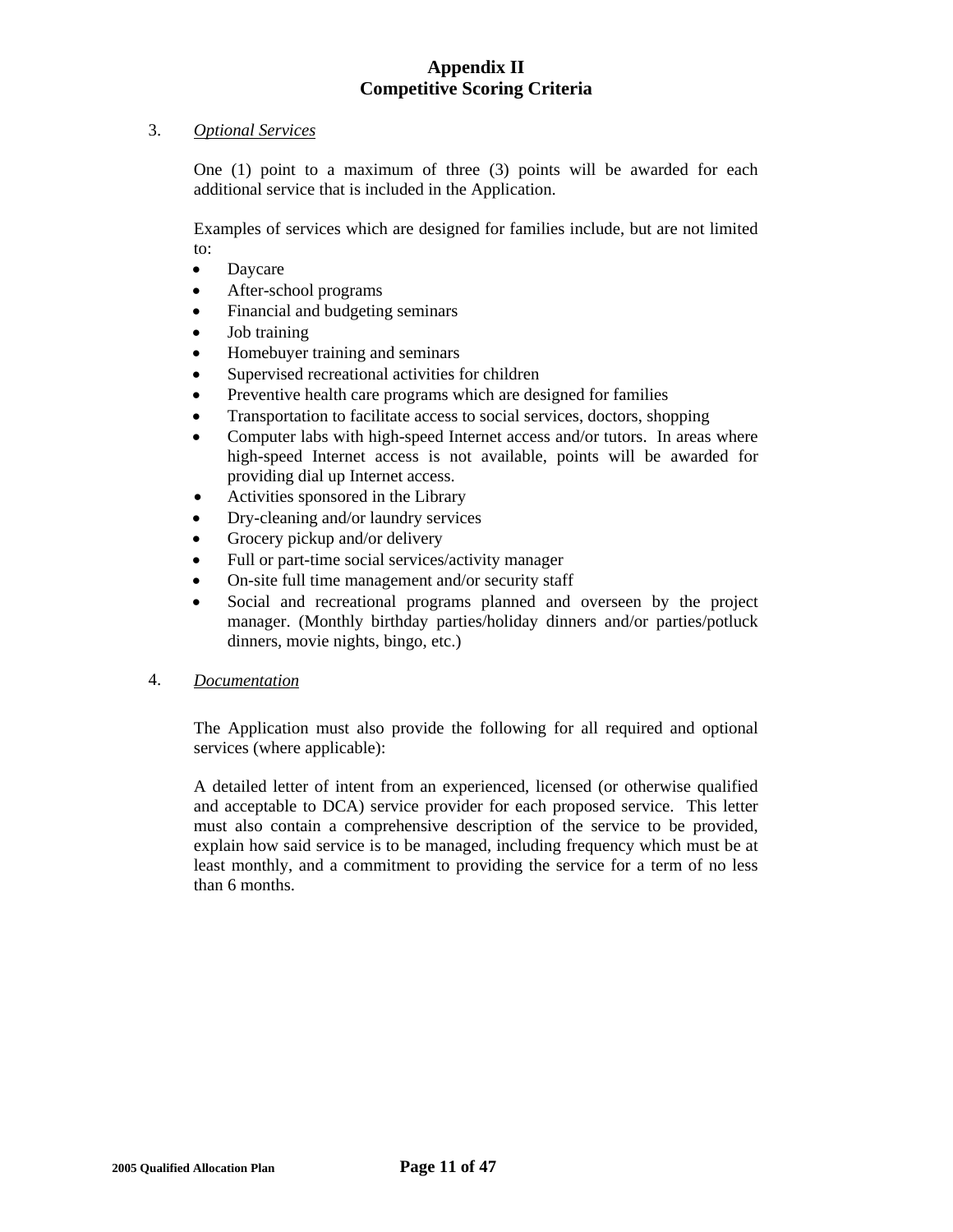## 5. *Additional Policies Related to Services*

- A final, binding contract for all proposed services must be submitted to the DCA Compliance Manager before the placed in service date for the first building the project.
- Any proposed changes of supportive services or providers from those proposed in the Application must be approved by DCA prior to contracting with that service provider.
- Services must be committed for the Compliance Period or the Period of Affordability, whichever is greater.
- Services may be provided at a charge sufficient to cover the cost of the supportive services only, but the services must be clearly optional to the tenants.
- A full-time activities manager will be allowed in the operating budgets for those properties that are 100 units or more in size
- Temporary staffing during lease-up to handle activities set-up and sign-up will be considered on a case-by-case basis.
- Part-time (on a proportional basis) activity managers will be allowed in the operating budgets for smaller projects.
- Owners will be required to submit annual certifications and documentation regarding the ongoing provision of the supportive services.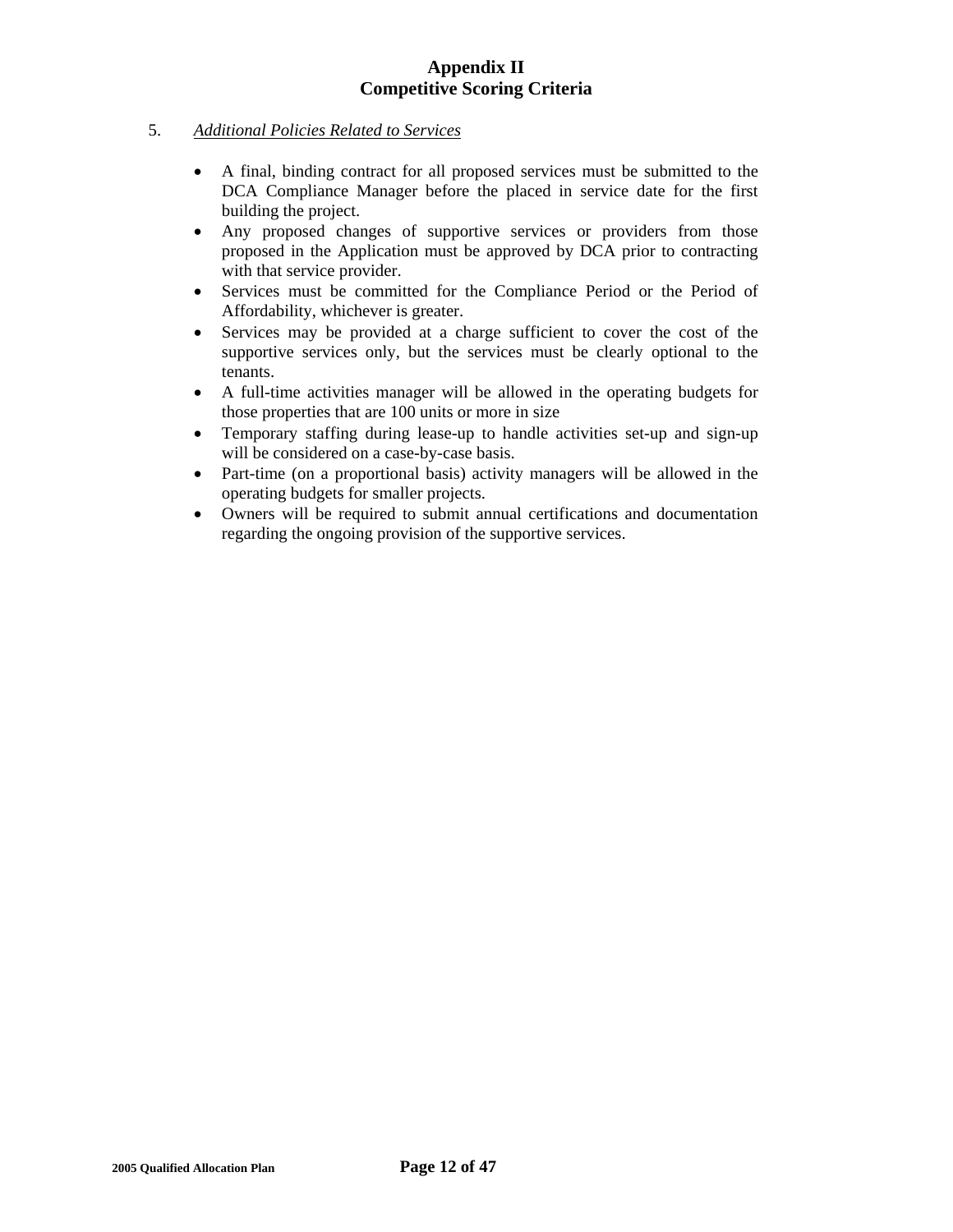## **B. Special Needs Projects**

This section is designed to foster development of housing for the homeless, persons with disabilities (mental, developmental), abused spouses and their children, persons with alcohol or other drug addiction, and persons living with HIV/AIDS. If applicants meet all of the Basic Requirements, points will be awarded based on the percentage of the total units that are held and reserved for occupancy by tenants with special needs, as follows:

| Greater than 30% of units but less than 35% of units             | 24 pts   |
|------------------------------------------------------------------|----------|
| Greater than or equal to 35% of units but less than 40% of units | $25$ pts |
| Greater than or equal to 40% of units                            | 26 pts   |

## 1. *Basic Requirements*

- At least 30% of the total project dwelling units must be restricted to Special Needs Households (excluding Elderly Housing and Housing for Older Persons)
- Refrigerator and stove
- HVAC systems
- One recreation area equipped and suitable for the proposed tenant base.
- On-site laundry with one washer and one dryer per every 25 units. (If washers and dryers are installed and maintained in every unit at no additional cost to the tenants, an on-site laundry is not required.)
- Community spaces or a community building.
- The site must have sheltered exterior gathering areas, such as a gazebo located in a central area or a large covered porch at the community building.
- The Application must provide at least three (3) supportive services designed to meet the needs of the targeted population and deemed appropriate by DCA.
- The Application must provide three (3) amenities applicable to the designated Special Needs Households as certified on the Special Needs Housing Amenities Certification Form.

## 2. *Documentation*

The Application must also provide the following documentation for all services:

- (1) A Memorandum of Understanding (MOU) between the service provider and the ownership entity must be included that specifies the services that will be provided along with the rationale for why such services are deemed appropriate for the targeted tenant population. This MOU must be in the format outlined in the Service section of the Application Manual.
- (2) A detailed annual budget must be included along with the Sources of Funds to support such budget.
- (3) The service provider shall also submit a description of its technical capacity and experience as it relates to the services to be provided.
- (4) The term of the MOU must be no less than one year.

**26 points**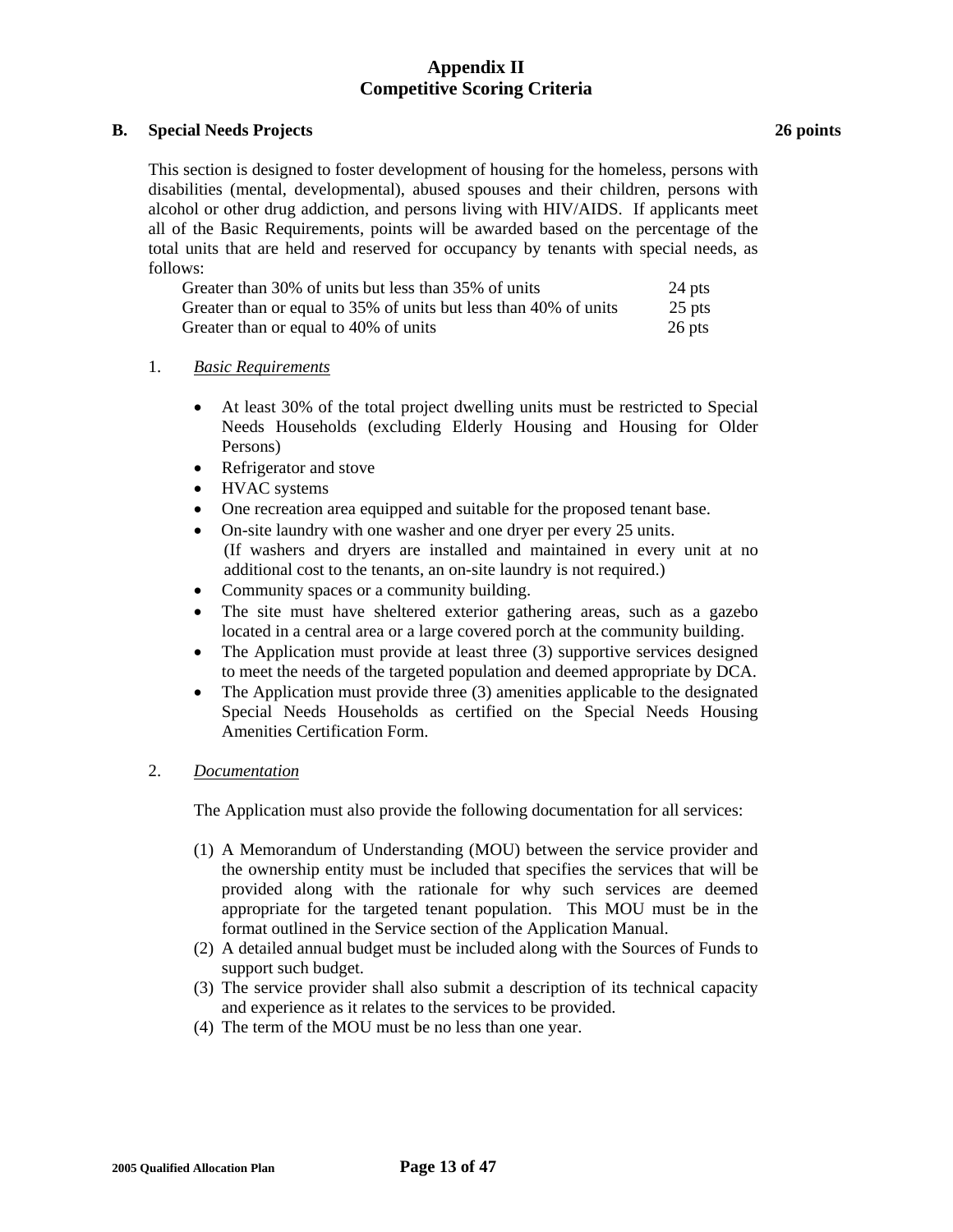## 3. *Additional Policies Related to Services*

- A final, binding contract for all proposed services must be submitted to the DCA Compliance Manager before the placed in service date for the first building the project.
- Any proposed changes of supportive services or providers from those proposed in the Application must be approved by DCA prior to contracting with that service provider.
- Services must be committed for the Compliance Period or the Period of Affordability, whichever is greater.
- Services may be provided at a charge sufficient to cover the cost of the supportive services only, but the services must be clearly optional to the tenants.
- A full-time activities manager will be allowed in the operating budgets for those properties that are 100 units or more in size
- Temporary staffing during lease-up to handle activities set-up and sign-up will be considered on a case-by-case basis.
- Part-time (on a proportional basis) activity managers will be allowed in the operating budgets for smaller projects.
- Owners will be required to submit annual certifications and documentation regarding the ongoing provision of the supportive services.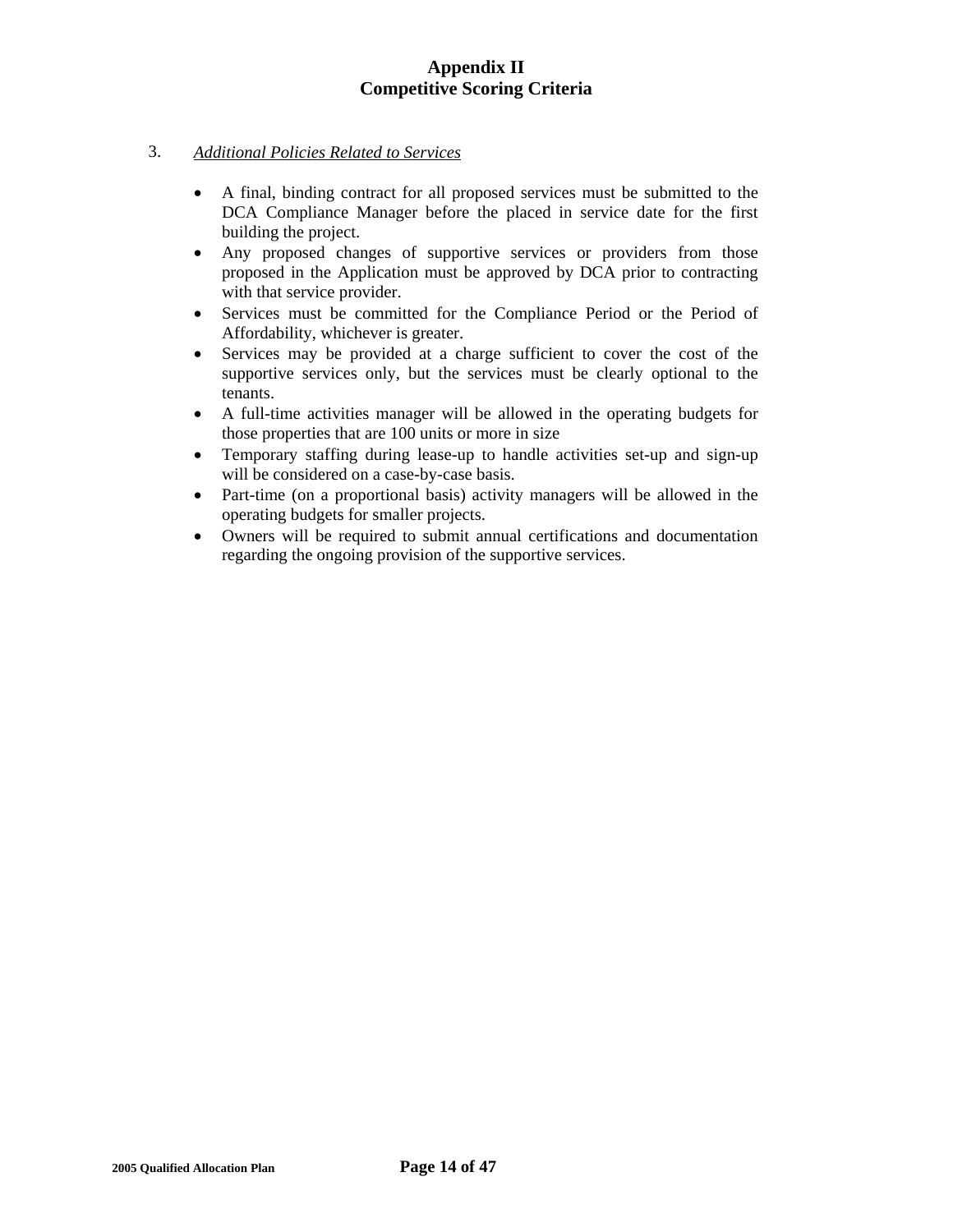### **C. Elderly Households 20 points**

This section is designed to foster development of housing for Elderly Households. In order to qualify for six (6) Elderly Household points, the proposed project must have all of the basic requirements and documents outlined in sections (1) and (3) below. Additional points may be awarded for inclusion of optional amenities and optional services outlined in section (2), if the Applicant receives points for meeting the basic requirements.

## 1. *Basic Requirements*

- 100% of the HOME and/or Credits units must be reserved for Elderly Households.
- 100% of the units must be accessible and adaptable (as defined by the HUD Fair Housing, the Americans with Disabilities Act and Section 504).
- All units must have an installed call system, including a buzzer and light to the exterior.
- All properties must include community spaces or a community building.
- Refrigerator and stove
- HVAC systems
- One recreation area equipped and suitable for the proposed tenant base.
- On-site laundry with one washer and one dryer per every 25 units. (If washers and dryers are installed and maintained in every unit at no additional cost to the tenants, an on-site laundry is not required.)
- Elevators must be provided for access to units above the ground floor.
- For one-story garden style, projects, all units must have sheltered exterior areas such as porches or patios.
- In buildings that are not garden style, lobbies and corridors must have small gathering areas in several locations distributed among all floors.
- The site must have sheltered exterior gathering areas such as a gazebo located in a central area or large covered porch at the community building.
- The Application must include at least one activity/service designed to meet the physical or social needs of elderly persons, in at least two (2) of the following categories: recreation/social, transportation, health/wellness, education, counseling, and security. (Total of two (2) different services) Examples of activities/services are set forth in Section (2) below.

Applicants must certify all Basic amenities on the Elderly Housing Amenities Certification Form.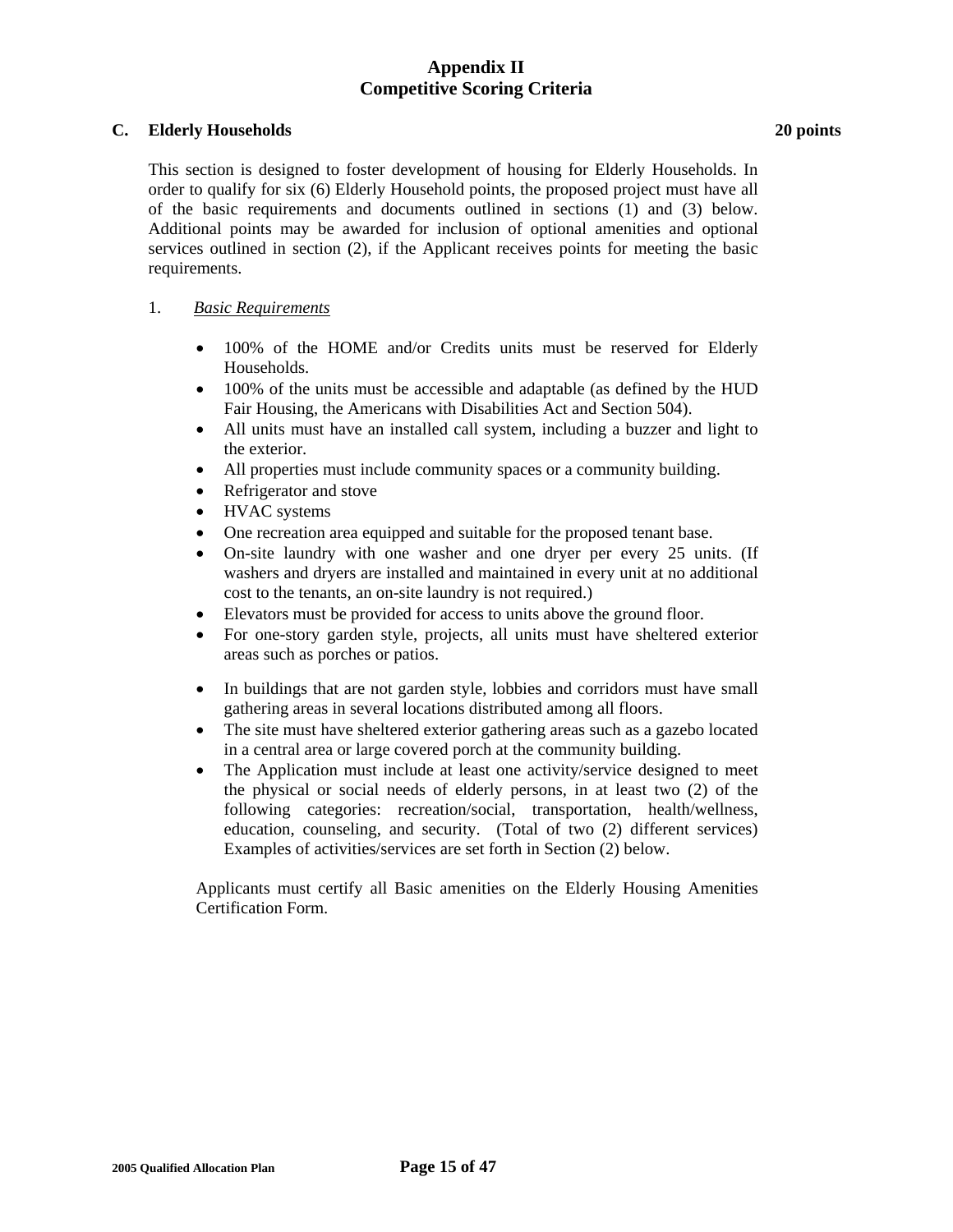## 2. *Optional Amenities and Services*

 Points will be awarded for each additional amenity or service that is designed for Elderly Households. Optional amenities and services are amenities and services that are provided in addition to the amenities and services included to meet the basic requirements for Elderly Households. Each additional service or amenity shall receive two additional points unless otherwise specified below. The maximum points received under this section shall be fourteen (14) points.

- (a) All optional amenities shall be certified on Elderly Housing Amenities Certification Form. Examples of amenities designed for Elderly Households include, but are not limited to the following:
	- Physical improvements on the site such as attractively fenced community gardens, equipped walking path with exercise stations or sitting areas, equipped picnic areas, equipped play court (as appropriate to the residential population) and/or recreational facilities. (Excluding the recreation area required to meet threshold.) (One (1) point per physical improvement to a maximum of three (3) points)
	- Washer/dryer hookups in all units in addition to required central laundry or washers and dryers are installed and maintained in every unit at no cost to tenants (four (4) points)
	- Complete built-in fire sprinkler system, in every unit and the community center to be monitored by an exterior audio and visual system (two (2) points)
	- Microwave Oven (one (1) point)
	- In-sink disposal (one  $(1)$  point)
	- Built in dishwasher (one (1) point)
	- Equipped Computer Center (two (2) points)
	- Equipped Exercise/Fitness Center (four (4) points)
	- Swimming Pool (two (2) points)
	- Other amenities designed for the elderly and proposed by the Applicant: (two (2) points per amenity). To document these optional amenities, Applicant must provide a detailed description of the amenity and justify the appropriateness of the amenity for the targeted population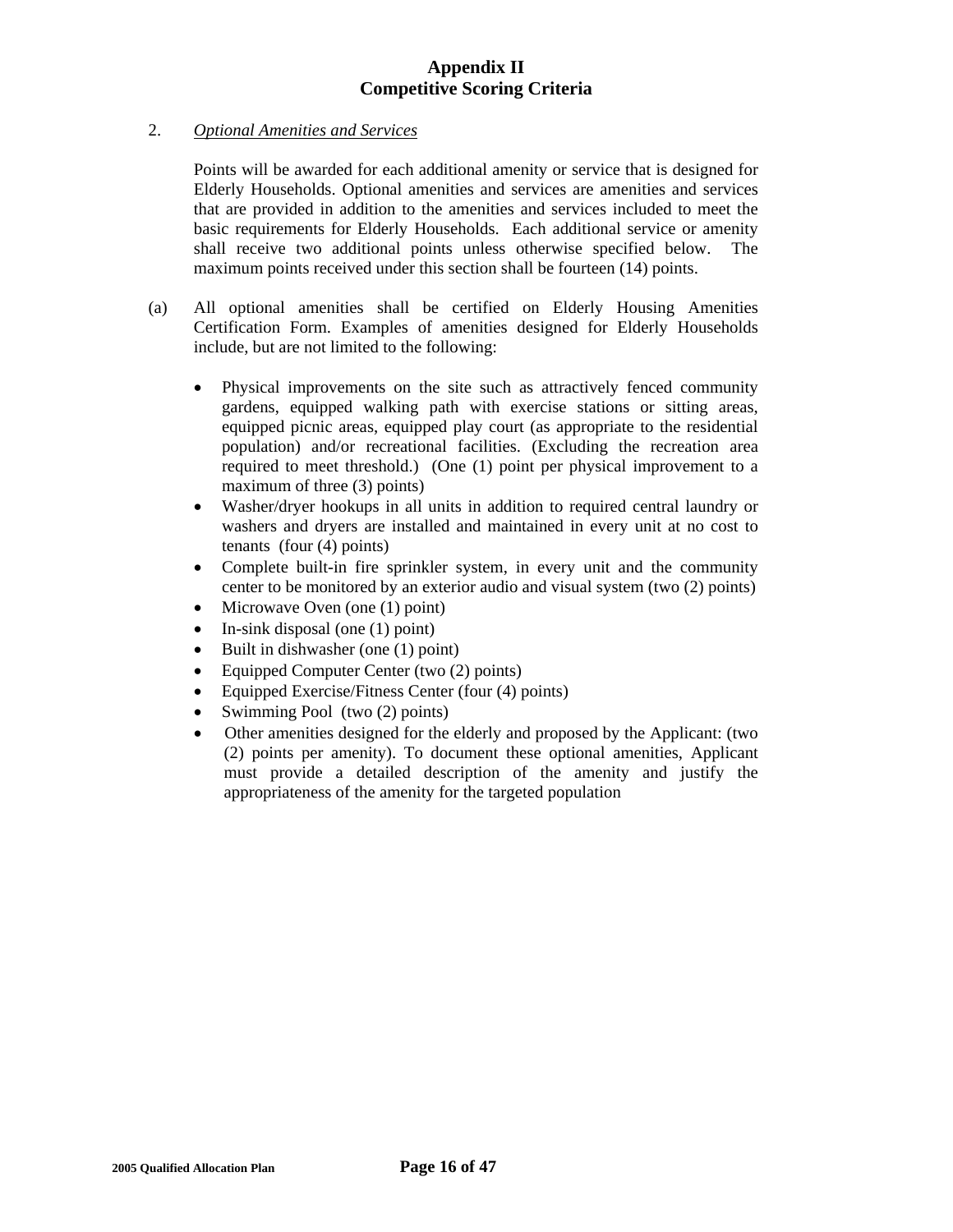- (b) Examples of activities/services specifically designed to meet the physical or social needs of elderly persons may include, but are not limited to the following:
	- Social and recreational programs planned and overseen by the project manager. (Monthly birthday parties/holiday dinners or parties/potluck dinners, movie nights, bingo, etc.)
	- Continuing education
	- Information and senior counseling
	- Recreational instruction appropriate for amenities
	- Homemaker/housekeeping
	- Preventive health care programs/health screening on a regular basis
	- Transportation to facilitate access to social services/doctors/shopping
	- Meals provided to the tenants at least once a week
	- 24 hour security/neighborhood watch programs
	- Community pets (cost of care provided by project)
	- Computer lab with high-speed Internet access and /or tutors. In areas where high-speed Internet access is not available, points will be awarded for providing dial up Internet access.
	- Community gardening
	- Weekly exercise class
	- Grandparent mentoring programs
	- Weekly "day trips" to shopping centers/specialty shopping
	- Reading service and library
	- Dry-cleaning, laundry, and grocery pickup and delivery services
	- Prescription management information
	- Full-time (100 units or more) or part-time (less than 100 units) social services /activities manager.
- 3. *Documentation*

 The Application must include the following documentation for each required and optional service for which points are awarded:

A detailed letter of intent from an experienced, licensed (or otherwise qualified and acceptable to DCA) service provider for each proposed service which must contain a comprehensive description of the service to be provided, how said service is to be managed, including frequency which must be at least monthly, and a commitment to providing the service for a term of no less than 6 months.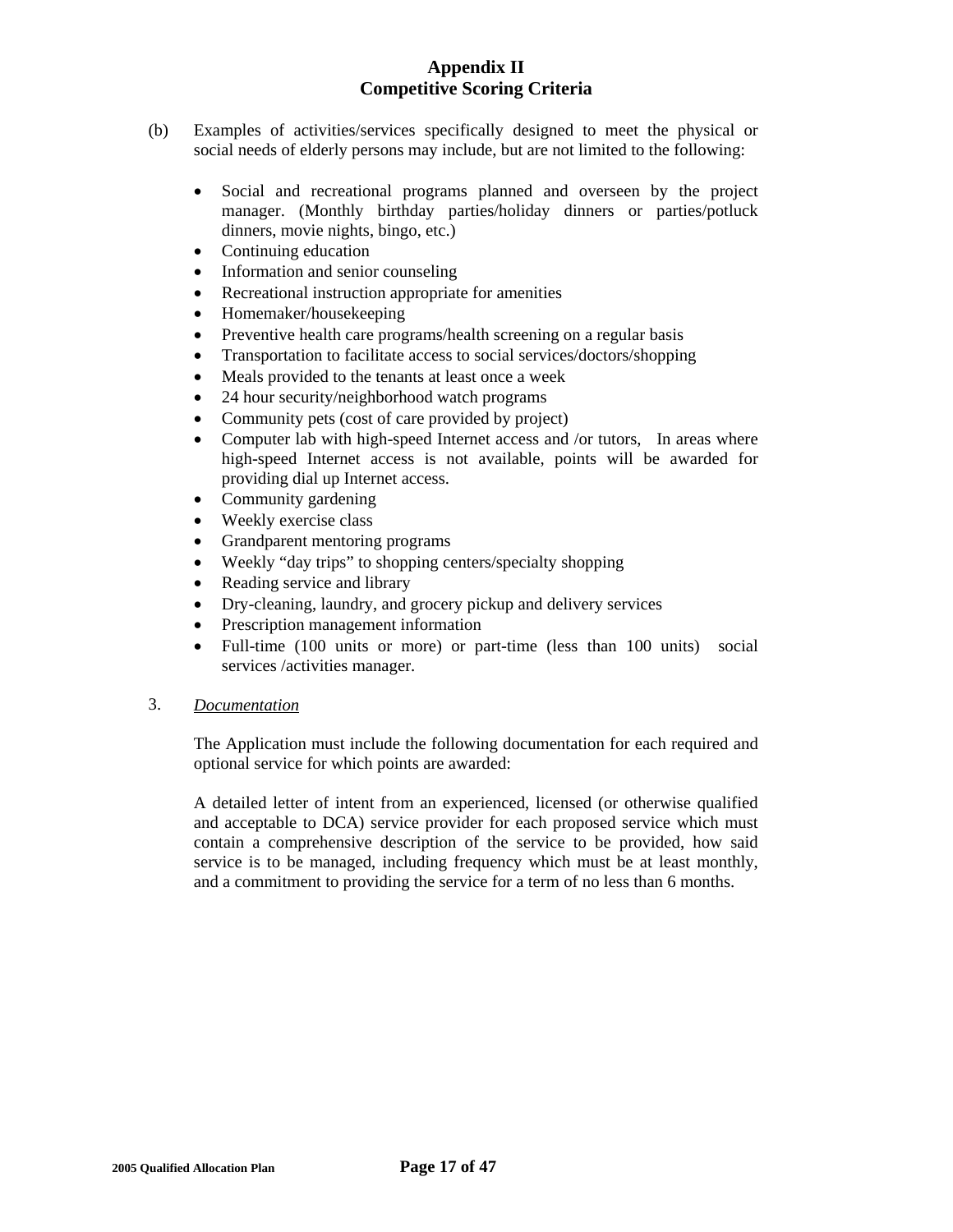## 4. *Additional policies related to services*

- A final, binding contract for all proposed services must be submitted to the DCA Compliance Manager before the placed in service date for the first building the project.
- Any proposed changes of supportive services or providers from those proposed in the Application must be approved by DCA prior to contracting with that service provider.
- Services must be committed for the Compliance Period or the Period of Affordability, whichever is greater.
- Services may be provided at a charge sufficient to cover the cost of the supportive services only, but the services must be clearly optional to the tenants.
- A full-time activities manager will be allowed in the operating budgets for those properties that are 100 units or more in size
- Temporary staffing during lease-up to handle activities set-up and sign-up will be considered on a case-by-case basis.
- Part-time (on a proportional basis) activity managers will be allowed in the operating budgets for smaller projects.
- Owners will be required to submit annual certifications and documentation regarding the ongoing provision of the supportive services.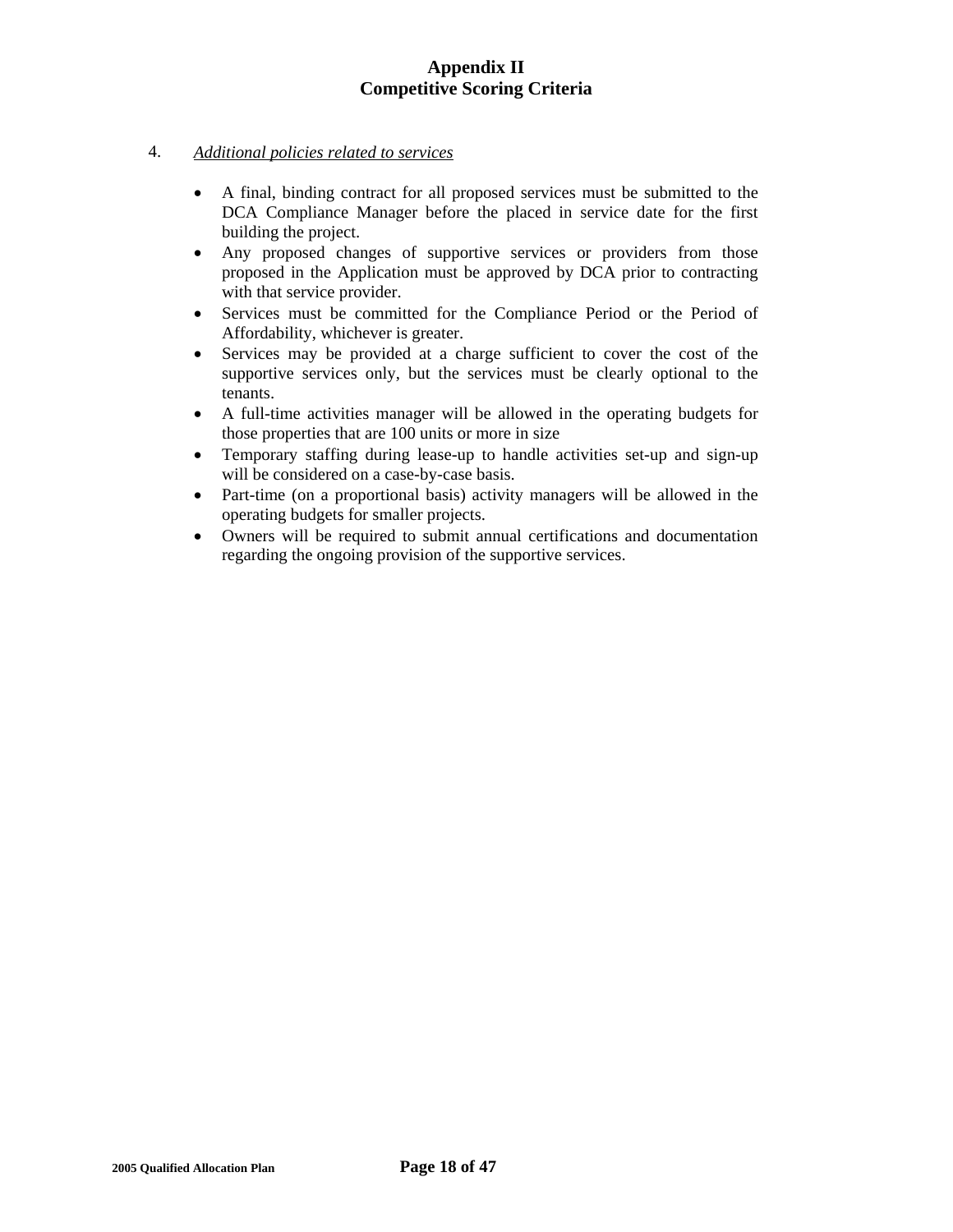### **D. Housing for Older Persons 20 points**

 This section is designed to foster development of Housing for Older Persons. In order to qualify for six (6) points, the proposed project must have all of the basic requirements and documents outlined in sections  $(1)$ ,  $(2)$ ,  $(3)$ , and  $(4)$  below. Additional points may be awarded for inclusion of optional amenities and optional services outlined in section (2) if the Applicant receives points for meeting the basic requirements for Housing for Older Persons.

## 1. *Basic Requirements*

- At least 80% of the units must be occupied by at least one person 55 or older.
- Up to 20% of the units may be occupied by others, including the landlord's employees, the surviving spouses or children of residents who were 55 years of age or older when they died and caregivers. DCA will monitor the required facilities and services during the applicable compliance period.
- Community spaces or a community building.
- For one-story garden style projects, all units must have sheltered exterior areas such as porches, sunrooms or patios.
- In Buildings that are not garden style, lobbies and corridors must have small gathering areas in several locations distributed among all floors.
- The site must have sheltered exterior gathering areas, such as a gazebo located in a central area or a large covered porch at the community building.
- Refrigerator and stove
- HVAC systems
- One recreation area equipped and suitable for the proposed tenant base.
- On-site laundry with one washer and one dryer per every 25 units. (If washers and dryers are installed and maintained in every unit at no additional cost to the tenants, an on-site laundry is not required.)
- The project must have significant services. Significant services means that the Application must include at least four different activities and/or services designed to meet the physical or social needs of tenants aged 55 and older in at least three of the following categories: recreation/social, transportation, health/wellness, education and counseling, and security. Examples of services are set forth in Section 3(D), 2(b) below.
- Two Physical improvements such as attractively fenced community gardens, equipped walking path with exercise stations or sitting areas, equipped barbeque or picnic areas or equipped play courts..

Applicants must certify all Basic amenities on the Housing for Older Persons Amenities Certification Form.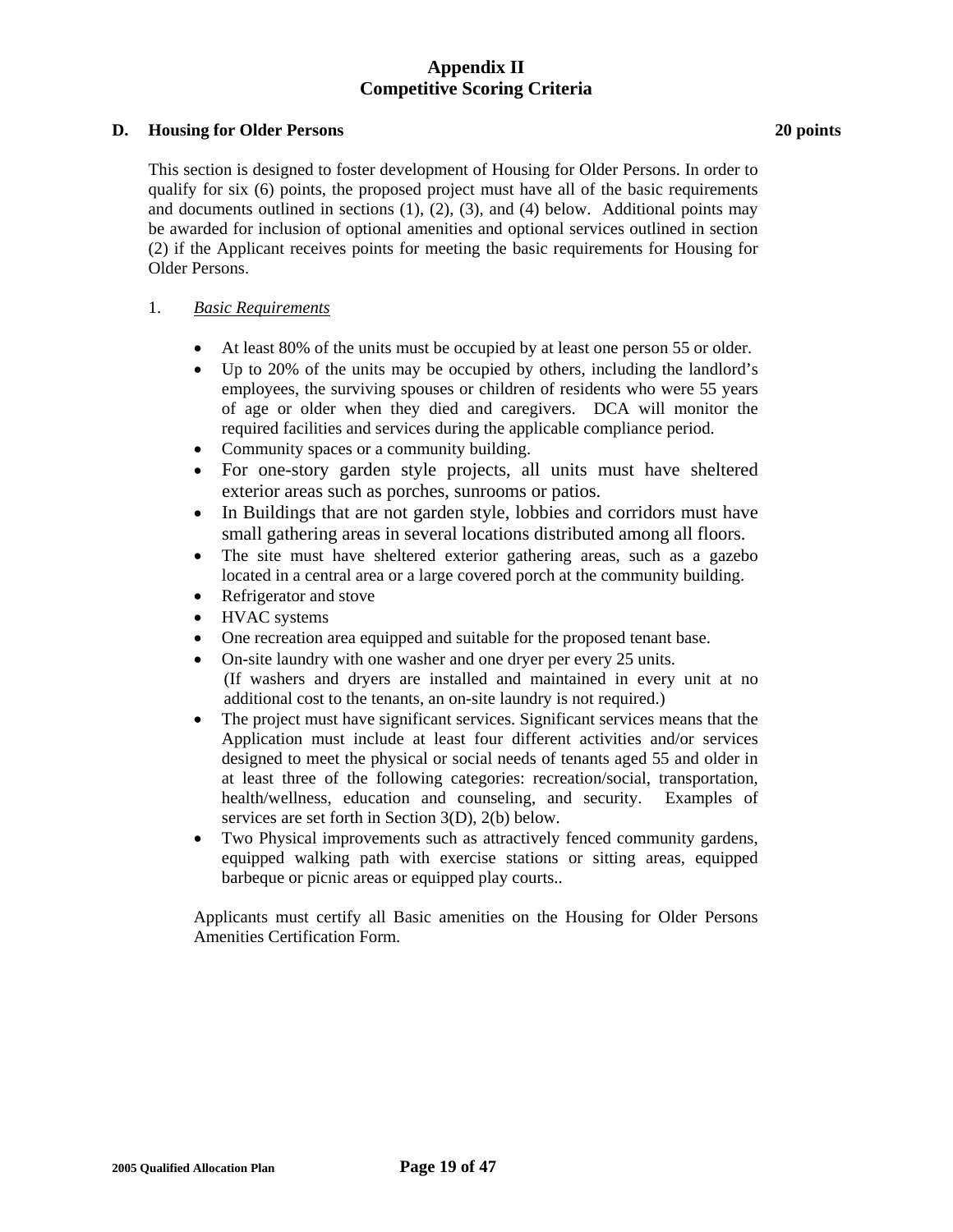## 2. *Optional Amenities/Services*

 Points will be awarded for each additional amenity or service that is designed for persons 55 and older. Optional amenities and services are amenities and services that are provided in addition to the amenities and services included to meet the basic requirements for Housing for Older Persons. Each additional service or amenity shall receive two additional points unless otherwise specified below. Fourteen (14) maximum points may be awarded under this section.

- (a) All optional amenities shall be certified on Housing for Older Persons Amenities Certification Form. Examples of amenities for Housing for Older Persons include, but are not limited to, the following:
	- Washer/dryer hookups in all units in addition to required central laundry or washers and dryers are installed and maintained in every unit at no additional cost to tenants (four (4) points)
	- Microwave Oven (one (1) point)
	- In-sink disposal (one  $(1)$  point)
	- Built in dishwasher (one (1) point)
	- Equipped Computer Center (two (2) points)
	- Swimming Pool (two  $(2)$  points)
	- Equipped Exercise/Fitness Center (four (4) points)
	- Installed elevator in buildings with more than one story (four (4) points)
	- Complete built-in fire sprinkler system in every unit and the community center including an exterior audio and visual alarm system (two (2) points)
	- Installed call system in all units, including a buzzer and light to the exterior. (2 points)

Other amenities designed for Older Persons and proposed by the Applicant: two (2) points per amenity. To document these optional amenities, Applicant must provide a detailed description of the amenity and justify the appropriateness of the amenity for the targeted population. This documentation must be attached to the Amenities Certification Form for this category.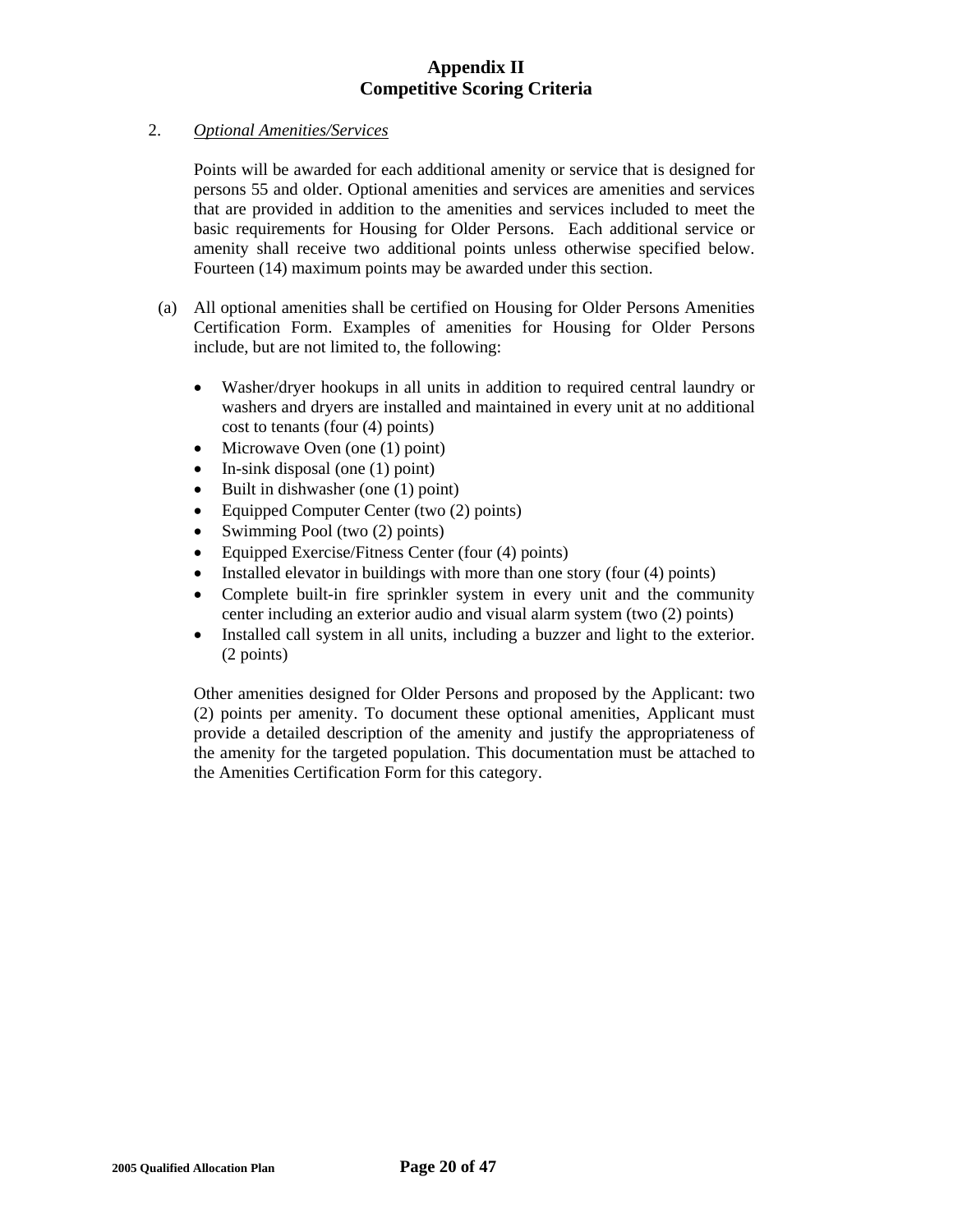- (b) Examples of activities/services for Housing for Older Persons may include, but are not limited to the following:
	- Social and recreational programs planned and overseen by the project manager. (Monthly birthday parties/holiday dinners or parties/potluck dinners, movie nights, bingo, etc.)
	- Continuing education
	- Information and senior counseling
	- Recreational instruction appropriate for amenities
	- Homemaker/housekeeping
	- Preventive health care programs/health screening on a regular basis
	- Transportation to facilitate access to social services/doctors/shopping
	- Meals served to residents at least weekly
	- 24 hour security/neighborhood watch programs
	- Community pets (cost of care provided by project)
	- Computer lab with high-speed Internet access and/or tutors. In areas where high-speed Internet access is not available, points will be awarded for providing dial up Internet access.
	- Community gardening
	- Weekly exercise class
	- Grandparent mentoring programs
	- Weekly "day trips" to shopping centers/specialty shopping
	- Reading service and library
	- Dry-cleaning, laundry, and grocery pickup and delivery service.
	- Prescription management information

## 3. *Documentation*

 The Application must include the following documentation for all amenities and services for which points are awarded.

A detailed letter of intent from an experienced, licensed (or otherwise qualified and acceptable to DCA) service provider for each proposed service which must contain a comprehensive description of the service to be provided, how said service is to be managed, including frequency which must be at least monthly, and a commitment to providing the service for a term of no less than 6 months.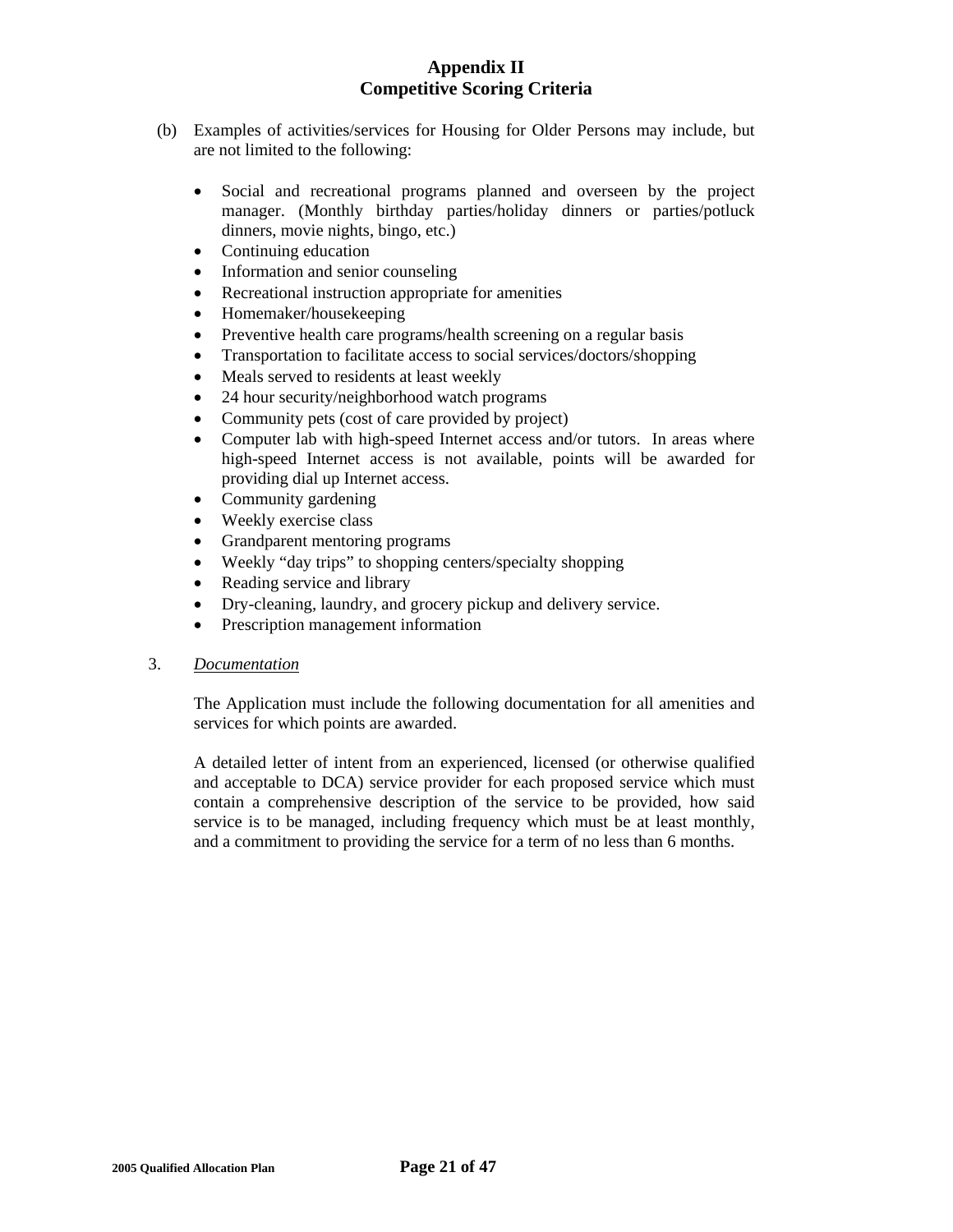## 4. *Additional policies related to services*

- A final, binding contract for all proposed services must be submitted to the DCA Compliance Manager before the placed in service date for the first building the project.
- Any proposed change of supportive services or providers from those proposed in the Application must be approved by DCA prior to contracting with the new service provider.
- Services must be committed for the Compliance Period or the Period of Affordability, whichever is greater.
- Services may be provided at a charge sufficient to cover the cost of the supportive services only, but the services must be clearly optional to the tenants.
- A full-time activities manager will be allowed in the operating budgets for those properties that are 100 units or more in size or part-time for less than 100 units.
- Temporary staffing during lease-up to handle activities set-up and sign-up will be considered on a case-by-case basis. Part-time (on a proportional basis) activity managers will be allowed in the operating budgets for smaller projects.
- Owners will be required to submit annual certifications and documentation regarding the ongoing provision of the supportive services.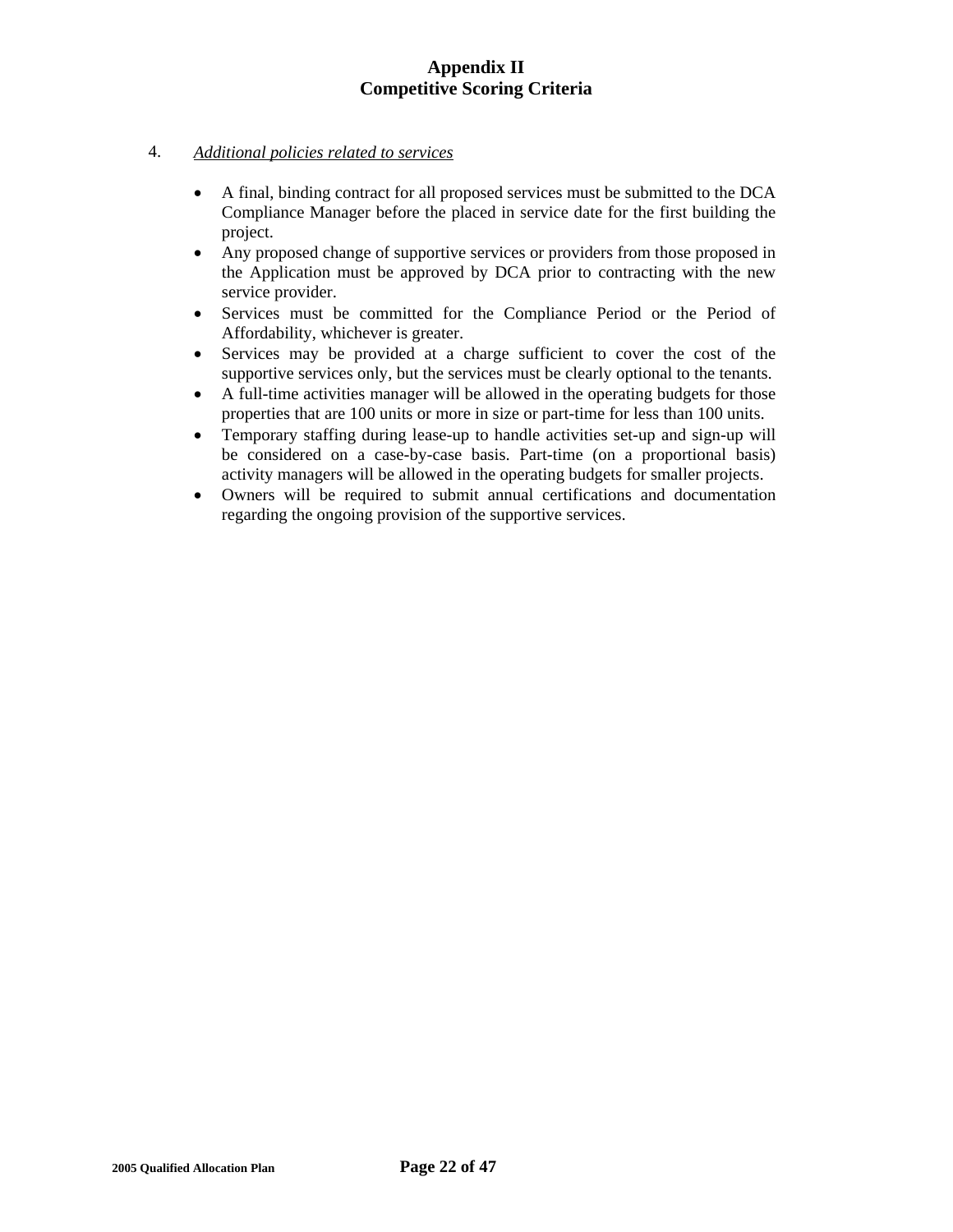### **4. Additional Rent and Income Elections**

 For purposes of scoring points under this section, no double counting of the same units is allowed.

 Pursuant to the 2005 QAP, Core Plan, Section 10, projects with a multi-tiered rent structure must distribute the rents across unit sizes, buildings and multifamily projects under the scattered site definitions.

For Scattered Site Projects, as defined in Section  $10B(1)(a)$  and  $(1)(b)$  of the Plan, the project as a whole must meet the criteria set forth in each category (A-G) in which points are requested of this section in order to receive the maximum points for that category.

## **A. Public Housing Authority Investment/Operating or Rental Subsidy 15 points**

 The proposed project is a component of a PHA tenant initiative program (including the PHA's development program or project), as evidenced by:

- **(1)** the PHA's investment in the project's hard cost through a loan or grant. The PHA's investment must come from a source independent of the project; **and**
- (2) the PHA's contribution to the long-term economic feasibility of the project via operating cost contributions or project-based tenant rent subsidies for a minimum period of five years.

(Note: HOME and/or Credits cannot be used for the construction or rehabilitation of public housing units except in mixed income projects that include public housing units and a portion of the total development cost is from another clearly identified funding source.)

 To be eligible for scoring points under this criterion, the Application must include an executed Agreement between the PHA and the project ownership entity documenting the required components of the program. The executed agreement must set forth the type, term and amount of the PHA's equity investment in the development of the proposed project and the PHA's contribution to the economic feasibility of the project via operating cost contributions and/or tenant rent subsidies as well as the number and type of rental units the proposed owner will rent exclusively to public housing tenants.

Scoring points under this criterion will be awarded as follows:

10% of units for which operating subsidy or rental subsidy will be provided and 5 points the investment is at least five percent (5%) of the total project hard costs

 20% of units for which operating subsidy or rental subsidy will be provided and 10 points the investment is at least ten percent (10%) of the total project hard costs

 30% of units for which operating subsidy or rental subsidy will be provided and the investment is at least fifteen percent (15%) of the total project hard costs 15 points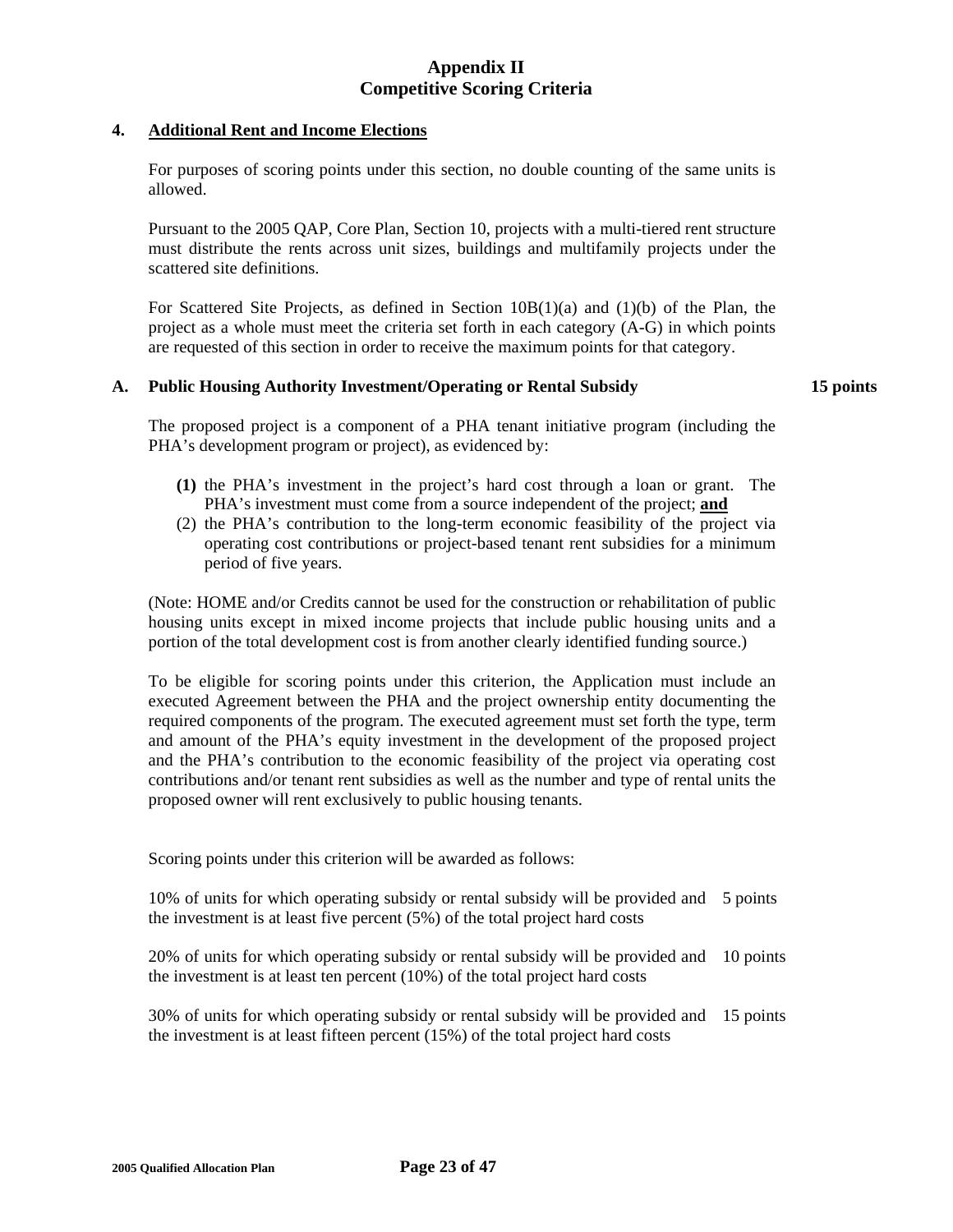## **B.** Very Low Income and Rent Restrictions **6 points 6 points**

 Applications that agree to reserve a specified number of units for occupancy by households earning annual gross incomes greater than 30%, but less than or equal to 50% of AMI and to set rents for those units at or below 30% of 50% AMI shall be awarded points in this category. Owners will be required to execute restrictive covenants stipulating the number of dwelling units to be reserved and rented to very-low income households for the term of the Compliance Period or the Period of Affordability, whichever is longer.

Points will be awarded as follows:

For projects with a **40/60** LIHTC set aside, all 50% units are eligible for points as follows:

| Equal to or greater than 5% and less than 10%  | 2 points |
|------------------------------------------------|----------|
| Equal to or greater than 10% and less than 15% | 3 points |
| Equal to or greater than 15% and less than 20% | 4 points |
| Equal to or greater than 20% but less than 25% | 5 points |
| Equal to or greater than 25%                   | 6 points |

For projects with a **20/50** LIHTC set aside, 50% units are eligible for points as follows:

| Equal to or greater than 25% and less than 30% | 2 points |
|------------------------------------------------|----------|
| Equal to or greater than 30% and less than 35% | 3 points |
| Equal to or greater than 35% but less than 40% | 4 points |
| Equal to or greater than 40% but less than 45% | 5 points |
| Equal to or greater than 45%                   | 6 points |

For HOME projects subject to the **40/50** Rule, 50% units are eligible for points as follows:

| Equal to or greater than 45% and less than 50% | 2 points |
|------------------------------------------------|----------|
| Equal to or greater than 50% and less than 55% | 3 points |
| Equal to or greater than 55% and less than 60% | 4 points |
| Equal to or greater than 60% and less than 65% | 5 points |
| Equal to or greater than 65%                   | 6 points |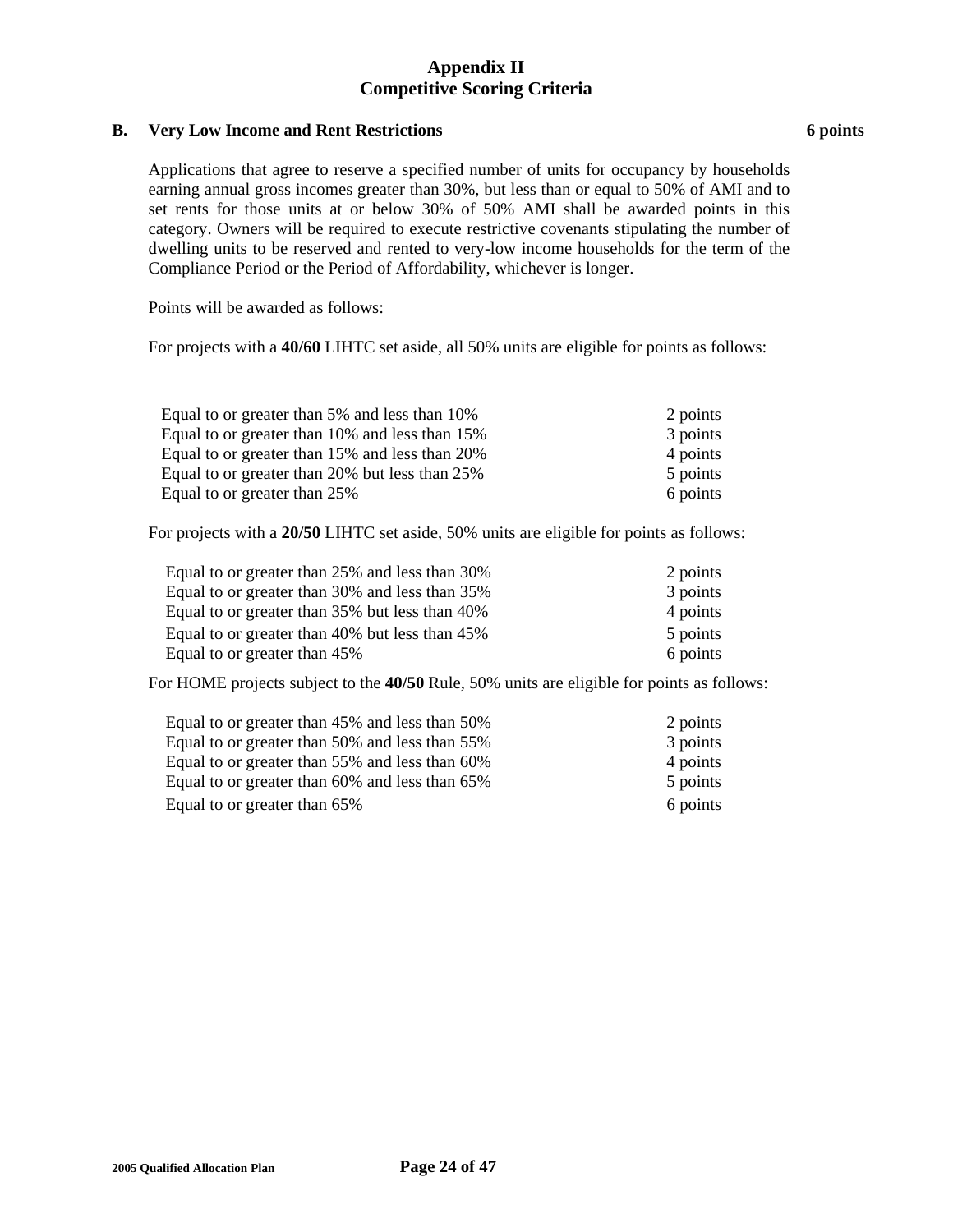### **C. Project-Based Rental Assistance 18 points**

### **Governmental Project Based Rental Assistance – HUD, PHA, or USDA**

 Applications proposing project-based tenant rental assistance from HUD, a PHA, or USDA for a minimum of five years for at least 10% of the total units will receive points as defined below:

| 5 points  |
|-----------|
| 6 points  |
| 7 points  |
| 8 points  |
| 10 points |
| 12 points |
| 14 points |
| 16 points |
| 18 points |
|           |

To be eligible for points under this criterion, the Application must include a copy of an executed agreement between the ownership entity and the funding entity which must include the amount of rental assistance that will be provided, the number of units assisted, its duration, and any qualifying terms and/or conditions. If the applicant will assume the project based rental assistance contract for an existing development, the Applicant must provide an executed commitment from the funding entity to the ownership entity which includes the amount of rental assistance that will be provided, the number of units assisted, its duration, and any qualifying terms and/or conditions. If the existing PBRA contract is from HUD, a letter from the HUD Multifamily Office Director indicating that the contract will be extended contingent upon the funding of the LIHTC will meet this requirement. The rents for the project must be included in the HUD letter.

### **Other Governmental Project Based Rental Assistance**

Applications proposing a definitive amount of project based tenant assistance from a government entity other than HUD, PHA or USDA are eligible for points based on the amount of assistance that will be provided. To be eligible for points under this criterion, the Application must include a copy of an executed agreement between the ownership entity and the entity that is providing the Assistance. The Chief Operating Officer of the entity providing the assistance must sign the Agreement. This agreement must include a definite amount of assistance that will be provided by the government entity for a minimum term of five (5) years. The assistance shall be paid on a per unit basis as the balance of the rent due when the tenant pays 30% of his or her income toward the rent. The Applicant must submit a plan on how tenants will be selected to receive rental assistance.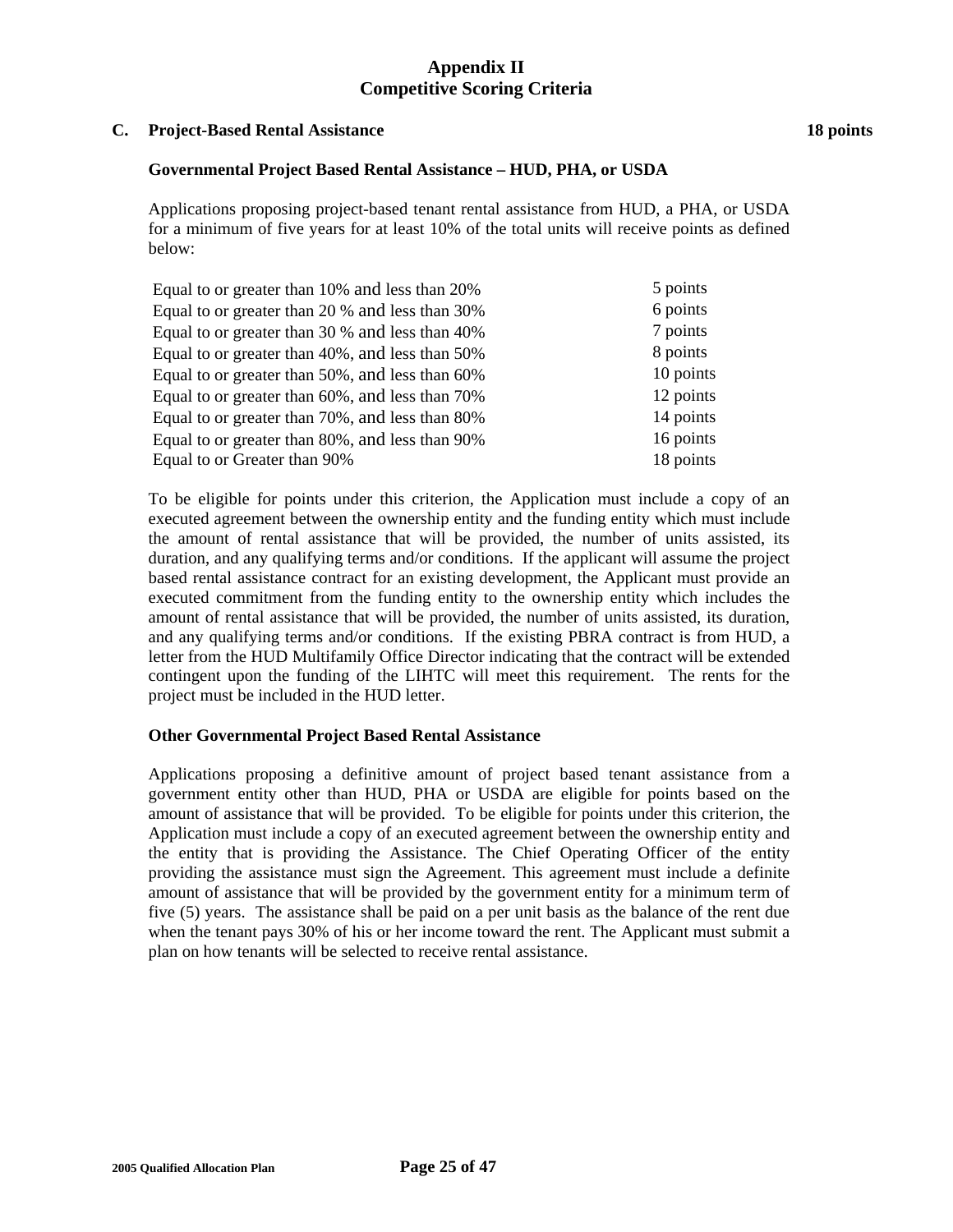Points will be calculated based on the ratio of annual rental assistance to the total potential gross annual rental income as follows:

| Equal to or greater than 4% but less than 8%   | 4 points |
|------------------------------------------------|----------|
| Equal to or greater than 8% but less than 12%  | 5 points |
| Equal to or greater than 12% but less than 18% | 6 points |
| Equal to or greater than 18% but less than 25% | 7 points |
| Equal to or greater than 25%                   | 8 points |

It is understood that, to the extent that tenants with incomes higher than 30% of AMI receive rental assistance, the duration of the rental assistance will be extended. Applicants claiming points under this section will report the rental assistance utilization as part of the annual owner certification process.

## **D. Very – Very Low Income and Rent Restriction 8 points**

 Applications that propose dwelling units with rents set at the 30% rent level and reserved for occupancy by very-very low-income (those earning annual gross incomes of 30% or less of the AMI) will be awarded a maximum of up to eight (8) points. Owners will be required to execute restrictive covenants stipulating the number of dwelling units to be reserved and rented to very-very low income households for the term of the Compliance Period or the Period of Affordability whichever is longer. Points will be awarded as follows.

## **Percentage of Total Project Units:**

| Greater than 3% but less than or equal to 6 %  | 2 points |
|------------------------------------------------|----------|
| Greater than 6% but less than or equal to 10 % | 4 points |
| Greater than 10% but less than or equal to 15% | 6 points |
| Greater than 15%                               | 8 points |

### **E. DCA Project Based Rental Assistance for Special Needs Tenants 2 points**

Two points will be awarded if the Applicant certifies that it agrees to accept a Section 8 Project Based Voucher contract for the designation of up to ten (10) units or five (5%) percent of the total units, whichever is less, for occupancy by tenants with special needs who are receiving supportive services through the Georgia Department of Human Resources. DCA reserves the right through this option to offer a Section 8 Project Based Voucher contract to the development at anytime throughout the compliance period or period of affordability, whichever is longer. The contracts will typically have a five-year period with renewal options granted by DCA. The designated units could be any unit in the development, depending upon vacancies and availability, and would be subject to the same income and rent restrictions as all other units in the development. The property management would retain all rights to tenant selection, with exceptions related specifically to the disability of the potential tenant.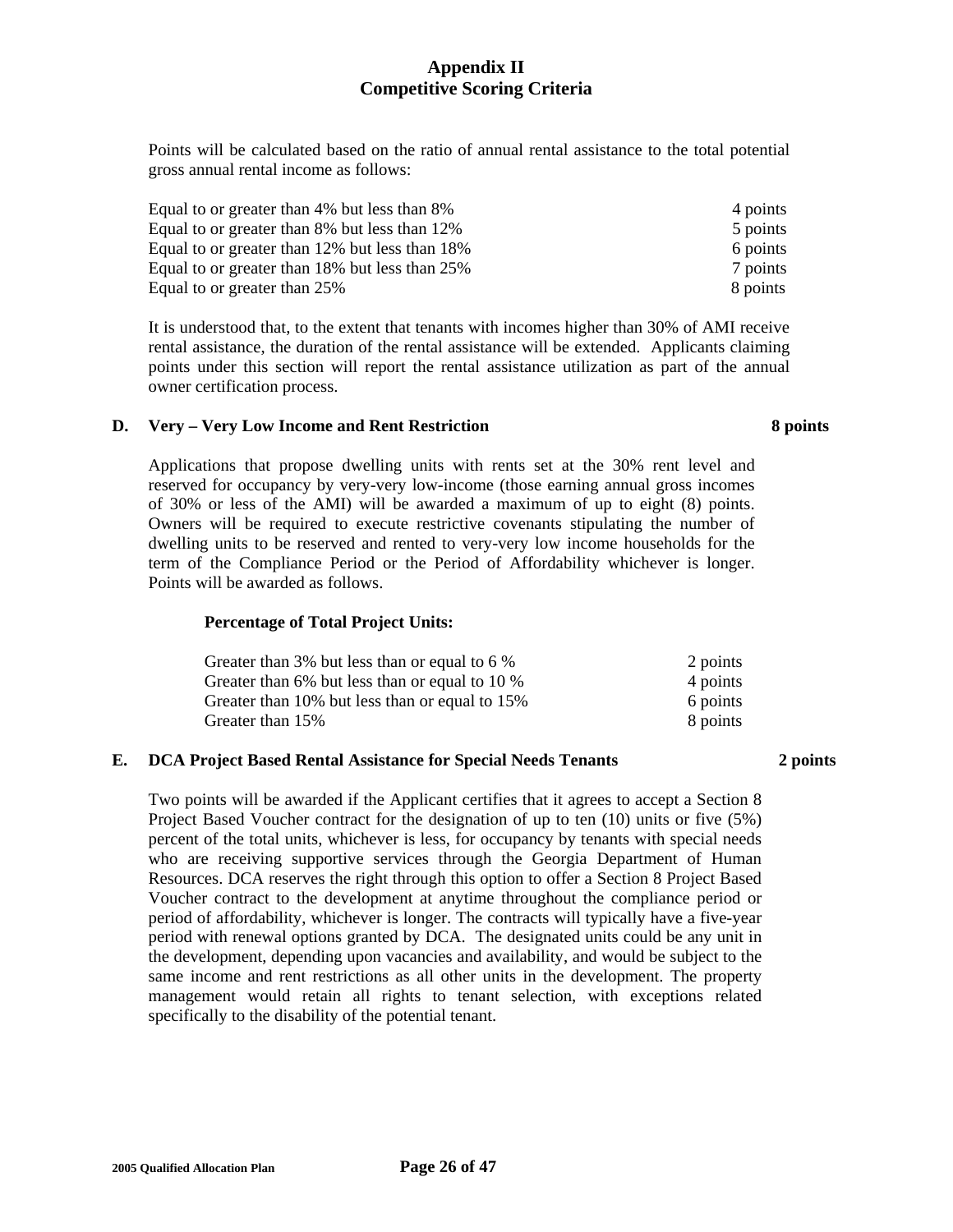### **F. Mixed Income Projects 4 points**

 Projects designed for both low income and market-rate tenants are eligible to receive points based on the percentage of low income and market rate units in the total project. Market rate units cannot be rented for less than the subsidized units.

Percentage of the total market rate units to residential units:

| Greater than 10% but less than or equal to 20% market rate units | 2 points |
|------------------------------------------------------------------|----------|
| Greater than 20% but less than or equal to 30% market rate units | 3 points |
| Greater than 30%                                                 | 4 points |

## **G. Extension of Cancellation Option Period/Tenant Ownership Plan 3 points**

 The Code requires that all low-income units in a project receiving Credits remain rentrestricted and income-restricted for the 15-year Compliance Period and for 15 years after the close of the Compliance Period. However, owners have an option to request DCA's assistance in procuring a qualified contract for acquisition of the building(s) after the 14th year of the Compliance Period. If DCA is unable to present such a contract within a one-year period, the owner may terminate the extended use agreement.

Owners willing to forgo this "cancellation option" for at least five years after the close of the Compliance Period, or submit a plan for tenant ownership at the end of the 15-year Compliance Period, will be eligible for: one (1) point for each five year period that the cancellation option is foregone to a maximum of three (3) points for 15 years or 1 point for submission of an tenant ownership plan acceptable to DCA.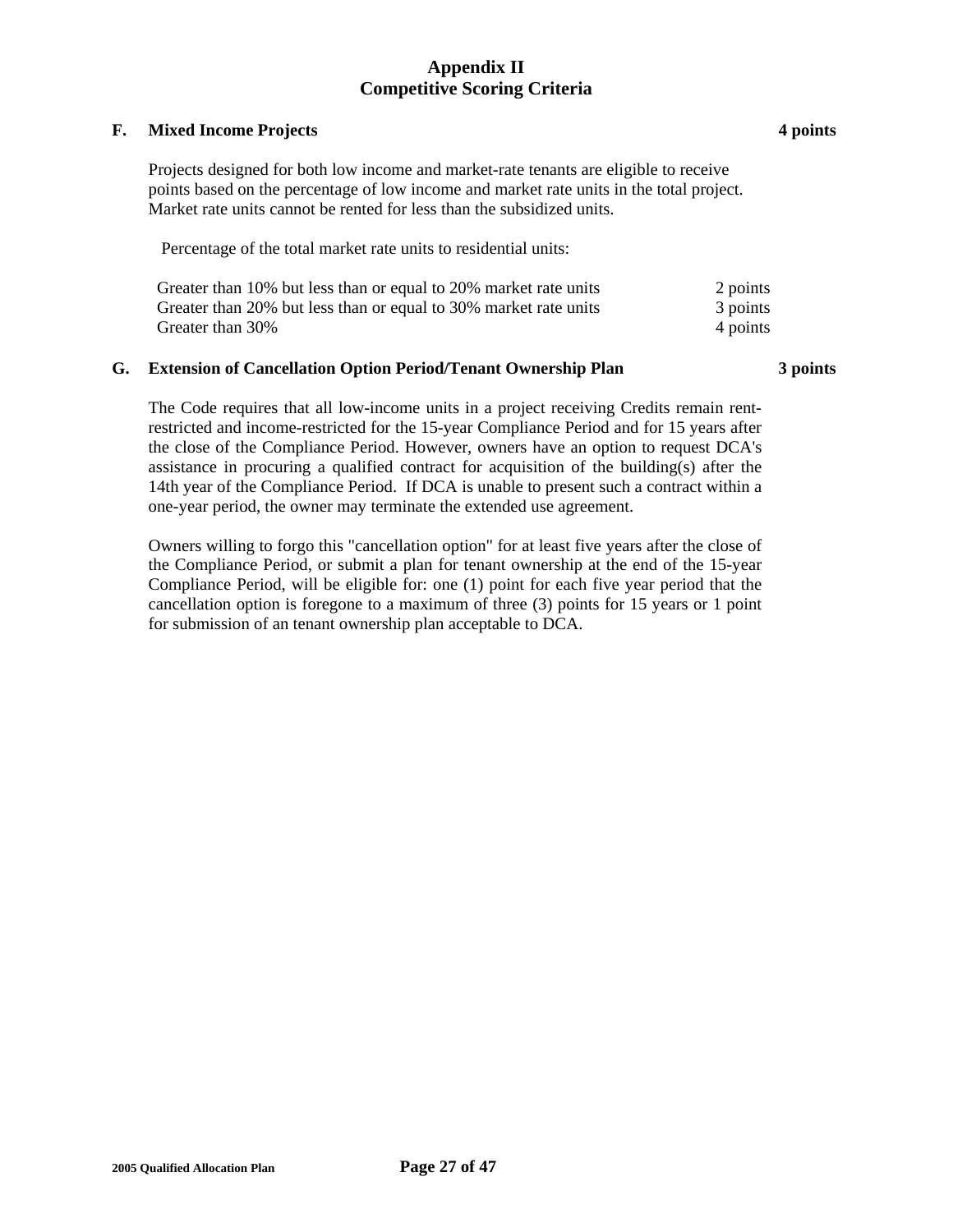### **5. Preservation of Existing Affordable Housing 10 points**

1) Six (6) points will be awarded for an Application that proposes the preservation of an affordable housing project with low-income housing tax credits where the credit period has ended. The partnership's tax returns for the first and last years in which credits were claimed must be provided, along with the appropriate IRS Forms 8609 attached.

Four (4) additional points will be awarded to projects that are at or beyond the fourteenth year of the compliance period and are eligible to opt out with a Qualified Contract.

2) Up to four (4) points will be awarded for an Application that proposes the preservation of a HUD funded or USDA funded affordable non-public housing project. HUD and USDA will issue, upon request by the Applicant, priority designations for projects that are the subject of an Application pursuant to this Plan. Documentation from HUD or USDA of the projects' preservation priority designation must be submitted with the Application. Projects receiving a preservation priority designation from HUD or USDA will be awarded points as follows:

| Projects receiving a designation of high priority   | 4 points |
|-----------------------------------------------------|----------|
| Projects receiving a designation of medium priority | 3 points |
| Projects receiving a designation of low priority    | 2 points |

Two (2) additional points will be awarded to USDA 515 projects for which documentation from USDA is provided in the application for each of the following criteria:

- There are no current Restrictive Use Provisions (RUP) on the loan, and
- Comparable market rent data indicates that it would be to the borrower's financial benefit to prepay the Section 515 loan, and
- There are no other comparable units at comparable rents available to these tenants.

Two (2) additional points will be awarded for HUD projects meeting at least one of the following criteria:

- Points will be awarded for properties that currently have a Project Based Section 8 Contract but are eligible to opt-out of that contract with a one-year notice to tenants. To be eligible to opt-out, the Contract must be out of its original term AND in a renewal period of five years or less.
- Points will be awarded for properties with subsidized loans under the 236 Program or the  $221(d)(3)$  (BMIR) Program and whose mortgage is 20 years beyond the final endorsement date, thereby making them eligible to prepay, if they remain in those programs with the requirement to provide income restricted units.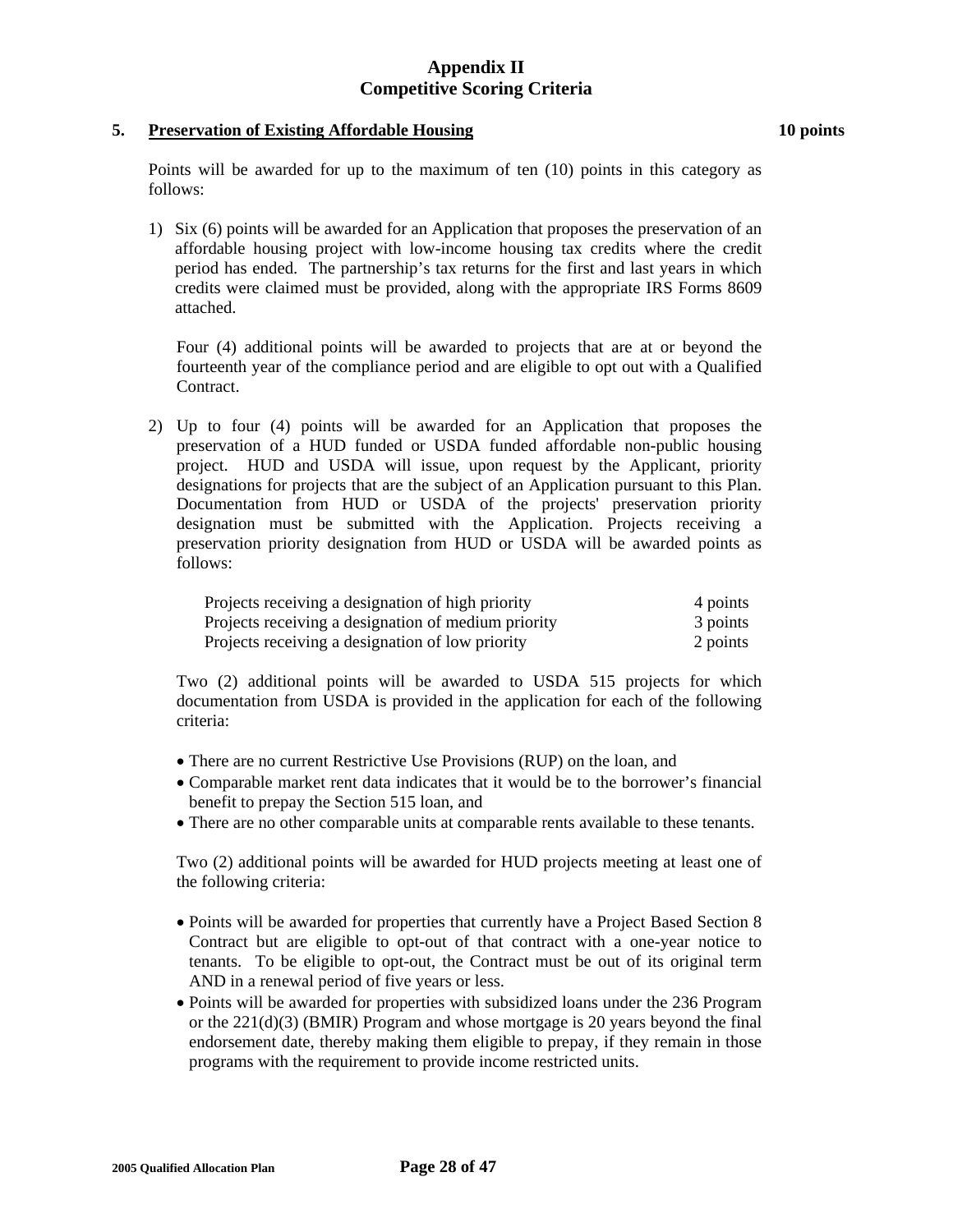3) Two (2) points will be awarded for an Application that proposes the preservation of any other affordable housing project. Documentation evidencing the rent and income restrictions applicable to such property including the term of such restrictions must be submitted with the Application. If the property does not have rent restrictions then a rent roll must be submitted which evidences rents below 30% of 60% of AMI LIHTC rent levels.

For Scattered Site Projects, as defined in Section  $10(B)(1)(a)$  and (b) of the Plan, any non contiguous site or multifamily project may meet the criteria in order to claim points in this category

## **6. Government Support and Financial Assistance**

## **A. Local Government Support 3 Points**

Three (3) points will be awarded if the Local Government adopts a resolution of support for the proposed project. The resolution must clearly indicate that the Local Government understands the nature of the proposed project by identifying at a minimum, the type of project, the number of anticipated units, and the specific project location. Additionally, the resolution must clearly express the Local Government's support of the proposed project, as opposed to merely expressing indifference.

If the Local Government is governed by only one elected official (as specified in its Charter), a letter from the elected official outlining all the information required in the governing body resolution will be accepted in lieu of a resolution. A letter in the form provided by DCA, with an attached certified copy of the resolution (or letter if the jurisdiction is governed by only one elected official in accordance with its Charter) must be included in the Application.

For Scattered Site Projects, as defined in Section  $10(B)(1)(a)$  and (b) of the Plan, the above documentation is required from each local government for each non-contiguous site.

## **B.** Government Financial Assistance **15 Points 15 Points 15 Points**

Up to fifteen (15) points will be awarded if:

- 1) The Local Government funds on-site project development costs or operating cost, by funding the project with HOME, CDBG funds or other financial resources in the form of loans, grants or a combination thereof, or through its actions creates a quantifiable reduction of on-site project development cost or operating cost and/or,
- 2) USDA, Federal Home Loan Bank AHP (CIP loans from FHLB will not be considered under this category), DCA HOME Loan or other governmental assistance/funding obtained by the Applicant for the on-site project development costs or operating cost and is in the form of loans, grants or a combination thereof. (DCA HOME Loan applications are sufficient and no additional documentation will need to be submitted)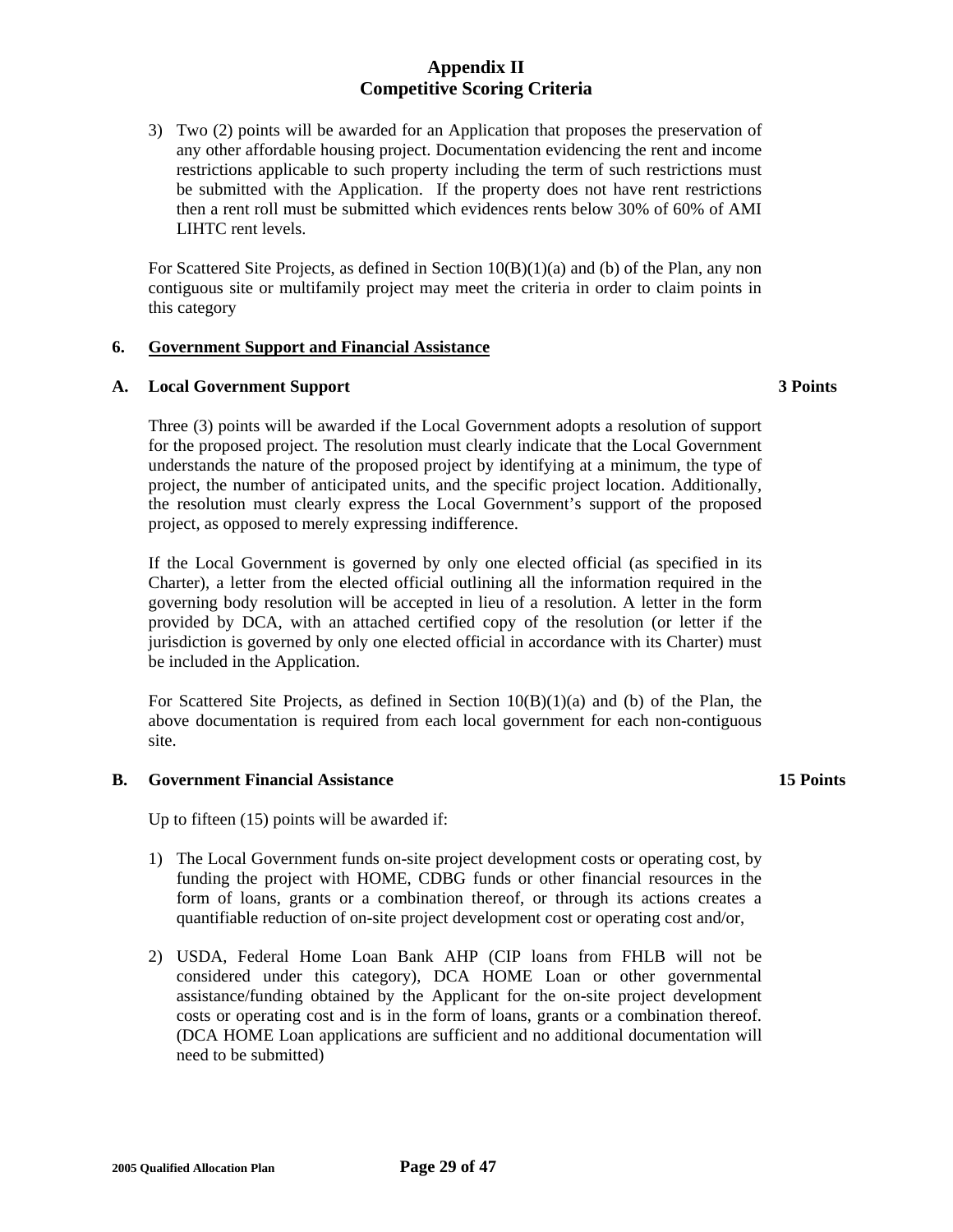- 3) Funding or assistance provided pursuant to 1 and 2 above must be binding and unconditional. Such resources must be utilized if the project is selected for funding by DCA.
- 4) Only permanent financing will be considered for points in this section.

 Examples of total project development cost funding and/or reductions include, but are not limited to, the following:

- Waiving water and sewer tap fees;
- Waiving building permit fees;
- Foregoing real property taxes during construction;
- Contributing land for project development;
- Providing below market rate permanent financing;

 Examples of total project operating cost funding and /or reductions include, but are not limited to, the following:

- Providing an abatement of real estate taxes;
- Providing other project operational cost subsidies, and/or making other financial Contributions.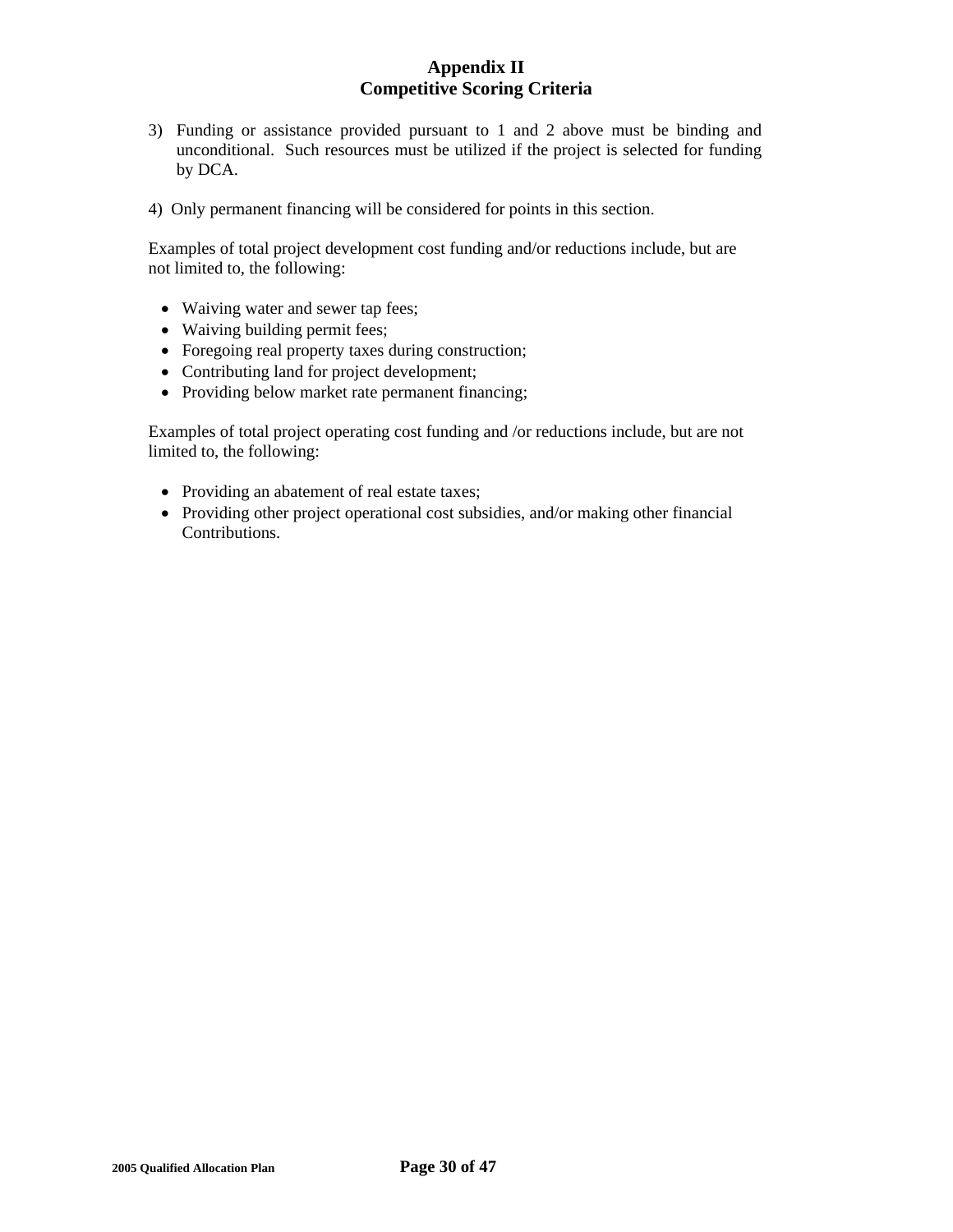Reductions in annual operating costs must occur in each of the first 10 years. Operating cost reductions for less than this 10-year period will not be eligible for points under this section.

For contributions from the jurisdiction and/or actions by the jurisdiction which create a quantifiable reduction of on-site project development cost or operating cost, documentation from the Local Government in which the project is located clearly showing the types, amounts, and terms and conditions of such contributions and/or quantifiable reductions must be included in the Application. For actions that create a quantifiable reduction, the documentation must include for each type of reduction, the basis and methodology for calculating the operating or development cost reduction. Costs associated with the waiver of zoning and/or building code requirements are ineligible for purposes of claiming points in this section.

A letter from the appropriate representative of the Local Government certifying the Local Government's contribution and/or actions that create a quantifiable reduction of on-site development cost or operating cost must also be included in the Application. Projectbased rental assistance does not qualify for points in this section.

In the case of USDA, FHLB-AHP, CDBG, HOME or other governmental assistance/ funding, a "Notification of Award" letter must be included in the Application if the funding has been awarded at the time of Application Submission. If the funding has not been awarded at the time of Application Submission, documentation (such as the USDA letter of recommendation) indicating that the project is under final consideration for such funding must be submitted with the Application. The Applicant must notify DCA as to whether the funding has been awarded on or before July 28, 2005. (Points will not be awarded unless the funding is actually awarded.)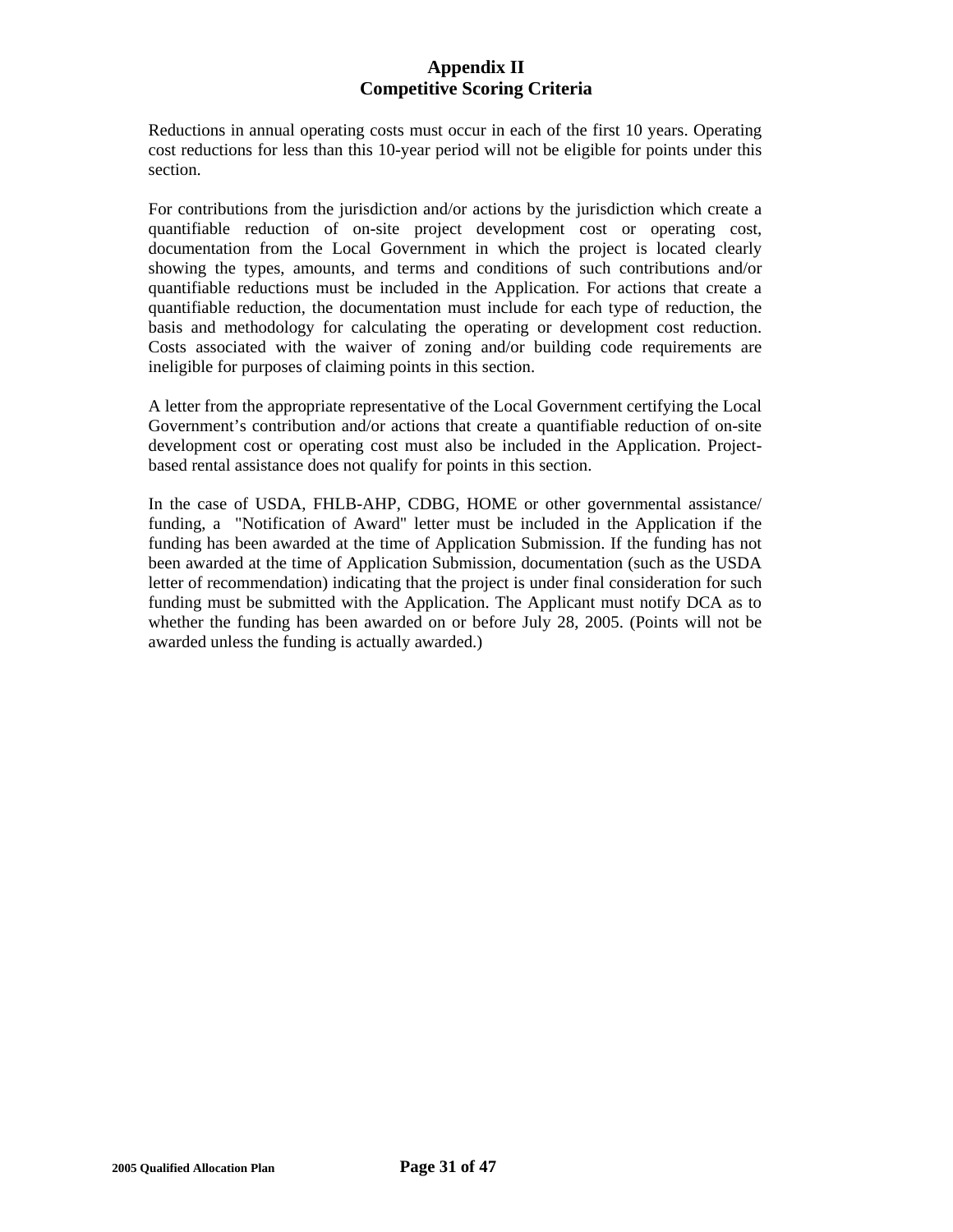If the funding is not awarded, the Applicant may secure alternate financing and revise and resubmit all applicable Application documents by August 15, 2005. The revised Application will be evaluated based on the revised documents, but the Application will not be eligible for points under this criterion and will not be eligible for additional points under any other criteria based on revisions to the original Application.

For assistance provided under HUD's  $221(d)(3)$  or  $(d)(4)$ , the Director of the Office of Multifamily Housing at the Department of Housing and Urban Development must provide documentation that reflects the basis and methodology for the annual amount of the operating cost reduction for a ten-year period or the development cost reduction.

Points under this scoring category will be calculated based on the percentage of funding of and/or reduction in the total project development costs and/or project operating cost subsidies, as follows:

- 3% but less than 6% of total project development cost and/or average annual operating cost reduction (five (5) points)
- Greater than or equal to 6% but less than 10% of total project development cost and/or average annual operating cost reduction (ten (10) points)
- 10% or more of total project development cost and/or average annual operation cost reduction (fifteen (15) points)

For Scattered Site Projects, as defined in Section  $10(B)(1)(a)$  and (b) of the Plan, the project must be considered as a whole.

## **C. CHDO Predevelopment Loans 2 points**

Applications presented by qualified CHDOs that have used the DCA CHDO Predevelopment Loan Program to develop their project will be awarded two (2) points.

For Scattered Site Projects, as defined in Section 10(B)(1)(a) and (b) of the Plan, any non contiguous site meeting the criteria may be considered for points in this category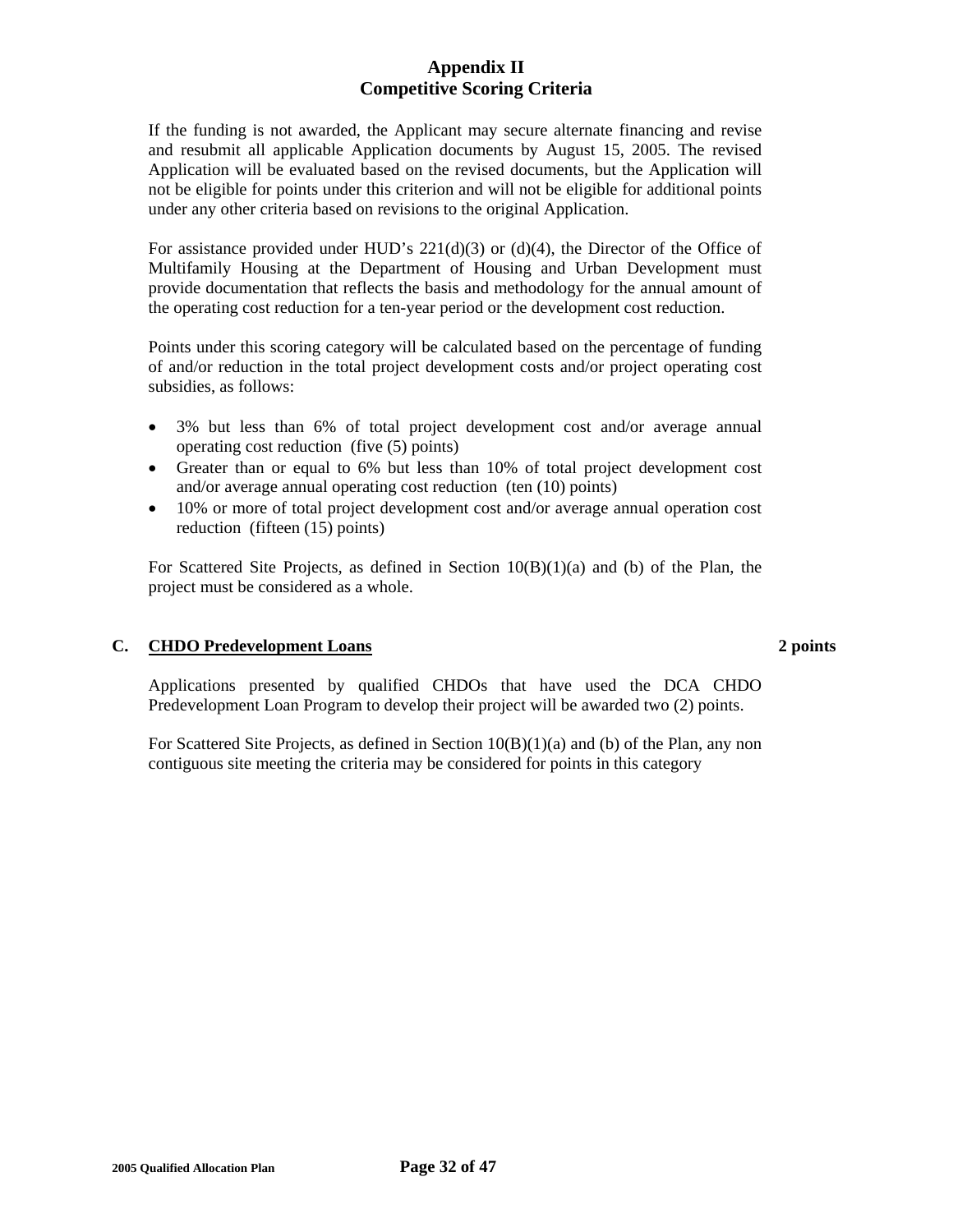## **7. Project Characteristics**

## A. Neighborhood Redevelopment **11 points 11 points**

This scoring category is available to all Applicants. For allocation of points, documentation including maps must be submitted to verify the directives and activities for each of the following categories. Points will be allocated for each of the following categories as set forth below. A maximum of eleven (11) points will be awarded. The DCA Neighborhood Redevelopment Form must be used to document these points.

For Scattered Site Projects, as defined in Section  $10(B)(1)(a)$  and (b) of the Plan, any noncontiguous site may be used to meet the criteria in any category in this section. In no case, may more than one site per category be used, nor can the maximum points per category be exceeded.

- (1) Three (3) points will be awarded if the proposed development site is located in a difficult to develop area or Qualified Census Tract.
- (2) Two (2) points will be awarded if the proposed development site is located in a federal or state enterprise community, an empowerment zone or Renewal Community.
- (3) One (1) point will be awarded for projects located within the city limits of a community designated as a Georgia Better Hometown or Georgia Mainstreet Community.
- (4) Three (3) points will be awarded if there is an adopted redevelopment plan/ Community Revitalization Plan formulated by the community based non-profit or the Local Government, that clearly targets the specific neighborhood in which the project is located. The Plan must include an assessment of the existing physical structures and infrastructure of the community, as well as a strategy to address the social service needs in the community. A municipal zoning or land use plan does not qualify as a community revitalization plan. (For the purposes of this category, in Rural Counties a neighborhood may be as large as one county.)

The Community Revitalization/Redevelopment Plan must include the following:

- a discussion of potential sources of funding for the plan;
- a clearly delineated target area that includes the proposed project site;
- detailed policy goals (one of which must be housing); and,
- implementation measures along with specific time frames for the achievement of such policies and housing activities

The Community plan Revitalization Plan must also have been adopted at least six months prior to the Application Submission and a copy must be included in the Application. The proposed development project must support at least one of the goals of the redevelopment or revitalization plan;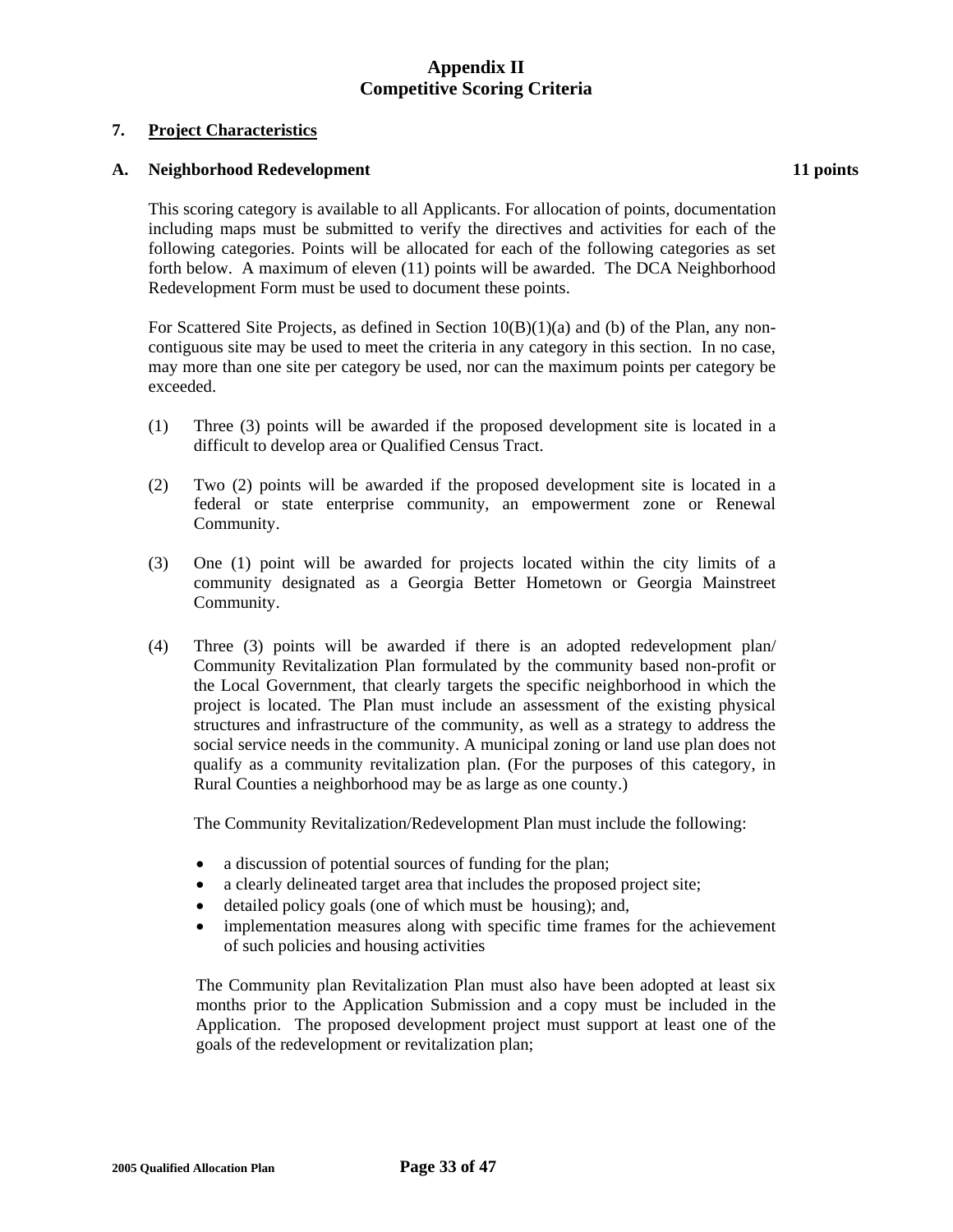(5) Two (2) points will be awarded if documentation is submitted that evidences a commitment by a government entity to provide off-site improvements totaling no less than \$150,000 for urban off site improvements, or \$50,000 for Rural off-site improvements that benefit the project. Such improvements must be completed by the projects placed in service date and must be located directly adjacent to the project site.

## **B. Energy Efficiency and Indoor Air Quality Requirements**

**10 points** 

All properties must meet Georgia Energy Codes as a minimum including the requirements for equipment sizing according to ACCA Manual J heat loss and gain and proper duct sealing measures, as required by energy code. Basic design, appliances and equipment must also meet the requirements of the DCA architectural standards as contained in the 2005 Application Manual. The final construction documents must clearly indicate all components of the insulation envelope and all materials and equipment that meet these requirements.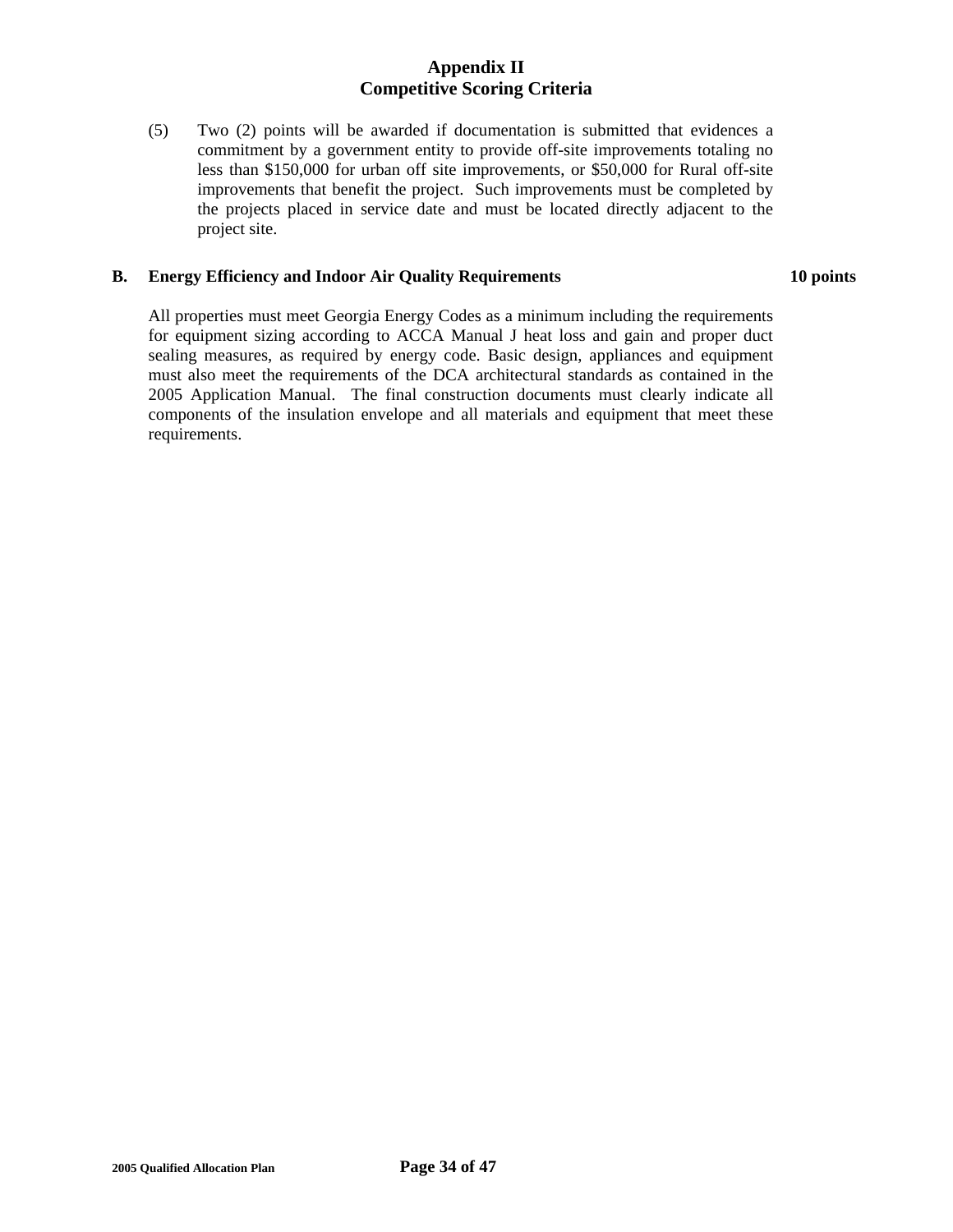Applicants must submit the Energy Certification Form detailing the optional energy components selected from the following for points under this category up to a maximum of (10) points:

• Completed construction meets EPA's Energy Star program and the certification documentation will be required to meet this point category. The certification must be submitted at either the LIHTC final certification or HOME Loan final construction draw, whichever comes first. (Failure to meet the certification could result in a point deduction in a subsequent application round, at DCA's sole and absolute discretion.)

## **(Ten (10) points)**

- The exterior envelope wall systems, including the rim (band) joist spaces, to be insulated with a spray applied insulation material such as cellulose or a foam product, (installed to manufacturers specifications to limit settling). R-value to meet Energy Codes. **(Two (2) points)**
- Attic insulation to R-38: (All attic spaces must be insulated in new construction and rehabilitation proposals.) (**Two (2) points)**
- ARI rated furnace (90% AFUE), or heat pump (HSPF 7.8 for both HP 2 ton and HP 1.5 ton units) **(Two (2) points)**
- ARI rated SEER 12 cooling equipment with sensible heat ratio less than 0.75.

**(Two (2) points)** 

- Locate HVAC ductwork in conditioned spaces. (A minimum of 90% of the ducts in each unit must be so located to qualify for these points.) **(Two (2) points)**
- The HVAC system to be designed to locate the fresh air intake before the return air infiltration. **(One (1) point)**
- When combustion equipment is utilized, that equipment will be isolated in a sealed combustion closet. Ventilation to that closet shall be from outside the building envelope. **(One (1) point)**
- The kitchen range hood ventilation to be ducted to the exterior and equipped with a damper. **(One (1) point) (One (1) point)**
- Ceiling Fans in living rooms, sunrooms and all bedrooms: (Kitchens and dining rooms not applicable.) **(One (1) point) (One (1) point)**

For Scattered Site Projects, as defined in Section 10B(1)(a) and (b) of the Plan, each site or non-contiguous parcel must meet the criteria as outlined on the Certification Form.

## **C. Project Design 20 points**

DCA encourages the construction of projects that reflect the character of the community in which they are located. The marketability of the property and appearance of the site are important components in the final product. Longevity and low maintenance are to be considered in the design of the property. The allocation of these points will be at the discretion of DCA and the interpretation of the appropriateness of the proposed features and materials by DCA will be final. These points are intended to encourage the integration of new construction/rehabilitation into the existing community, and to promote sustainable design and the protection of resources. Points will be awarded as set forth in the categories below. A maximum of twenty (20) points will be awarded.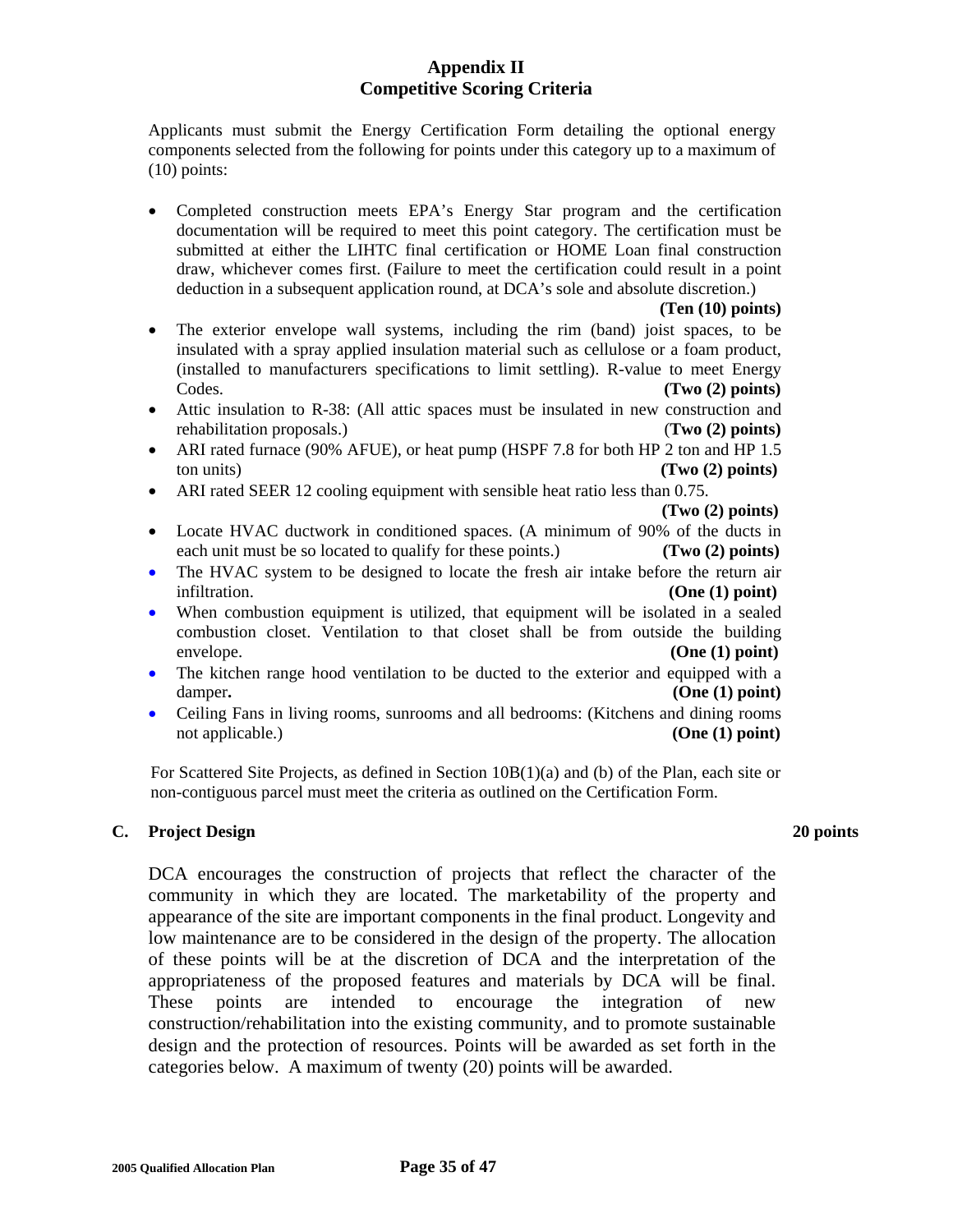## **Exterior Material and Architectural Features**

## *1. Exterior Wall Finishes*

Select and certify on the Project Design Certification Form one category from this list for a maximum of four (4) points:

- Exterior wall faces must have an excess of 40% brick or stone, on each of the total wall surfaces. This is applicable to all sides of the buildings including the front wall face, each side's wall face and the rear wall face of the buildings. On all exterior walls the brick/stone must extend to all areas of grass, landscaping and other areas of soil or mulch. **(Four (4) points)**
- The rehabilitation of buildings that are eligible for historic credits, and elect to maintain and/or recreate the existing exterior finish surfaces on all wall faces including the front wall face, rear wall face and both side wall faces: (Note: The use of vinyl siding is not eligible for these points) **(Four (4) points)**
- The rehabilitation of buildings that do not have existing brick or stone in excess of 40% (and are not eligible for historic credits), but that elect to replace and upgrade the existing exterior finish surfaces on all wall faces including the front wall face, rear wall face and both side wall faces (Note: The use of vinyl siding is not eligible for these points). **(Four (4) points)**

## *2. Attractive Features*

Construction must exhibit attractive features that must be included on all sides and rear of all buildings. Select features on the Project Design Certification form from the following list to a maximum of four (4) points):

- The recreation of existing or previous historic, or other types of decorative elements on all sides of existing buildings. **(Two (2) Points)**
- The addition of new shutters and decorative ventilation elements for both new and existing construction. **(Two (2) Points)**
- The addition of new or the recreation of existing, covered entries to all buildings and units for both new and existing construction. **(Two (2) Points)**
- The re-creation of existing, or addition of new attractive roof profiles from all building views to include cupolas and other roof decoration or historic features to both new and existing construction. **(Two (2) points)**
- The addition of new, or recreation of existing attractive stair and railing elements at stairs and porches/patios for both existing and new construction. **(Two (2) points)**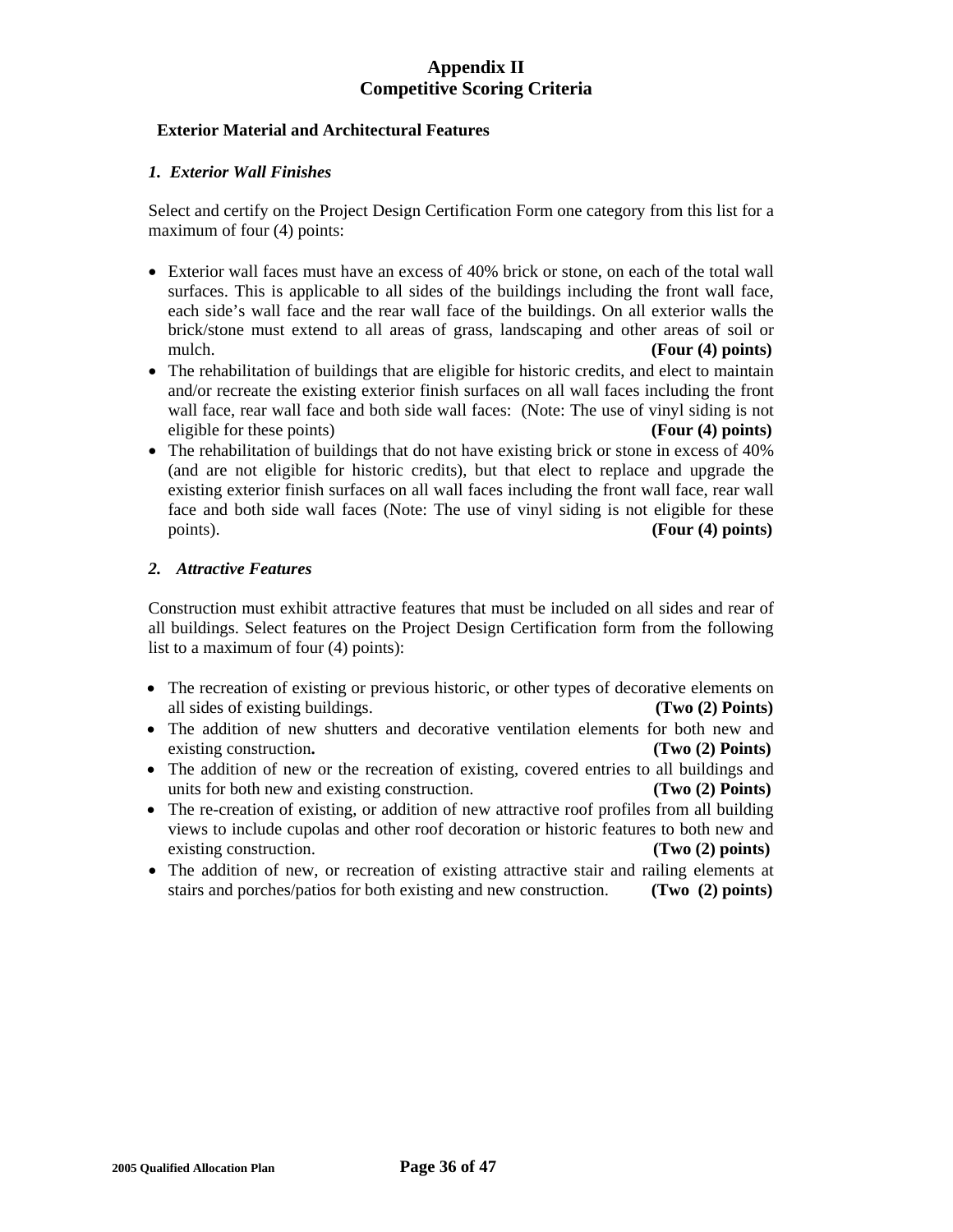## *3. Major Building Component Materials and Upgrades*

For all construction types major building component materials may be upgraded from the minimums as delineated in the Application Manual. Select and certify features on the Project Design Certification Form from the following list to a maximum of four (4) points:

- Cementitious siding, hard stucco and/or wood siding in place of vinyl siding (The upgrade of vinyl siding is not eligible for these points.). DCA may approve, at applicant request, other materials with proven longevity for points in this category. **(Two (2) points)**
- Upgraded roofing shingles, or roofing materials. See architectural guide for basic requirements. **(Two (2) points)**
- Upgraded windows and French doors (No sliding glass doors) (Glazing to have a Solar Heat Gain Co-efficient of <0.40 and a U-Value <0.40) **(Two (2) points)**
- Stairs and railings of durable non-combustible materials. (Wood does not qualify unless building is eligible for historic credits and the work scope includes recreation of all existing components in this category) **(One (1) point)**
- Upgraded interior doors with lever hardware (Doors must have paneled facing with superior core construction) **(Two (2) points) (Two (2) points**)
- Upgraded interior cabinetry. (All wood construction. Exterior finishes may be wood or plastic laminate) **(One (1) point)**
- Upgraded flooring materials, both carpet and other resilient flooring materials. (**All** flooring materials must be upgraded to qualify. The installation or restoration of wood flooring with a high impact sealed finish would qualify. **(One (1) point)**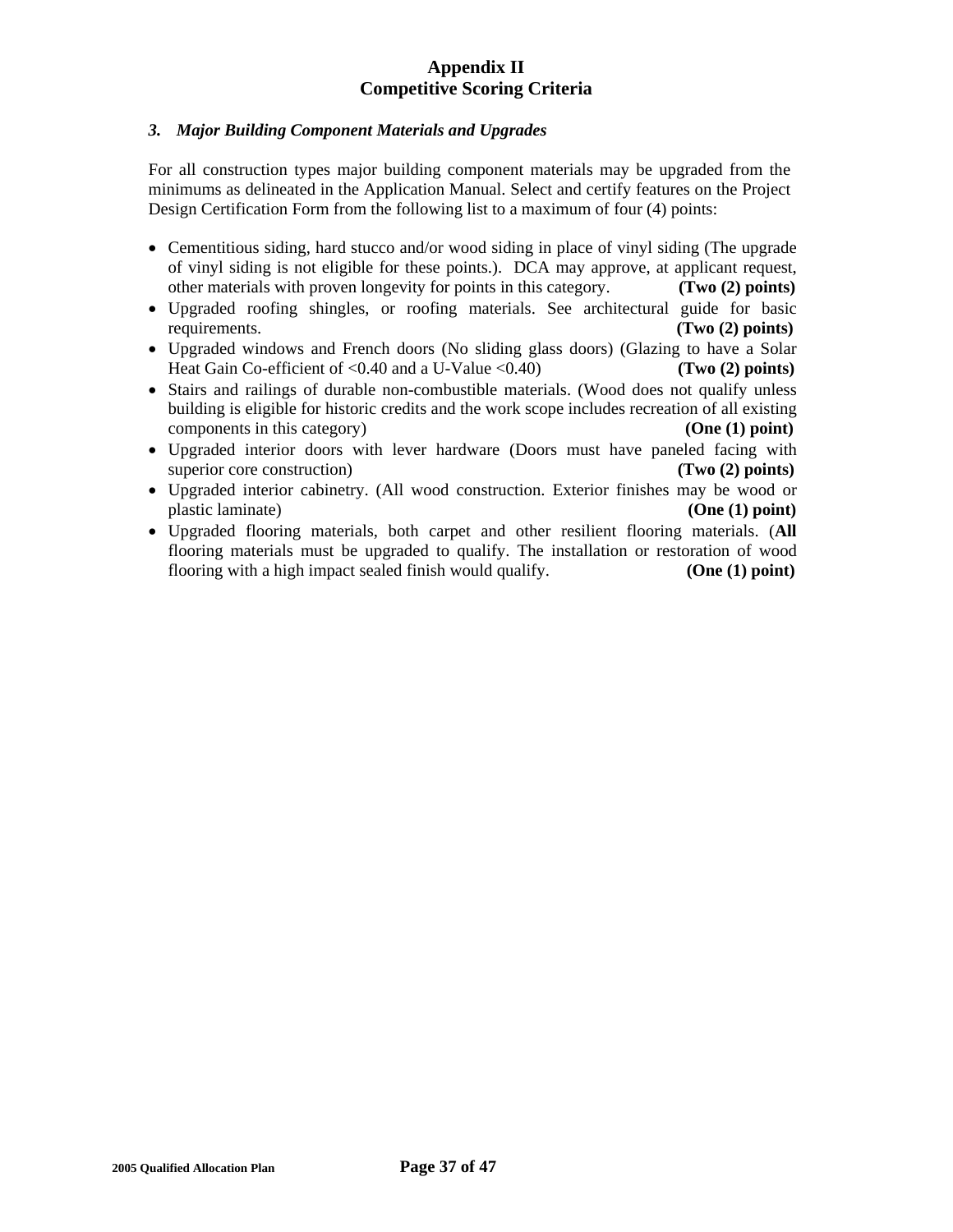## *4. Landscaping and Site Design Features*

**(**Select and certify on the Project Design Certification Form landscaping and site design features from the following list to a maximum of eight (8) points:

• Front entry to be delineated with an attractive, permanent, illuminated entry sign:

**(Two (2) points)**

- Upgraded landscaping to include such elements as landscaping berms and seasonal plantings at the entry and areas of community use: **(Two (2) points)**
- Freestanding shelters (not included in the amenities point scoring), such as mail pickup areas and transportation stops: **(Two (2) points)**
- Providing additional larger trees, benches (not included in amenities scoring) and other shade plantings at areas of community and recreational use: **(Two (2) points)**
- Identify areas for low water landscaping. These areas must exhibit the types of vegetation that can be identified as suitable for "xeriscaping", or native plantings to encourage water conservation but still provide attractive landscaping: **(Two (2) points)**
- Preservation of existing trees and vegetation, and integration of these areas within the new landscaping layout. This must include existing major trees and areas of vegetation within the body of the property as well as that existing at the edges of the property to qualify for these points; **OR**
- Where there are no existing trees or vegetation on the property that can be preserved, there must be substantial replanting of trees and integrated vegetation. The trees must be a minimum of five-inch (5") diameter and at a ratio of one tree for every eight units. For properties where the density is greater than 20 units per acre, a ratio of one tree for every 16 units will be acceptable. The trees must be integrated with other areas of planting throughout the property. **(Two (2) points**)

 For Scattered Site Projects, as defined in Section 10B(1) (a) and (b), Applicants shall calculate the project design total score for each non-contiguous parcel and submit the Project Design Certification Form for each project or parcel. The Applicant shall add the total points obtained for each non-contiguous parcel and divide by the number of non-contiguous parcels to arrive at the total points to be claimed for this category (no rounding up, only whole numbers may be claimed as points).

## **D.** Accessibility 6 points **6 points**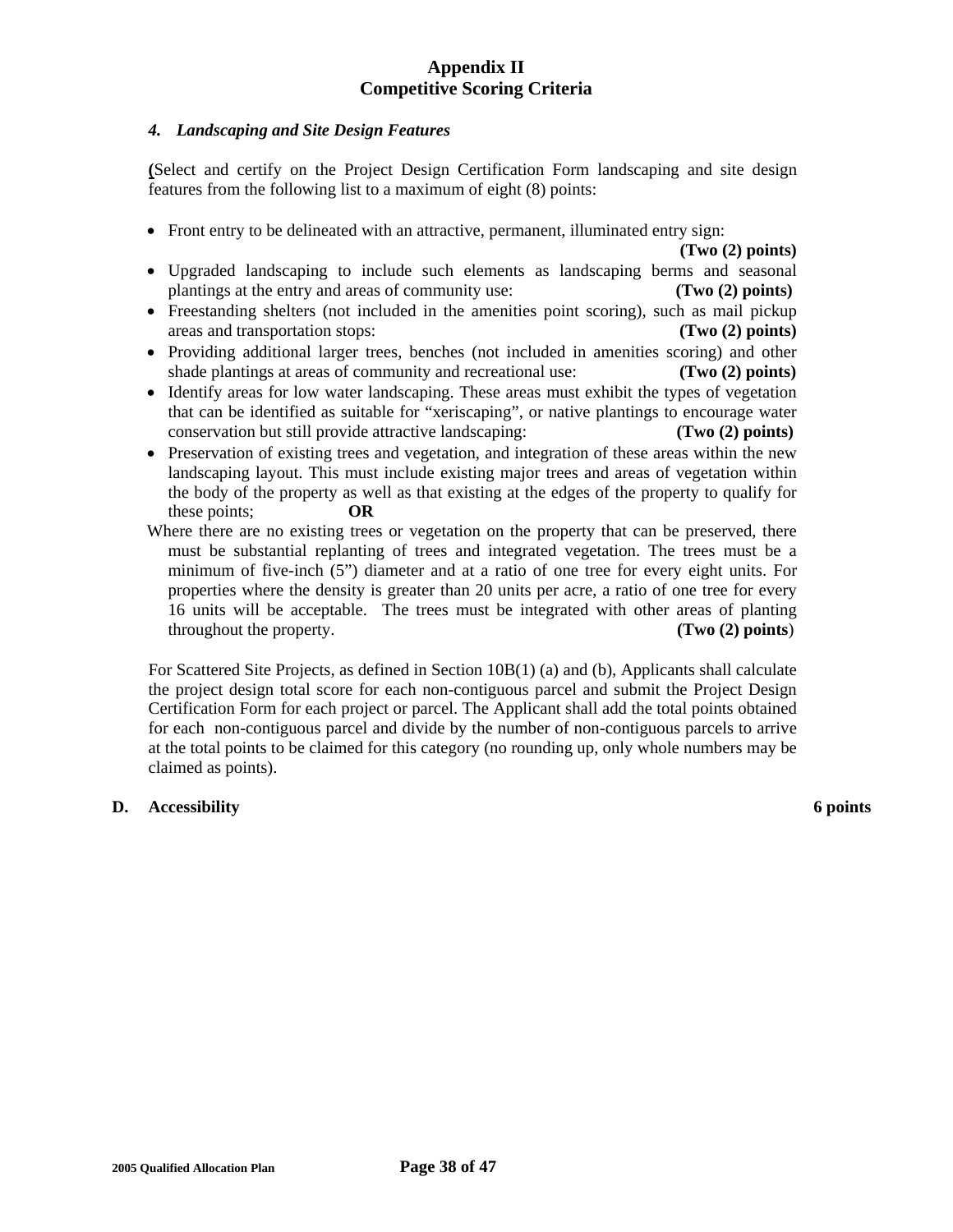Points will be awarded for optional Accessibility components selected form the list below and as certified on the Accessibility Certification Form to a maximum of six (6) points:

- In addition to the 5% of units required to be equipped for the mobility disabled, the applicant agrees that an additional 2% of the units (with a minimum of one) will be equipped for the mobility disabled. Each of these additional units must include the installation of a roll in shower; **(Two (2) points)**
- All units designated and equipped as units for the disabled are equipped with front loading washers and dryers at no expense to the tenant: **(Two (2) points)**
- The maximum length of travel from each first floor unit in every building to the closest parking space designated as a "Handicapped" space, does not exceed 200 feet:

### **(One (1) point)**

• All multifamily units on all floors incorporate the following visitability modifications for the mobility disabled: All interior passageways shall be a minimum of 36" wide; all bathroom and interior doorways shall be a minimum 32" clear opening and each unit shall provide at least one accessible means of egress/ingress with a no-step entry.

### **(One (1) point)**

• All single family units shall incorporate a no-step entry with a 36" wide entry door; interior passageways shall be a minimum of 36" wide; interior doors shall be a minimum of 32" clear opening; and an accessible bedroom and bathroom shall be located on the main level.

## **(One (1) point)**

• Applicant agrees that prior to the commencement of construction, the final plans and specifications will be reviewed by a third-party professional accessibility consultant to determine that the all federal, state and DCA accessibility guidelines are accurately incorporated into the Project design. A copy of the (per DCA requirements) report will be provided to DCA and to the Project Architect. **(Four (4) points)**

Applicants must submit the Accessibility Certification Form that certifies that the above criteria and the accessibility standards detailed in the Application Manual will be met.

For Scattered Site Projects, as defined in Section 10B(1) (a) and (b), Applicants shall calculate the project design total score for each parcel and submit the Accessibility Certification Form for each parcel. The Applicant shall add the total points obtained for each non-contiguous parcel and divide by the number of non-contiguous parcels to arrive at the total points to be claimed for this category (no rounding up, only whole numbers may be claimed as points).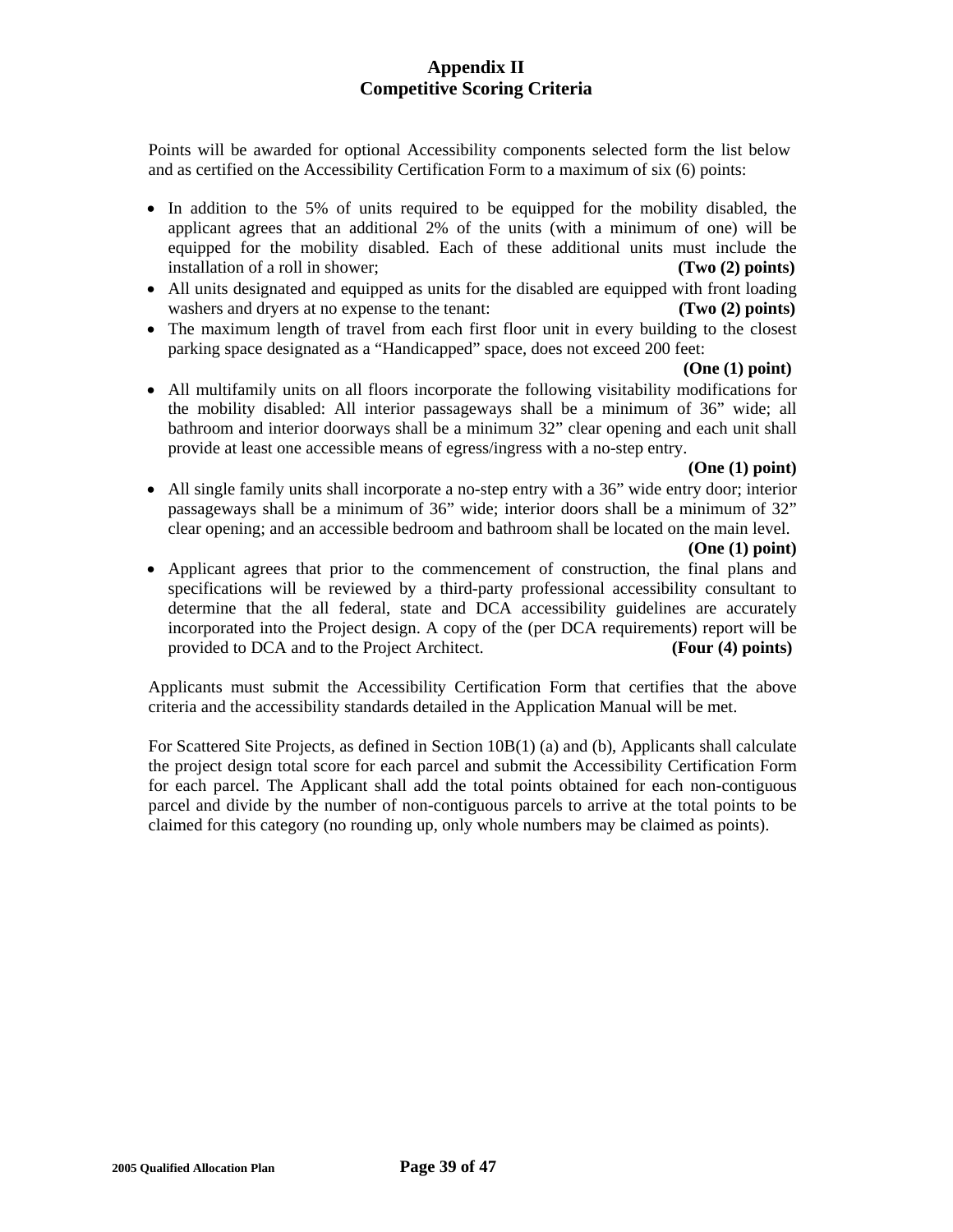## **E.** Ownership Makeup 2 **points** 2 **points**

 Ownership entities comprised of 100% nonprofit organizations will receive two (2) points. Only one (1) points will be awarded if a for-profit entity partners with a nonprofit that is applying (and eligible) under the Plan's Credits nonprofit set-aside or the HOME CHDO Loan Program set-aside.

### **8. Readiness to Proceed 4 points**

To obtain these points the Applicant must apply for all land disturbance and building permits as required by the Local Government. To qualify for the points the Applicant must supply:

- The original building permit obtained, dated appropriately to allow construction to commence within a time frame that allows for completion in accordance with DCA requirements; or,
- An original letter from the Local Government indicating that all documentation has been received and all fees have been paid to allow construction to commence as indicated on the permits. The letter must also reference the project name, address and number of units and include a copy of the building permit.

For Scattered Site Projects, as defined in Section 10(B)(1)(a) and (b), the above documentation must be submitted for the project as a whole.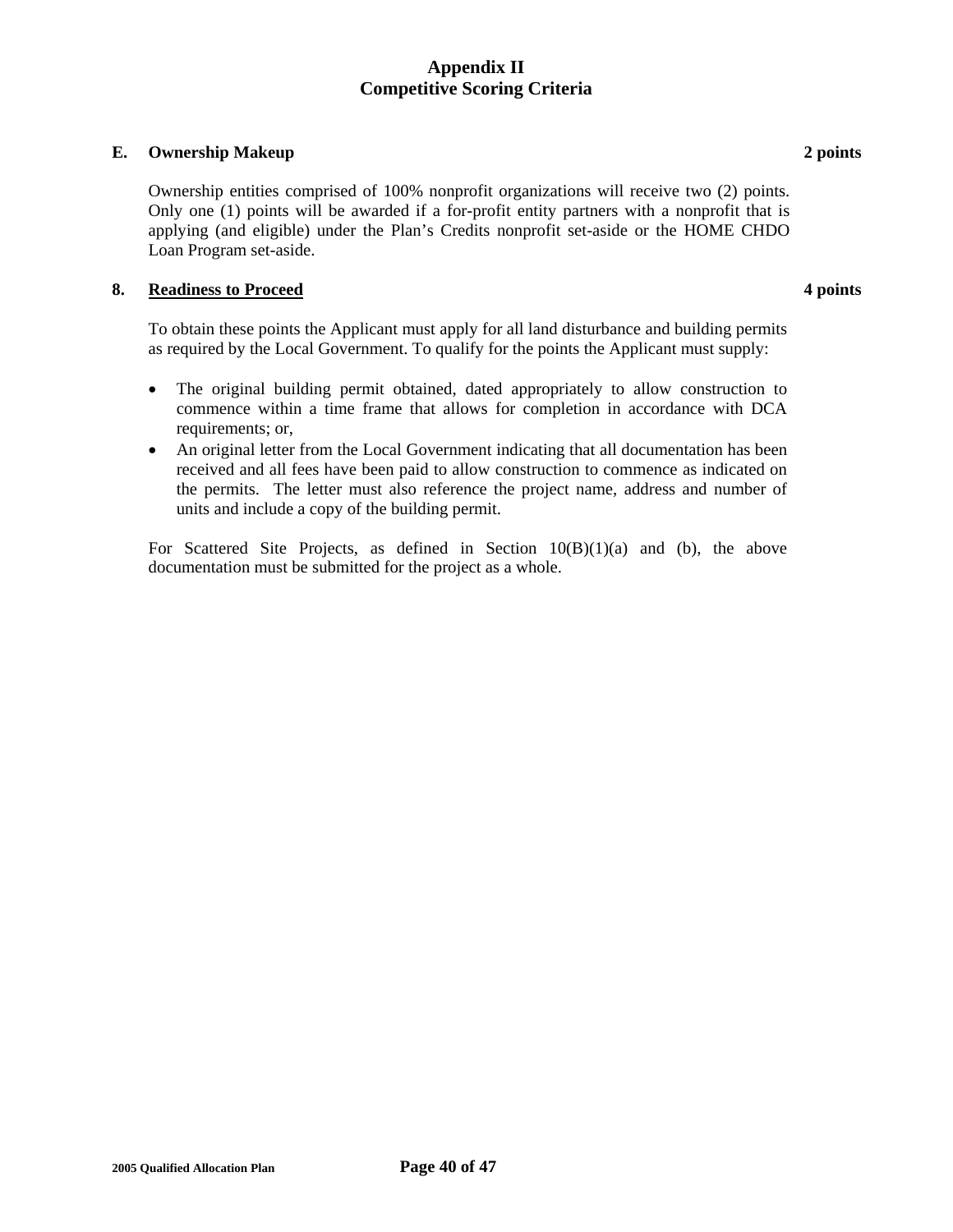### **9. Compliance History Status 10 points**

## **A. General - Owner, Developer and Manager (Project Participant) Compliance History**

This section is designed to consider the prior positive and negative compliance history of the General Partner, Developer and Manager of a proposed project. A. Factors Considered

The following factors will be used in awarding these points:

- The categories of General Partner, Developer and Manager will each receive a Compliance History Score in their respective categories. Then the scores in each category (General Partner, Developer and Manager) will be averaged as set forth in Paragraph E  $\&$ F of this section, to reach the final Compliance History score.
- If a General Partner, Developer or Manager has Georgia compliance history, only that history will be considered in the appropriate category except as set forth in this paragraph.
- If a General Partner, Developer and/or Manager has no Georgia compliance history but has compliance history in the following five contiguous states: Florida, Alabama, North Carolina, South Carolina and Tennessee, then the history from these five states will be considered in the appropriate category except as set forth in this paragraph.
- If the General Partner, Developer and Management Company have no previous Georgia History or history in the 5 contiguous states, they will receive a positive compliance neutral score (0) in this section. If one but not all of these entities have some positive compliance history, the score will be averaged as more fully in Paragraph E  $&$  F of this Section
- One Point will be deducted from the proposed Project's Final Compliance Score for each project that has one ore more of the following non compliance issues: Recapture of Federal Credits, Foreclosure of a HOME loan, or project bankruptcy, regardless of where that project was located.
- Only projects that have received funding from HOME, State Housing Trust Fund, the FDIC/AHDP, or federal Tax credits are used to calculate the score in this section. Only these projects should be listed on the Compliance History Summary form.

### **B. Maximum Deductions and Points**

An Application can receive a maximum of 10 points for positive previous compliance history. An Application can receive a maximum deduction of 20 points for previous negative compliance history

## **C. Syndicator History**

The Syndicator's Compliance history is not scored as part of the competitive process. However, Syndicators are scored subsequent to project award. DCA must approve or disapprove the participation of a Syndicator in a DCA funded project. The Approval or Disapproval of a Syndicator will be based in part on their Compliance History Score, portfolio performance, including but not limited to bankruptcies and foreclosures. Syndicators scoring –20 or less will not be eligible to participate in projects funded from Credits awarded under the Plan. If a proposed syndicator is deemed ineligible to participate, the Applicant must select another syndicator.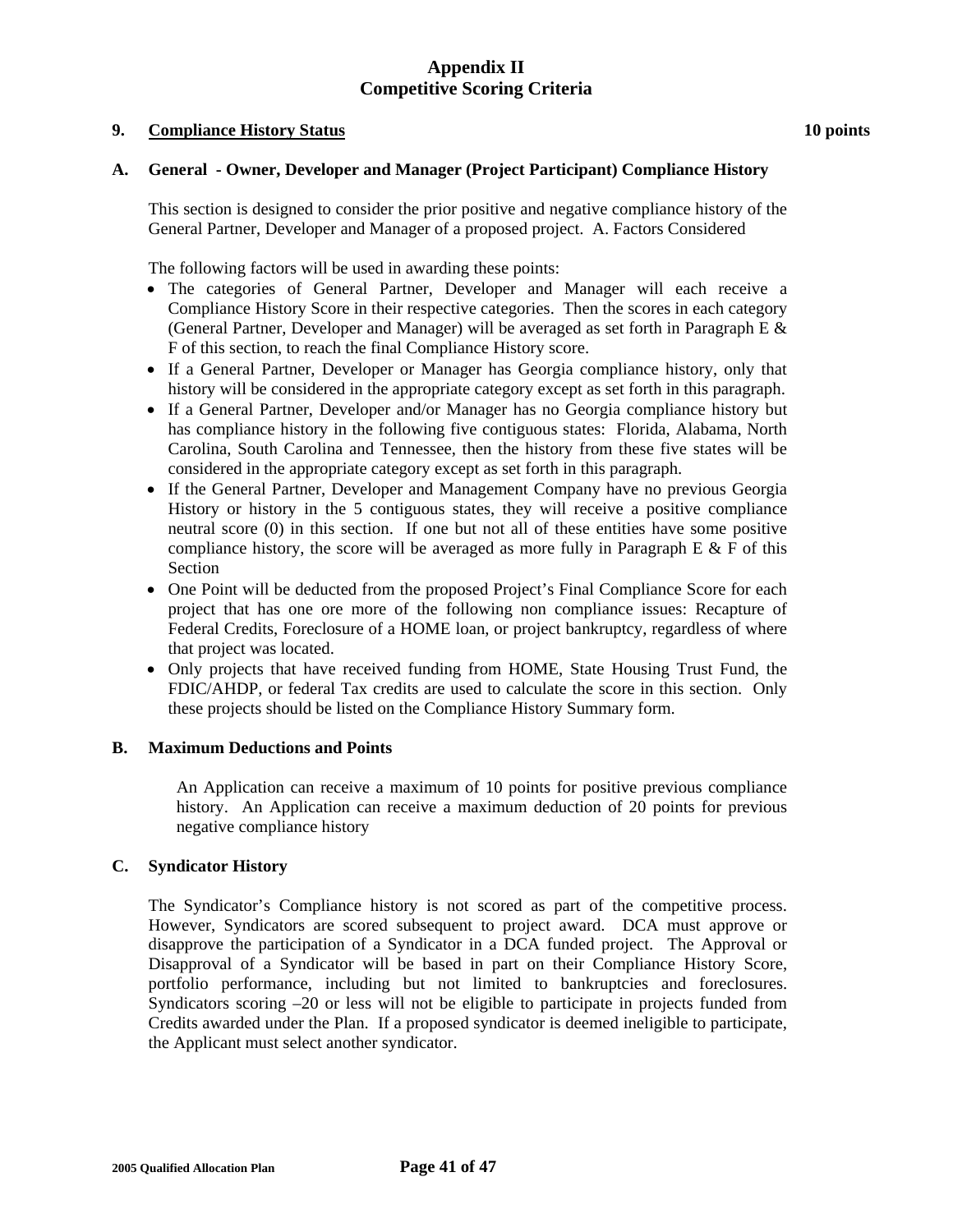Applicants which are selected for an award must notify DCA of the proposed syndicator and submit required compliance documentation regarding the syndicator experience at the earliest possible time, but no later than 75 days from the issuance of carryover allocation. DCA strongly recommends submitting the syndicator information as early as possible to avoid potential problems that may arise if the syndicator is deemed ineligible. DCA will score the syndicators and will notify both the syndicators and the Applicants of the results.

(Note that syndicators will be required to submit a complete and accurate compliance history summary along with all required property audit documentation. Incomplete and inaccurate experience summaries and experience summaries without the required documentation will result in the syndicator being deemed ineligible to participate in the 2005 competitive round. Syndicators will not be required to submit self-scoring worksheets).

## **D. Required Documentation**

## **(This Documentation must be submitted even if you are not claiming positive Compliance History points)**

- Five fully executed DCA Uniform Release Forms (included in the Manual) must be submitted.
- Completed Compliance Questionnaire for each General Partner, Developer and Manager.

(This Documentation must be submitted if you are claiming positive Compliance History Points)

- Each General Partner and Developer must include a compliance history summary sheet for both the entity, as well as the Principals of that entity. The scores for the entity and principals will be averaged as more fully set forth below.
- Each Management Company must submit a compliance history summary sheet for the management entity itself.
- Applications seeking these points must include all projects in which they own an interest or have participated in the development or management in the State of Georgia and/or the five contiguous states.

Note: Internal Revenue Service Form 8821 may be requested by DCA for any Project Participant listed on the Experience Summary at anytime during DCA's review of a Project Participant's compliance history.

## **E. Compliance History Scoring Process Overview**

 A numerical value will be applied for each instance of noncompliance (see table I). The total number of units audited (not the total number of units at property) for each Project Participant designated in the Application will be divided by the total of the numerical values to determine a Participant Compliance Factor (see table II).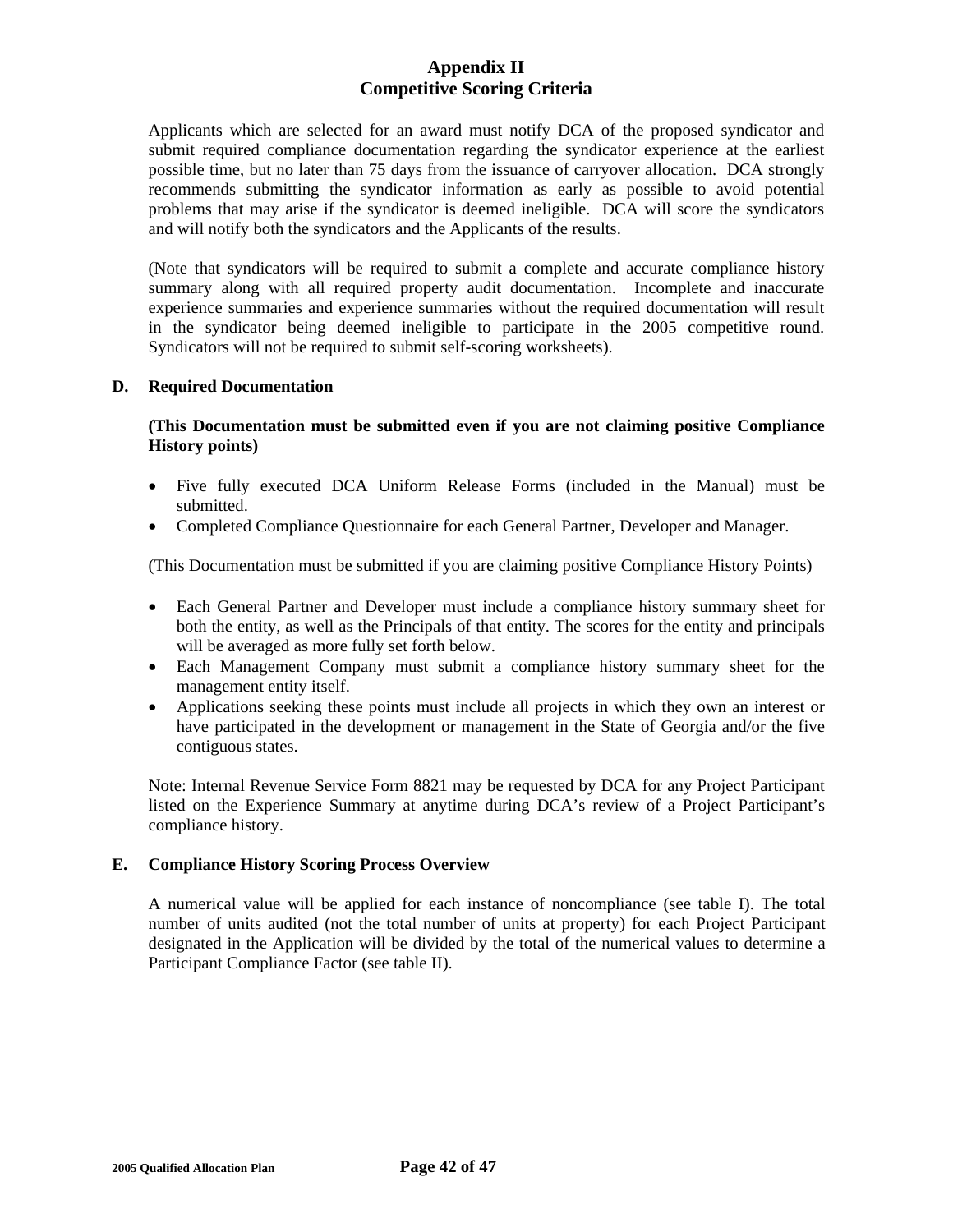Project Participants with no experience/audits within the three-year period will receive a neutral score of zero (0). The Overall Compliance Factor will be the combined Compliance Factors of the basic categories of Participants (excluding the syndicator). An Applicant's preliminary compliance score can then be determined from the Compliance Scoring Table included in this Section (see table III).

To score individual participants, multiply the individual Participant Compliance Factor by three (3) and refer to the Compliance Scoring Table. Note that a syndicator's compliance score will not affect the proposed project compliance score, but to be eligible to participate, the syndicator must score –20 or higher.

## **F. Examples of Major and Minor Instance of Noncompliance**

 The following examples are intended to provide general guidance to determine whether a particular instance of noncompliance will be treated by DCA as major or minor for scoring purposes. This list of examples does not include every possible category of noncompliance and is not intended to be all-inclusive. DCA will make the final determination on a case-by-case basis. Based on this general guidance, Applicants must use their own judgment for self-scoring purposes.

- 1. *Major Noncompliance*
	- Numerous or repetitive rent charged to tenants that exceeds the applicable property rent limits.
	- Failure to follow the Next Available Unit Rule
	- Failure to follow the Vacant Unit Rule
	- Numerous or repetitive instances of administrative noncompliance (failing to execute the policies and procedures stated in DCA Program Manuals, Land Use Restrictive Covenants, Land Use Restrictive Agreements, Loan documents and federal rules and regulations)
	- Submission of False Documents
	- Failure to adjust rents of Over Income HOME tenants
	- Bankruptcy filed by a Project Participant;
	- Removal of a Project Participant of a project for Cause
	- Transfer of property which was troubled or non compliance or was determined to be troubled or non compliant within 3 years of transfer
	- Recapture of federal credits
	- Failure to maintain property standards of property
	- Failure to cure non compliance with reasonable time frame
	- Non-cured items of non-compliance for which an IRS Form 8823 has been issued
	- Foreclosure of a HOME loan
	- Debarred by HUD

## **Major instances of non-compliance prior to the issuance of IRS form 8609 may also result in DCA at its sole discretion, not issuing the 8609**.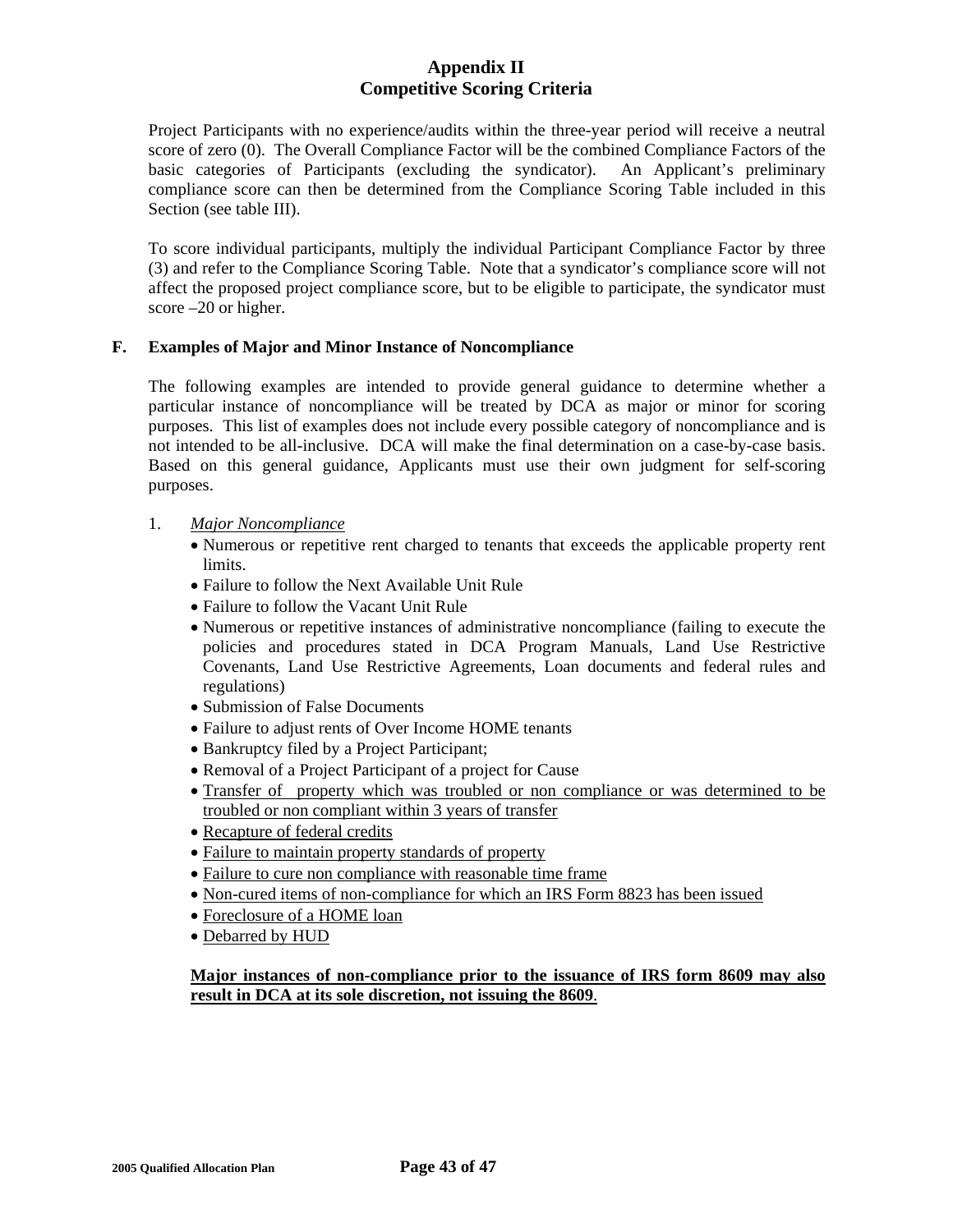# 2. *Minor Noncompliance*

- Isolated instances of administrative noncompliance (failing to execute the policies and procedures stated in DCA Program Manuals, Land Use Restrictive Covenants, Land Use Restrictive Agreements, Loan documents, and federal rules and regulations)
- Less critical or isolated instances of health and safety violations (loose handrails, inoperable stove burner, minor leaks)

# Table I

# **NONCOMPLIANCE CATEGORIES NUMERICAL VALUES**

|                                                                                                                        | Per Unit                                                                                                | <b>Minor Noncompliance</b><br>Project-Wide       | Per Unit                                            | <b>Major Noncompliance</b><br>Project-Wide          |
|------------------------------------------------------------------------------------------------------------------------|---------------------------------------------------------------------------------------------------------|--------------------------------------------------|-----------------------------------------------------|-----------------------------------------------------|
| Isolated instances of noncompliance<br>resolved during the DCA assigned<br>cure period                                 | $\theta$                                                                                                | $\overline{0}$                                   | $\overline{2}$                                      | 3                                                   |
| Other instances of noncompliance<br>resolved after the DCA assigned cure<br>period                                     | 3                                                                                                       | $\overline{4}$                                   | 5                                                   | 6                                                   |
| Incurable instances of noncompliance<br>- measures taken to prevent further<br>instances of noncompliance              | $\mathbf{1}$                                                                                            | $\overline{2}$                                   | 5                                                   | 6                                                   |
| Curable instances of noncompliance<br>left uncured                                                                     | 6                                                                                                       | 10                                               |                                                     | Applicable participant<br>Ineligible to participate |
| Incurable instances of noncompliance<br>- no measures taken to prevent further<br>instances of noncompliance           | 6                                                                                                       | 10                                               | Applicable participant<br>Ineligible to participate |                                                     |
| Default of a HOME Loan                                                                                                 | Dependent upon circumstances. Will be determined<br>at determined at DCA's sole and absolute discretion |                                                  |                                                     |                                                     |
| Submission of fraudulent information<br>or equivalent acts                                                             | Applicable participant Ineligible to participate                                                        |                                                  |                                                     |                                                     |
| Debarred from participation in similar<br>programs in any of the contiguous<br>States at the Application deadline date | Applicable participant Ineligible to participate                                                        |                                                  |                                                     |                                                     |
| Debarred from participation in similar<br>programs by any<br>Federal agency at the Application<br>deadline date        |                                                                                                         | Applicable participant Ineligible to participate |                                                     |                                                     |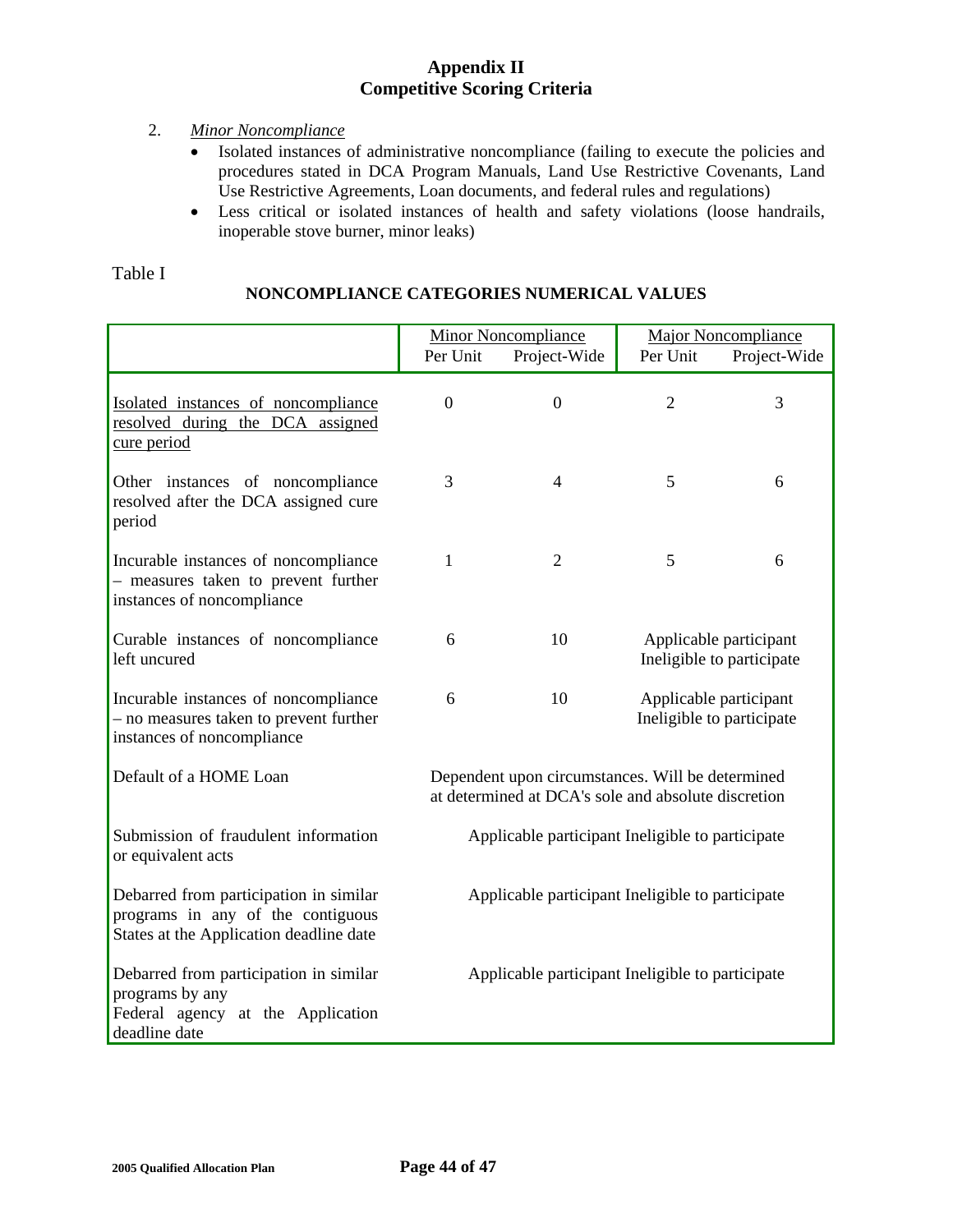| Assumes all three Participants have been audited within the three-year period | Example 1:                                                    |                                                     |                                                 |
|-------------------------------------------------------------------------------|---------------------------------------------------------------|-----------------------------------------------------|-------------------------------------------------|
| <b>Project Participants</b>                                                   | Number of Units<br>Audited Within $\div$<br>Three-Year Period | Participant<br>Compliance<br><b>Numerical Value</b> | Participant<br>Compliance<br>$\equiv$<br>Factor |
| Developer                                                                     | 330                                                           | 5                                                   | 66.0                                            |
| Owner/ General Partner (see note 1)                                           | 45                                                            | $\Omega$                                            | 100.0                                           |
| Management Company (see note 1)                                               | 120                                                           |                                                     | 100.0                                           |
| <b>Overall Compliance Factor</b>                                              |                                                               |                                                     | 266                                             |
| <b>Preliminary Compliance Score From Compliance Scoring Table</b>             |                                                               |                                                     | 7                                               |

| <b>Table II</b>                               |
|-----------------------------------------------|
| <b>EXAMPLES OF COMPLIANCE SCORING PROCESS</b> |

| <b>Example 2:</b><br>Assumes two of the three Participants have been audited within the three-year period, and that Co-<br>Developers are participating. |                                                               |                                                                 |                                     |  |  |
|----------------------------------------------------------------------------------------------------------------------------------------------------------|---------------------------------------------------------------|-----------------------------------------------------------------|-------------------------------------|--|--|
| Participants                                                                                                                                             | Number of Units<br>Audited Within $\div$<br>Three-Year Period | Participant<br>Compliance<br>$\equiv$<br><b>Numerical Value</b> | Participant<br>Compliance<br>Factor |  |  |
| $Co-Developer \# 1$<br>$Co-Developer \# 2$                                                                                                               | 330<br>45                                                     | 5<br>0                                                          | 66.0<br>100.0                       |  |  |
| Co-Developers' Average<br>Compliance Factor (see note 3)                                                                                                 |                                                               |                                                                 | 83                                  |  |  |
| Owner/General Partner (see note 2)                                                                                                                       | $\Omega$                                                      | 0                                                               | 65                                  |  |  |
| <b>Management Company</b>                                                                                                                                | 120                                                           |                                                                 | 100.0                               |  |  |
| <b>Overall Compliance Factor</b>                                                                                                                         |                                                               |                                                                 | 248                                 |  |  |
| 5<br>Preliminary Compliance Score From Compliance Scoring Table                                                                                          |                                                               |                                                                 |                                     |  |  |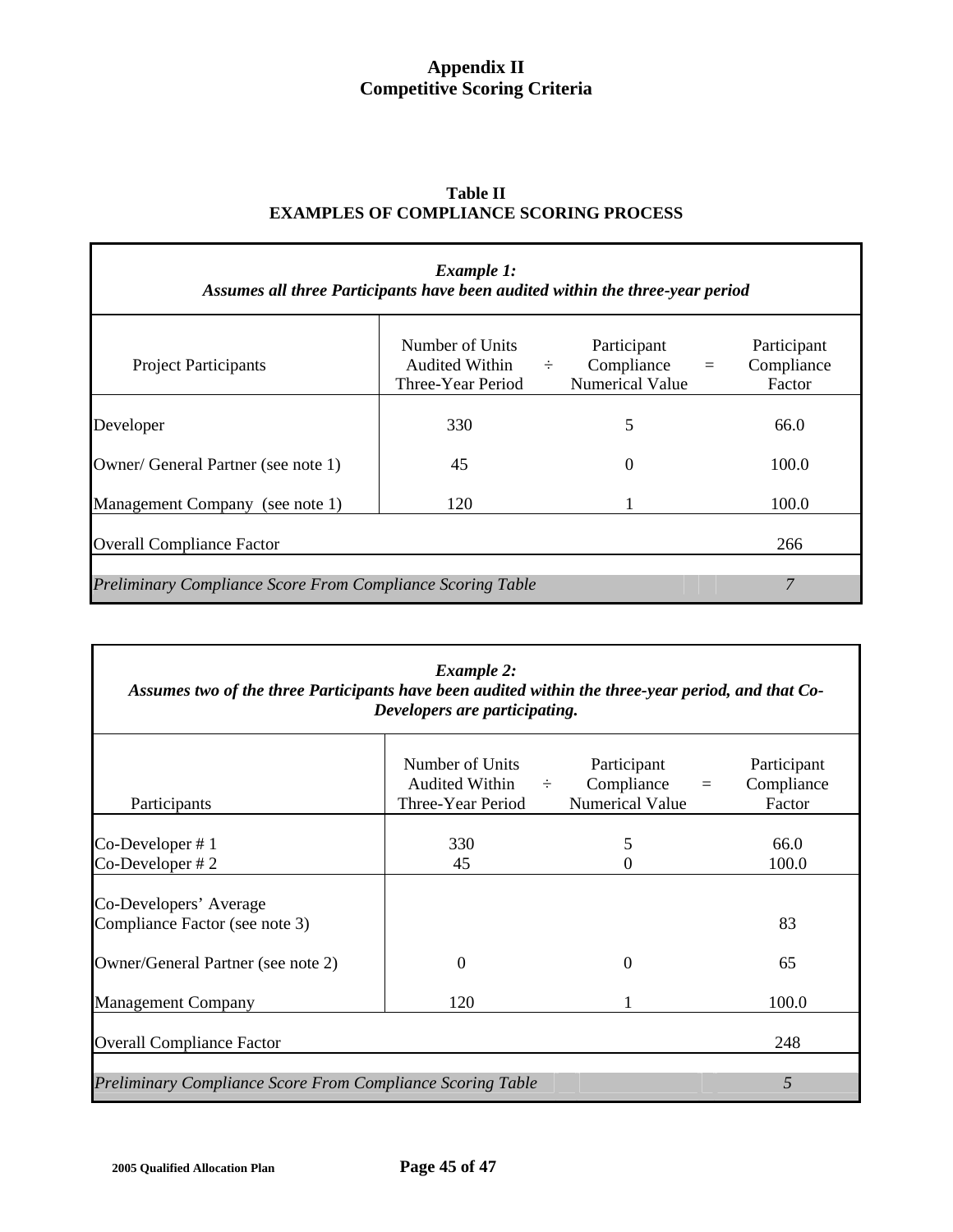| <b>Example 3:</b>                                                                                      |                                                               |                                                                    |                                     |  |  |  |
|--------------------------------------------------------------------------------------------------------|---------------------------------------------------------------|--------------------------------------------------------------------|-------------------------------------|--|--|--|
| Involves an Inexperienced Participant with an Experienced Consultant.                                  |                                                               |                                                                    |                                     |  |  |  |
| Participants                                                                                           | Number of Units<br><b>Audited Within</b><br>Three-Year Period | Participant<br>Compliance<br>$\div$<br>$\equiv$<br>Numerical Value | Participant<br>Compliance<br>Factor |  |  |  |
| <b>Inexperienced Developer</b><br><b>Experienced Developer Consultant</b>                              | $\overline{0}$<br>45                                          | $\theta$<br>$\theta$                                               | 65.0<br>100.0                       |  |  |  |
| Inexperienced Developer and<br><b>Experienced Consultant Average</b><br>Compliance Factor (see note 3) |                                                               |                                                                    | 82.5                                |  |  |  |
| <b>Inexperienced Owner/General Partner</b>                                                             | $\mathbf{0}$                                                  | $\boldsymbol{0}$                                                   | 65                                  |  |  |  |
| <b>Experienced Owner/General Partner</b><br>Consultant                                                 | 150                                                           | $\Omega$                                                           | 100                                 |  |  |  |
| Inexperienced Owner/GP Experienced<br><b>Consultant Average</b><br>Compliance Factor (see note 3)      |                                                               |                                                                    | 82.5                                |  |  |  |
| <b>Management Company</b>                                                                              | 120                                                           | 1                                                                  | 100.0                               |  |  |  |
| <b>Overall Compliance Factor</b>                                                                       |                                                               |                                                                    | 265                                 |  |  |  |
| 7<br><b>Preliminary Compliance Score From Compliance Scoring Table</b>                                 |                                                               |                                                                    |                                     |  |  |  |

*Note 1 – The maximum participant compliance factor is 100.* 

*Note 2 – An unaudited participant will receive a participant compliance factor of 65, which will have no Positive or negative impact on the final compliance score.* 

*Note 3 – Co Participants – To arrive at the Co-Developer Average Compliance Factor, first determine the Factor for each Co-Developer, and average the Compliance Factors.*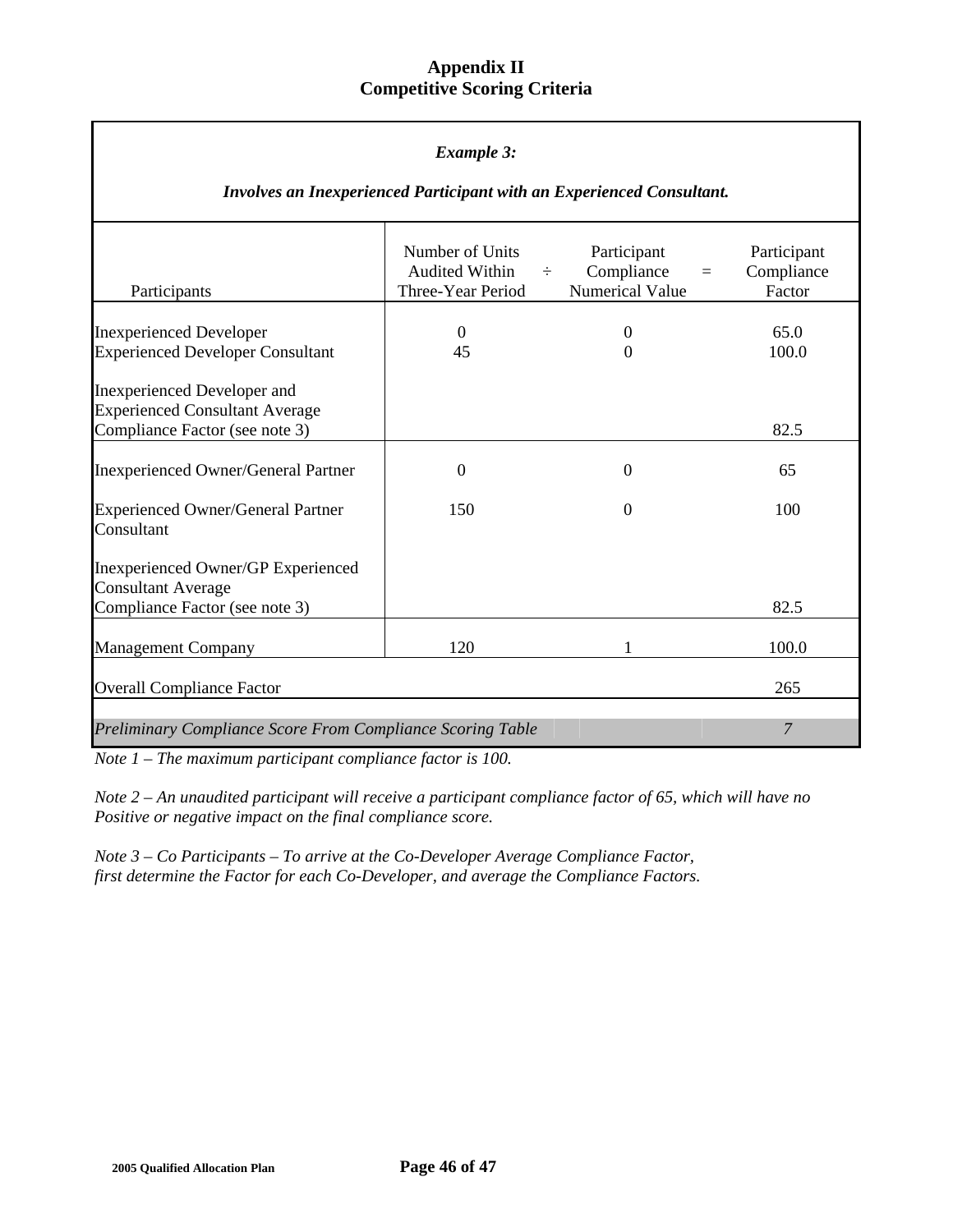## Table III

# **COMPLIANCE SCORING TABLE**

| Overall<br>Compliance Factor |           | Preliminary<br>Compliance Score |
|------------------------------|-----------|---------------------------------|
| $290 - 300$                  |           | 10                              |
| $280 - 289$                  |           | 9                               |
| $270 - 279$                  |           | 8                               |
| $260 - 269$                  | Example 1 | $\overline{7}$                  |
| $250 - 259$                  |           | 6                               |
| $240 - 249$                  | Example 2 | 5                               |
| $230 - 239$                  |           | $\overline{4}$                  |
| $220 - 229$                  |           | $\overline{3}$                  |
| $210 - 219$                  |           | $\overline{2}$                  |
| $200 - 209$                  |           | $\mathbf{1}$                    |
| $190 - 199$                  |           | $\mathbf{0}$                    |
| $185 - 189$                  |           | $-1$                            |
| $180 - 184$                  |           | $-2$                            |
| $175 - 179$                  |           | $-3$                            |
| $170 - 174$                  |           | $-4$                            |
| $165 - 169$                  |           | $-5$                            |
| $160 - 164$                  |           | $-6$                            |
| $155 - 159$                  |           | $-7$                            |
| $150 - 154$                  |           | $-8$                            |
| $145 - 149$                  |           | $-9$                            |
| $140 - 144$                  |           | $-10$                           |
| $135 - 139$                  |           | $-11$                           |
| $130 - 134$                  |           | $-12$                           |
| $125 - 129$                  |           | $-20$                           |
| 124 OR LESS                  |           | Ineligible Project              |

r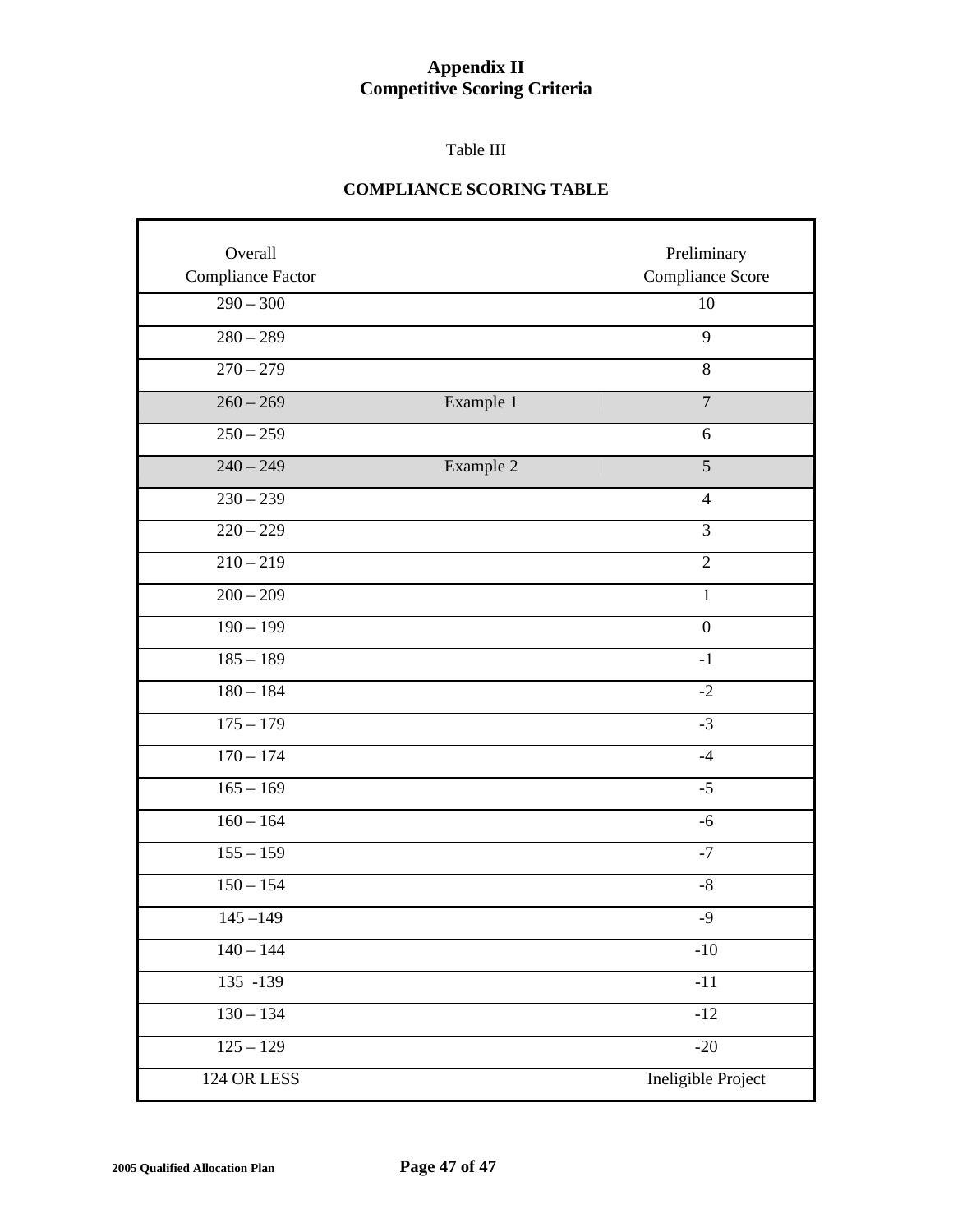# **2005 Qualified Allocation Plan Appendix II Competitive Scoring Criteria**

## **Exhibit A**

### **Points for Previous Projects within a Local Government**

Six (6) points will be added if the proposed development site is within the boundaries of a Local Government in which a 9% Credit, 4% Credit, and/or HOME project has not been awarded within the last three (3) DCA funding cycles, OR four (4) points will be added if the proposed development site is within the boundaries of a Local Government in which a 9% Credit, 4% Credit, and/or HOME project has not been awarded in the last two (2) DCA funding cycles. For example, if no projects were awarded in unincorporated Cobb County for the last three DCA funding cycles, but one was awarded in the City of Marietta in 2001, an Application for a project from an unincorporated area of Cobb County would receive six (6) points.

For Scattered Site Projects, as defined in Section 11B(1)(a) and (b) of the Plan, each non-contiguous multifamily project or non-contiguous parcel may be considered for points in this category. However, the Application will be awarded a maximum of six (6) points in this category.

To determine the points available in this category for any given 2005 Applicant, refer to the attached list of projects that have been sorted by county. The first two digits of the project number reflect the year of the DCA award.

- **6 Points** 2005 Application is within a Local Government (city or unincorporated portion of a county) that is not on the attached list for 2002, 2003, and 2004.
- **4 Points** 2005 Application is within a Local Government (city or unincorporated portion of a county) that is not on the attached list for 2003 or 2004.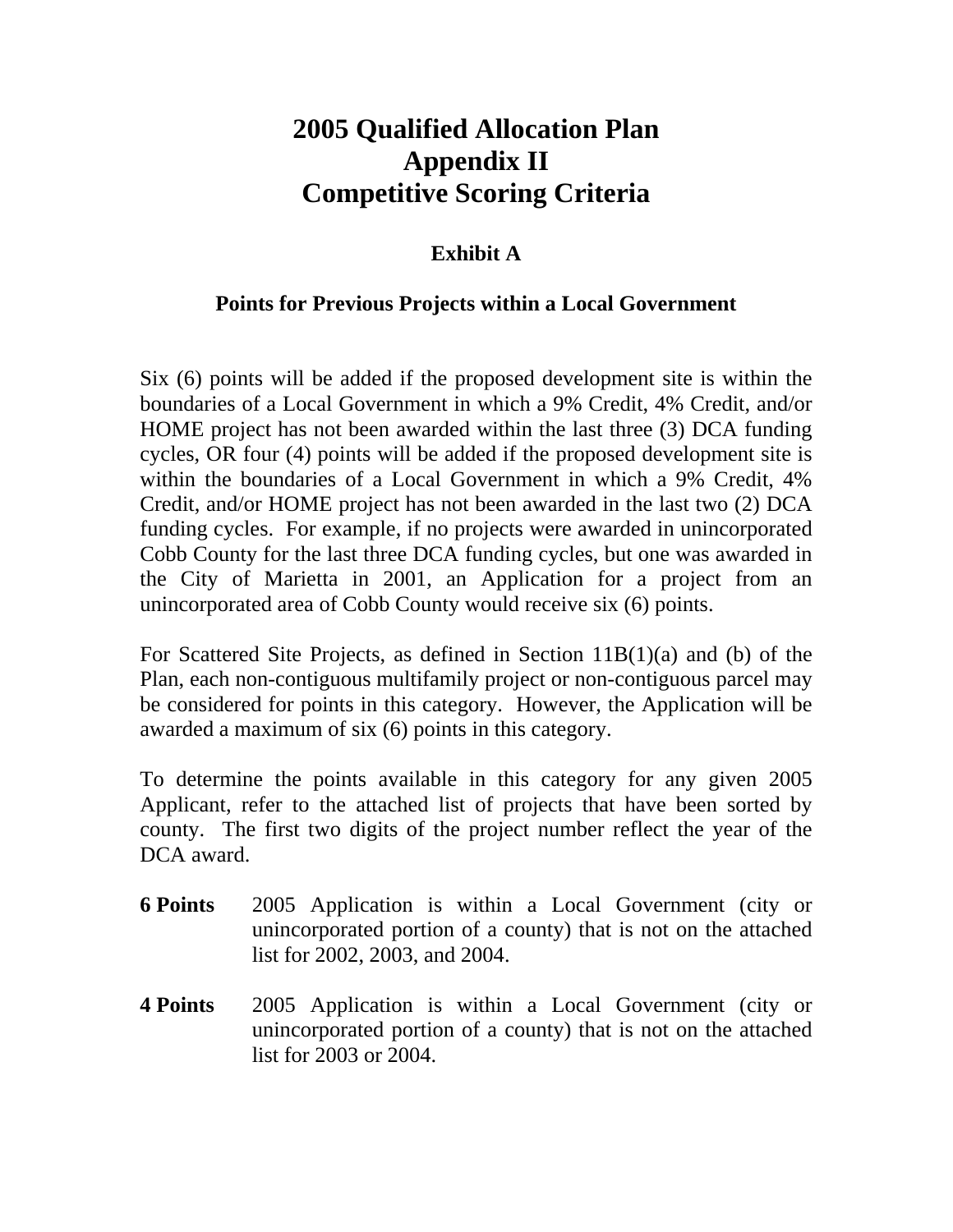| Project# | <b>Project Name</b>                   | <b>City</b> | <b>Uninc. Portion</b> |
|----------|---------------------------------------|-------------|-----------------------|
|          |                                       |             | of County             |
| 02-510   | <b>Cobblestone Landing Apartments</b> | Acworth     |                       |
| 02-049   | South Albany Village                  | Albany      |                       |
| 03-010   | The Verandah Apartments               | Americus    |                       |
| 03-036   | <b>Starlight Place</b>                | Americus    |                       |
| 02-531   | Oak Hill Apartments                   | Athens      |                       |
| 02-546   | <b>Ashton Clark</b>                   | Athens      |                       |
| 02-547   | Ashton Athens, LP                     | Athens      |                       |
| 04-028   | Fourth Street Village                 | Athens      |                       |
| 02-021   | <b>Misty Amber Senior Apartments</b>  | Atlanta     |                       |
| 02-034   | Lakewood Christian Manor              | Atlanta     |                       |
| 02-035   | Heritage Green Apartments             | Atlanta     |                       |
| 02-036   | <b>Holly Ridge Apartments</b>         | Atlanta     |                       |
| 02-056   | <b>Crescent Hills Apartments</b>      | Atlanta     |                       |
| 02-059   | Columbia Park City Residences         | Atlanta     |                       |
| 02-060   | Columbia Highlands Senior             | Atlanta     |                       |
| 02-061   | <b>Westview Lofts</b>                 | Atlanta     |                       |
| 02-532   | The Auburn Glenn Apartments           | Atlanta     |                       |
| 02-537   | Etheridge Courts Redevelopment, I     | Atlanta     |                       |
| 02-538   | Etheridge Courts Redevelopment, II    | Atlanta     |                       |
| 02-539   | Alta Pointe                           | Atlanta     |                       |
| 02-540   | The Peaks at Martin Luther King       | Atlanta     |                       |
| 02-541   | City Views at Rosa Burney Park        | Atlanta     |                       |
| 02-545   | <b>Brookside Parkway</b>              | Atlanta     |                       |
| 02-559   | Northside Village                     | Atlanta     |                       |
| 03-015   | Kirkwood Gardens                      | Atlanta     |                       |
| 03-017   | Pittsburgh, I                         | Atlanta     |                       |
| 03-021   | <b>Trinity Towers</b>                 | Atlanta     |                       |
| 03-025   | Columbia Senior Residences            | Atlanta     |                       |
| 03-026   | <b>Columbia Crest Apartments</b>      | Atlanta     |                       |
| 03-056   | Harris Homes Revitalization, II       | Atlanta     |                       |
| 03-504   | Hollywood West                        | Atlanta     |                       |
| 03-509   | <b>Toby Sexton Redevelopment</b>      | Atlanta     |                       |
| 03-510   | The Preserve at Cascade               | Atlanta     |                       |
| 03-511   | Harris Homes Revitalization, I        | Atlanta     |                       |

2005 Qualified Allocation Plan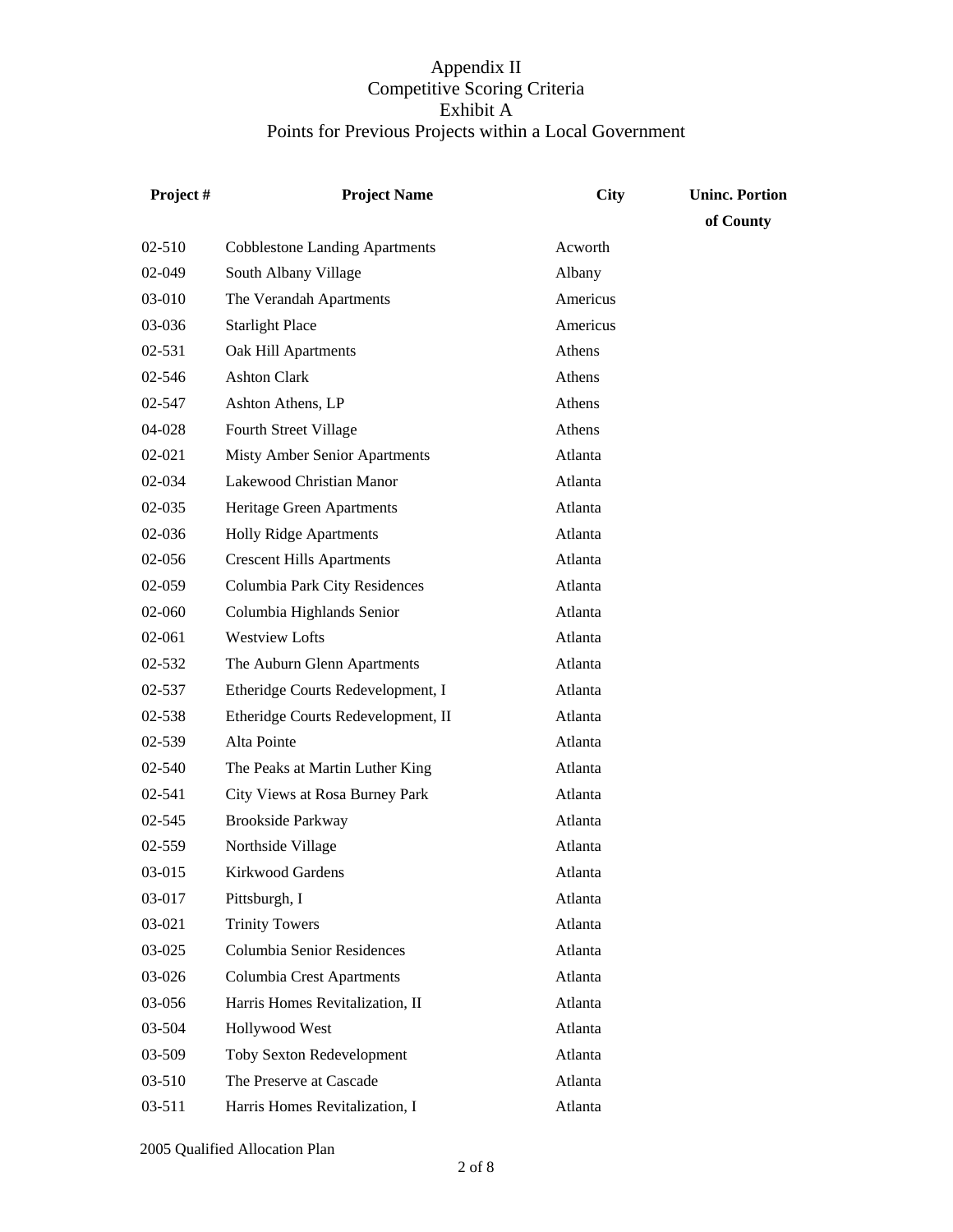| Project#   | <b>Project Name</b>                        | <b>City</b>         | <b>Uninc. Portion</b> |
|------------|--------------------------------------------|---------------------|-----------------------|
|            |                                            |                     | of County             |
| $03 - 515$ | <b>Richmond Oaks</b>                       | Atlanta             |                       |
| 03-523     | <b>Highbury Court</b>                      | Atlanta             |                       |
| 03-524     | Dogwood Apts                               | Atlanta             |                       |
| 03-528     | <b>Hidden Creste</b>                       | Atlanta             |                       |
| 04-018     | <b>Constitution Avenue</b>                 | Atlanta             |                       |
| 04-024     | Columbia Senior Residences at Mt. Pleasant | Atlanta             |                       |
| 04-025     | Columbia Grove                             | Atlanta             |                       |
| 04-026     | Columbia Senior Residences at Edgewood     | Atlanta             |                       |
| 04-034     | Heritage Green                             | Atlanta             |                       |
| 04-041     | Pittsburgh Phase II, Senior                | Atlanta             |                       |
| 04-044     | <b>Atlantic Station Mixed Income</b>       | Atlanta             |                       |
| 04-045     | Carver Senior Building, LP                 | Atlanta             |                       |
| 04-505     | The Vineyards of Browns Mill               | Atlanta             |                       |
| 02-520     | Woodlake Club                              | Augusta             |                       |
| 02-557     | Ashton Bon Air, LP                         | Augusta             |                       |
| 03-053     | Courtes de Emerald Apartments              | Bainbridge          |                       |
| 03-041     | Heritage Gardens                           | Baldwin             |                       |
| 02-019     | <b>Gordon Armstrong Apartments</b>         | <b>Brunswick</b>    |                       |
| 03-055     | Huntington Court Senior Res                | <b>Buford</b>       |                       |
| 04-016     | <b>Heathrow Senior Village</b>             | <b>Byron</b>        |                       |
| 04-002     | Hunter's Glen                              | Cairo               |                       |
| 04-014     | Ashton Calhoun, LP                         | Calhoun             |                       |
| 04-043     | <b>Forest Heights</b>                      | Calhoun             |                       |
| 02-047     | <b>Heartstone Landing</b>                  | Canton              |                       |
| 03-516     | <b>Riverview Manor Apartments</b>          | Canton              |                       |
| 02-552     | <b>Magnolia Lake Apartments</b>            | Carrollton          |                       |
| 02-517     | <b>Somerset Club Apartments</b>            | Cartersville        |                       |
| 04-502     | <b>Wyncrest Apartments</b>                 | Clarkston           |                       |
| 03-018     | JT Rolling Oaks, LP                        | Claxton             |                       |
| 03-039     | Princeton Court Senior Res                 | <b>College Park</b> |                       |
| 02-507     | <b>Eagles Trace</b>                        | Columbus            |                       |
| 02-550     | <b>Victory Crossing Apartments</b>         | Columbus            |                       |
| 04-046     | Peabody Redevelopment Partnership I, LP    | Columbus            |                       |
| 02-058     | <b>Pateville Estates</b>                   | Cordele             |                       |
| 03-029     | Montdele Development, LP                   | Cordele             |                       |

2005 Qualified Allocation Plan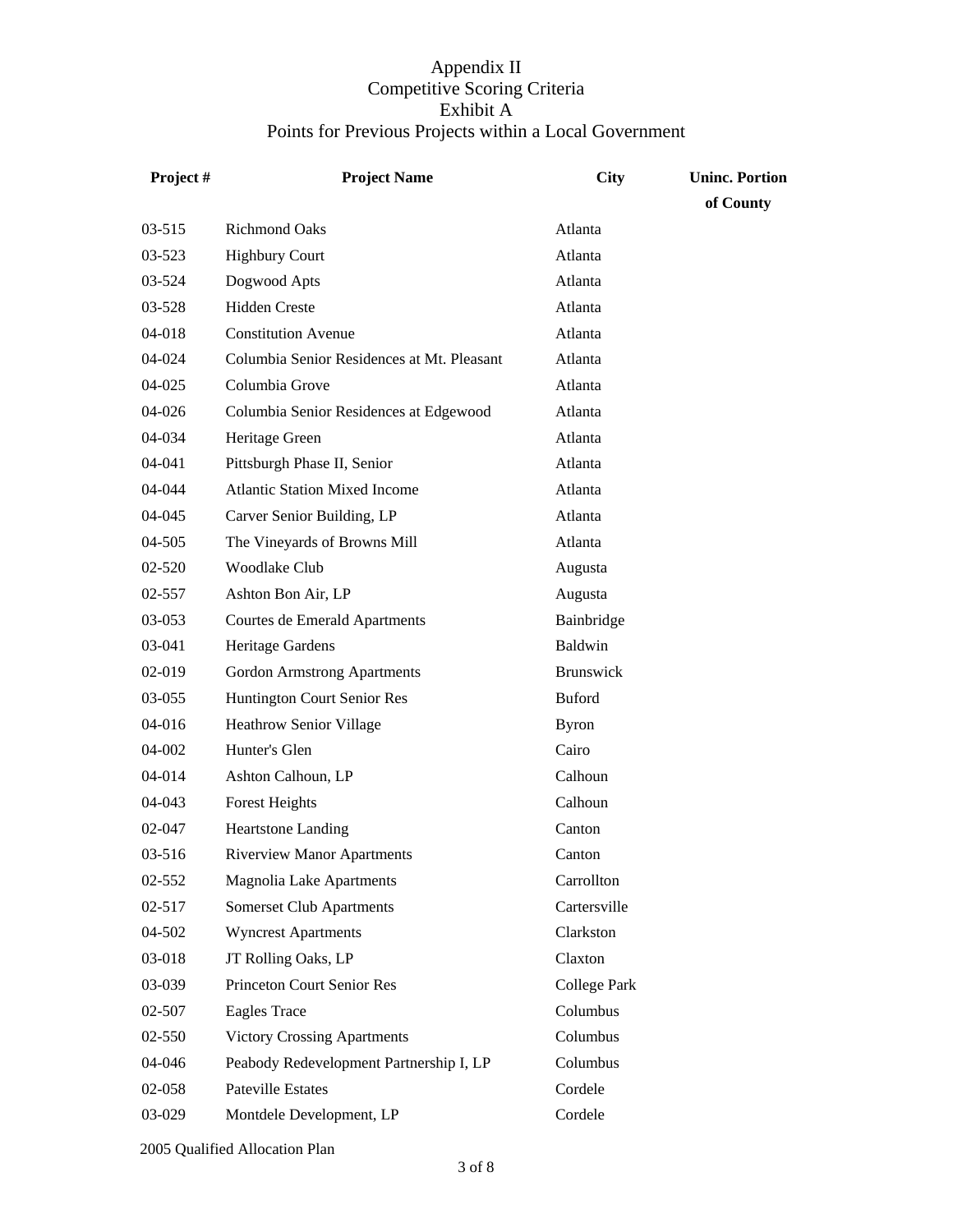| Project#   | <b>Project Name</b>                             | City               | <b>Uninc. Portion</b> |
|------------|-------------------------------------------------|--------------------|-----------------------|
|            |                                                 |                    | of County             |
| 04-021     | <b>Overlook Pointe</b>                          | Cordele            |                       |
| 02-522     | Wellington Ridge Apt Homes                      | Covington          |                       |
| 03-028     | Howell Mill Development                         | Cuthbert           |                       |
| 02-023     | <b>Autumn Ridge Apartments</b>                  | Dalton             |                       |
| 02-010     | <b>Estes Park</b>                               | Douglas            |                       |
| $04 - 007$ | <b>Emerald Pointe</b>                           | Dublin             |                       |
| $02 - 504$ | Providence Heights Apartments                   | <b>East Point</b>  |                       |
| 03-502     | <b>Eagles Creste Apartments</b>                 | East Point         |                       |
| 03-503     | <b>Robins Creste Apartments</b>                 | East Point         |                       |
| 04-027     | Norman Berry Village Senior Residences          | East Point         |                       |
| 03-011     | Jack Allen Apartments                           | Fitzgerald         |                       |
| 03-506     | <b>Forest Club Estate4s</b>                     | <b>Forest Park</b> |                       |
| $03 - 526$ | <b>Ashton Walk</b>                              | <b>Forest Park</b> |                       |
| 02-045     | Magnolia Terrace                                | Fort Valley        |                       |
| 03-513     | <b>McEver Vineyards</b>                         | Gainesville        |                       |
| 03-049     | <b>Dulles Park</b>                              | Gray               |                       |
| 02-044     | Greenville Commons                              | Greenville         |                       |
| $02 - 052$ | Poplar Point Apartments                         | Griffin            |                       |
| 03-042     | Poplar Grove Apartments                         | Griffin            |                       |
| 04-030     | Greenbriar                                      | Hazlehurst         |                       |
| 02-006     | JT Heritage, LP                                 | Jackson            |                       |
| 03-505     | Mountainside Manor Apartments                   | Jasper             |                       |
| 03-034     | <b>Sunset Pointe</b>                            | Jesup              |                       |
| 03-521     | <b>Walton Ridenour Apartments</b>               | Kennesaw           |                       |
| 03-522     | Lakeside Vista                                  | Kennesaw           |                       |
| 03-530     | Alta Ridenour Sr.                               | Kennesaw           |                       |
| 03-009     | <b>Valley Ridge Apartments</b>                  | LaGrange           |                       |
| 04-038     | Lakeview                                        | Lyons              |                       |
| 02-030     | 2009 Vineville                                  | Macon              |                       |
| 03-022     | <b>Tattnall Place</b>                           | Macon              |                       |
| 02-018     | <b>Orchard Grove Apartments</b>                 | Madison            |                       |
| 03-517     | Parkland Manor                                  | Marietta           |                       |
| 02-549     | <b>Woodlawn Park Apartments</b>                 | McDonough          |                       |
| 03-037     | <b>Timber Chase Apartments</b>                  | McDonough          |                       |
| 04-031     | Pecan Hills                                     | Milledgeville      |                       |
| 04-011     | Moultrie Manor                                  | Moultrie           |                       |
| 04-019     | Antigua Place<br>2005 Qualified Allocation Plan | Moultrie           |                       |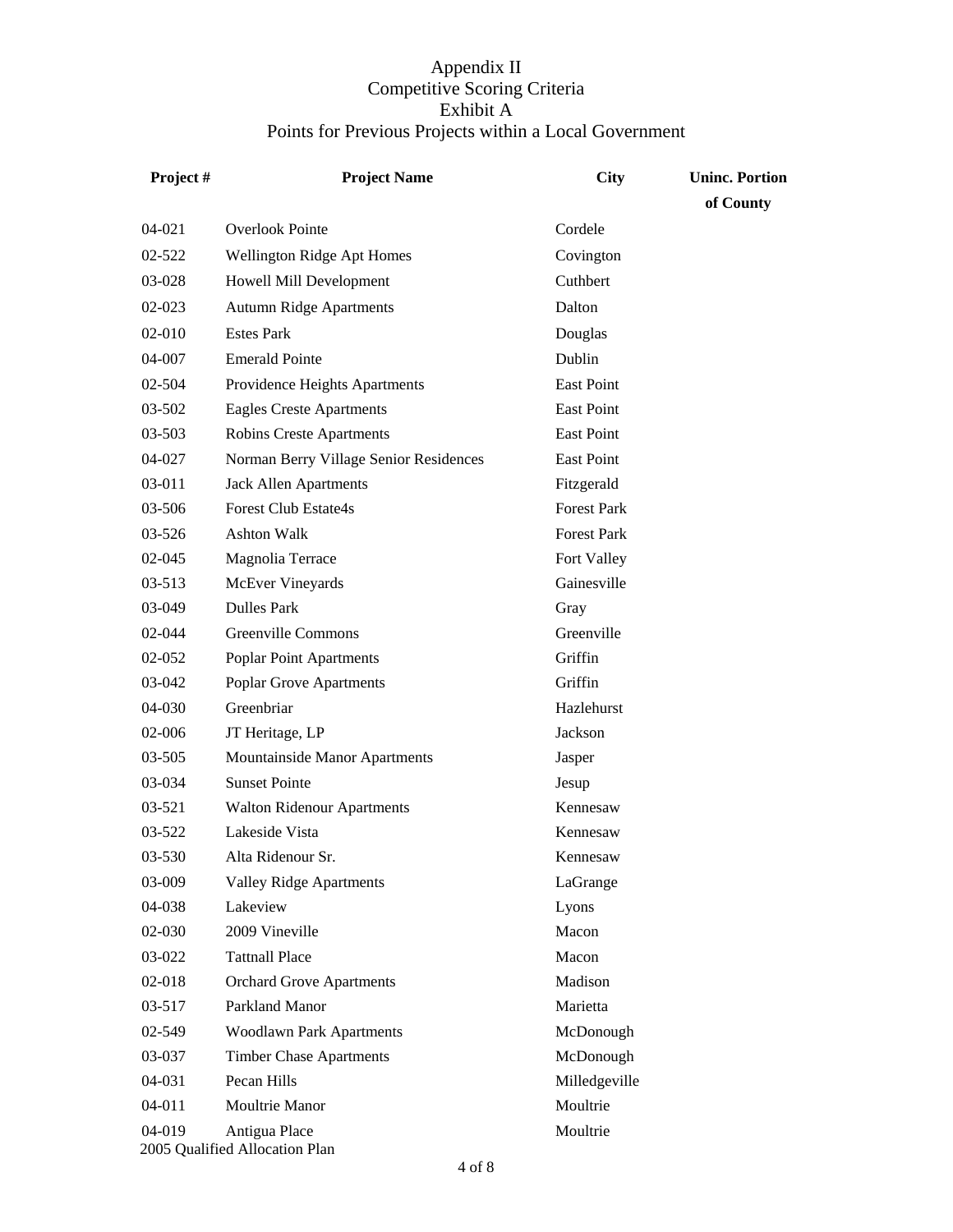| Project#   | <b>Project Name</b>               | <b>City</b>   | <b>Uninc. Portion</b> |
|------------|-----------------------------------|---------------|-----------------------|
|            |                                   |               | of County             |
| 02-534     | <b>Cobblestone Crossing</b>       | Newnan        |                       |
| 02-544     | <b>Newnan Crossing Apartments</b> | Newnan        |                       |
| 02-022     | Sequoyah Village Apartments       | Rabun Gap     |                       |
| 03-035     | Veranda Village                   | Rincon        |                       |
| $02 - 011$ | <b>Bedford Place</b>              | Ringgold      |                       |
| $02 - 516$ | <b>Ashland Park Apartments</b>    | Rome          |                       |
| 03-527     | <b>Callier Forest</b>             | Rome          |                       |
| 03-512     | Park Ridge Apartments             | Roswell       |                       |
| 04-039     | <b>Tori Pines</b>                 | Sandersville  |                       |
| 02-048     | Savannah Hope VI Development      | Savannah      |                       |
| 02-506     | The Oakds at Brandlewood          | Savannah      |                       |
| $02 - 513$ | Savannah Neighborhood Action, I   | Savannah      |                       |
| $02 - 514$ | Savannah Neighborhood Action, II  | Savannah      |                       |
| 02-555     | <b>Bradley Pointe Apartments</b>  | Savannah      |                       |
| 03-030     | Montgomery Landing Apartments     | Savannah      |                       |
| 03-040     | Heritage Corner & Heritage Row    | Savannah      |                       |
| 03-507     | Ashton Savannah                   | Savannah      |                       |
| 04-047     | HAS Senior Partnership, LP        | Savannah      |                       |
| 04-020     | Saratoga Court                    | Summerville   |                       |
| 03-032     | <b>Jordan Estates</b>             | Swainsboro    |                       |
| 04-032     | <b>Spring Gardens</b>             | Swainsboro    |                       |
| 02-005     | Hunter's Chase Apartments         | Thomasville   |                       |
| 02-535     | <b>Wood Valley Apartments</b>     | Thomasville   |                       |
| 04-022     | <b>Monterey Pass</b>              | Thomson       |                       |
| 04-036     | <b>Thomson Villas</b>             | Thomson       |                       |
| 03-033     | Auburn Ridge                      | Trenton       |                       |
| 03-006     | Heron Lake Apartments             | Valdosta      |                       |
| 02-012     | The Chateau                       | Vidalia       |                       |
| 02-533     | <b>Hickory Falls Apartments</b>   | Villa Rica    |                       |
| 02-556     | Reserve on Lake View apts.        | Warner Robins |                       |
| 02-053     | Pecan Grove Homes                 | Waynesboro    |                       |
| 02-028     | <b>College Hill Apartments</b>    | West Point    |                       |
| 02-553     | Alta Ridgewalk Apartments         | Woodstock     |                       |
| 03-019     | JT Oakview, LP                    | Wrightsville  |                       |
| 04-035     | Pinewood Park                     |               | <b>Bibb County</b>    |
| 03-520     | Provence Place                    |               | Clayton County        |
| 03-525     | The Lakes at Indian Creek         |               | <b>Clayton County</b> |
|            | 2005 Qualified Allocation Plan    |               |                       |